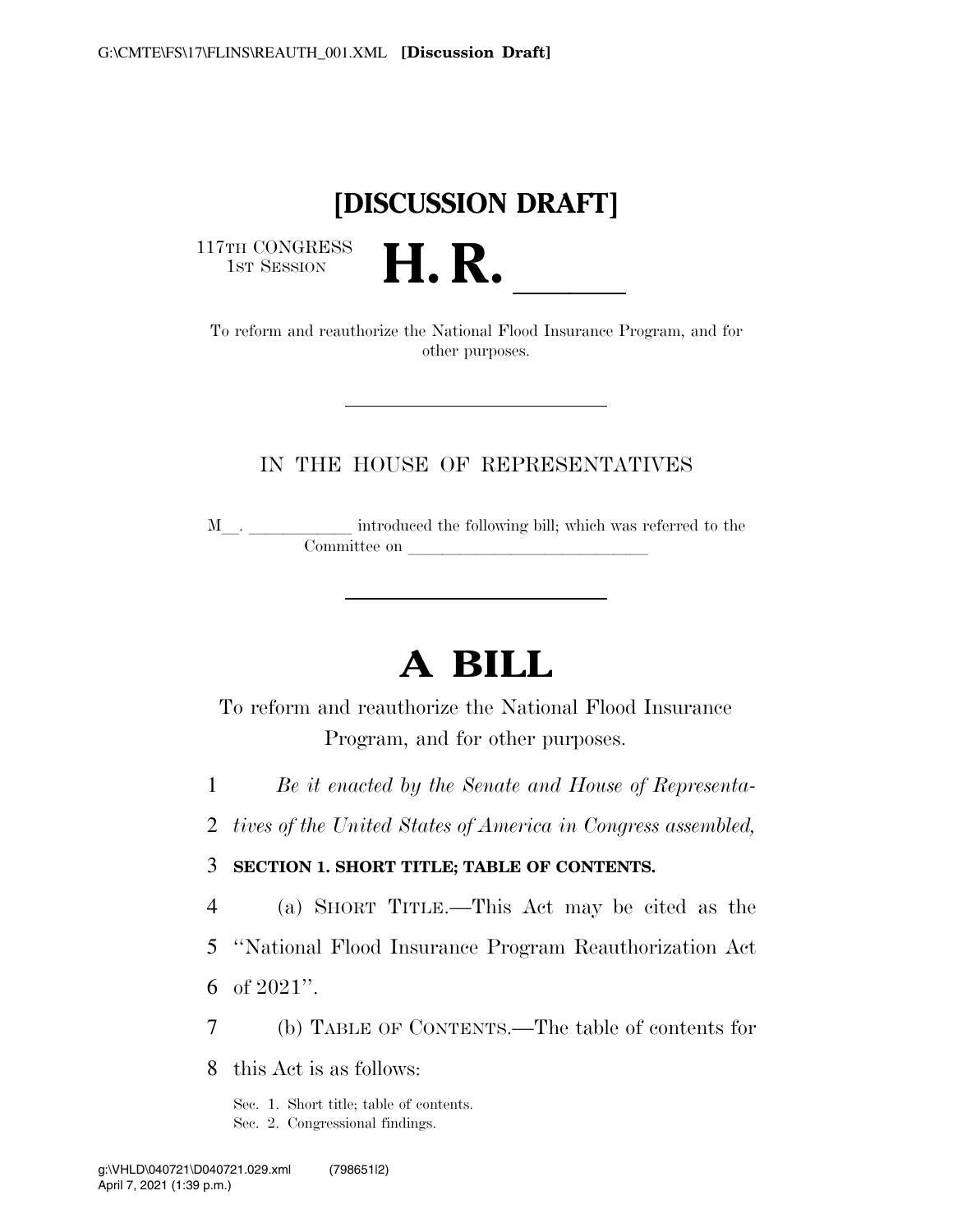#### TITLE I—REAUTHORIZATION AND AFFORDABILITY

- Sec. 101. Program extension.
- Sec. 102. Demonstration program for policy affordability.
- Sec. 103. Premium and fees relief for families and small businesses.
- Sec. 104. Monthly installment payment of premiums.
- Sec. 105. State revolving loan funds for low-interest loans.
- Sec. 106. Use of replacement cost value in estimating premium rates.
- Sec. 107. Refund of Premiums.
- Sec. 108. Cap on annual premium increases.
- Sec. 109. Debt cancellation.

#### TITLE II—MAPPING

- Sec. 201. Reauthorization of appropriations for National Flood Mapping Program.
- Sec. 202. National Flood Mapping Program.
- Sec. 203. Flood mapping modernization and homeowner empowerment pilot program.
- Sec. 204. Mapping improvements and reach.
- Sec. 205. Refunds for properties inadvertently included in areas of special flood hazard.
- Sec. 206. Appeals and publication of projected special flood hazard areas.
- Sec. 207. Communication and outreach regarding changes to flood maps and flood risk data.
- Sec. 208. Adoption of partial flood maps and flood risk data.
- Sec. 209. New zone for levee-impacted areas.
- Sec. 210. Agricultural structures in special flood hazard zones.
- Sec. 211. Technical Mapping Advisory Council.

#### TITLE III—MITIGATION

- Sec. 301. Increased cost of compliance coverage.
- Sec. 302. Multiple-loss properties.
- Sec. 303. Premium rates for certain mitigated properties.
- Sec. 304. Coverage for cooperatives.
- Sec. 305. Voluntary community-based flood insurance pilot program.
- Sec. 306. Mitigation funding.
- Sec. 307. Community Rating System improvements.
- Sec. 308. Community assistance program for effective floodplain management.

#### TITLE II—MODERNIZATION

- Sec. 401. Effect of private flood insurance coverage on continuous coverage requirements.
- Sec. 402. Optional coverage for blanket property policies.
- Sec. 403. Annual independent actuarial study.
- Sec. 404. Data exchange program.
- Sec. 405. Elevation certificates.
- Sec. 406. Leveraging risk transfer opportunities for a sound financial framework.
- Sec. 407. Write-Your-Own arrangements.
- Sec. 408. Registration of adjusters; training of floodplain managers.
- Sec. 409. Study on increasing participation.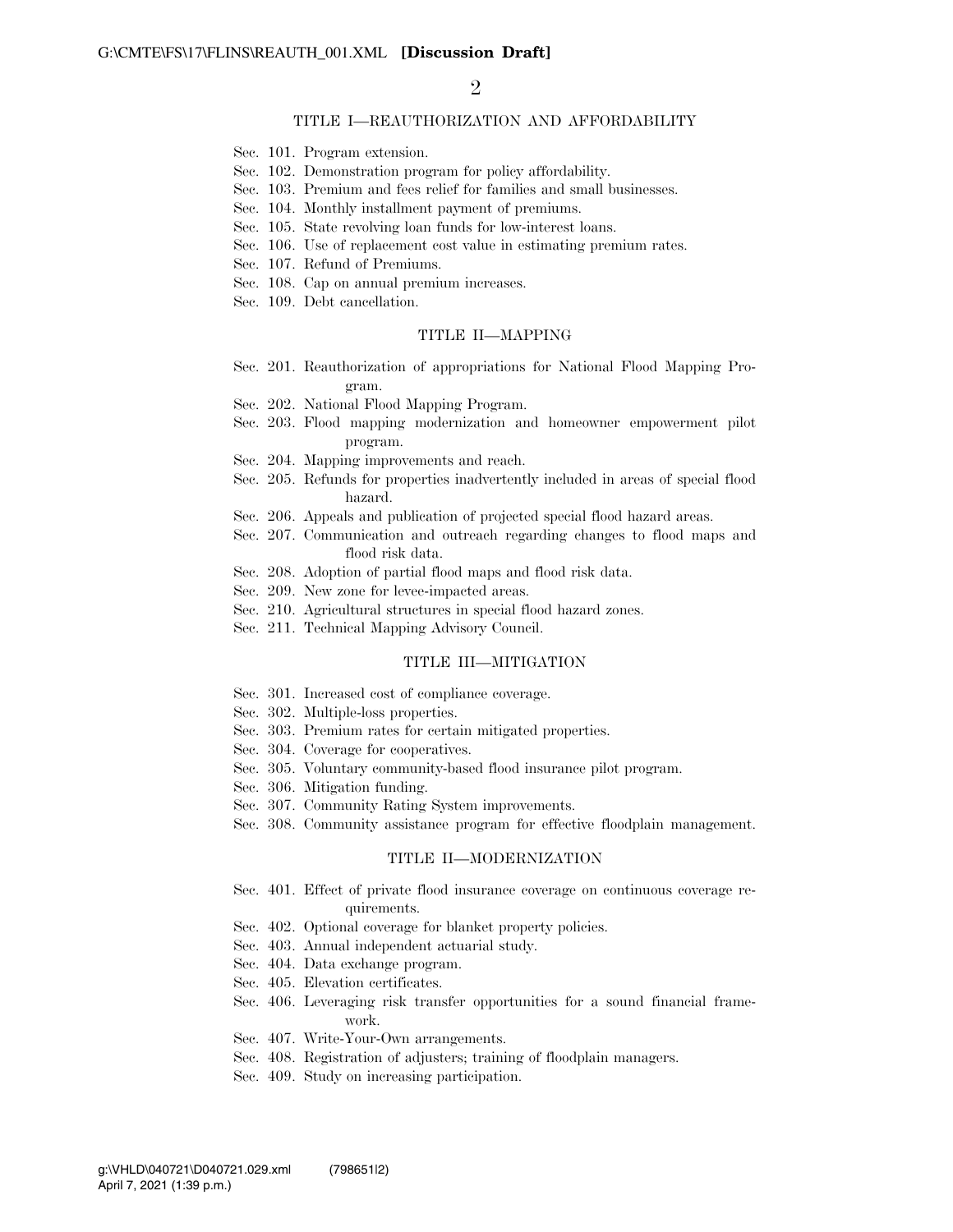### **SEC. 2. CONGRESSIONAL FINDINGS.**

The Congress finds that—

 (1) since 2016, communities and families across the United States have suffered over \$300 billion in losses as a result of flooding;

 (2) flooding disasters in the United States present a threat to people, property, and taxpayers; (3) the National Flood Insurance Program (NFIP) is a key component of the Federal Govern- ment's efforts to minimize the damage and financial impact of floods;

 (4) the NFIP is the principal provider of flood insurance in the United States, covering over 5 mil-14 lion households and businesses across the country;

 (5) affordability of flood insurance coverage re-mains a serious concern;

 (6) investment in mitigation is a cost-effective means of reducing risk;

 (7) a policyholder's ability to pay for flood in- surance coverage should be considered for premium rate discounts; and

 (8) in the absence of widespread private insur- ance industry participation, and as a matter of na- tional policy, the Federal Government must ensure the availability and affordability of flood insurance.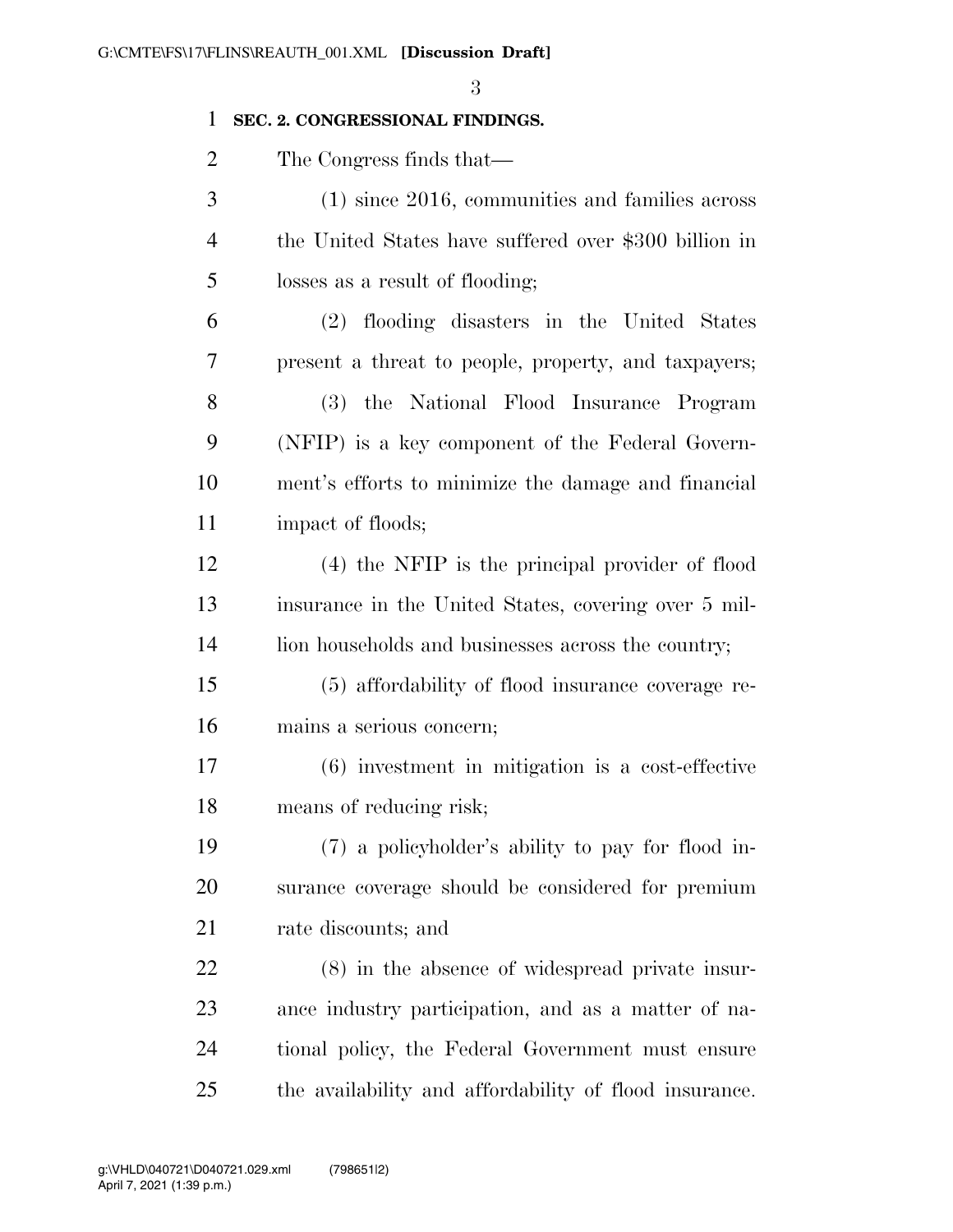## **TITLE I—REAUTHORIZATION AND AFFORDABILITY**

### **SEC. 101. PROGRAM EXTENSION.**

 (a) FINANCING.—Subsection (a) of section 1309 of the National Flood Insurance Act of 1968 (42 U.S.C. 4016(a)) is amended by striking ''September 30, 2021'' and inserting ''September 30, 2026''.

 (b) PROGRAM EXPIRATION.—Section 1319 of the Na- tional Flood Insurance Act of 1968 (42 U.S.C. 4026) is amended by striking ''September 30, 2021'' and inserting ''September 30, 2026''.

 (c) RETROACTIVE EFFECTIVE DATE.—If this Act is enacted after September 30, 2021, the amendments made by subsections (a) and (b) shall take effect as if enacted on September 30, 2021.

## **SEC. 102. DEMONSTRATION PROGRAM FOR POLICY AF-FORDABILITY.**

(a) AUTHORITY.—

 (1) IN GENERAL.—The Administrator of the Federal Emergency Management Agency shall estab- lish and carry out a demonstration program under this section to demonstrate the effectiveness of pro- viding means-tested discounted rates for flood insur- ance coverage made available under the National Flood Insurance Act of 1968 for eligible households.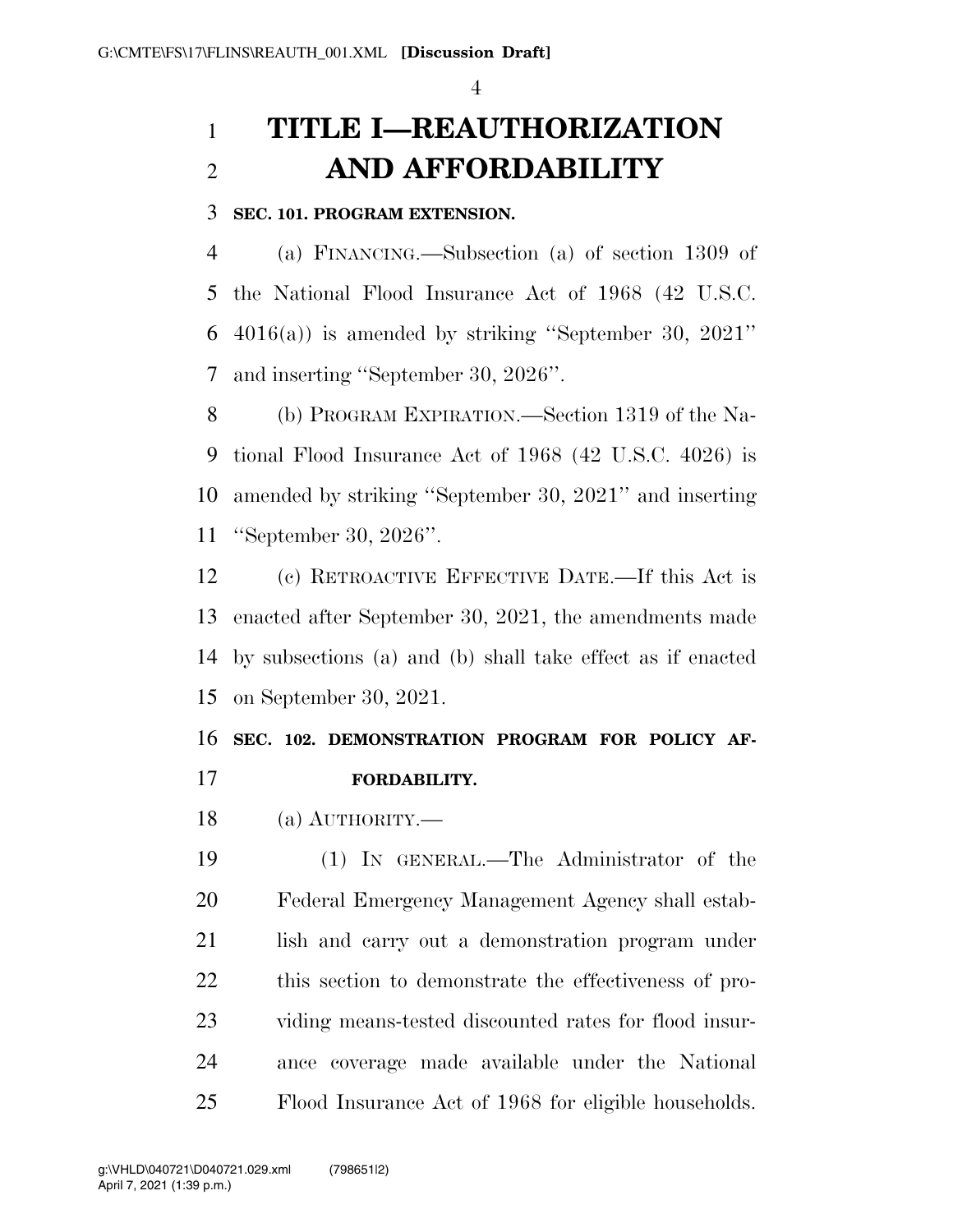(2) CONSULTATION.—The Administrator may consult with the Secretary of the Treasury and the Secretary of Housing and Urban Development about the implementation of the program established pur-suant to paragraph (1).

 (b) ELIGIBLE HOUSEHOLDS AND PROPERTIES.—The Administrator may provide discounted premium rates pur-suant to this section only for properties that are—

(1) 1- to 4-family residential properties;

 (2) as of the date of the enactment of his Act, covered by an existing policy for flood insurance under the national flood insurance program; and

 (3) the primary residence of a current policy- holder under such program and household whose in- come does not exceed 80 percent of the area median income determined by the Secretary of Housing and Urban Development for purposes of the United States Housing Act of 1937.

 (c) INCOME DETERMINATIONS.—For purposes of the program under this section, the Administrator shall make determinations of household income on an annual basis. (d) PREMIUM DISCOUNTS.—Notwithstanding sec- tions 1307 and 1308 of the National Flood Insurance Act of 1968 (42 U.S.C. 4014, 4015), the chargeable premium rate for flood insurance coverage made available under the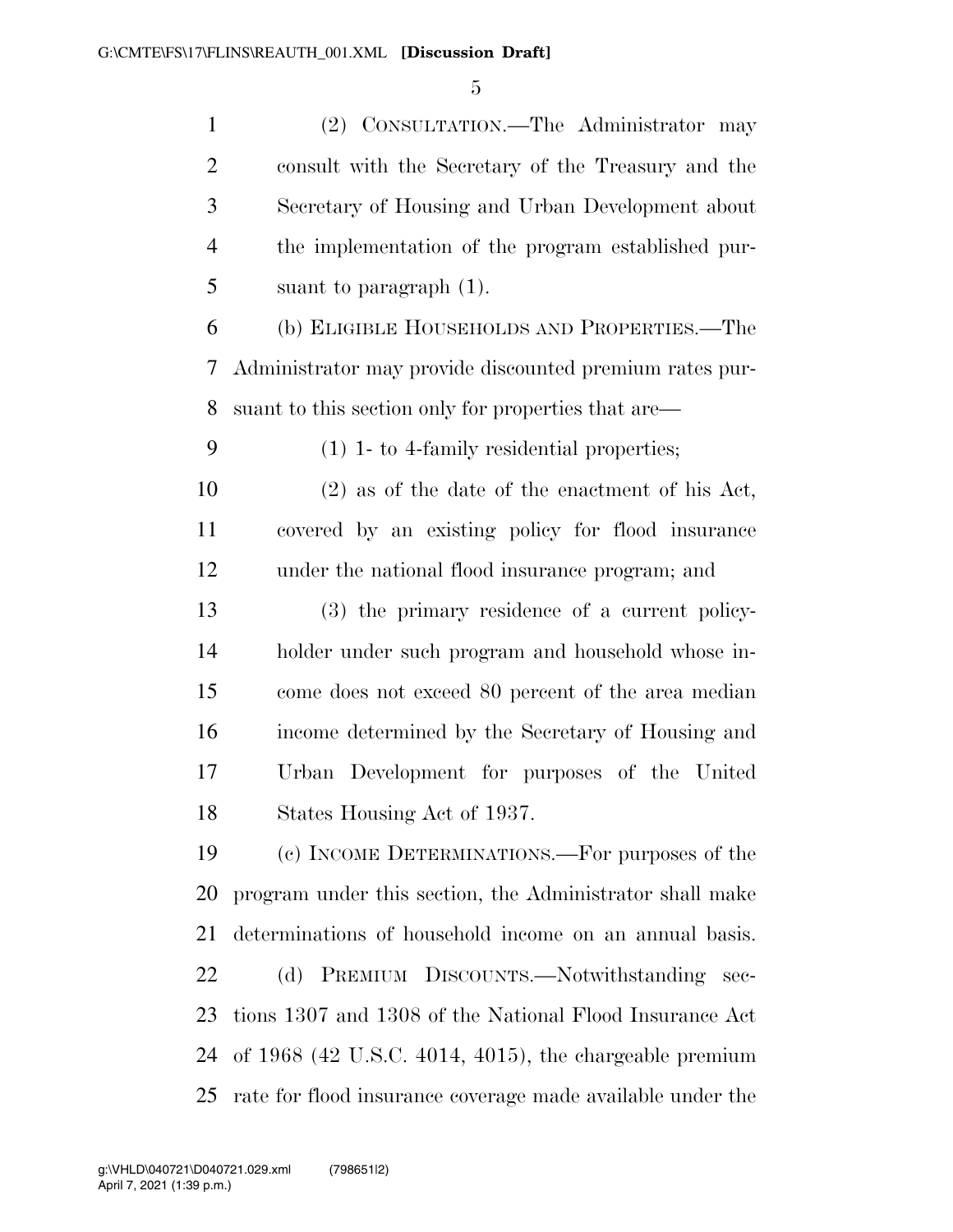program under this section shall be an amount that is equal to 2 percent of annual area median income for the area within which is located the property for which the coverage is provided, except that the chargeable premium rate provided to a policyholder under this subsection shall not exceed that of any rate that would otherwise be appli-cable.

 (e) DISCLOSURE OF FULL-RISK RATE.—The Admin- istrator shall provide to each policyholder purchasing flood insurance coverage under the program under this section for a property, not later than the commencement of the period of such coverage, a written statement setting forth the full actuarial premium rate for coverage for such prop- erty determined in accordance with section 1307(a) of the National Flood Insurance Act of 1968 (42 U.S.C.  $4014(a)$ , the amount of the premium discount for such coverage, and any other information the Administrator considers helpful to policyholders in understanding flood insurance coverage and costs.

 (f) GUIDANCE.—Not later than the expiration of the 12-month period beginning on the date of the enactment of this Act, the Administrator shall issue guidance pro- viding for the establishment of the demonstration program under this section, which shall include—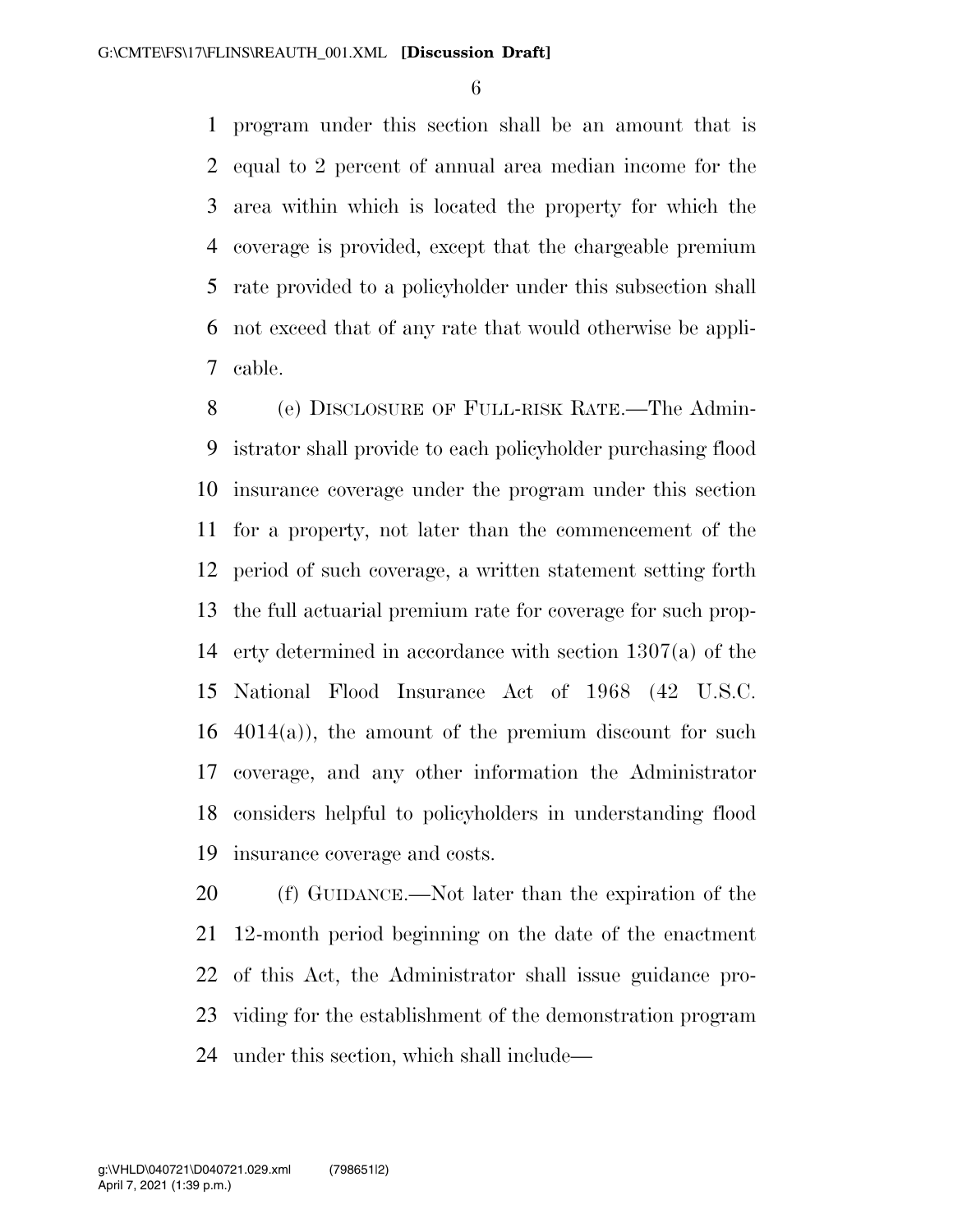| $\mathbf{1}$   | (1) an estimation of the cost of such program          |
|----------------|--------------------------------------------------------|
| $\overline{2}$ | stated in terms of the aggregate of premium dis-       |
| 3              | counts to be made available under the program;         |
| $\overline{4}$ | (2) a description of how the Administrator will        |
| 5              | determine eligibility for households to participate in |
| 6              | the program in accordance with the requirements for    |
| 7              | eligibility in subsection (b); and                     |
| $8\,$          | (3) any new requirements to which policy-              |
| 9              | holders participating in such program will be sub-     |
| 10             | ject; and                                              |
| 11             | (4) the results of any consultation with the Sec-      |
| 12             | retary of the Treasury or the Secretary of Housing     |
| 13             | and Urban Development.                                 |
| 14             | (g) REPORT TO CONGRESS.—                               |
| 15             | (1) COLLECTION OF INFORMATION.—The Ad-                 |
| 16             | ministrator shall collect by survey or other means,    |
| 17             | for each participating community in the national       |
| 18             | flood insurance program in which a policyholder        |
| 19             | under such program resides who received a discount     |
| 20             | under the demonstration program under this section     |
| 21             | and regarding each year during the period beginning    |
| 22             | 5 years before implementation of the demonstration     |
| 23             | program under this section and ending upon the ter-    |
| 24             | mination date under subsection (i), the following in-  |
| 25             | formation:                                             |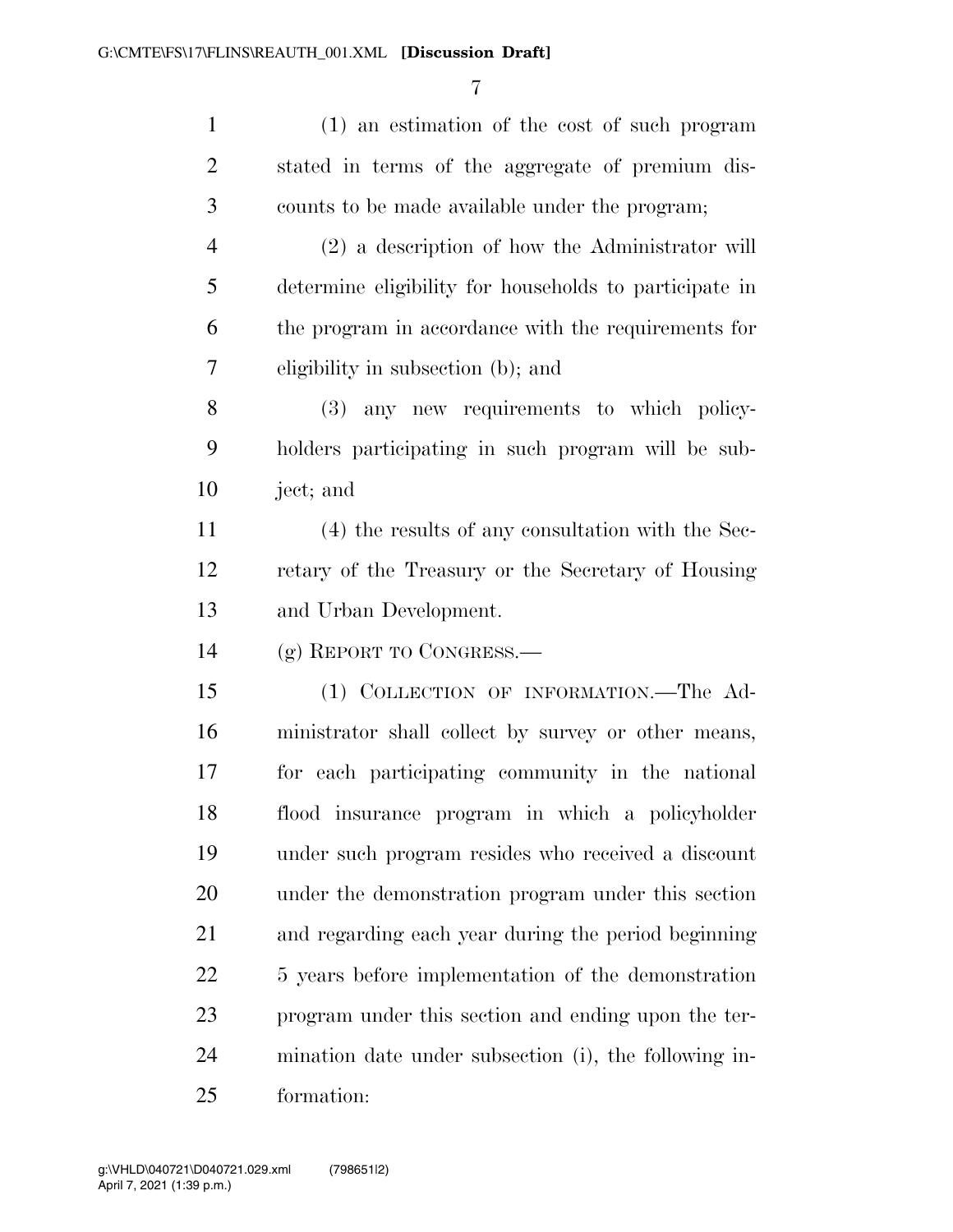| $\mathbf{1}$   | (A) The demographic characteristics of             |
|----------------|----------------------------------------------------|
| $\overline{2}$ | households purchasing flood insurance coverage     |
| 3              | under such program.                                |
| $\overline{4}$ | (B) The average median income of such              |
| 5              | households under such program.                     |
| 6              | (C) The number of properties located in            |
| $\tau$         | areas for which a major disaster related to        |
| 8              | flooding was declared pursuant to the Robert T.    |
| 9              | Stafford Disaster Relief and Emergency Assist-     |
| 10             | ance Act.                                          |
| 11             | (D) The number of policies made available          |
| 12             | under the national flood insurance program and     |
| 13             | the number and aggregate amount of claims          |
| 14             | submitted under such program.                      |
| 15             | (E) For all properties in such community           |
| 16             | receiving discounted rates under the demonstra-    |
| 17             | tion program under this section, the aggregate     |
| 18             | amount of the premium rate for coverage that       |
| 19             | determined in accordance with section<br><i>is</i> |
| 20             | $1307(a)$ of the National Flood Insurance Act of   |
| 21             | 1968 (42 U.S.C. $4014(a)$ ) and the aggregate      |
| 22             | amount of premium discounts provided under         |
| 23             | the demonstration program.                         |
| 24             | (F) For all properties in such community,          |

any changes to full actuarial premium rates due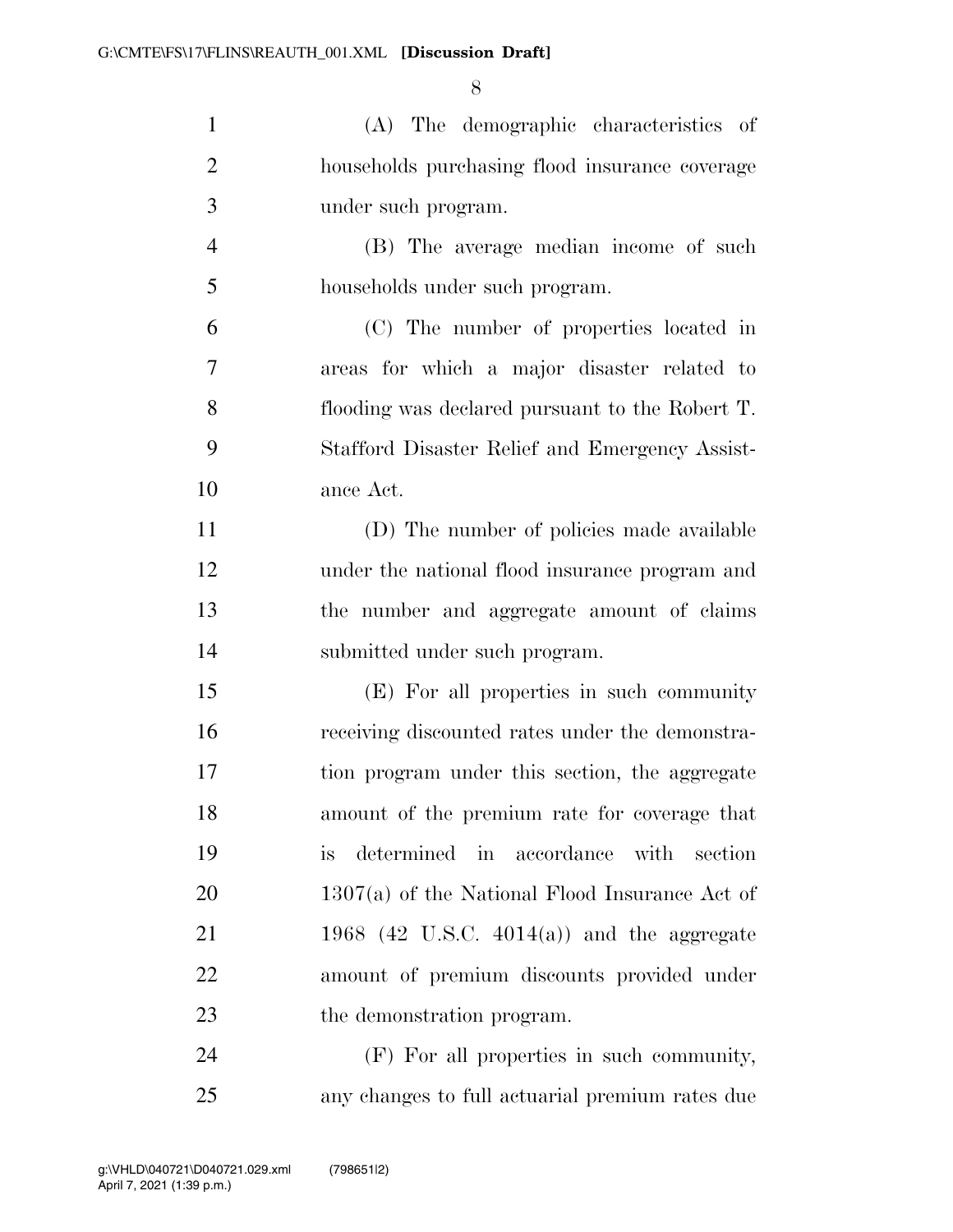to changes to flood maps and flood risk data or other factors.

 (2) REPORT TO CONGRESS.—Not later than the expiration of the 5-year period beginning upon the implementation of the demonstration program under this section, the Administrator shall submit to the Congress a report evaluating the effectiveness of the assistance provided under such program, which shall include— (A) a statement of the number of house- holds participating in the program and the rates of participation by communities partici- pating in the national flood insurance program, including whether such rates of participation

have changed by year; and

 (B) an estimate of the cost of the program to the National Flood Insurance Fund under section 1310 of the National Flood Insurance 19 Act of 1968 (42 U.S.C. 4017).

 (h) DEFINITIONS.—For purposes of this section, the following definitions shall apply:

 (1) ADMINISTRATOR.—The term ''Adminis- trator'' means the Administrator of the Federal Emergency Management Agency.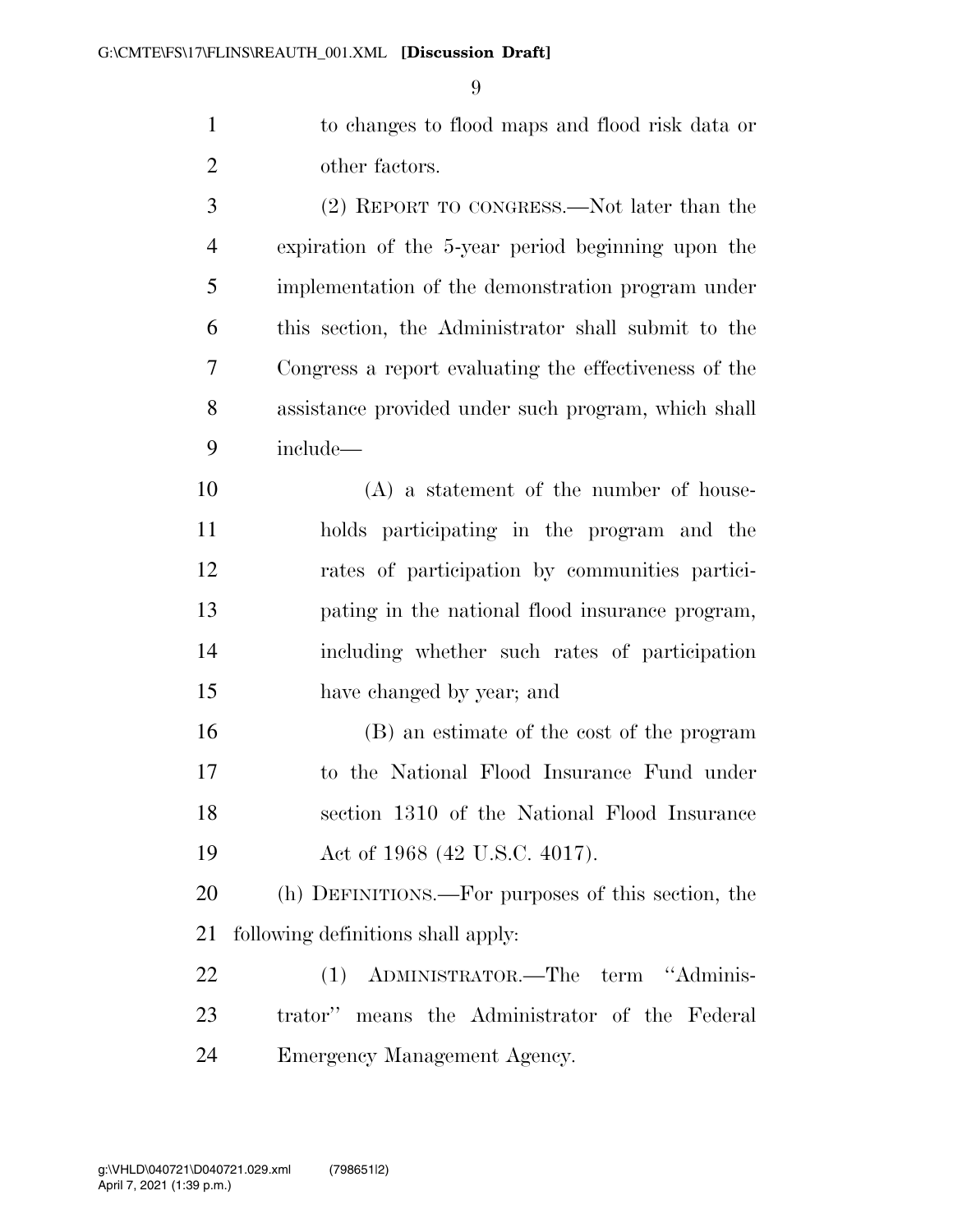| $\mathbf{1}$   | (2) PREMIUM DISCOUNT.—The term "premium                 |
|----------------|---------------------------------------------------------|
| $\overline{2}$ | discount" means, with respect to a policy for flood     |
| 3              | insurance coverage under the national flood insur-      |
| $\overline{4}$ | ance program made available under the program           |
| 5              | under this section, the amount by which the full ac-    |
| 6              | tuarial premium rate for coverage for such property     |
| 7              | that is determined in accordance with section           |
| 8              | $1307(a)(1)$ of the National Flood Insurance Act of     |
| 9              | 1968 (42 U.S.C. $4014(a)(1)$ ) exceeds the chargeable   |
| 10             | premium rate for the coverage made available under      |
| 11             | the program under this section.                         |
| 12             | (i) TERMINATION.—The authority under this section       |
| 13             | to provide discounted premium rates for flood insurance |
| 14             | coverage shall terminate on May 31, 2026.               |
| 15             | SEC. 103. PREMIUM AND FEES RELIEF FOR FAMILIES AND      |
| 16             | SMALL BUSINESSES.                                       |
| 17             | (a) REPEAL OF SURCHARGE.                                |
| 18             | (1) REPEAL.—Section 1308A of the National               |
| 19             | Flood Insurance Act of $1968$ (42 U.S.C. 4015a) is      |
| 20             | hereby repealed.                                        |
| 21             | (2) CONFORMING AMENDMENTS.—The National                 |
| 22             | Flood Insurance Act of 1968 is amended—                 |
| 23             | (A) in section $1308(m)$ (42 U.S.C.                     |
| 24             | $4015(m)$ —                                             |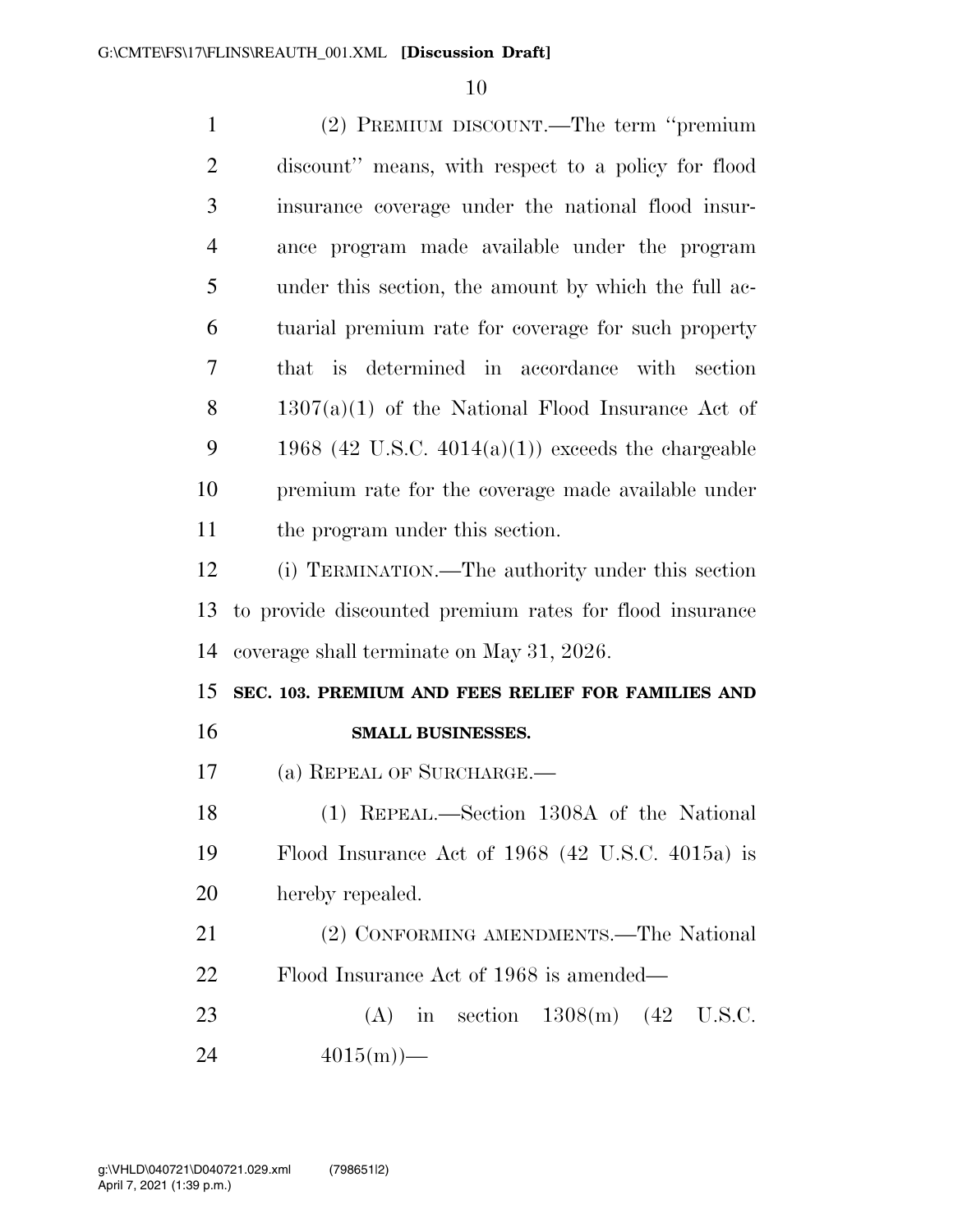| $\mathbf{1}$   | (i) in paragraph $(1)$ , by striking "and                         |
|----------------|-------------------------------------------------------------------|
| $\overline{2}$ | surcharges required under section<br>the                          |
| 3              | $1308A$ "; and                                                    |
| $\overline{4}$ | (ii) in paragraph $(2)$ , by striking "or                         |
| 5              | surcharges"; and                                                  |
| 6              | (B) in section $1310A(c)$ (42 U.S.C.                              |
| 7              | $4017a(c)$ , by striking paragraph $(4)$ .                        |
| 8              | (b) SMALL LOAN EXCEPTION TO MANDATORY PUR-                        |
| 9              | CHASE REQUIREMENT.—Subparagraph (A) of section                    |
| 10             | $102(c)(2)$ of the Flood Disaster Protection Act of 1973          |
| 11             | $(42 \text{ U.S.C. } 4012a(c)(2)(A))$ is amended by inserting be- |
| 12             | fore the semicolon the following: "in the case of a residen-      |
| 13             | tial structure, or $$25,000$ or less in the case of a non-        |
| 14             | residential structure".                                           |
| 15             | SEC. 104. MONTHLY INSTALLMENT PAYMENT OF PRE-                     |
| 16             | MIUMS.                                                            |
| 17             | (a) $\text{AUTHORITY}$ . Subsection (g) of section 1308 of        |
| 18             |                                                                   |
|                | the National Flood Insurance Act of 1968 (42 U.S.C.               |
| 19             | $4015(g)$ is amended—                                             |
| 20             | (1) by striking the subsection designation and                    |
| 21             | all that follows through "With respect" and insert-               |
| 22             | ing the following:                                                |
| 23             | "(g) FREQUENCY OF PREMIUM COLLECTION.—                            |
| 24             | "(1) OPTIONS.—With respect"; and                                  |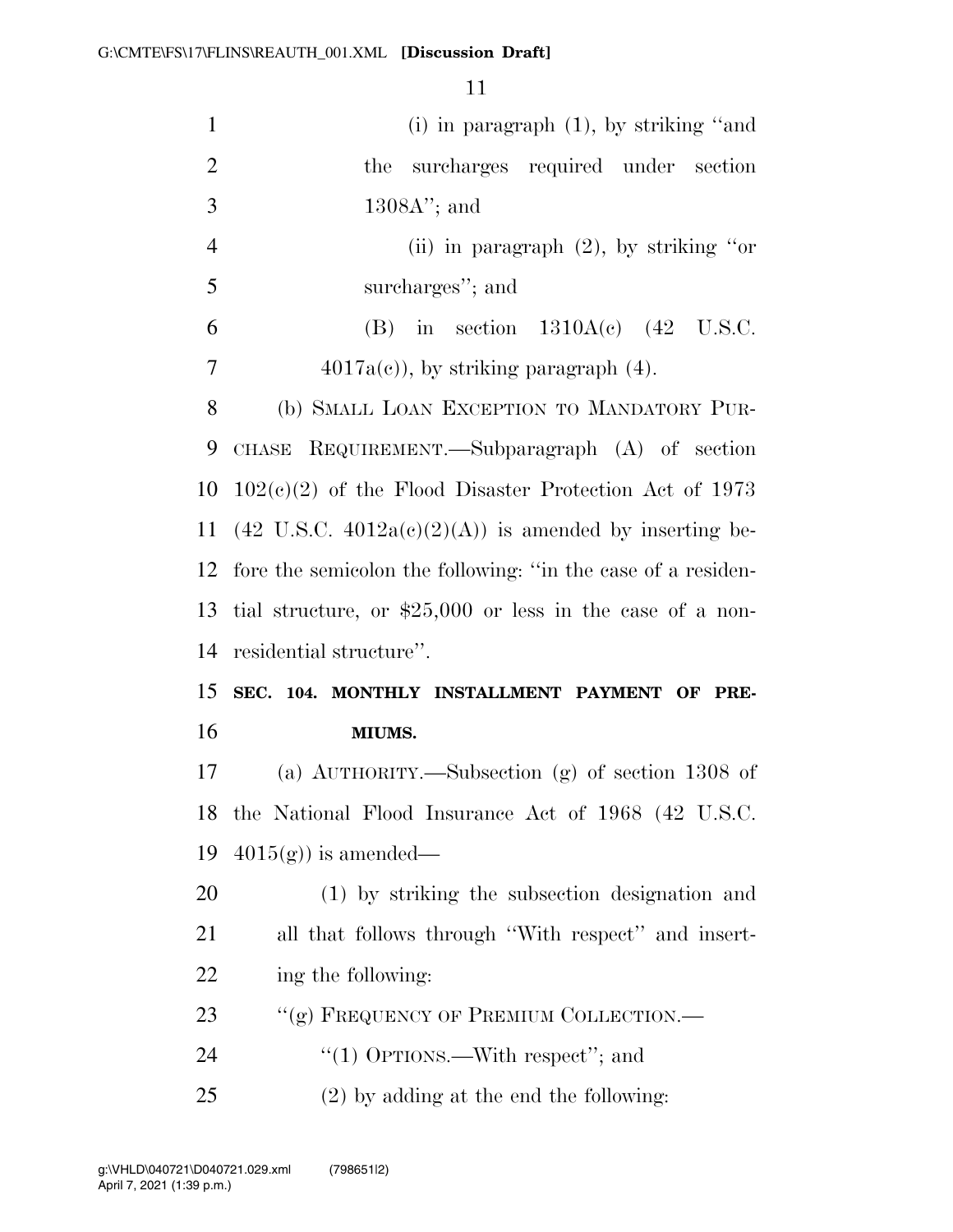1 ''(2) MONTHLY INSTALLMENT PAYMENT OF PREMIUMS.—

3 "(A) EXEMPTION FROM RULEMAKING. Until such time as the Administrator promul- gates regulations implementing paragraph (1) of this subsection, the Administrator may adopt policies and procedures, notwithstanding any other provisions of law and in alignment and consistent with existing industry escrow and servicing standards, necessary to implement such paragraph without undergoing notice and comment rulemaking and without conducting regulatory analyses otherwise required by stat-ute, regulation, or Executive order.

15 "(B) PILOT PROGRAM.—The Adminis- trator may initially implement paragraph (1) of this subsection as a pilot program that provides for a gradual phase-in of implementation.

 ''(C) POLICYHOLDER PROTECTION.—The Administrator may—

21 ''(i) during the 12-month period be- ginning on the date of the enactment of this subparagraph, charge policyholders choosing to pay premiums in monthly in-stallments a fee for the total cost of the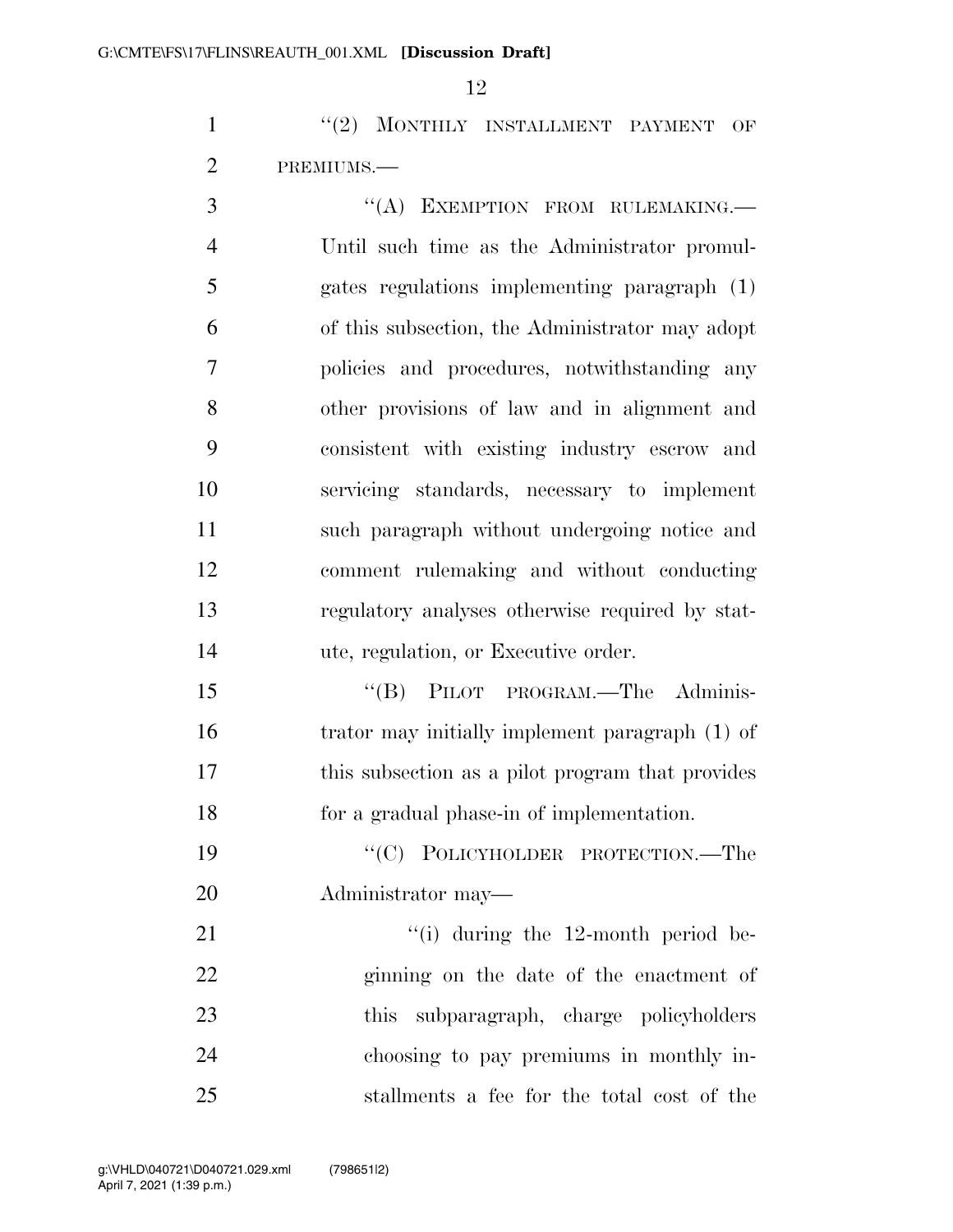monthly collection of premiums not to ex-ceed \$25 annually; and

3 ''(ii) after the expiration of the 12- month period referred to in clause (i), ad- just the fee charged annually to cover the total cost of the monthly collection of pre- miums as determined by the report sub-mitted pursuant to subparagraph (D).

 ''(D) ANNUAL REPORTS.—On an annual basis, the Administrator shall report to the Committee on Financial Services of the House of Representatives and the Committee on Bank- ing, Housing, and Urban Affairs of the Senate the ongoing costs associated with the monthly payment of premiums.''.

 (b) IMPLEMENTATION.—Clause (ii) of section  $17 \quad 1307(a)(1)(B)$  of the National Flood Insurance Act of 18 1968 (42 U.S.C.  $4014(a)(1)(B(ii))$  is amended by insert- ing before ''any administrative expenses'' the following: ''the costs associated with the monthly collection of pre- miums provided for in section 1308(g) (42 U.S.C.  $4015(g)$ , but only if such costs exceed the operating costs and allowances set forth in clause (i) of this subparagraph, and''.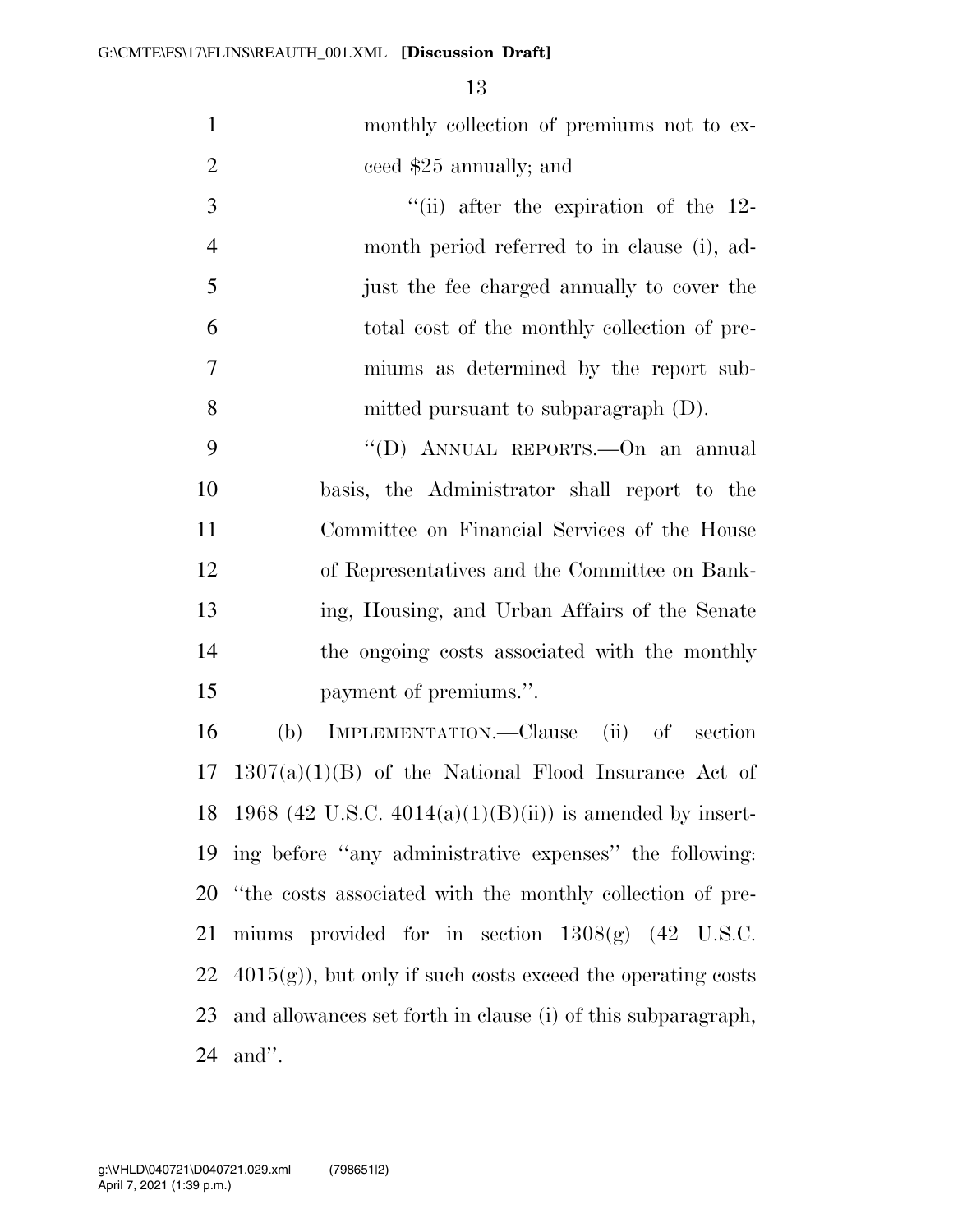|                | 14                                                     |
|----------------|--------------------------------------------------------|
| $\mathbf{1}$   | SEC. 105. STATE REVOLVING LOAN FUNDS FOR LOW-INTER-    |
| $\overline{2}$ | EST LOANS.                                             |
| 3              | Chapter I of the National Flood Insurance Act of       |
| $\overline{4}$ | 1968 (42 U.S.C. 4011 et seq.) is amended by adding at  |
| 5              | the end the following new section:                     |
| 6              | "SEC. 1326. STATE REVOLVING LOAN FUNDS FOR LOW-IN-     |
| $\overline{7}$ | TEREST LOANS.                                          |
| 8              | "(a) DEFINITIONS.—In this section—                     |
| 9              | $\lq(1)$ the term 'Community Rating System'            |
| 10             | means the community rating system carried out          |
| 11             | under section $1315(b)$ ;                              |
| 12             | $\lq(2)$ the term 'intended use plan' means a plan     |
| 13             | prepared under subsection $(d)(1);$                    |
| 14             | $\cdot$ (3) the term 'low-income geographic area'      |
| 15             | means an area described in paragraph $(1)$ or $(2)$ of |
| 16             | section $301(a)$ of the Public Works and Economic      |
| 17             | Development Act of 1965 (42 U.S.C. 3161(a));           |
| 18             | $((4)$ the term 'low-income homeowner' means           |
| 19             | the owner of a primary residence, the household in-    |
| 20             | come of which in a taxable year is not more than 80    |
| 21             | percent of the median income for the area in which     |
| 22             | the residence is located;                              |
| 23             | $\cdot$ (5) the terms 'participating State' and 'par-  |
| 24             | ticipating tribal government' mean a State or tribal   |
| 25             | government, respectively, that—                        |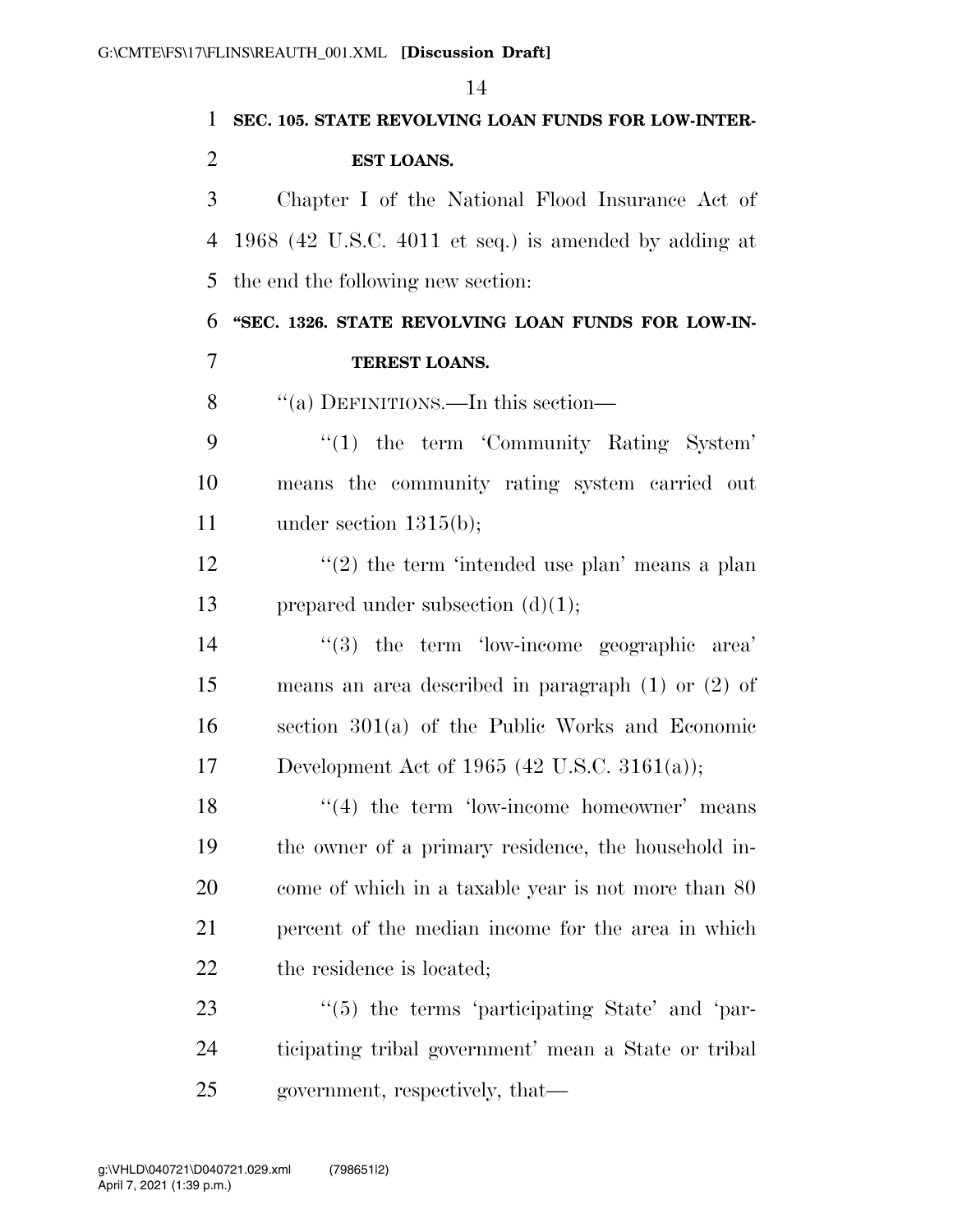1 ''(A) has entered into an agreement under 2 subsection  $(b)(1)$ ; and

3  $\langle$  (B) agrees to comply with the require-ments of this section;

 "(6) the term 'pre-FIRM building' means a building for which construction or substantial im- provement occurred before December 31, 1974, or before the effective date of the initial flood map and flood risk data published by the Administrator under section 1360 for the area in which the building is lo-cated, whichever is later;

12 ''(7) the terms 'State loan fund' and 'tribal gov- ernment loan fund' mean a flood mitigation assist- ance revolving loan fund established by a partici- pating State or participating tribal government, re-spectively, under this section; and

 $(8)$  the term 'tribal government' means the governing body of any Indian or Alaska Native tribe, band, nation, pueblo, village, or community that the Secretary of the Interior acknowledges to exist as an Indian tribe under the Federally Recognized Indian Tribe List Act of 1994 (25 U.S.C. 479a et seq.)..

23 "(b) GENERAL AUTHORITY.—

24 "(1) IN GENERAL.—The Administrator may enter into an agreement with an State or tribal gov-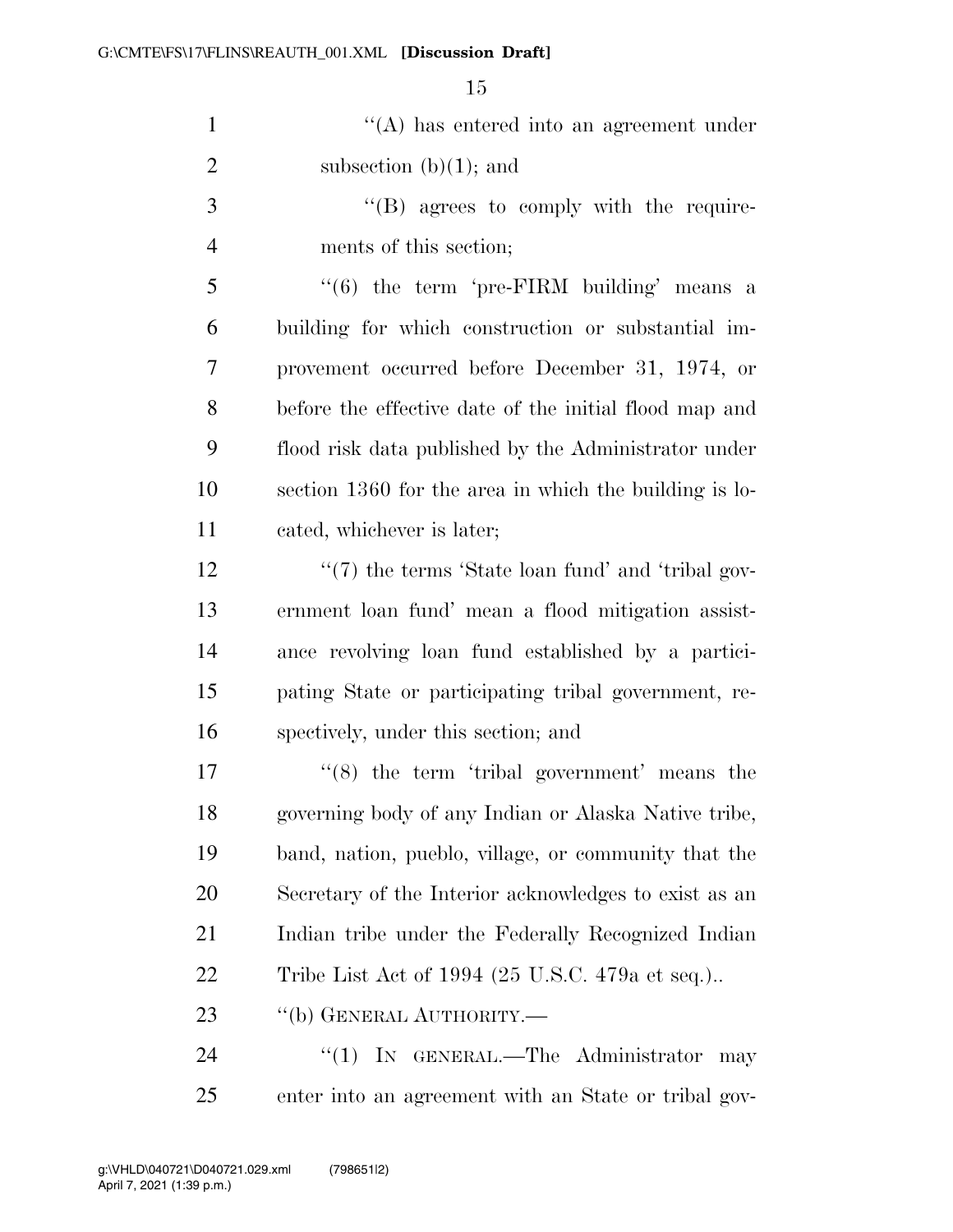| $\mathbf{1}$   | ernment to provide a capitalization grant for the   |
|----------------|-----------------------------------------------------|
| $\overline{2}$ | State or tribal government to establish a revolving |
| 3              | fund that will provide funding assistance to help   |
| $\overline{4}$ | homeowners, businesses, nonprofit organizations,    |
| 5              | and communities reduce flood risk in order to de-   |
| 6              | crease-                                             |
| 7              | "(A) the loss of life and property;                 |
| 8              | $\lq\lq$ the cost of flood insurance; and           |
| 9              | $\lq\lq$ Federal disaster payments.                 |
| 10             | "(2) TIMING OF DEPOSIT AND AGREEMENTS               |
| 11             | FOR DISTRIBUTION OF FUNDS.                          |
| 12             | "(A) IN GENERAL.—Not later than the                 |
| 13             | last day of the fiscal year following the fiscal    |
| 14             | year in which a capitalization grant is made to     |
| 15             | a participating State or participating tribal gov-  |
| 16             | ernment under paragraph $(1)$ , the participating   |
| 17             | State or participating tribal government shall—     |
| 18             | "(i) deposit the grant in the State                 |
| 19             | loan fund of the State or the tribal loan           |
| 20             | fund of the participating or participating          |
| 21             | tribal government, as appropriate; and              |
| 22             | "(ii) enter into one or more binding                |
| 23             | agreements that provide for the State or            |
| 24             | tribal government to distribute the grant           |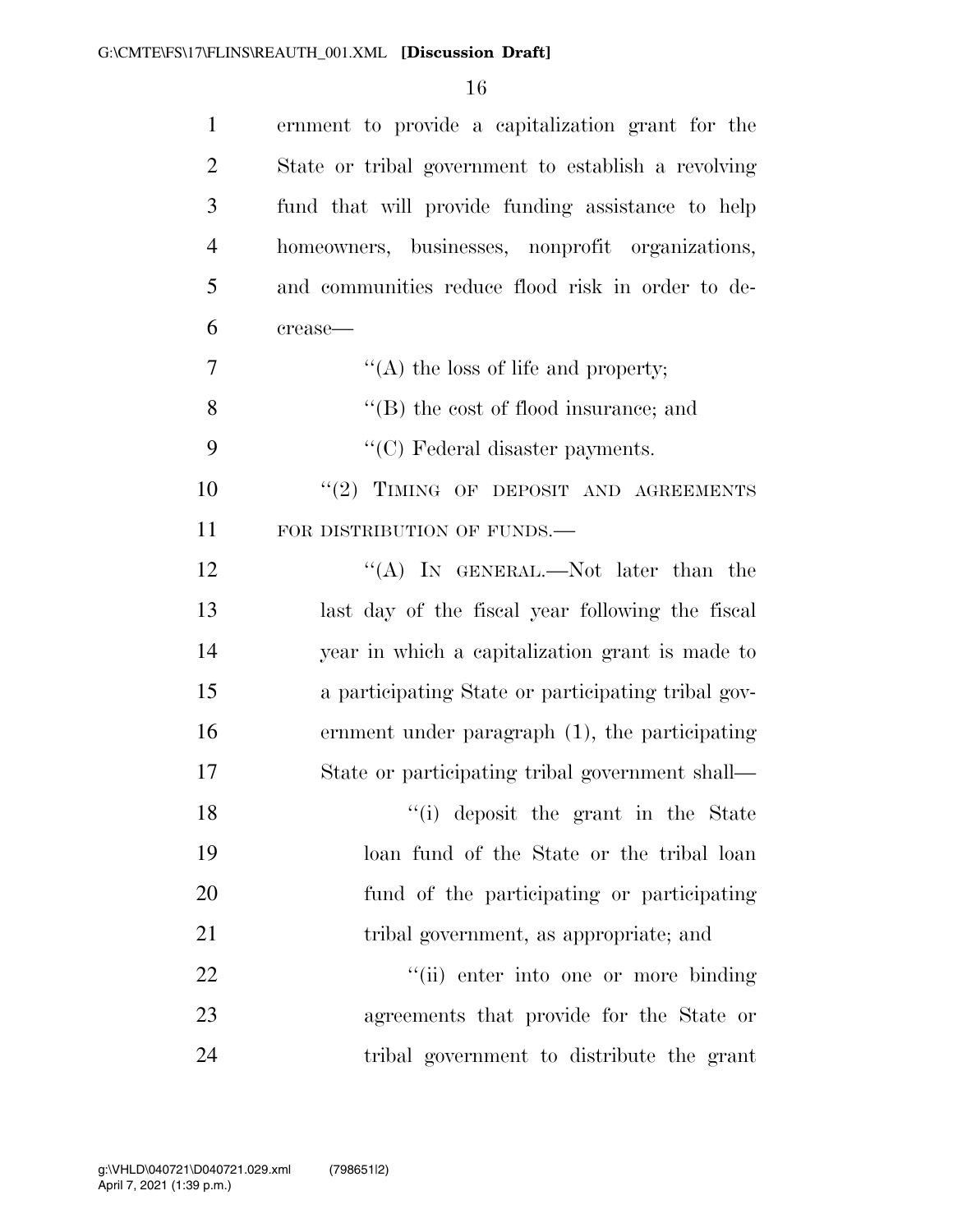funds for purposes authorized under sub-2 section (c) such that—

3 ''(I) in the case of the initial grant made under this section to a State or tribal government, not less than 75 percent of the amount of the grant funds shall be distributed before the expiration of the 24-month period beginning upon deposit of such funds in the State loan fund of the State or 11 tribal loan fund of the tribal govern-ment, as appropriate; and

 $\text{``(II)}$  in the case of any subse- quent grant made under this section to a State or tribal government, not less than 90 percent of the amount of 17 the grant funds made under the cap- italization grant shall be distributed before the expiration of the 12-month period beginning upon deposit of such funds in the State loan fund of the State or the tribal loan fund of the 23 tribal government, as appropriate. 24 "(B) NONCOMPLIANCE.—Except as pro-

vided in subparagraph (C), if a participating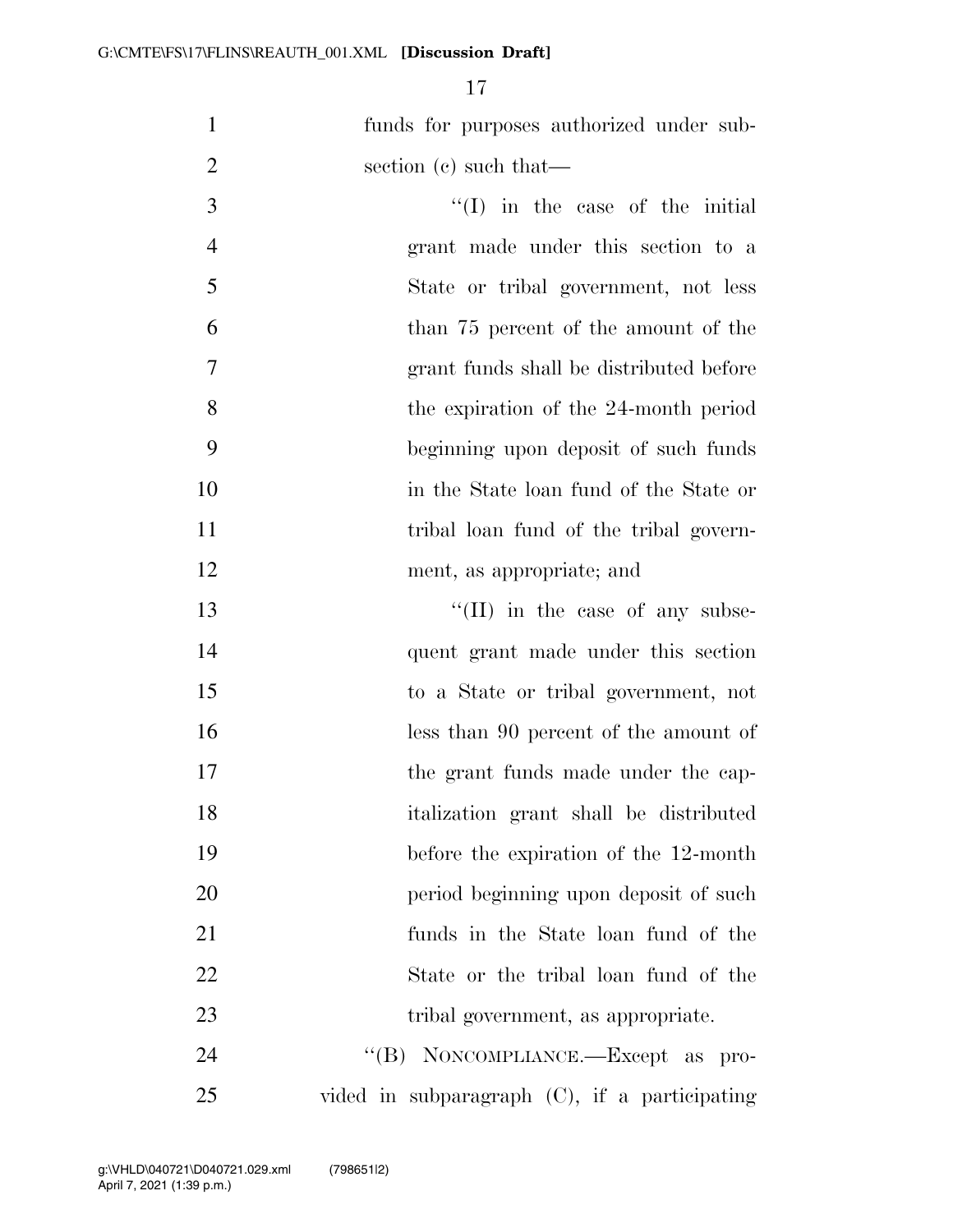| $\mathbf{1}$   | State or participating tribal government does     |
|----------------|---------------------------------------------------|
| $\overline{2}$ | not comply with subparagraph (A) with respect     |
| 3              | to a grant, the Administrator shall reallocate    |
| $\overline{4}$ | the grant in accordance with paragraph $(3)(B)$ . |
| 5              | $\lq\lq$ EXCEPTION. The Administrator             |
| 6              | may not reallocate any funds under subpara-       |
| 7              | graph (B) to a participating State or tribal gov- |
| 8              | ernment hat violated subparagraph (A) with re-    |
| 9              | spect to a grant made during the same fiscal      |
| 10             | year in which the funds to be reallocated were    |
| 11             | originally made available.                        |
| 12             | $\lq(3)$ ALLOCATION.—                             |
| 13             | "(A) IN GENERAL.—The Administrator                |
| 14             | shall allocate amounts made available to carry    |
| 15             | out this section to participating States—         |
| 16             | "(i) for the participating States to de-          |
| 17             | posit in the State loan funds established by      |
| 18             | the participating States; and                     |
| 19             | "(ii) except as provided in paragraph             |
| 20             | $(6)$ , in accordance with the requirements       |
| 21             | described in subparagraph (B).                    |
| 22             | "(B) REQUIREMENTS.—The requirements               |
| 23             | described in this subparagraph are as follows:    |
| 24             | "(i) Fifty percent of the total amount            |
| 25             | made available under subparagraph (A)             |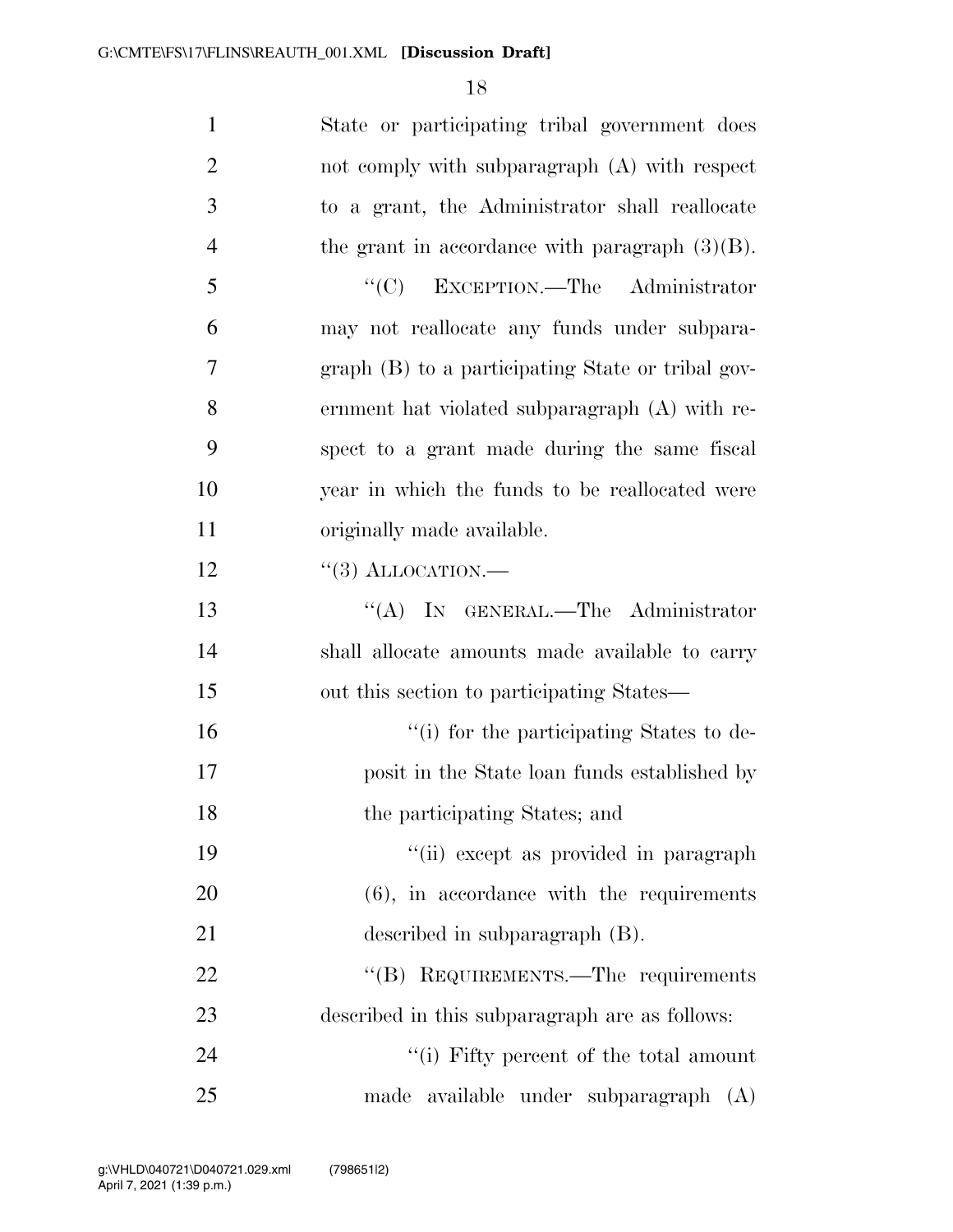| $\mathbf{1}$   | shall be allocated so that each partici-         |
|----------------|--------------------------------------------------|
| $\overline{2}$ | pating State receives the percentage             |
| 3              | amount that is obtained by dividing the          |
| $\overline{4}$ | number of properties that were insured           |
| 5              | under the national flood insurance pro-          |
| 6              | gram in that State in the fiscal year pre-       |
| 7              | eeding the fiscal year in which the amount       |
| 8              | is allocated by the total number of prop-        |
| 9              | erties that were insured under the national      |
| 10             | flood insurance program in the fiscal year       |
| 11             | preceding the fiscal year in which the           |
| 12             | amount is allocated.                             |
| 13             | "(ii) Fifty percent of the total amount          |
| 14             | made available under subparagraph (A)            |
| 15             | shall be allocated so that each partici-         |
| 16             | pating State receives a percentage of funds      |
| 17             | that is equal to the product obtained under      |
| 18             | clause $(iii)(IV)$ with respect to that partici- |
| 19             | pating State after following the procedures      |
| 20             | described in clause (iii).                       |
| 21             | "(iii) The procedures described in this          |
| 22             | clause are as follows:                           |
| 23             | "(I) Divide the total amount col-                |
| 24             | lected in premiums for properties in-            |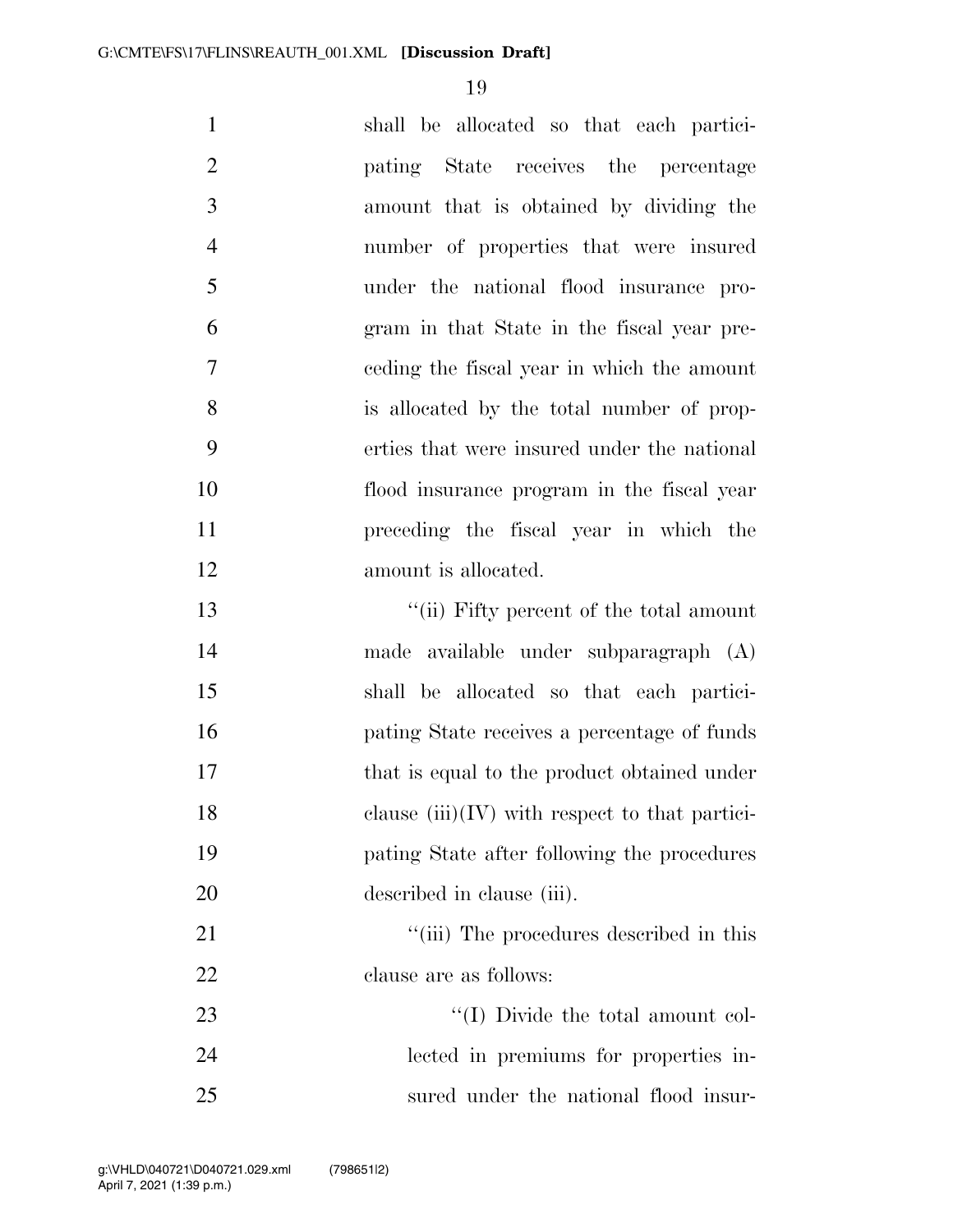| $\mathbf{1}$   | ance program in each participating    |
|----------------|---------------------------------------|
| $\overline{2}$ | State during the previous fiscal year |
| 3              | by the number of properties insured   |
| $\overline{4}$ | under the national flood insurance    |
| 5              | program in that State for that fiscal |
| 6              | year.                                 |
| $\overline{7}$ | "(II) Add together each quotient      |
| 8              | obtained under subclause (I).         |
| 9              | "(III) For each participating         |
| 10             | State, divide the quotient obtained   |
| 11             | under subclause (I) with respect to   |
| 12             | that State by the sum obtained under  |
| 13             | subclause $(II)$ .                    |
| 14             | $\lq\lq (IV)$ For each participating  |
| 15             | State, multiply the amount that is 50 |
| 16             | percent of the total amount made      |
| 17             | available under subparagraph (A) by   |
| 18             | the quotient obtained under subclause |
|                |                                       |
| 19             | (III).                                |
| 20             | "(iv) Except as provided in paragraph |
| 21             | $(5)$ , in a fiscal year—             |
| 22             | "(I) a participating State may        |
| 23             | not receive more than 15 percent of   |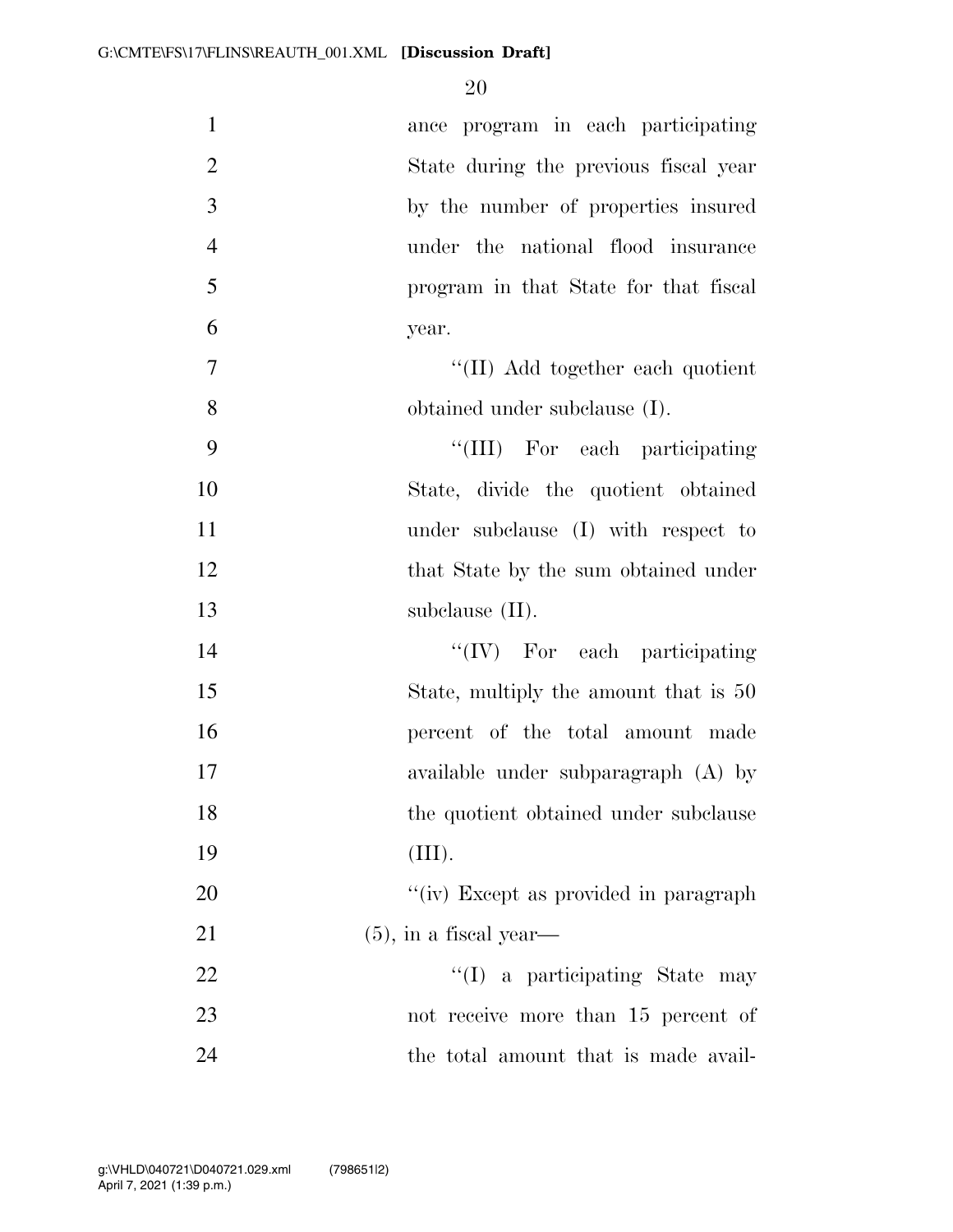able under subparagraph (A) in that fiscal year; and

 ''(II) if a participating State, based on the requirements under clauses (i) through (iii), would, but for the limit under subclause (I) of this clause, receive an amount that is greater than the amount the State is authorized to receive under that sub- clause, the difference between the au- thorized amount and the amount oth- erwise due to the State under clauses (i) through (iii) shall be allocated to 14 other participating States— 15 ''(aa) that, in that fiscal year, have not received an amount under subparagraph (A)

18 that is more than the authorized

 amount under subclause (I) of 20 this clause; and

21 ''(bb) by using the require- ments under clauses (i) through 23 (iii), except that a participating State may receive an allocation under this subclause only if the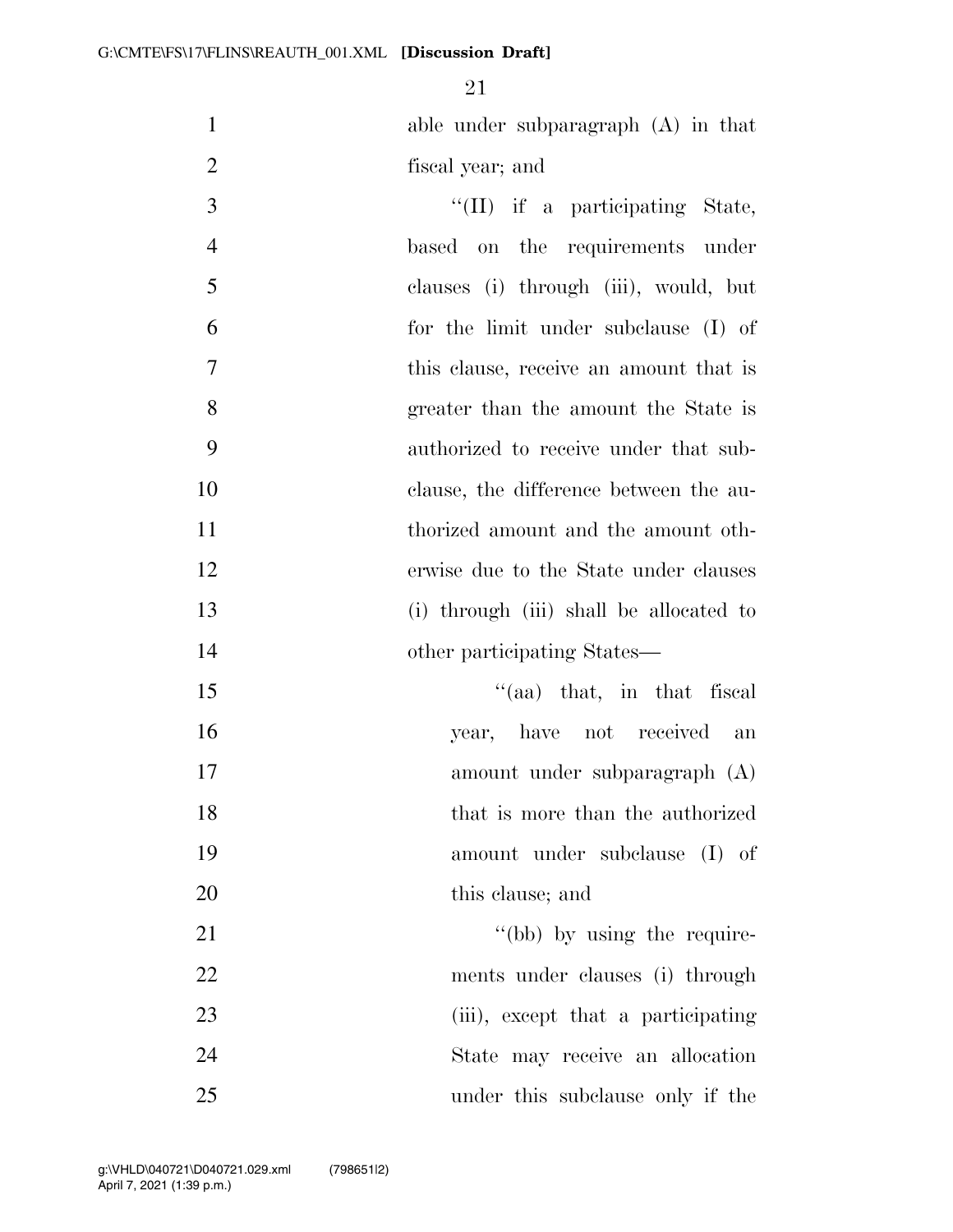| $\mathbf{1}$   | allocation does not result in the                   |
|----------------|-----------------------------------------------------|
| $\overline{2}$ | State receiving a total amount                      |
| $\overline{3}$ | for the fiscal year under subpara-                  |
| $\overline{4}$ | $graph$ (A) that is greater than                    |
| 5              | authorized amount under<br>the                      |
| 6              | subclause $(I)$ .                                   |
| $\overline{7}$ | $``(4)$ No REVOLVING FUND REQUIRED.—                |
| 8              | "(A) IN GENERAL.—Notwithstanding any                |
| 9              | other provision of this section, and subject to     |
| 10             | subparagraph (B), a participating State that        |
| 11             | receives less than $$4,000,000$ under paragraph     |
| 12             | $(3)(B)$ in a fiscal year may distribute the funds  |
| 13             | directly in the form of grants or technical as-     |
| 14             | sistance for a purpose described in subsection      |
| 15             | $(e)(2)$ , without regard to whether the State has  |
| 16             | established a State loan fund.                      |
| 17             | "(B) STATE MATCHING.—A participating                |
| 18             | State that exercises the authority under sub-       |
| 19             | paragraph (A) in a fiscal year shall provide        |
| 20             | matching funds from non-Federal sources in an       |
| 21             | amount that is equal to 15 percent of the           |
| 22             | amount that the State receives under paragraph      |
| 23             | $(3)(B)$ in that fiscal year for purposes described |
| 24             | in subparagraph $(A)$ .                             |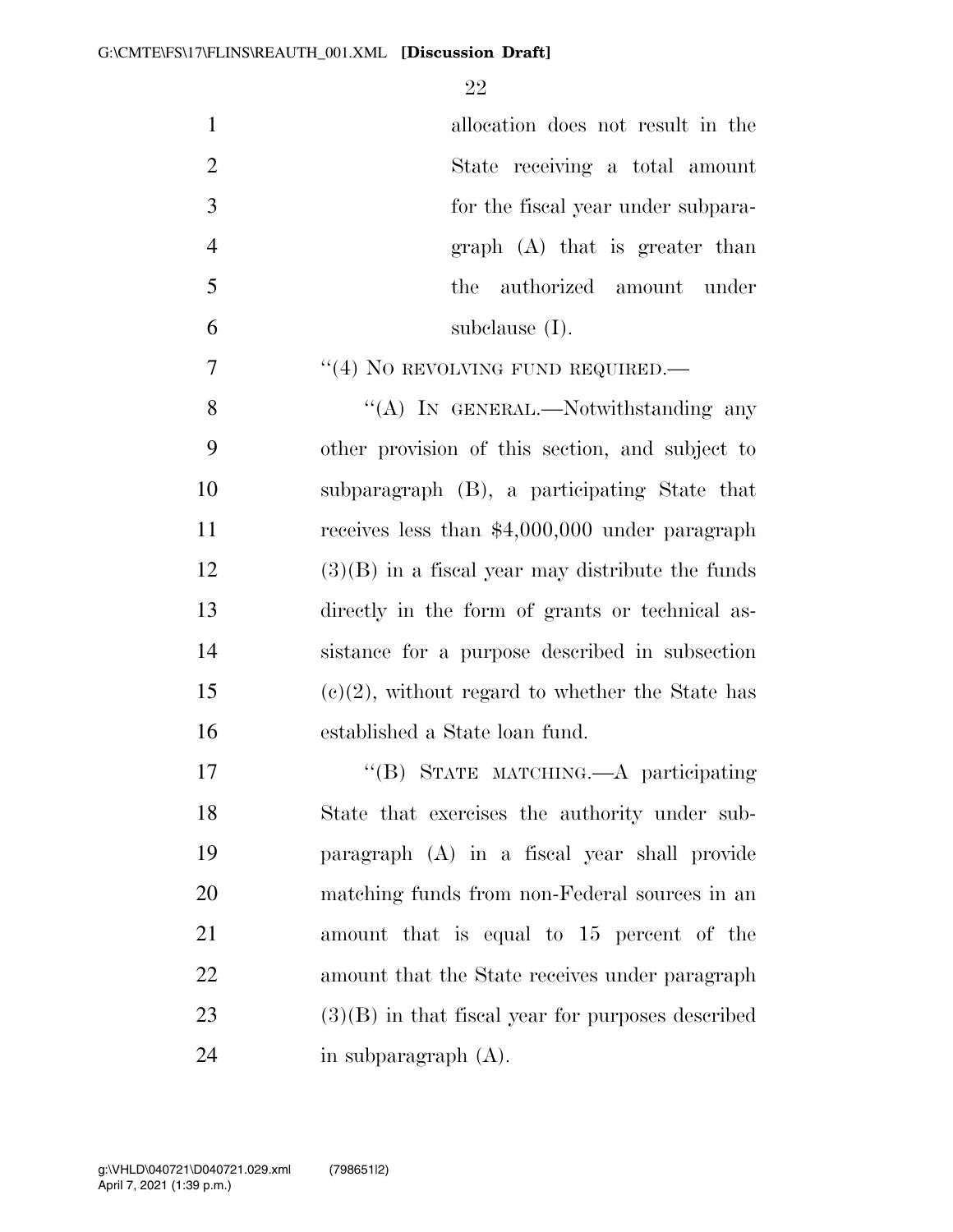| $\mathbf{1}$   | "(5) ALLOCATION OF REMAINING FUNDS.-                    |
|----------------|---------------------------------------------------------|
| $\overline{2}$ | After allocating amounts made available to carry out    |
| 3              | this section for a fiscal year in accordance with       |
| $\overline{4}$ | paragraph (3), the Administrator shall allocate any     |
| 5              | remaining amounts made available for that fiscal        |
| 6              | year to participating States, using the procedures      |
| 7              | described in clauses (i) through (iii) of paragraph     |
| 8              | (3)(B).                                                 |
| 9              | "(6) ALLOCATION FOR TRIBAL GOVERNMENTS                  |
| 10             | AND INSULAR AREAS.—The Administrator shall re-          |
| 11             | serve not less than 5.0 percent of the amount made      |
| 12             | available to carry out this section in a fiscal year to |
| 13             | enter into grant agreements with tribal governments     |
| 14             | and insular areas, with the grant funds to be distrib-  |
| 15             | uted—                                                   |
| 16             | $\lq\lq$ according to criteria established by           |
| 17             | the Administrator; and                                  |
| 18             | $\lq\lq$ (B) for a purpose described in subsection      |
| 19             | (c)(2).                                                 |
| 20             | "(7) ADMINISTRATIVE COSTS; TECHNICAL AS-                |
| 21             | SISTANCE.—The Administrator shall reserve<br>not        |
| 22             | more than 2.5 percent of the amount made available      |
| 23             | to carry out this section in a fiscal year—             |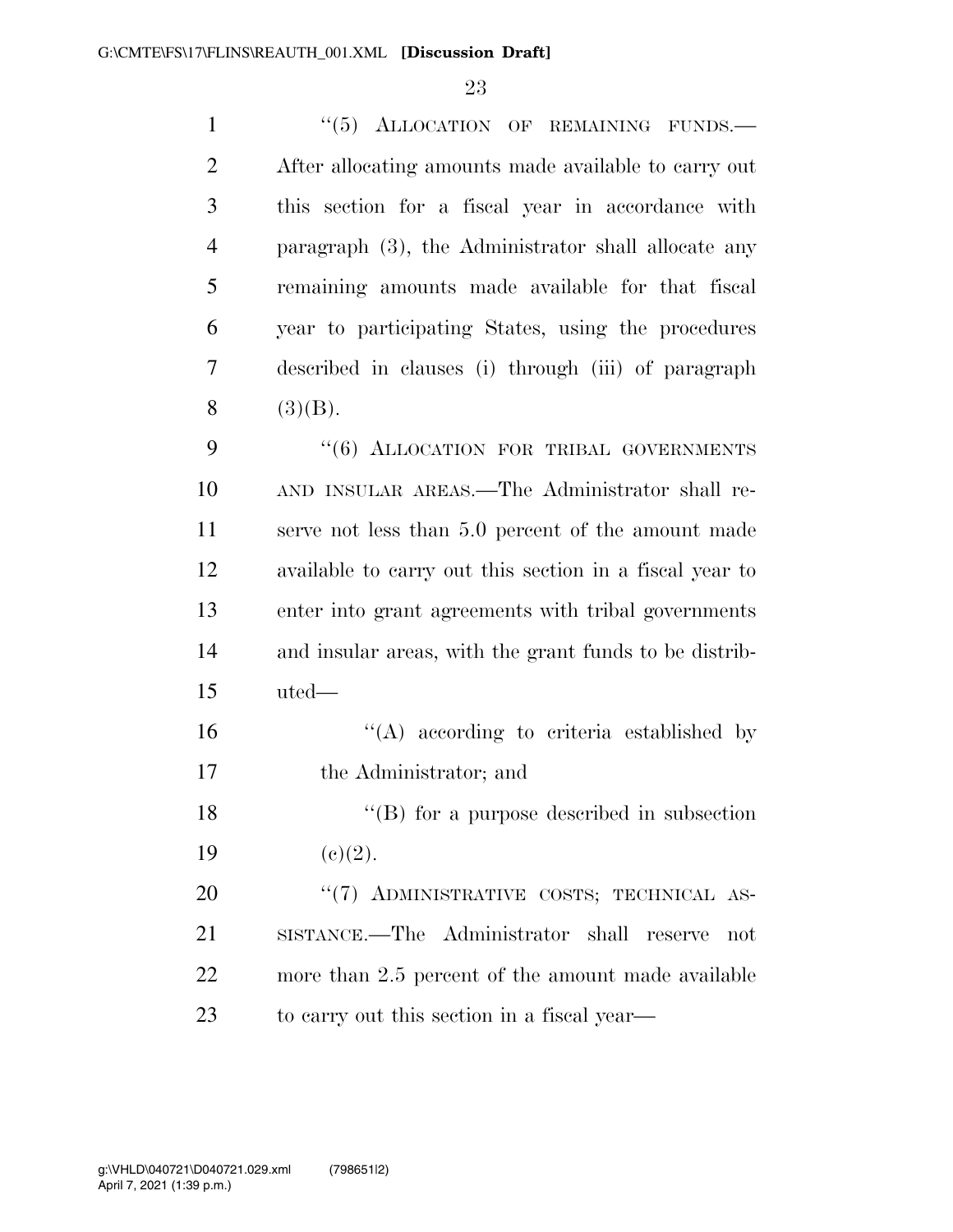| $\mathbf{1}$   | $\lq\lq$ for administrative costs incurred by                    |
|----------------|------------------------------------------------------------------|
| $\overline{2}$ | the Federal Emergency Management Agency in                       |
| 3              | carrying out this section; and                                   |
| $\overline{4}$ | $\lq\lq (B)$ to provide technical assistance to re-              |
| 5              | cipients of grants under this section.                           |
| 6              | "(8) ENVIRONMENTAL REVIEW OF REVOLVING                           |
| 7              | LOAN FUND PROJECTS.—Notwithstanding any other                    |
| 8              | Federal law, related legal authority, or contrary pol-           |
| 9              | icy or guidance of the Administrator, Federal envi-              |
| 10             | ronmental review of the revolving loan fund projects             |
| 11             | authorized under this section is hereby delegated to             |
| 12             | the States and tribal governments receiving revolv-              |
| 13             | ing loan fund grants, but only for the purposes of               |
| 14             | carrying out the revolving loan fund program au-                 |
| 15             | thorized under this section. Recipients must set up              |
| 1 <sup>C</sup> | $f_{\alpha}$ done) conjugalence environmental novieur investigac |

 federal equivalency environmental review involving considerations of alternatives, analysis of potential impacts, opportunity for public notice and com- ments, and compliance with Federal environmental laws and Executive Orders, including the Endan- gered Species Act and the National Historic Preser-vation Act, as appropriate.

23  $"$ (c) USE OF FUNDS.—

24 "(1) IN GENERAL.—Amounts deposited in a State loan fund or tribal loan fund, including repay-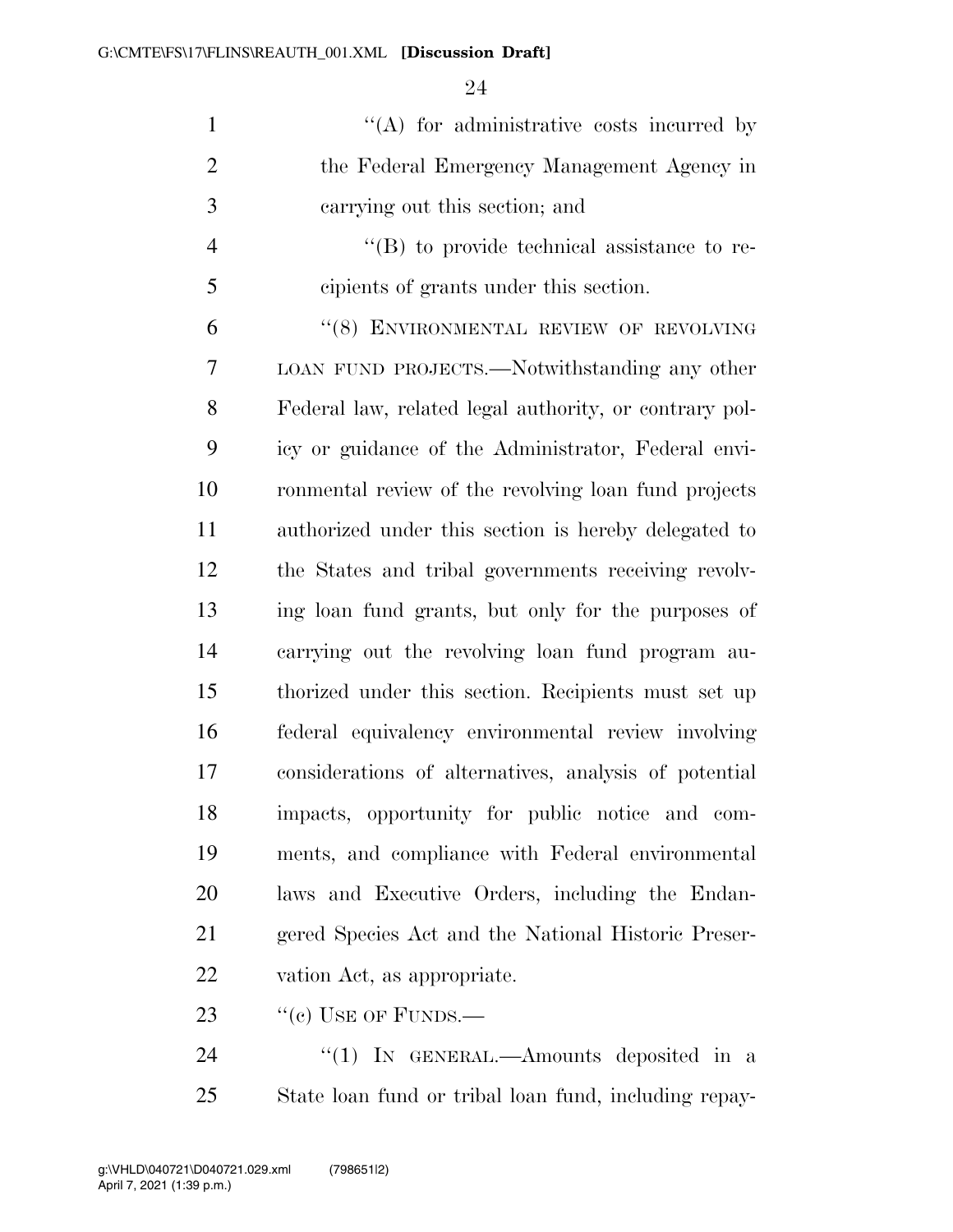| $\mathbf{1}$   | ments of loans made from the fund and interest        |
|----------------|-------------------------------------------------------|
| $\overline{2}$ | earned on the amounts in the fund, shall be used—     |
| 3              | "(A) consistent with paragraphs $(2)$ and             |
| $\overline{4}$ | $(3)$ and subsection $(g)$ , to provide financial as- |
| 5              | sistance for-                                         |
| 6              | "(i) homeowners, businesses, and non-                 |
| $\tau$         | profit organizations that are eligible to             |
| 8              | participate in the national flood insurance           |
| 9              | program;                                              |
| 10             | "(ii) any local government that par-                  |
| 11             | ticipates in the national flood insurance             |
| 12             | program; and                                          |
| 13             | "(iii) any State government or tribal                 |
| 14             | agencies or subdivisions of any State or              |
| 15             | tribal government that engage in floodplain           |
| 16             | management activities;                                |
| 17             | $\lq\lq (B)$ as a source of revenue and security      |
| 18             | for leveraged loans, the proceeds of which shall      |
| 19             | be deposited in the State or tribal loan fund; or     |
| <b>20</b>      | $\lq\lq$ (C) for the sale of bonds as security for    |
| 21             | payment of the principal and interest on rev-         |
| 22             | enue or general obligation bonds issued by the        |
| 23             | participating State or tribal government to pro-      |
| 24             | vide matching funds under subsection (g), if the      |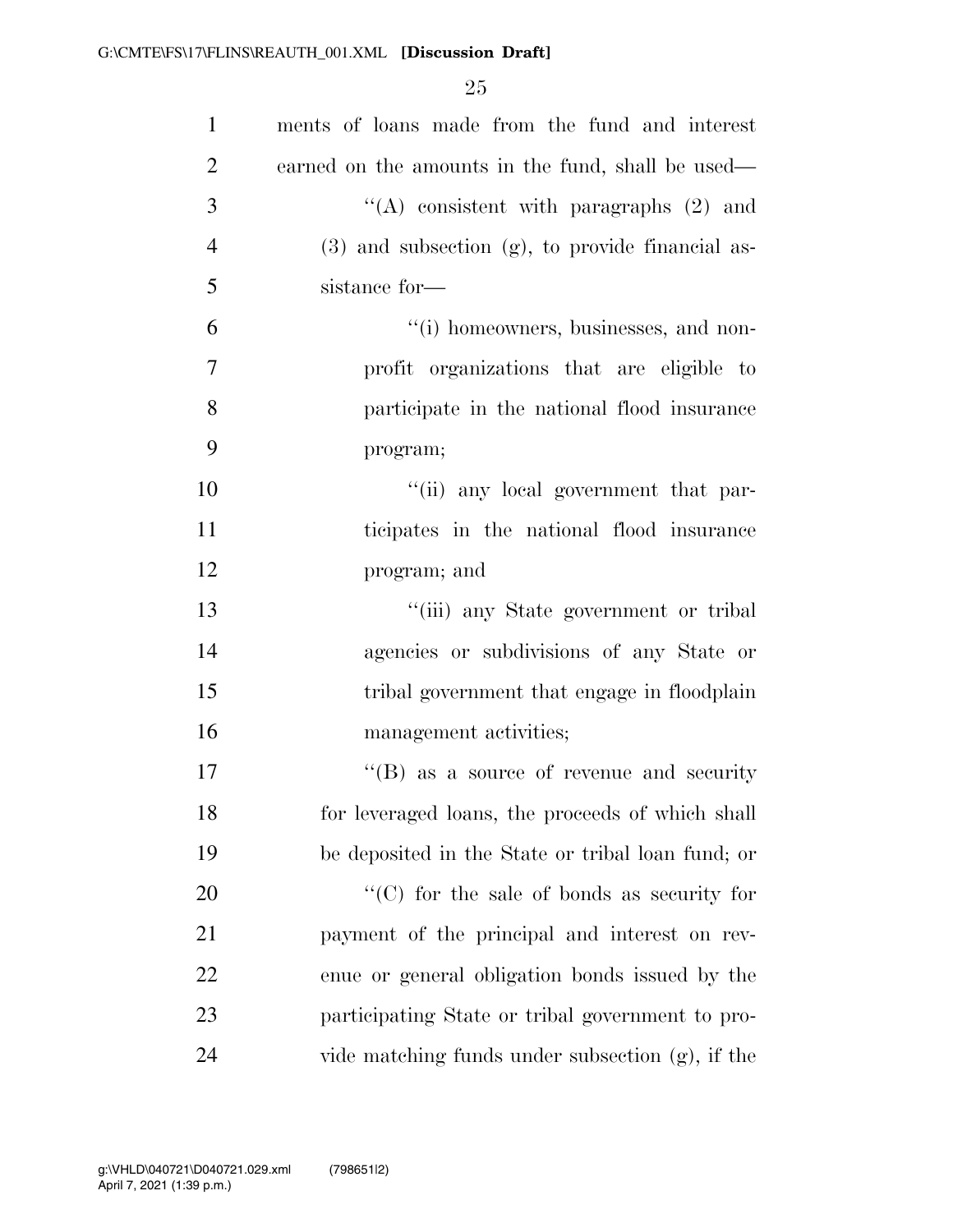| $\mathbf{1}$   | proceeds from the sale of the bonds are depos-      |
|----------------|-----------------------------------------------------|
| $\overline{2}$ | ited in the State or tribal loan fund.              |
| 3              | "(2) PURPOSES.—A recipient of financial as-         |
| 4              | sistance provided through amounts from a State or   |
| 5              | tribal loan fund—                                   |
| 6              | "(A) shall use the amounts to reduce—               |
| 7              | $``(i)$ flood risk; or                              |
| 8              | "(ii) potential flood claims submitted              |
| 9              | under the national flood insurance pro-             |
| 10             | gram;                                               |
| 11             | $\lq\lq$ (B) shall use the amounts in a cost-effec- |
| 12             | tive manner under requirements established by       |
| 13             | the State or tribal government, which may re-       |
| 14             | quire an applicant for financial assistance to      |
| 15             | submit any information that the State or tribal     |
| 16             | government considers relevant or necessary be-      |
| 17             | fore the date on which the applicant receives       |
| 18             | the assistance;                                     |
| 19             | $\cdot$ (C) shall use the amounts for projects      |
| 20             | $that-$                                             |
| 21             | "(i) meet design and construction                   |
| 22             | standards established by the Adminis-               |
| 23             | trator;                                             |
| 24             | "(ii) are located in communities                    |
| 25             | that—                                               |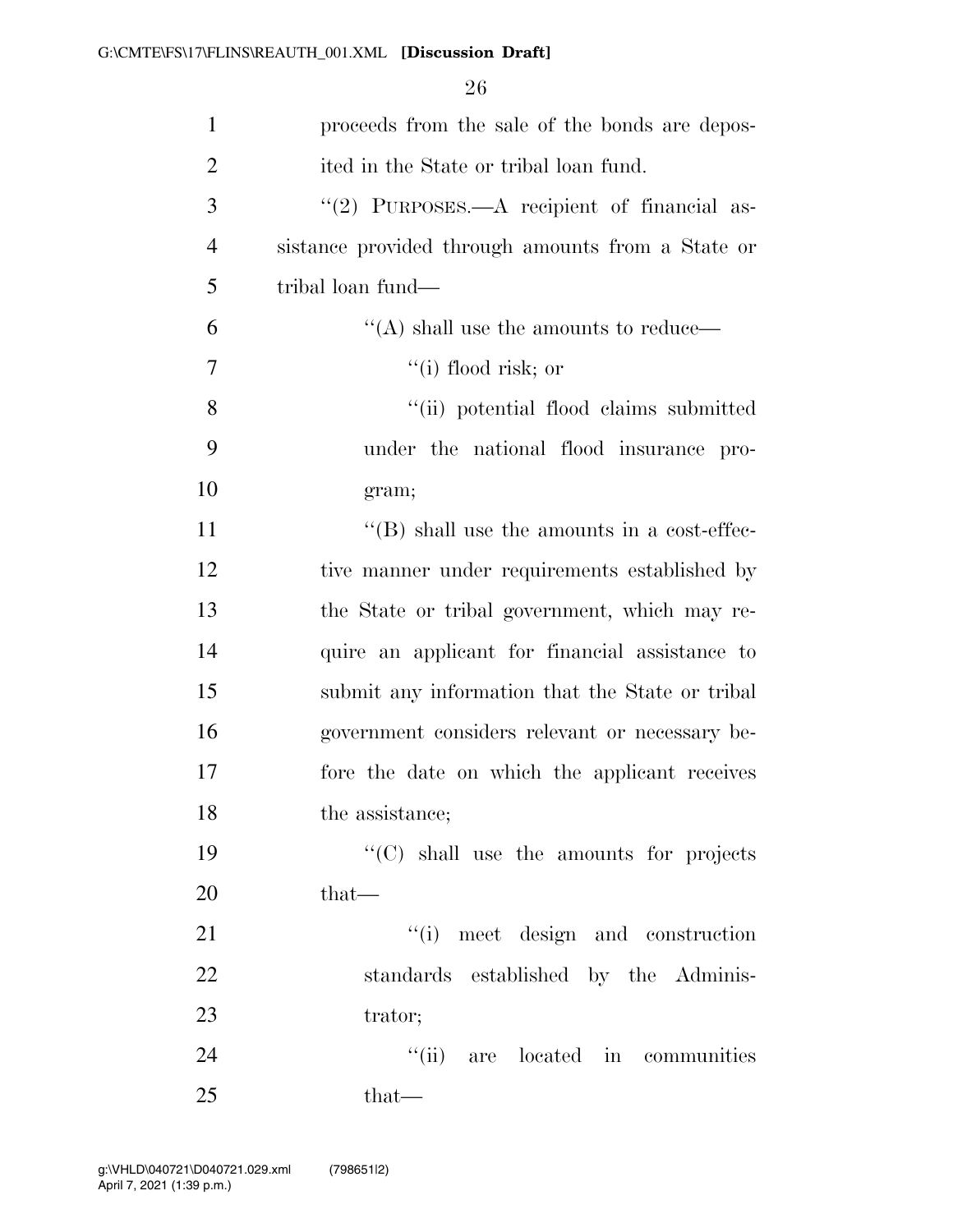| $\mathbf{1}$   | $\lq\lq$ participate in the national           |
|----------------|------------------------------------------------|
| $\mathbf{2}$   | flood insurance program; and                   |
| $\overline{3}$ | $\lq\lq$ (II) have a local government          |
| $\overline{4}$ | hazard mitigation plan that has been           |
| 5              | approved by the Administrator under            |
| 6              | section 1366, and the State in which           |
| $\tau$         | the community, or the tribal govern-           |
| 8              | ment if applicable, each have a hazard         |
| 9              | mitigation plan that has been ap-              |
| 10             | proved by the Administrator under              |
| 11             | section $1366$ ;                               |
| 12             | $``(iii)(I)$ address a repetitive-loss prop-   |
| 13             | erty or a severe repetitive-loss property; or  |
| 14             | $\lq\lq$ (II) address flood risk in the 500-   |
| 15             | year floodplain, areas of residual flood risk, |
| 16             | or other areas of potential flood risk, as     |
| 17             | identified by the Administrator; and           |
| 18             | "(iv) address current risk and antici-         |
| 19             | pate future risk, such as sea-level rise and   |
| 20             | flood risk resulting from wildfire;            |
| 21             | $\lq\lq$ (D) may use the amounts—              |
| 22             | "(i) for projects relating to-                 |
| 23             | $\lq\lq$ structural elevation;                 |
| 24             | $\lq\lq$ (II) floodproofing;                   |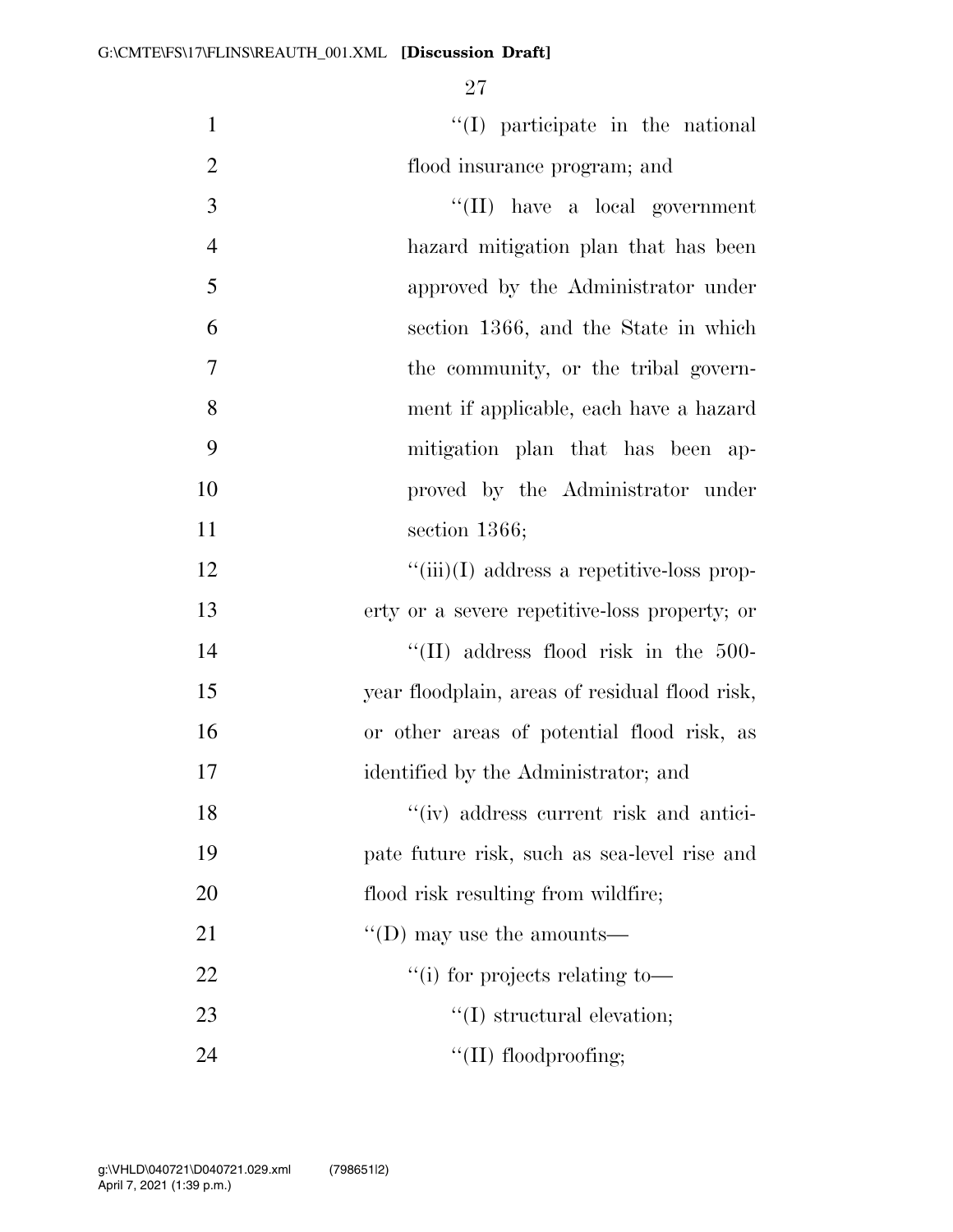$\text{``(III)}$  the relocation or removal 2 of buildings from the 100-year flood- plain or other areas of flood risk, in- cluding the acquisition of properties for such a purpose; 6 ''(IV) environmental restoration activities that directly reduce flood risk, including green infrastructure;  $\mathcal{C}(V)$  any eligible activity de- scribed in subparagraphs (A) through 11 (G) of section  $1366(e)(3)$ ; or 12 ''(VI) other activities determined 13 appropriate by the Administrator;  $\frac{1}{\sin}$  with respect to a project de- scribed in clause (i), only for expenditures directly related to a project described in that clause, including expenditures for planning, design, and associated pre-con- struction activities; and  $\frac{1}{20}$   $\frac{1}{20}$   $\frac{1}{20}$  to acquire, for the purposes of permanent protection, land, buildings, or a conservation easement from a willing seller or grantor; 24 ''(E) may not use the amounts—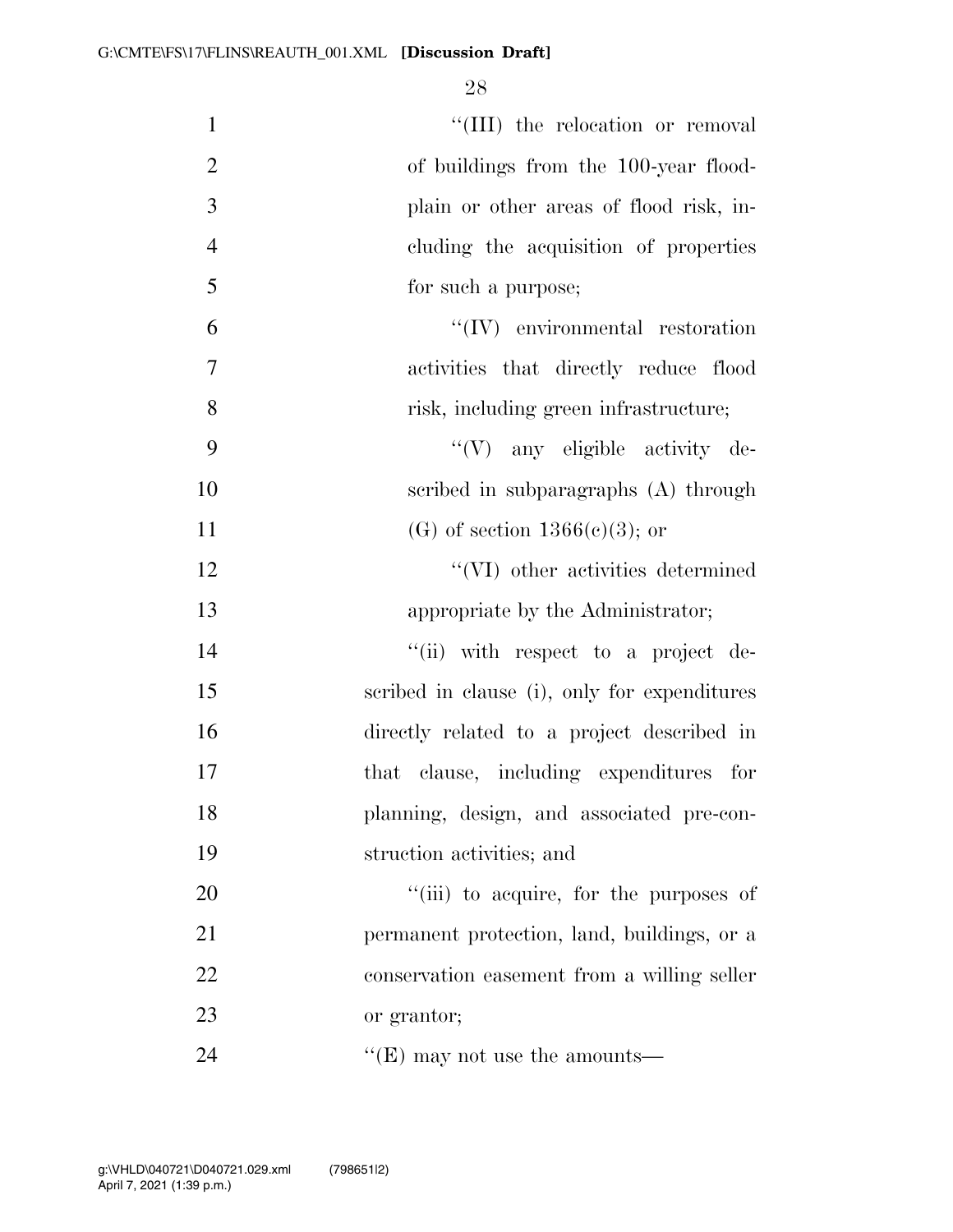1  $\frac{1}{10}$  to construct buildings or expand existing buildings unless the activity is for 3 the purpose of flood mitigation;

 $\frac{4}{\sin}$  to improve any structure, unless the recipient has obtained flood insurance coverage in an amount at least equal to the lesser of the eligible project costs or the maximum insurable limit for the structure under the national flood insurance pro- gram coverage for the structure, which coverage shall be maintained for the useful 12 life of the structure;

 $\frac{1}{10}$  to improve a residential property with an appraised value that is not less than 125 percent of the limitation on the maximum original principal obligation of a conventional mortgage that may be pur- chased by the Federal National Mortgage Association or the Federal Home Loan Mortgage Corporation in the area in which the property is located, as established 22 under section  $302(b)(2)$  of the Federal Na- tional Mortgage Association Charter Act 24 (12 U.S.C. 1717(b)(2)) and section  $305(a)(2)$  of the Federal Home Loan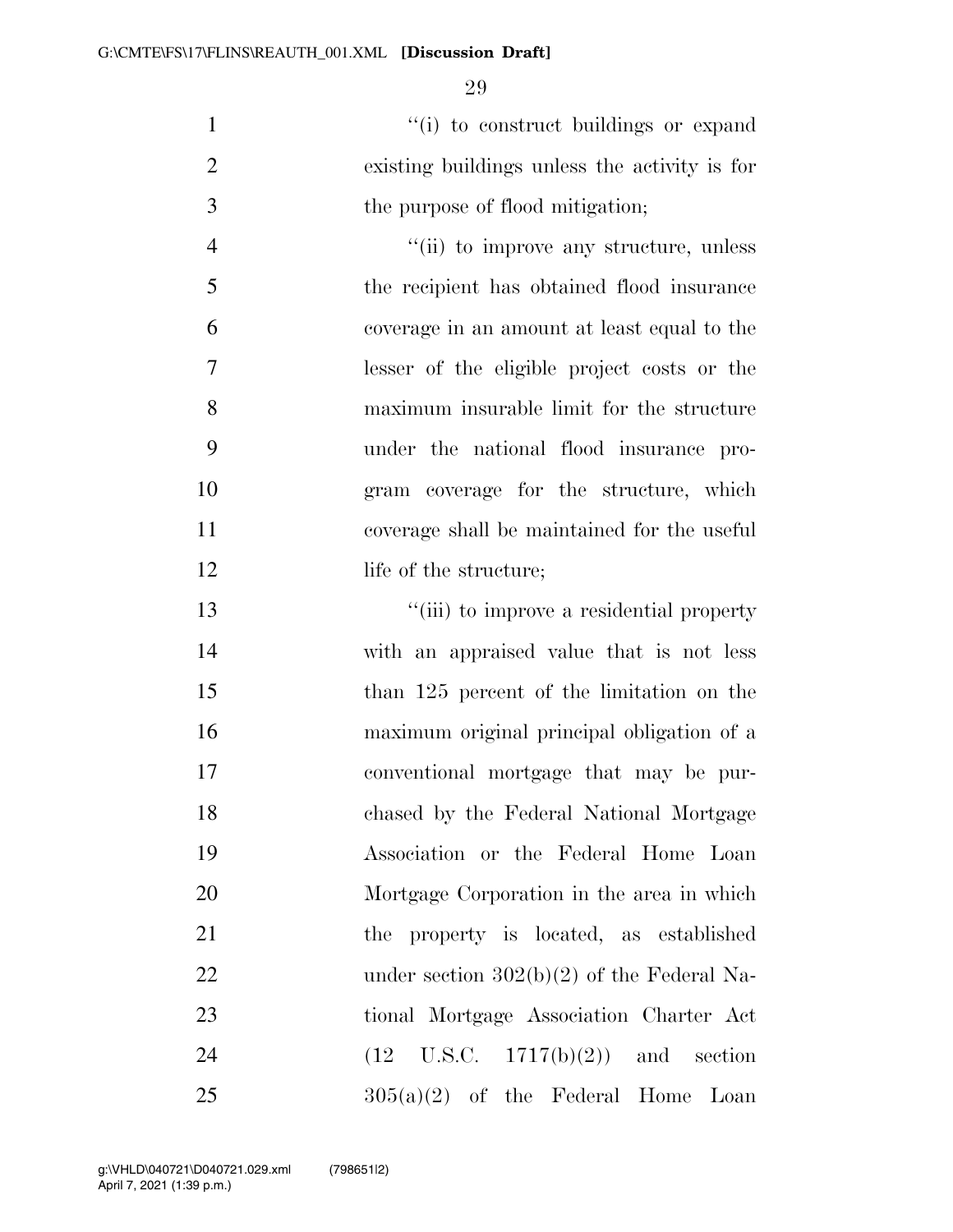| $\mathbf{1}$   | Mortgage Corporation Act (12 U.S.C.                    |
|----------------|--------------------------------------------------------|
| $\overline{2}$ | $1454(a)(2)$ ;                                         |
| 3              | "(iv) for the direct benefit of a home-                |
| $\overline{4}$ | owner if the annual household adjusted                 |
| 5              | gross income of the homeowner during the               |
| 6              | previous fiscal year was not less than                 |
| $\overline{7}$ | $$200,000$ , as annually adjusted by the Ad-           |
| 8              | ministrator to reflect changes in the Con-             |
| 9              | sumer Price Index for All Urban Con-                   |
| 10             | sumers, as published by the Bureau of                  |
| 11             | Labor Statistics of the Department of                  |
| 12             | Labor and rounded to the nearest $$25$ ; or            |
| 13             | " $(v)$ to acquire real property or an in-             |
| 14             | terest in real property unless the property            |
| 15             | is purchased from a willing seller; and                |
| 16             | $\lq\lq(F)$ shall, in the use of such amounts,         |
| 17             | give priority to the maximum extent practicable        |
| 18             | to projects that assist low-income homeowners          |
| 19             | and low-income geographical areas.                     |
| 20             | "(d) INTENDED USE PLANS.—                              |
| 21             | $\lq(1)$ In GENERAL.—After providing the oppor-        |
| 22             | tunity for public review and comment, each partici-    |
| 23             | pating State and participating tribal government       |
| 24             | shall annually prepare a plan that identifies, for the |
| 25             | year following the date of issuance of the intended    |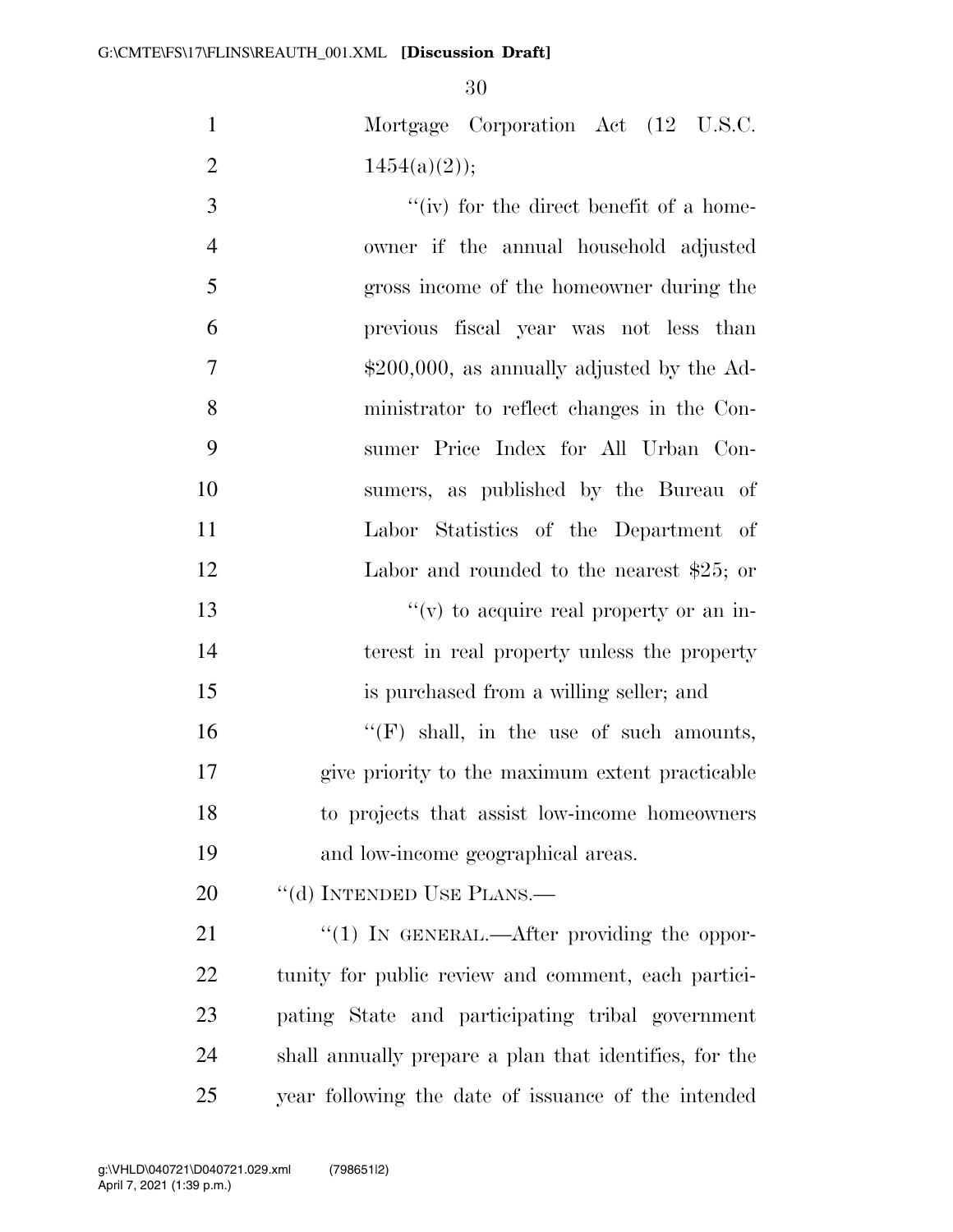| $\mathbf{1}$   | use plan, the intended uses of the amounts available  |
|----------------|-------------------------------------------------------|
| $\overline{2}$ | in the State or tribal loan fund of the participating |
| 3              | State or tribal government.                           |
| $\overline{4}$ | "(2) CONSULTATION DURING PREPARATION.-                |
| 5              | Each participating State and tribal government, in    |
| 6              | preparing an intended use plan, shall ensure that     |
| 7              | the State or tribal agency with primary responsi-     |
| 8              | bility for floodplain management—                     |
| 9              | $\lq\lq$ provides oversight with respect to the       |
| 10             | preparation of the intended use plan; and             |
| 11             | "(B) consults with any other appropriate              |
| 12             | State agency, including agencies responsible for      |
| 13             | coastal and environmental management, any             |
| 14             | appropriate Federal agency, appropriate inter-        |
| 15             | est groups, and to the extent possible, be inte-      |
| 16             | grated with other ongoing State planning ef-          |
| 17             | forts, including State mitigation plans as well       |
| 18             | other Federal Emergency Management<br>as              |
| 19             | Agency mitigation programs and initiatives.           |
| 20             | "(3) CONTENTS.—A participating State or trib-         |
| 21             | al government shall, in each intended use plan—       |
| 22             | $\lq\lq$ include—                                     |
| 23             | "(i) an explanation of the mitigation                 |
| 24             | and resiliency benefits the State or tribal           |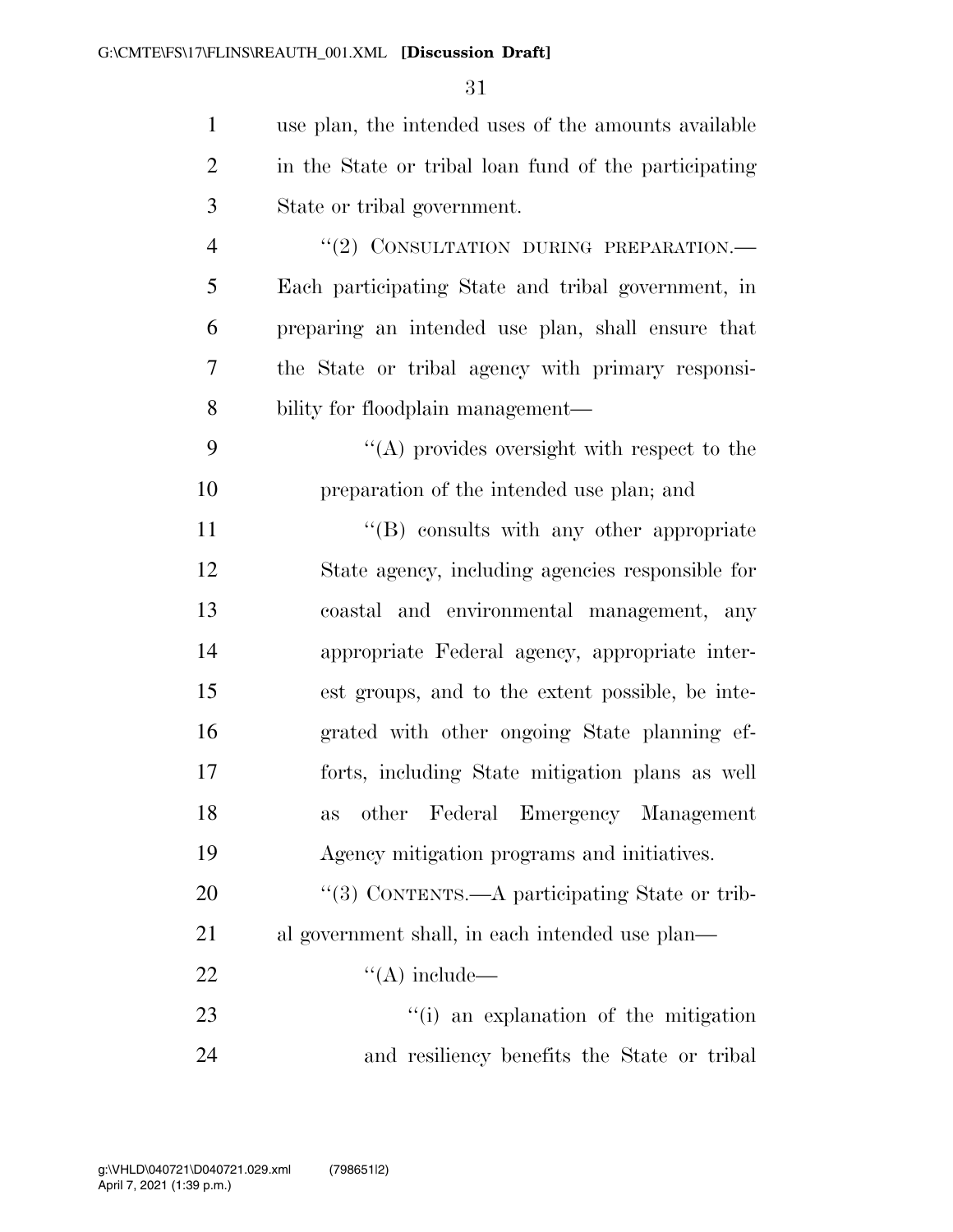| $\mathbf{1}$   | government intends to achieve, including     |
|----------------|----------------------------------------------|
| $\overline{2}$ | $by-$                                        |
| 3              | "(I) reducing future damage and              |
| $\overline{4}$ | loss associated with flooding;               |
| 5              | $\lq\lq$ (II) reducing the number of se-     |
| 6              | vere repetitive-loss properties and re-      |
| $\overline{7}$ | petitive-loss properties in the State or     |
| 8              | tribal lands;                                |
| 9              | "(III) decreasing the number of              |
| 10             | flood insurance claims in the State or       |
| 11             | tribal lands; and                            |
| 12             | $\lq\lq$ (IV) increasing the rating under    |
| 13             | the Community Rating System for              |
| 14             | communities in the State or tribal           |
| 15             | lands;                                       |
| 16             | "(ii) information with respect to the        |
| 17             | availability of, and the application process |
| 18             | for receiving, financial assistance from the |
| 19             | State or tribal loan fund of the State or    |
| 20             | tribal government;                           |
| 21             | "(iii) the criteria and methods estab-       |
| 22             | lished for the distribution of amounts from  |
| 23             | the State or tribal loan fund of the State   |
| 24             | or tribal government;                        |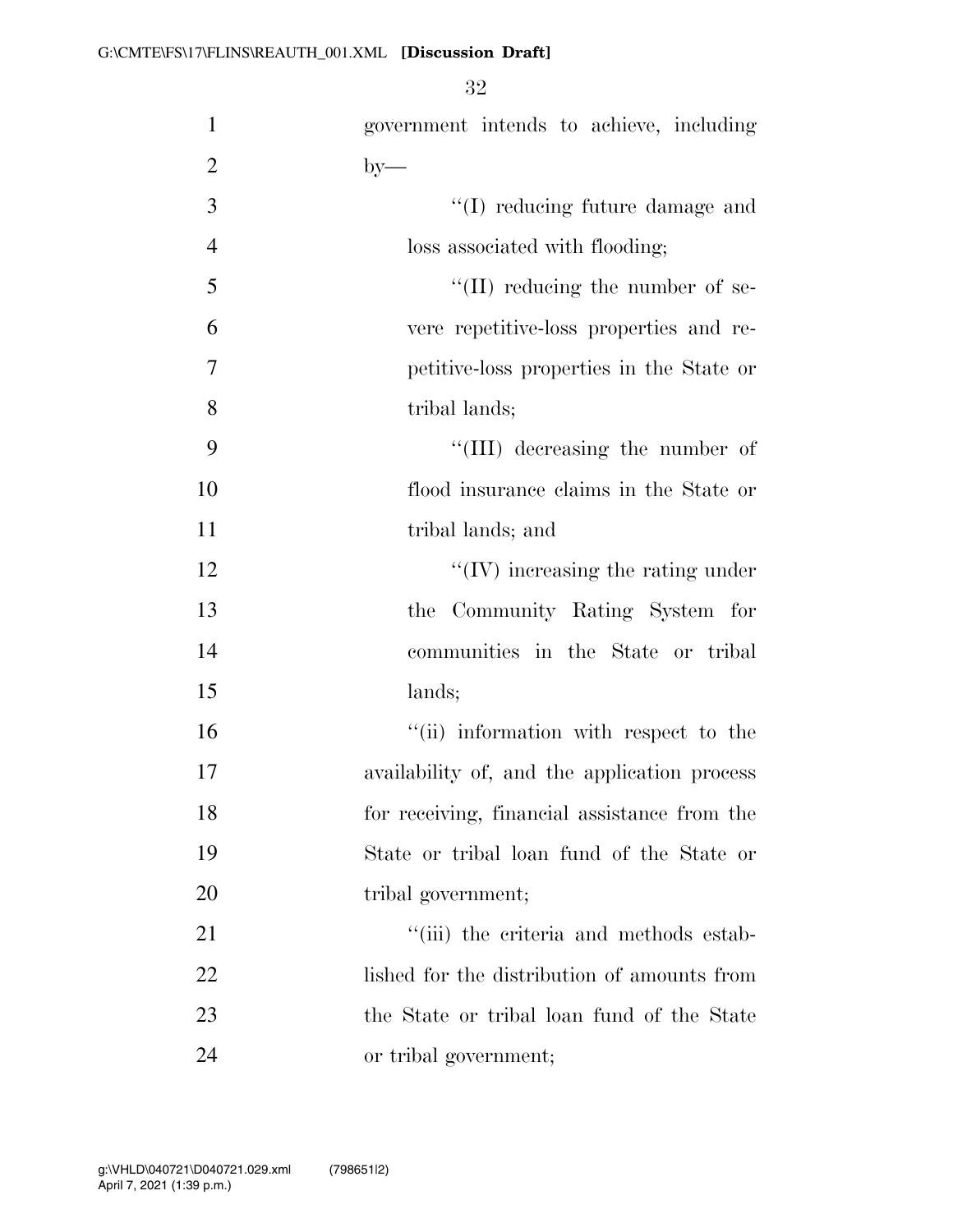| $\mathbf{1}$   | "(iv) the amount of financial assist-                |
|----------------|------------------------------------------------------|
| $\overline{2}$ | ance that the State or tribal government             |
| 3              | anticipates allocating to-                           |
| $\overline{4}$ | "(I) local government projects;                      |
| 5              | and                                                  |
| 6              | "(II) projects for homeowners,                       |
| 7              | business, or nonprofit organizations;                |
| 8              | $f'(v)$ the expected terms of the assist-            |
| 9              | ance provided under clause (iv); and                 |
| 10             | $\lq\lq$ (vi) a description of the financial sta-    |
| 11             | tus of the State or tribal loan fund and the         |
| 12             | short-term and long-term goals of the                |
| 13             | State or tribal loan fund; and                       |
| 14             | "(B) provide, to the maximum extent prac-            |
| 15             | ticable, that priority for the use of amounts        |
| 16             | from the State or tribal loan fund shall be given    |
| 17             | to projects that—                                    |
| 18             | ``(i)<br>address severe repetitive-loss              |
| 19             | properties and repetitive-loss properties;           |
| 20             | ``(ii)<br>assist low-income homeowners               |
| 21             | and low-income geographic areas; and                 |
| 22             | "(iii) address flood risk for pre-FIRM               |
| 23             | buildings.                                           |
| 24             | "(4) PUBLICATION.—Each participating State           |
| 25             | and tribal government shall publish and periodically |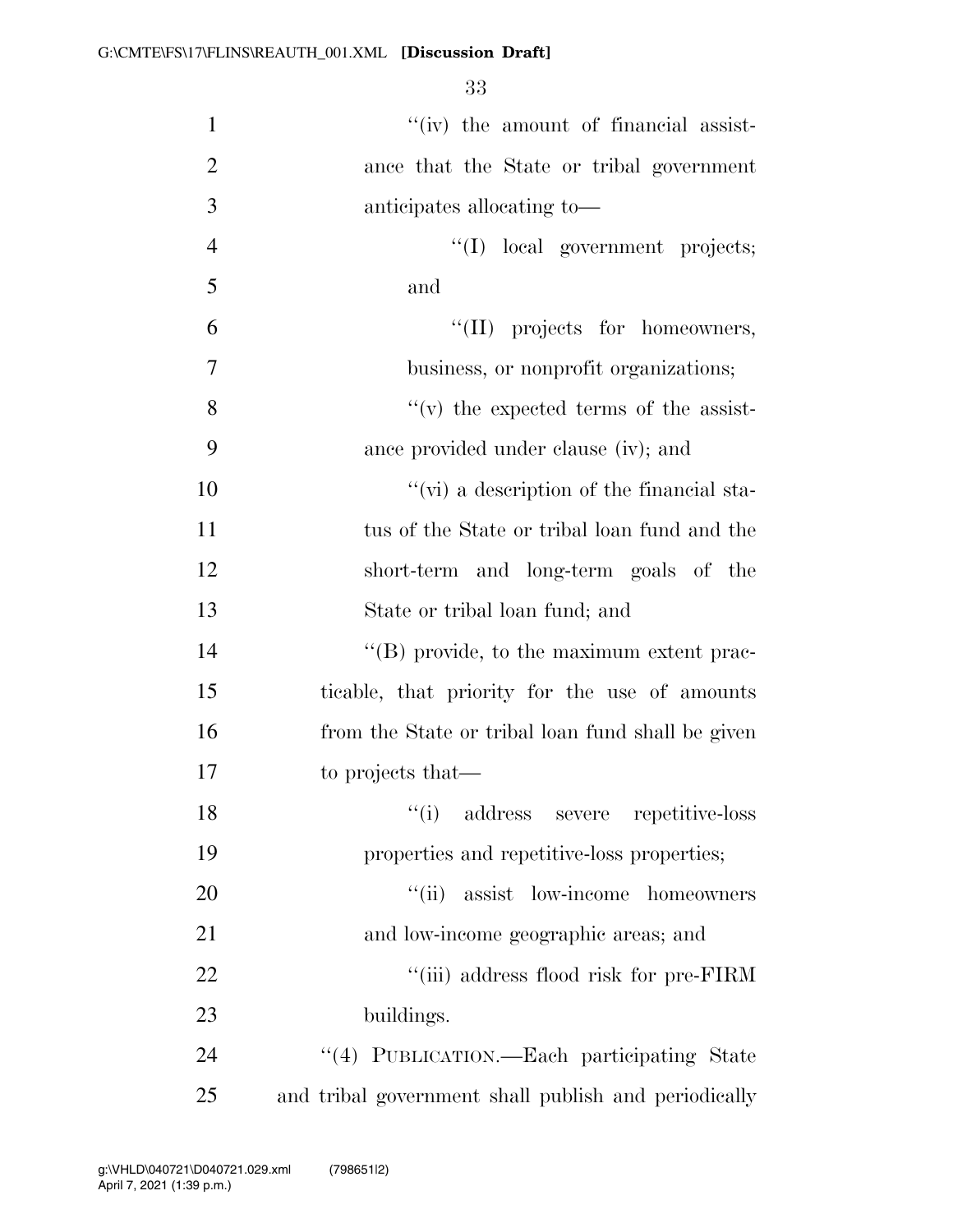| $\mathbf{1}$   | update a list of all projects receiving funding from      |
|----------------|-----------------------------------------------------------|
| $\overline{2}$ | the State or tribal loan fund of the State or tribal      |
| 3              | government, which shall include identification of—        |
| $\overline{4}$ | "(A) the community in which the project is                |
| 5              | located;                                                  |
| 6              | "(B) the type and amount of assistance                    |
| 7              | provided for each project; and                            |
| 8              | "(C) the expected funding schedule and                    |
| 9              | date of completion of each project.                       |
| 10             | "(e) FUND MANAGEMENT.—Amounts in a State or               |
| 11             | tribal loan fund shall—                                   |
| 12             | $\lq(1)$ remain available for providing financial as-     |
| 13             | sistance under this section until distributed;            |
| 14             | $\cdot\cdot(2)$ if the amounts are not required for imme- |
| 15             | diate distribution or expenditure, be invested in in-     |
| 16             | terest-bearing obligations; and                           |
| 17             | $\lq(3)$ except as provided in subsection (i), in-        |
| 18             | clude only-                                               |
| 19             | $\lq\lq$ amounts received from capitalization             |
| 20             | grants made under this section;                           |
| 21             | "(B) repayments of loans made from the                    |
| 22             | fund; and                                                 |
| 23             | $\lq\lq$ interest earned on amounts in the                |
| 24             | fund.                                                     |
| 25             | "(f) MATCHING FUNDS.—                                     |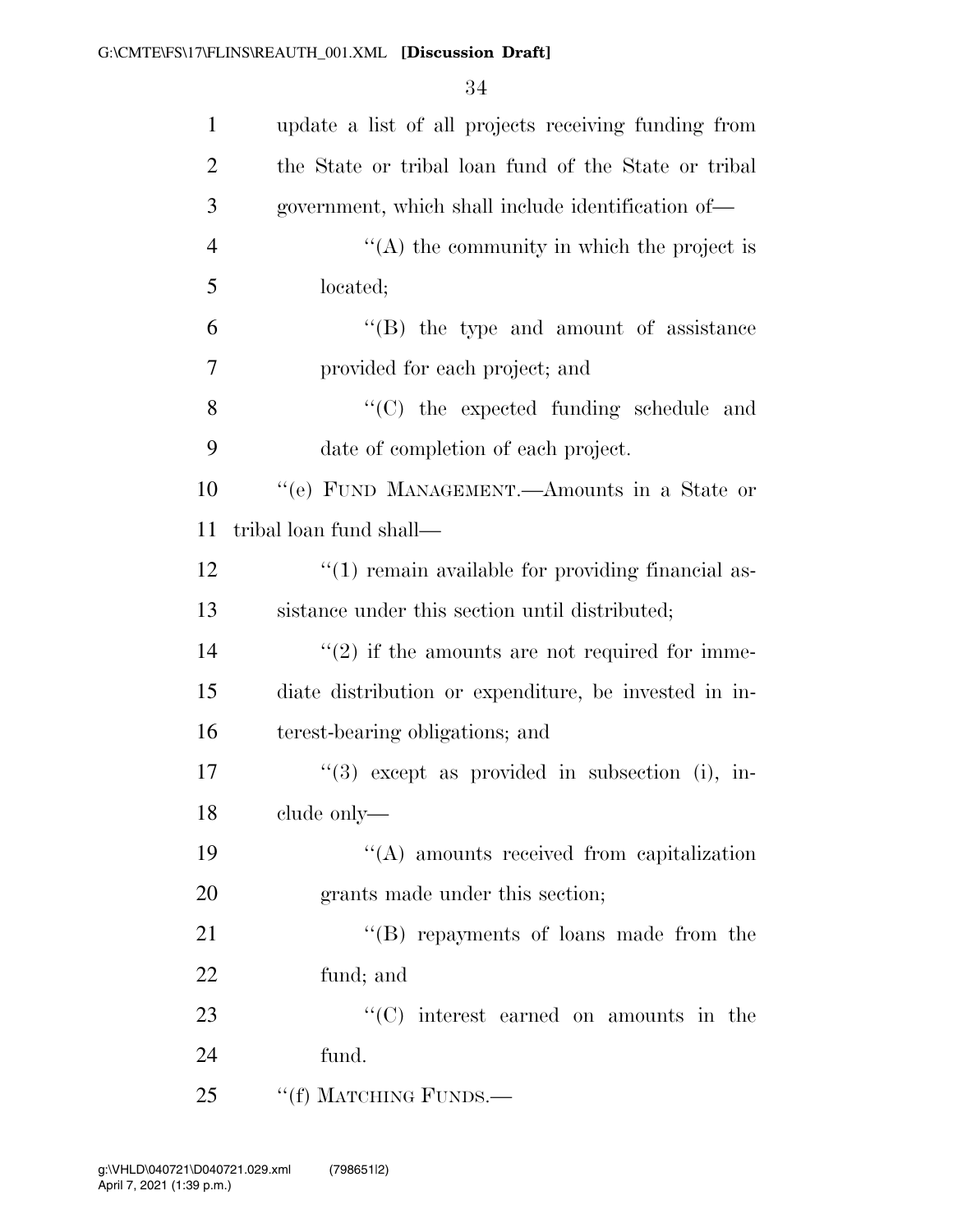1 "(1) FULL GRANT.—On or before the date on which a participating State or tribal government re- ceives a capitalization grant, the State or tribal gov- ernment shall deposit into the State or tribal loan fund of the State or tribal government, in addition to the amount of the capitalization grant, an amount from non-Federal sources that is not less than 10 percent of the total amount of the capitalization grant.

10 "(2) REDUCED GRANT.—Notwithstanding para- graph (1), if a State or tribal government deposits in the State or tribal loan fund of the State or tribal government in connection a capitalization grant an amount from non-Federal sources that is less than 10 percent of the total amount of the capitalization grant that would otherwise be received by the State or tribal government, the Administrator shall reduce the amount of the capitalization grant received by the State or tribal government to the amount that is 10 times the amount so deposited and shall allo- cate such remaining grant amounts under subsection (b)(5) together with the amounts allocated under such subsection.

 ''(g) TYPES OF ASSISTANCE.—Unless otherwise pro-hibited by State or tribal law, a participating State or trib-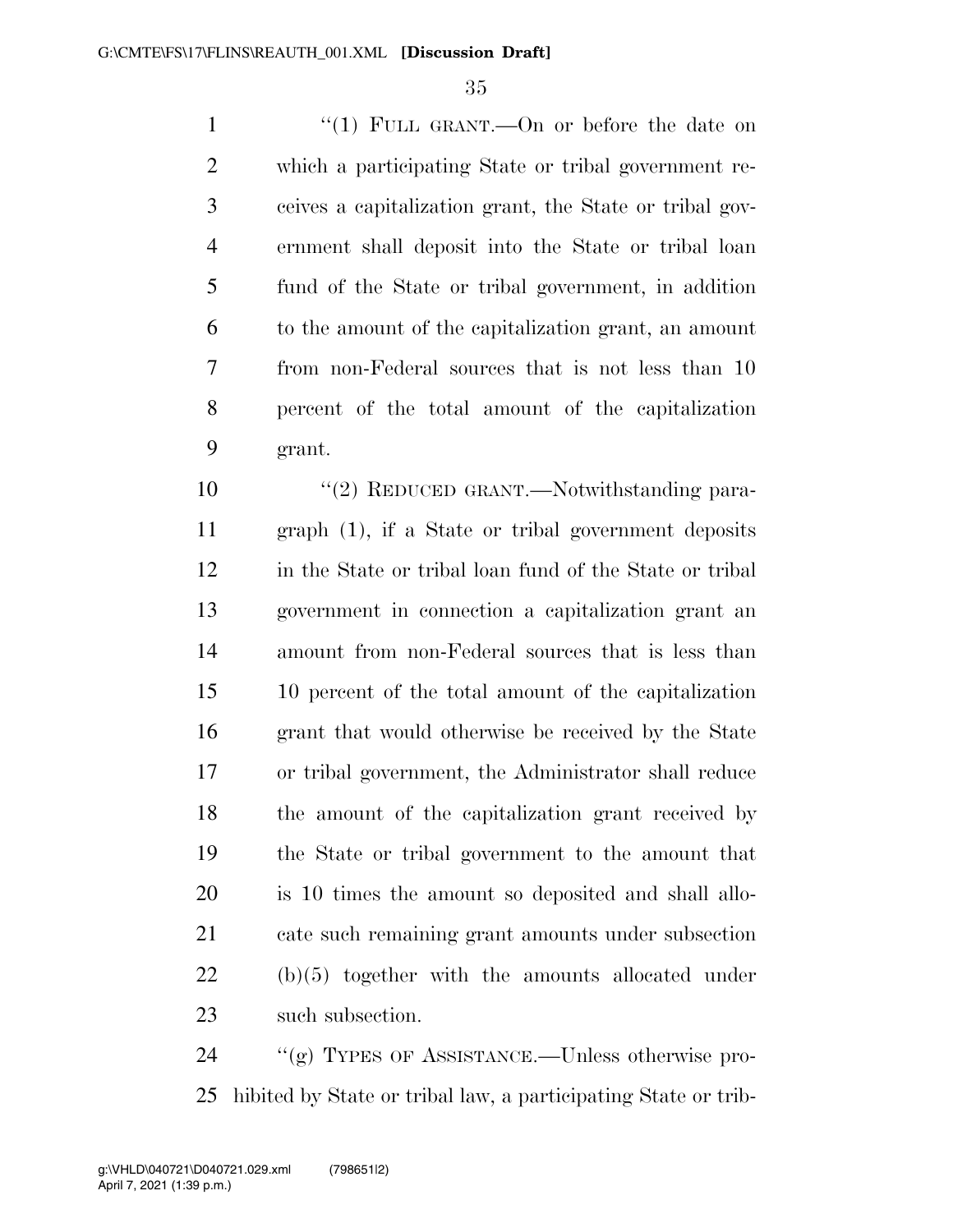al government may use the amounts deposited into a State or tribal loan fund under this section only— ''(1) to make a loan, on the condition that-

 ''(A) the interest rate for the loan is not more than the market interest rate;

 ''(B) the recipient of the loan will begin making principal and interest payments on the loan not later than 1 year after the date on which the project for which the loan was made is completed;

 $\langle ^{\prime}(C) \rangle$  the loan will be fully amortized not 12 later than 20 years after the date on which the project for which the loan was made is com- pleted, except that, in the case of a loan made for a project in a low-income geographic area or to a low-income homeowner, the State or tribal government may provide a longer amortization period for the loan if that longer period—

 ''(i) ends on a date that is not later than 30 years after the date on which the **project** is completed; and

22 ''(ii) is not longer than the expected design life of the project;

24  $''(D)$  the recipient of the loan dem-onstrates, based on verified and documented in-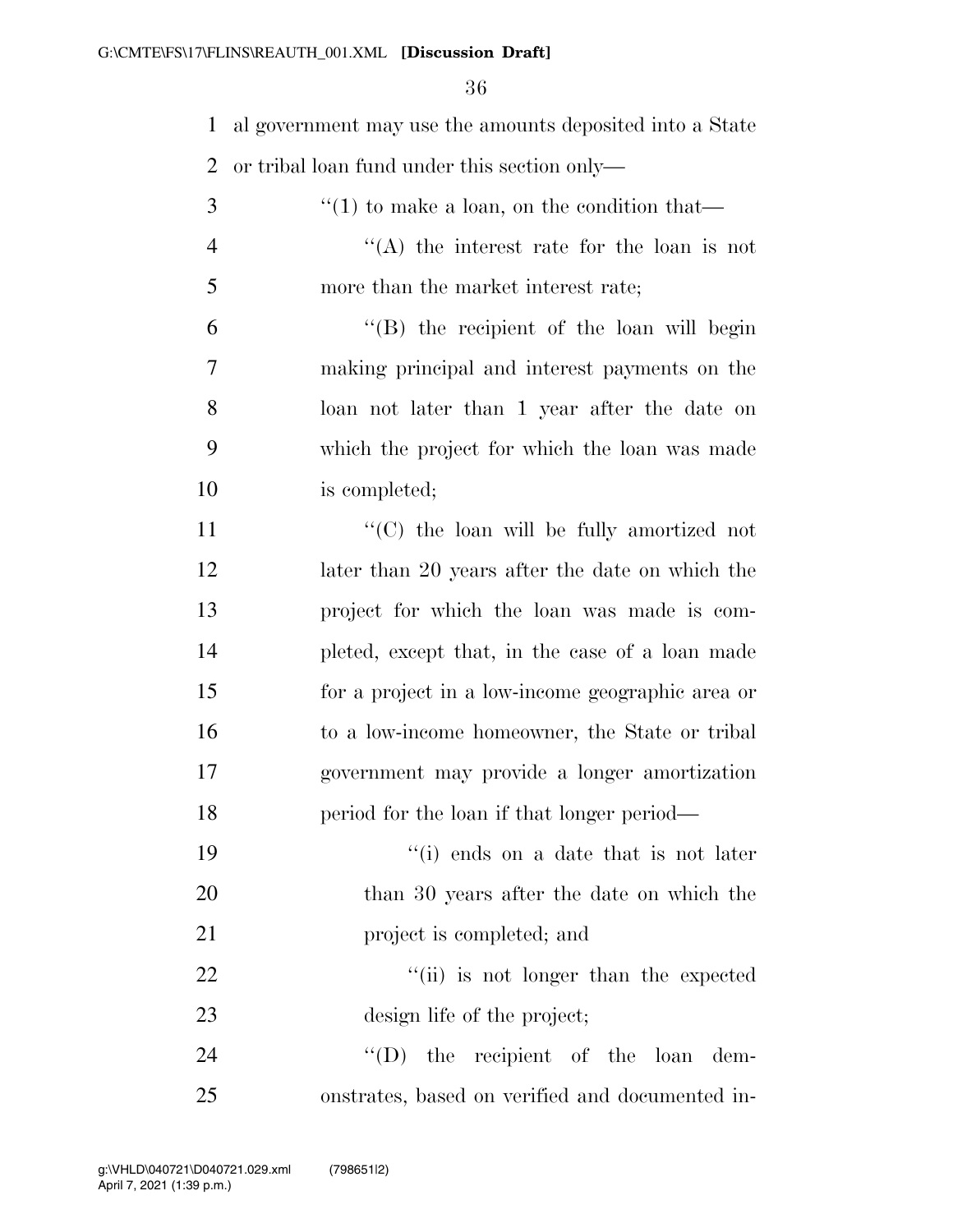| $\mathbf{1}$   | formation that, at the time the loan is con-                |
|----------------|-------------------------------------------------------------|
| $\overline{2}$ | summated, that the recipient has a reasonable               |
| 3              | ability to repay the loan, according to its terms,          |
| $\overline{4}$ | except that this subparagraph may not be con-               |
| 5              | strued to authorize any reduction or limitation             |
| 6              | in efforts to comply with the requirements of               |
| 7              | subsection $(c)(2)(E)$ (relating to priority for as-        |
| 8              | sistance for low-income homeowners and low-in-              |
| 9              | come geographical areas); and                               |
| 10             | $\lq\lq(E)$ payments of principal and interest              |
| 11             | with respect to the loan will be deposited into             |
| 12             | the State or tribal loan fund;                              |
| 13             | $\lq(2)$ to buy or refinance the debt obligation of         |
| 14             | a local government related to flood mitigation or re-       |
| 15             | siliency activities, at an interest rate that is not        |
| 16             | more than the market interest rate;                         |
| 17             | $\cdot\cdot$ (3) to guarantee, or purchase insurance for, a |
| 18             | local obligation, the proceeds of which finance<br>- a      |
| 19             | project eligible for assistance under this section, if      |
| 20             | the guarantee or purchase, as applicable, would—            |
| 21             | $\lq\lq$ improve credit market access; or                   |
| 22             | $\lq\lq$ reduce the interest rate with respect              |
| 23             | to the obligation;                                          |
| 24             | $\cdot$ (4) as a source of revenue or as security for       |
| 25             | the payment of principal and interest on revenue or         |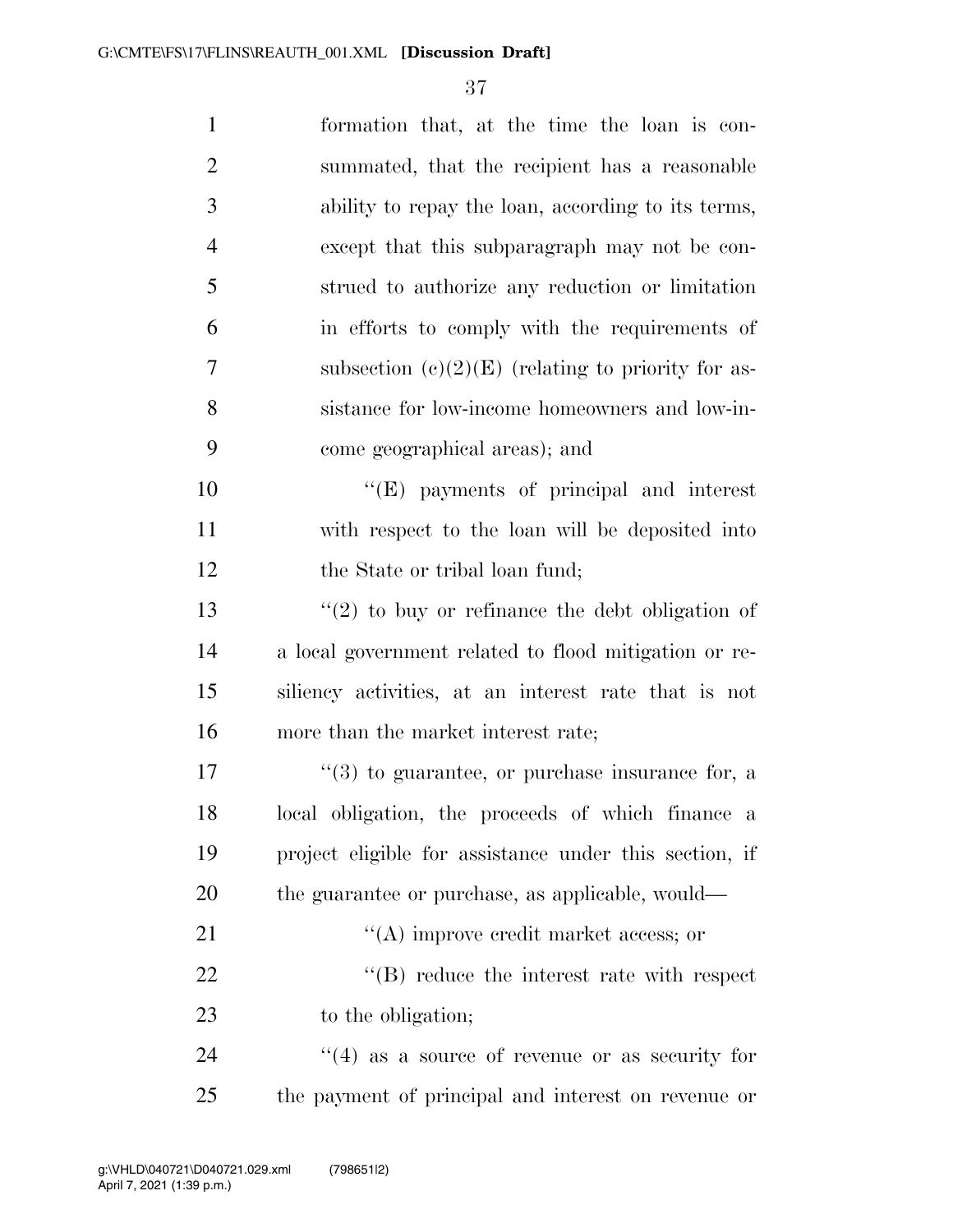general obligation bonds issued by the State or tribal government if the proceeds of the sale of the bonds will be deposited into the State or tribal loan fund; or

''(5) to earn interest on those amounts.

 ''(h) ASSISTANCE FOR LOW-INCOME HOMEOWNERS AND LOW-INCOME GEOGRAPHIC AREAS.—

8 "(1) In GENERAL.—Notwithstanding any other provision of this section, if a participating State or tribal government uses amounts from a State or tribal loan fund to provide financial assistance under subsection (c) in a low-income geographic area or to a low-income homeowner, the State or tribal govern- ment may provide additional subsidization to the re- cipient of the assistance, including forgiveness of the principal of a loan.

17 ''(2) LIMITATION.—For each fiscal year, the total amount of additional subsidization provided by a participating State or tribal government under paragraph (1) may not exceed 30 percent of the amount of the capitalization grant allocated to the State or tribal government or that fiscal year.

23 "(i) ADMINISTRATION OF FUND.—

24 "(1) In GENERAL.—A participating State or tribal government may combine the financial admin-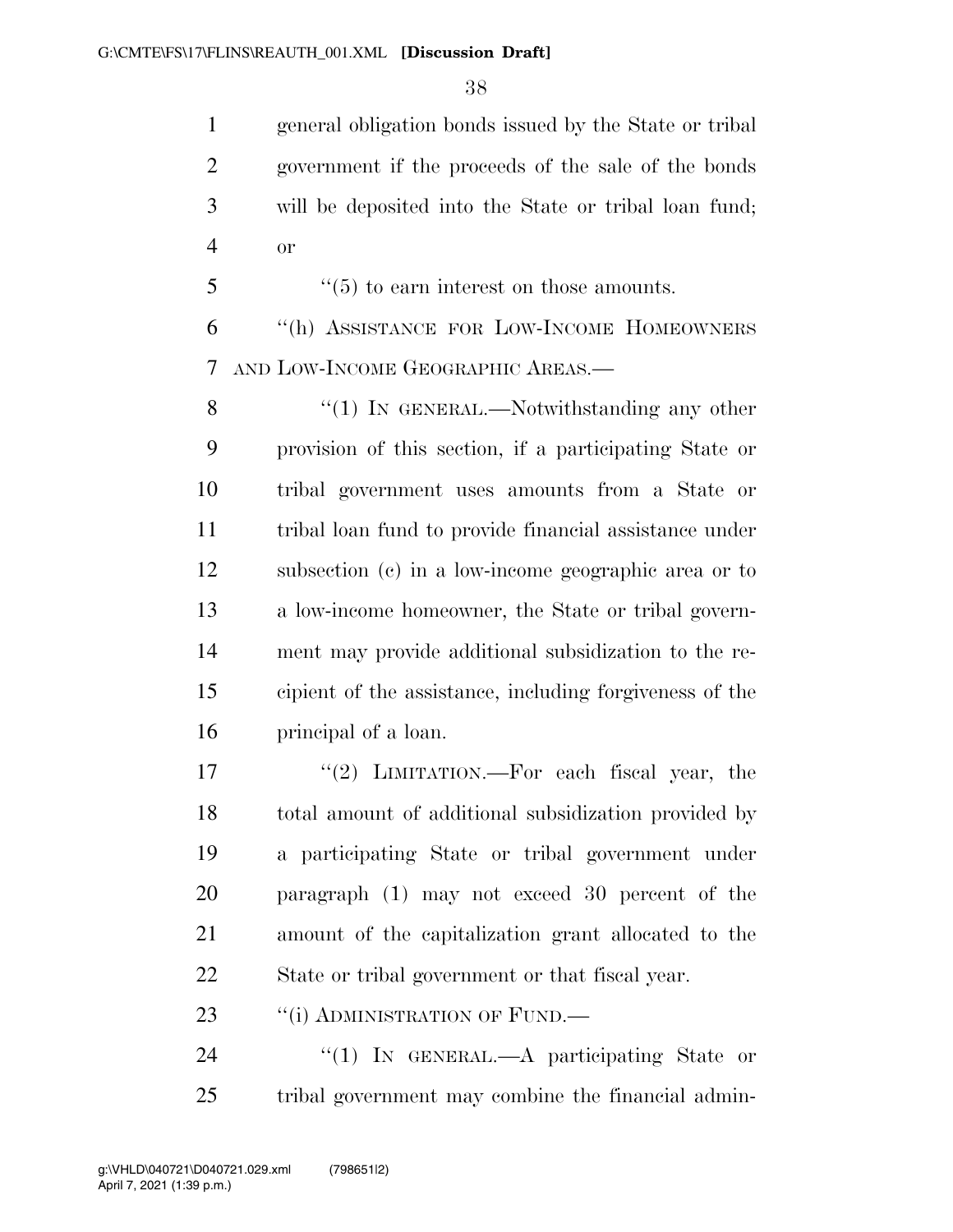| $\mathbf{1}$   | istration of a State or tribal loan fund with the fi- |
|----------------|-------------------------------------------------------|
| $\overline{2}$ | nancial administration of any other revolving fund    |
| 3              | established by the State or tribal government if—     |
| $\overline{4}$ | $\lq\lq$ combining the administration of the          |
| 5              | funds would—                                          |
| 6              | "(i) be convenient and avoid adminis-                 |
| 7              | trative costs; and                                    |
| 8              | "(ii) not violate the law of the State                |
| 9              | or tribal government; and                             |
| 10             | $\cdot$ (B) the Administrator determines that—        |
| 11             | "(i) amounts obtained from a grant                    |
| 12             | made under this section, amounts obtained             |
| 13             | from the repayment of a loan made from                |
| 14             | a State or tribal loan fund, and interest             |
| 15             | earned on amounts in a State or tribal                |
| 16             | loan fund will be—                                    |
| 17             | $\lq\lq$ (I) accounted for separately                 |
| 18             | amounts from other revolving<br>from                  |
| 19             | funds; and                                            |
| 20             | "(II) used only for purposes au-                      |
| 21             | thorized under this section; and                      |
| 22             | "(ii) after consulting with the appro-                |
| 23             | priate State or tribal government agencies,           |
| 24             | the authority to establish assistance prior-          |
| 25             | ities and carry out oversight and related             |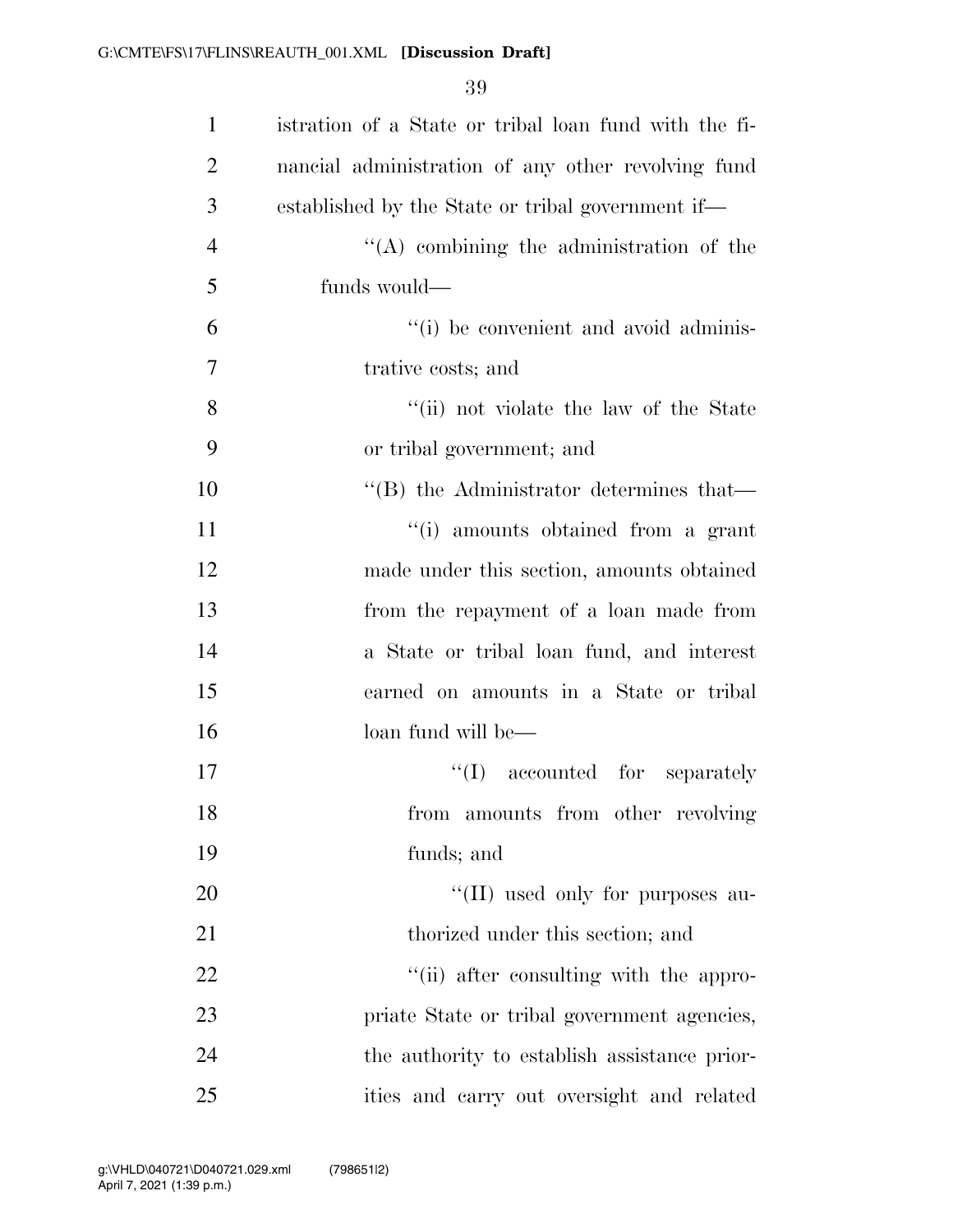| $\mathbf{1}$   | activities, other than financial administra-  |
|----------------|-----------------------------------------------|
| $\overline{2}$ | tion, with respect to flood assistance re-    |
| 3              | mains with the State or tribal government     |
| $\overline{4}$ | agency with primary responsibility for        |
| 5              | floodplain management.                        |
| 6              | $\lq(2)$ ADMINISTRATIVE AND TECHNICAL         |
| 7              | COSTS.                                        |
| 8              | "(A) IN GENERAL.—For each fiscal year, a      |
| 9              | participating State or tribal government may  |
| 10             | use the amount described in subparagraph (B)  |
| 11             | $to-$                                         |
| 12             | "(i) pay the reasonable costs of ad-          |
| 13             | ministration of the programs under this       |
| 14             | section, including the recovery of reason-    |
| 15             | able costs incurred in establishing a State   |
| 16             | or tribal loan fund;                          |
| 17             | "(ii) provide appropriate oversight of        |
| 18             | projects authorized under this section; and   |
| 19             | "(iii) provide technical assistance and       |
| 20             | outreach to recipients in the State or tribal |
| 21             | lands of amounts under this section, in-      |
| 22             | cluding with respect to updating hazard       |
| 23             | mitigation plans and participating in the     |
| 24             | Community Rating System, in an amount         |
| 25             | that is not more than 4 percent of the        |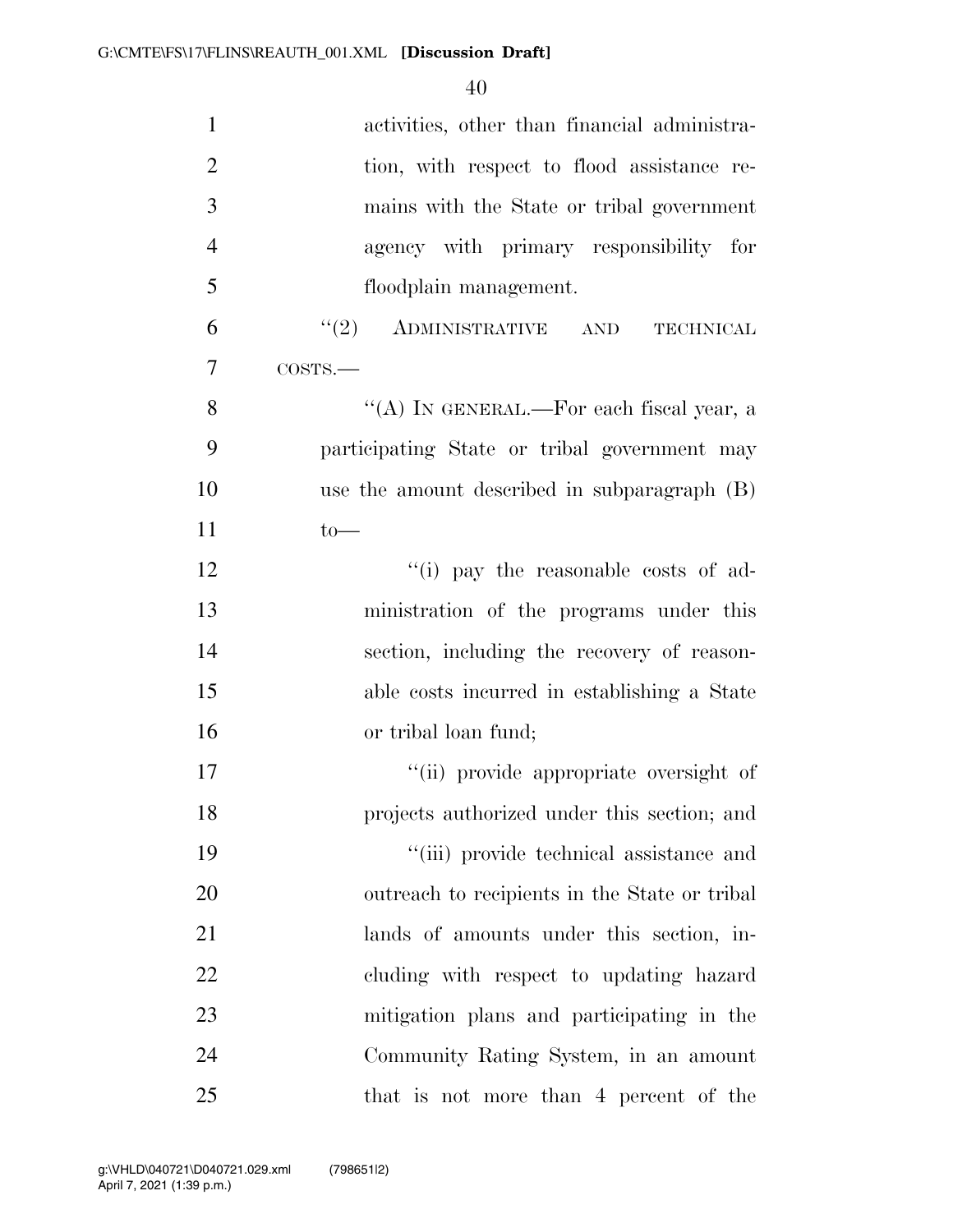| $\mathbf{1}$   | funds made available to the State or tribal       |
|----------------|---------------------------------------------------|
| $\overline{2}$ | government under this section.                    |
| 3              | $\mathrm{``(B)}$<br>DESCRIPTION.—The amount de-   |
| $\overline{4}$ | scribed in this subparagraph is an amount         |
| 5              | equal to the sum of—                              |
| 6              | "(i) any fees collected by a partici-             |
| 7              | pating State or tribal government to re-          |
| 8              | cover the costs described in subparagraph         |
| 9              | $(A)(i)$ , regardless of the source; and          |
| 10             | $\lq\lq$ (ii) the greatest of —                   |
| 11             | ``(I) \$400,000;                                  |
| 12             | "(II) $0.2$ percent of the value of               |
| 13             | the State or tribal loan fund of a                |
| 14             | State or tribal government, as of the             |
| 15             | date on which the valuation is made;              |
| 16             | and                                               |
| 17             | "(III) an amount equal to 7 per-                  |
| 18             | cent of all grant awards made to a                |
| 19             | participating State or tribal govern-             |
| 20             | ment for the State or tribal loan fund            |
| 21             | of the State or tribal government                 |
| 22             | under this section for the fiscal year.           |
| 23             | $``(3)$ AUDIT AND REPORT.—                        |
| 24             | "(A) AUDIT REQUIREMENT.—Not less fre-             |
| 25             | quently than biennially, each participating State |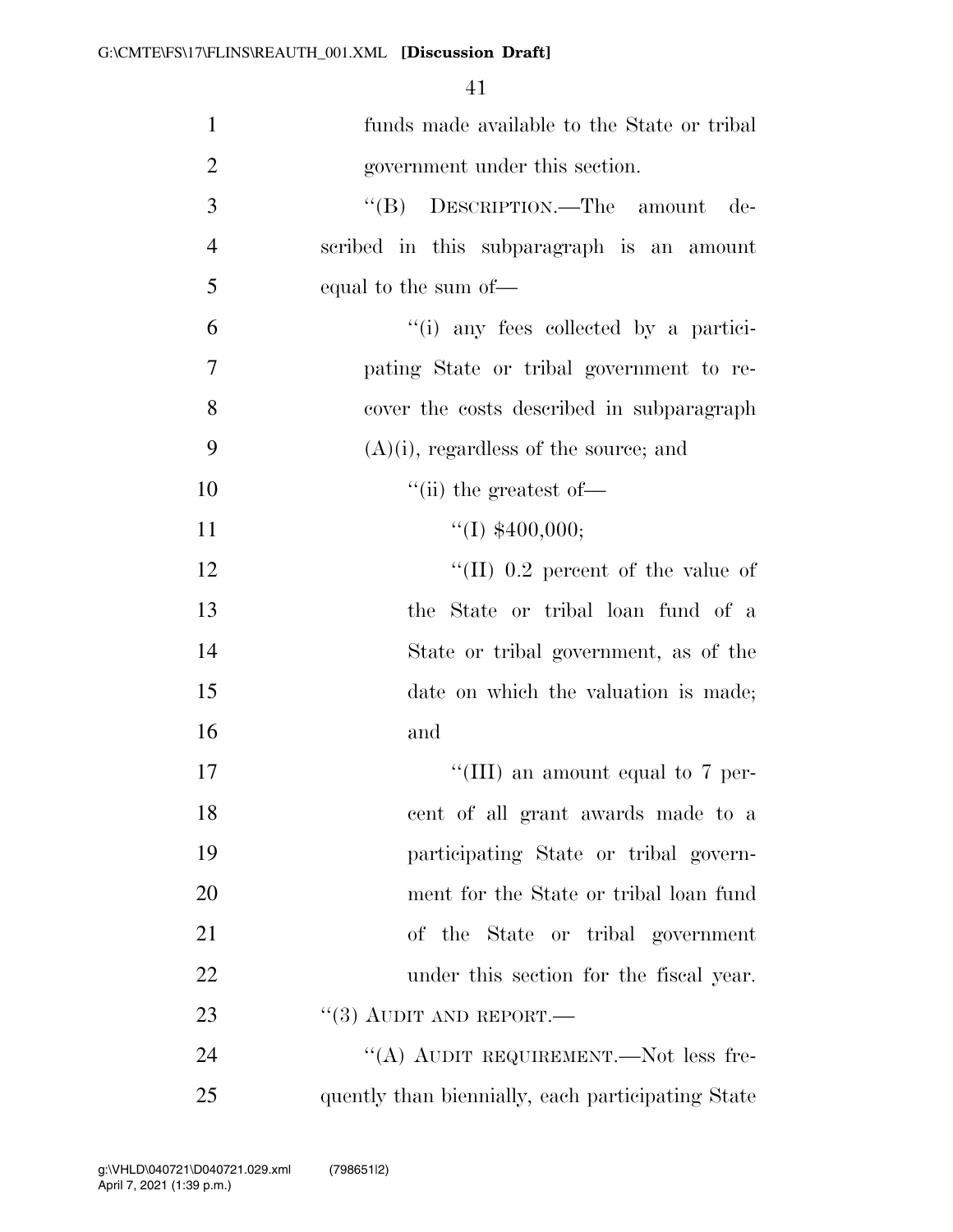| $\mathbf{1}$   | and tribal government shall conduct an audit of    |
|----------------|----------------------------------------------------|
| $\overline{2}$ | the State or tribal loan fund of the State or      |
| 3              | tribal government.                                 |
| $\overline{4}$ | "(B) REPORT.—Each participating State              |
| 5              | and tribal government shall submit to the Ad-      |
| 6              | ministrator a biennial report regarding the ac-    |
| 7              | tivities of the State or tribal government under   |
| 8              | this section during the period covered by the re-  |
| 9              | port, including—                                   |
| 10             | "(i) the result of any audit conducted             |
| 11             | by the State or tribal government under            |
| 12             | subparagraph $(A)$ ; and                           |
| 13             | "(ii) a review of the effectiveness of             |
| 14             | the State or tribal loan fund of the State         |
| 15             | or tribal government with respect to-              |
| 16             | $\lq\lq$ (I) the intended use plans of the         |
| 17             | State or tribal government; and                    |
| 18             | "(II) meeting the objectives de-                   |
| 19             | scribed in subsection $(b)(1)$ .                   |
| 20             | "(4) OVERSIGHT.—In conducting oversight with       |
| 21             | respect to State and tribal loan funds established |
| 22             | under this section, the Administrator—             |
| 23             | "(A) shall—                                        |
| 24             | "(i) periodically audit the funds in ac-           |
| 25             | cordance with procedures established by            |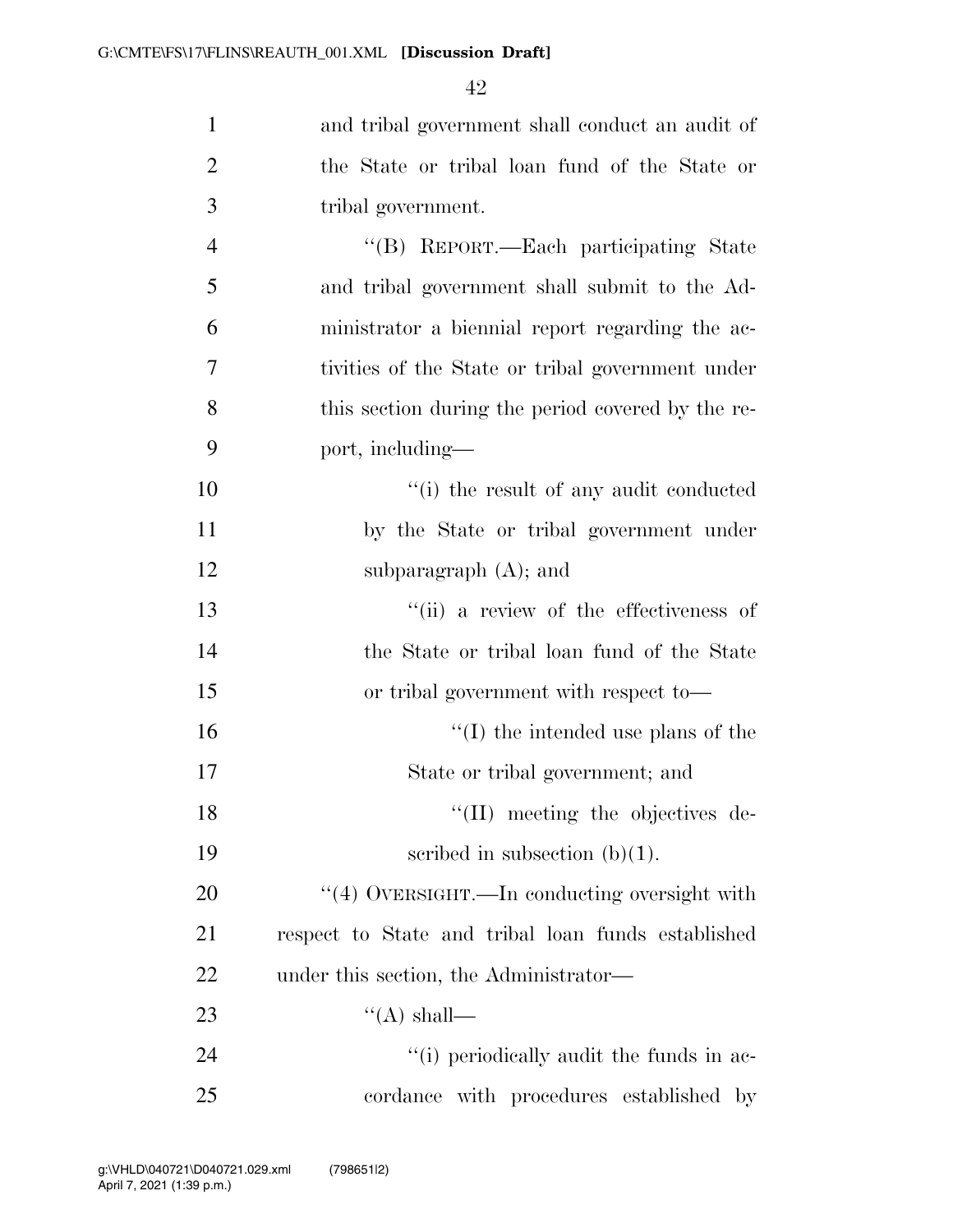| $\mathbf{1}$   | the Comptroller General of the United                       |
|----------------|-------------------------------------------------------------|
| $\overline{2}$ | States; and                                                 |
| 3              | "(ii) not less frequently than once                         |
| $\overline{4}$ | every 4 years, review each State and tribal                 |
| 5              | loan fund to determine the effectiveness of                 |
| 6              | the fund in reducing flood risk; and                        |
| $\overline{7}$ | $\lq\lq$ (B) may, at any time—                              |
| 8              | "(i) make recommendations to a par-                         |
| 9              | ticipating State or tribal government with                  |
| 10             | respect to the administration of the State                  |
| 11             | or tribal loan fund of the State or tribal                  |
| 12             | government; or                                              |
| 13             | "(ii) require specific changes with re-                     |
| 14             | spect to a State or tribal loan fund in                     |
| 15             | order to improve the effectiveness of the                   |
| 16             | fund.                                                       |
| 17             | "(j) LIABILITY PROTECTIONS.—The Federal Govern-             |
| 18             | ment shall not be liable for any claim based upon the exer- |
| 19             | cise or performance of, or the failure to exercise or per-  |
| 20             | form, a discretionary function or duty on the part of the   |
| 21             | Federal agency, or an employee of the Federal Govern-       |
| 22             | ment, in carrying out the provision of this section.        |
| 23             | "(k) REGULATIONS.—The Administrator shall pro-              |
| 24             | mulgate such guidance or regulations as may be necessary    |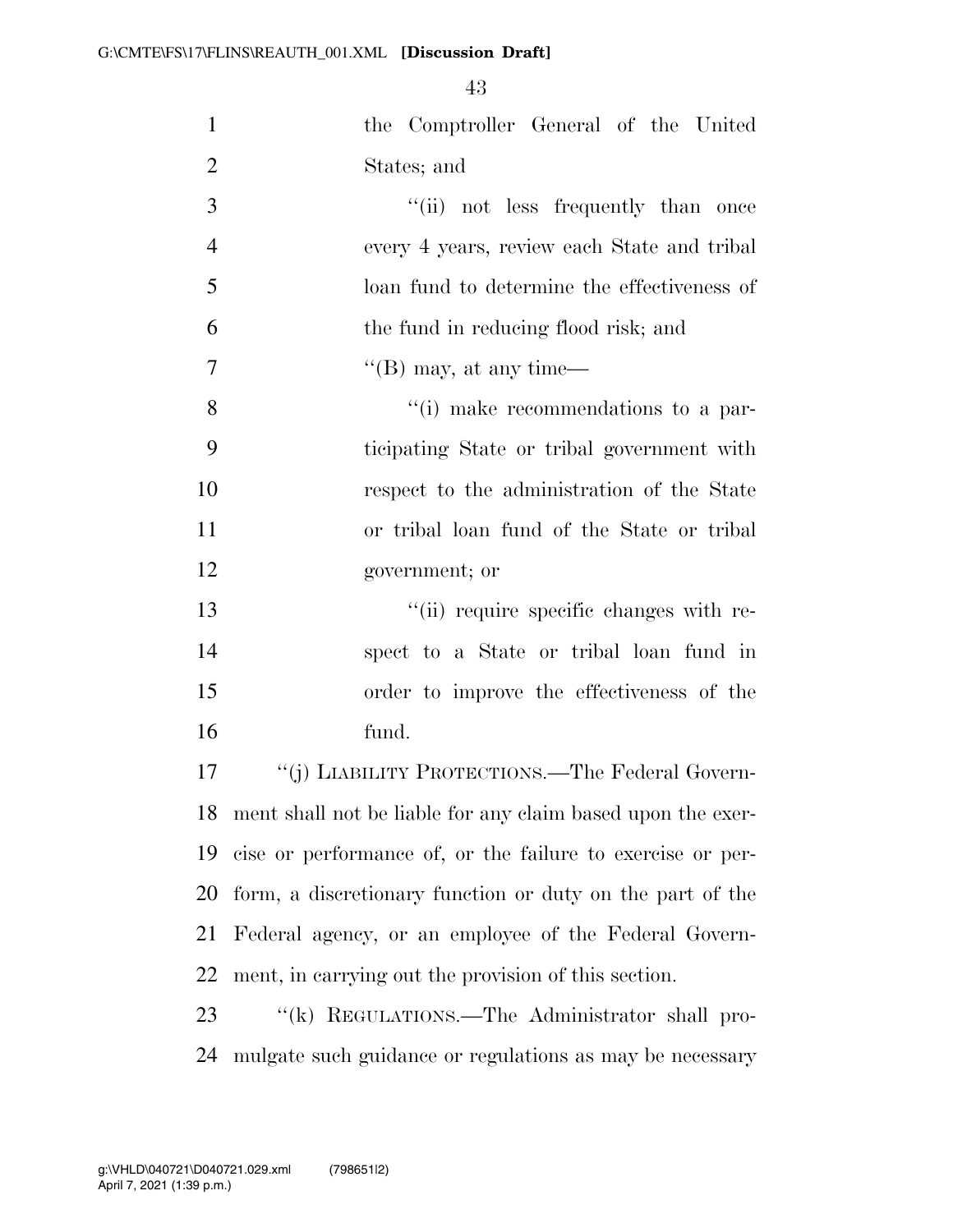to carry out this section, including guidance or regulations that—

 ''(1) ensure that each participating State and tribal government to which funds are allocated under this section uses the funds as efficiently as possible;  $(6)$   $(2)$  reduce, to the maximum extent prac- ticable, waste, fraud, and abuse with respect to the implementation of this section; and

9 "(3) require any party that receives funds di- rectly or indirectly under this section, including a participating State or tribal government and a re- cipient of amounts from a State or tribal loan fund, to use procedures with respect to the management of the funds that conform to generally accepted ac-counting standards.

 ''(l) AUTHORIZATION OF APPROPRIATIONS.—There is authorized to be appropriated to carry out this section \$50,000,000 for each of fiscal years 2022 through 2026.''.

 **SEC. 106. USE OF REPLACEMENT COST VALUE IN ESTI-MATING PREMIUM RATES.** 

 Section 1307 of the National Flood Insurance Act of 1968 (42 U.S.C. 4014) is amended by adding at the end the following new subsection:

24 "(i) USE OF REPLACEMENT COST VALUE.—In deter-mining affordability for insurance provided under this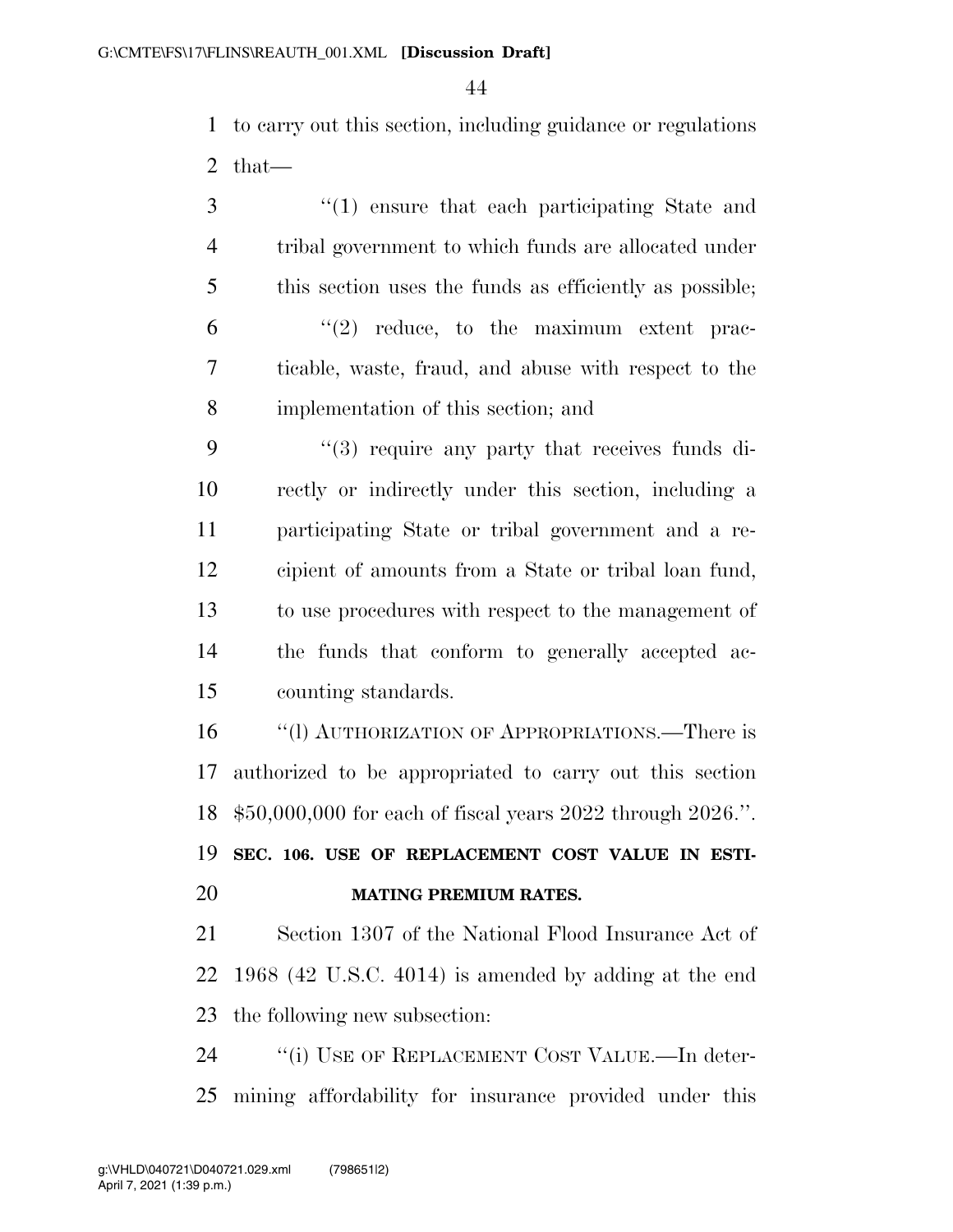title, the Administrator may consider, where appropriate,

 the impact of the inclusion of the replacement cost or other settlement basis of the structure.''.

#### **SEC. 107. REFUND OF PREMIUMS.**

 Chapter I of the National Flood Insurance Act of 1968 is amended by inserting after section 1307 (42 U.S.C. 4014) the following new section:

### **''SEC. 1307A. REFUND OF PREMIUMS.**

 ''(a) REQUIRED REFUND.—Notwithstanding any other provision of law, if at any time an insured under a policy for flood insurance coverage for a property that is made available under this title cancels such policy be- cause other duplicate flood insurance coverage for the same property has been obtained from a source other than the National Flood Insurance Program under this title, the Administrator shall refund to the former insured a portion of the premiums paid for the coverage made avail- able under this title, as determined consistent with indus- try practice according to the portion of the term of the policy that such coverage was in effect, but only if a copy of declarations page of the new policy obtained from a source other than the program under this title is provided to the Administrator.

 ''(b) EFFECTIVE DATE OF CANCELLATION.—For purposes of this section, a cancellation of a policy for cov-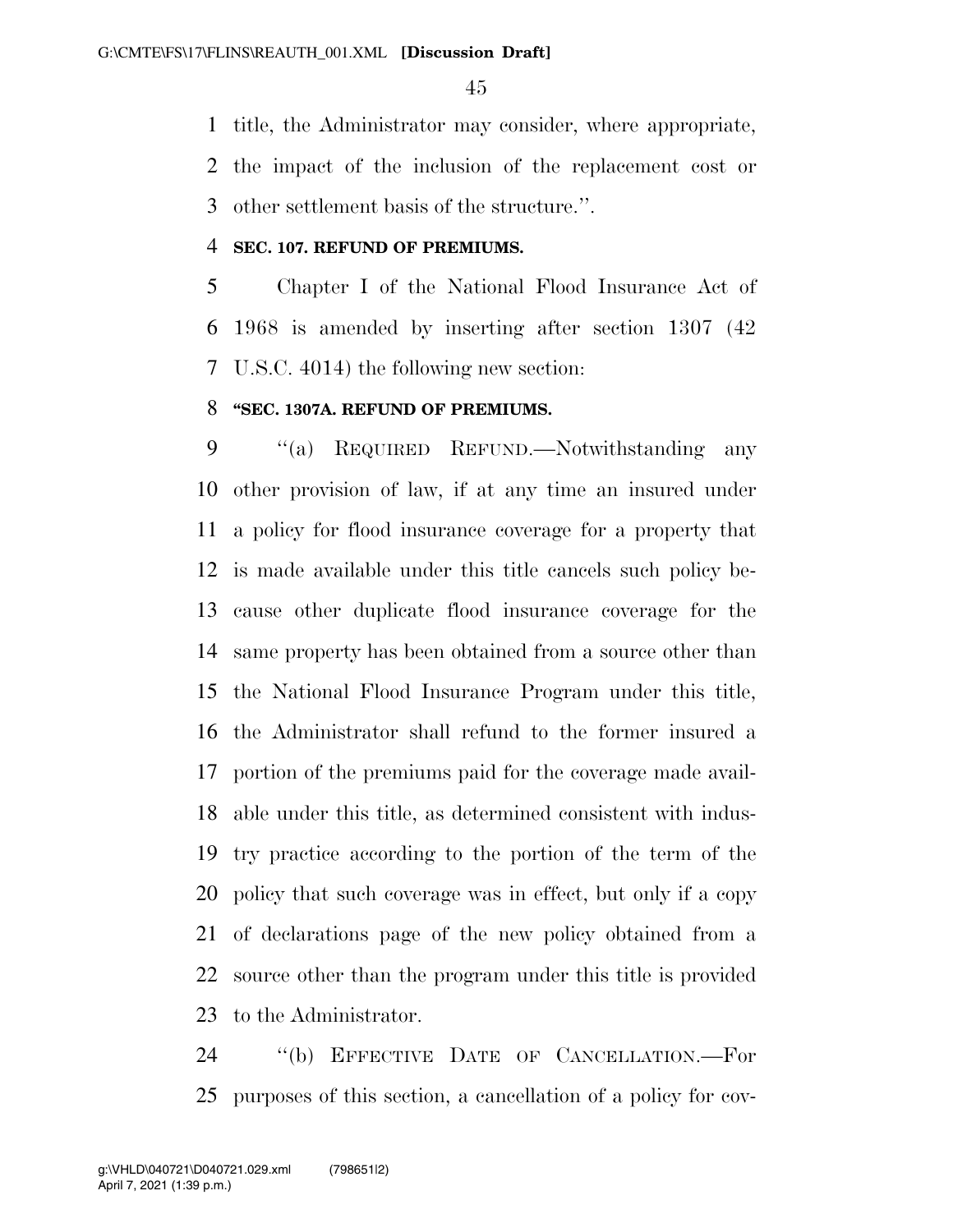erage made available under the National Flood Insurance Program under this title, for the reason specified in sub-section (a), shall be effective—

- 4 "(1) on the effective date of the new policy ob- tained from a source other than the program under this title, if the request for such cancellation was re- ceived by the Administrator before the expiration of the 6-month period beginning on the effective date of the new policy; or
- $\frac{10}{20}$  <sup>''</sup>(2) on the date of the receipt by the Adminis- trator of the request for cancellation, if the request for such cancellation was received by the Adminis- trator after the expiration of the 6-month period be-ginning on the effective date of the new policy.
- 15 "(c) PROHIBITION OF REFUNDS FOR PROPERTIES RECEIVING INCREASED COST OF COMPLIANCE CLAIMS OR FOR WHICH A CLAIM HAS BEEN PAID.—No premium amounts paid for coverage made available under this title may be refunded pursuant to this section—
- 20  $\frac{1}{20}$   $\frac{1}{20}$  with respect to coverage for any property for which measures have been implemented using amounts received pursuant to a claim under in- creased cost of compliance coverage made available pursuant to section 1304(b); or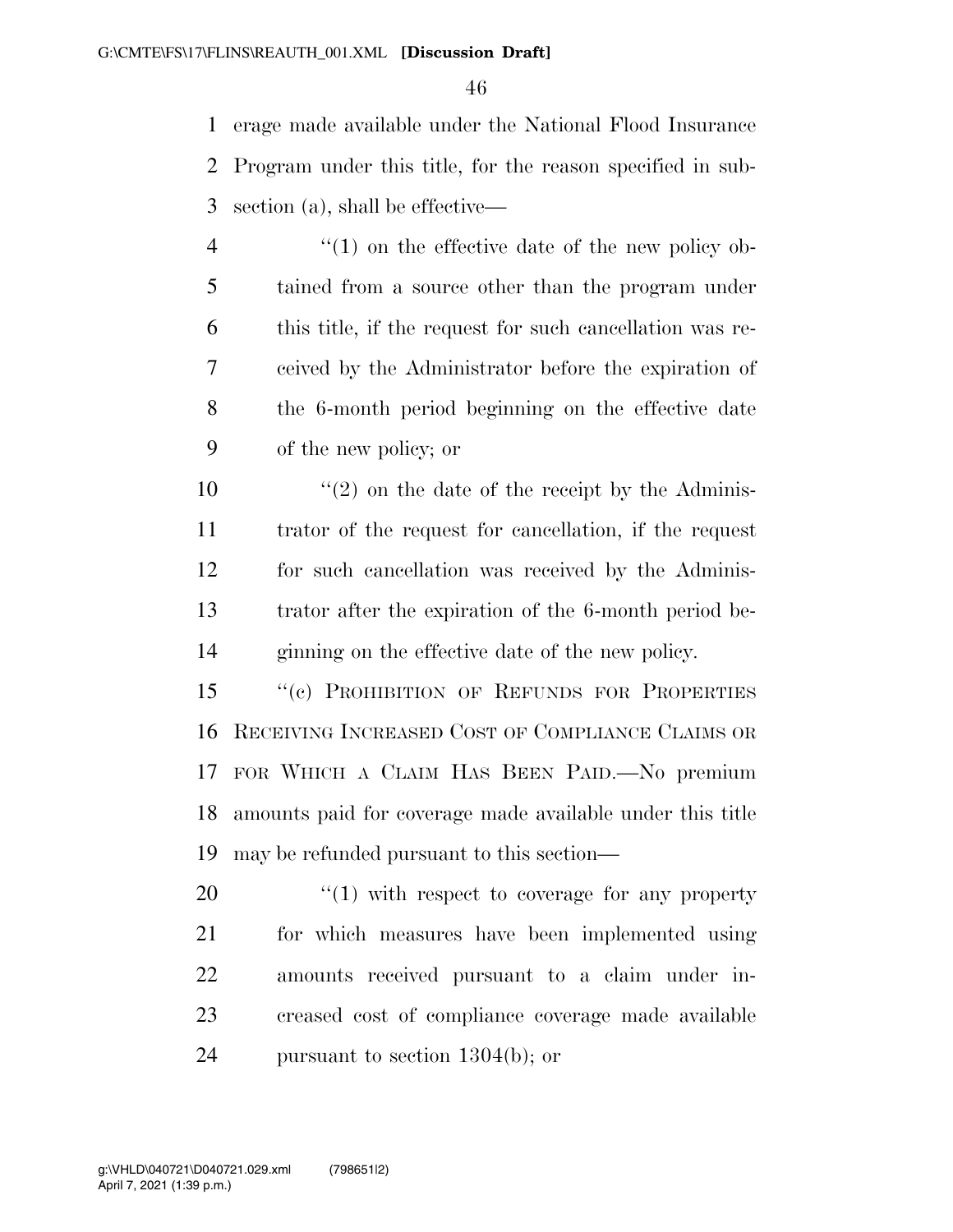| $\mathbf{1}$   | " $(2)$ if a claim has been paid or is pending              |
|----------------|-------------------------------------------------------------|
| $\overline{2}$ | under the policy term for which the refund is               |
| 3              | sought.".                                                   |
| $\overline{4}$ | SEC. 108. CAP ON ANNUAL PREMIUM INCREASES.                  |
| 5              | (a) DEFINITION.—In this section, the term "covered          |
| 6              | cost" means—                                                |
| 7              | $(1)$ the amount of an annual premium with re-              |
| 8              | spect to any policy for flood insurance under the Na-       |
| 9              | tional Flood Insurance Program;                             |
| 10             | (2) any surcharge imposed with respect to a                 |
| 11             | policy described in paragraph (1), including a sur-         |
| 12             | charge imposed under—                                       |
| 13             | $(A)$ section 1304(b) of the National Flood                 |
| 14             | Insurance Act of 1968 (42 U.S.C. 4011(b)); or               |
| 15             | $(B)$ section $1308A(a)$ of the National                    |
| 16             | Flood Insurance Act of 1968 (42 U.S.C.                      |
| 17             | $4015a(a)$ ; and                                            |
| 18             | $(3)$ a fee described in paragraph $(1)(B)(iii)$ or         |
| 19             | $(2)$ of section 1307(a) of the National Flood Insur-       |
| 20             | ance Act of 1968 (42 U.S.C. 4014(a)).                       |
| 21             | (b) LIMITATION ON INCREASES.—During the 5-year              |
| 22             | period beginning on the date of enactment of this Act, and  |
| 23             | notwithstanding section $1308(e)$ of the National Flood In- |
| 24             | surance Act of $1968$ (42 U.S.C. 4015(e)), the Adminis-     |
| 25             | trator may not, in any year, increase the amount of any     |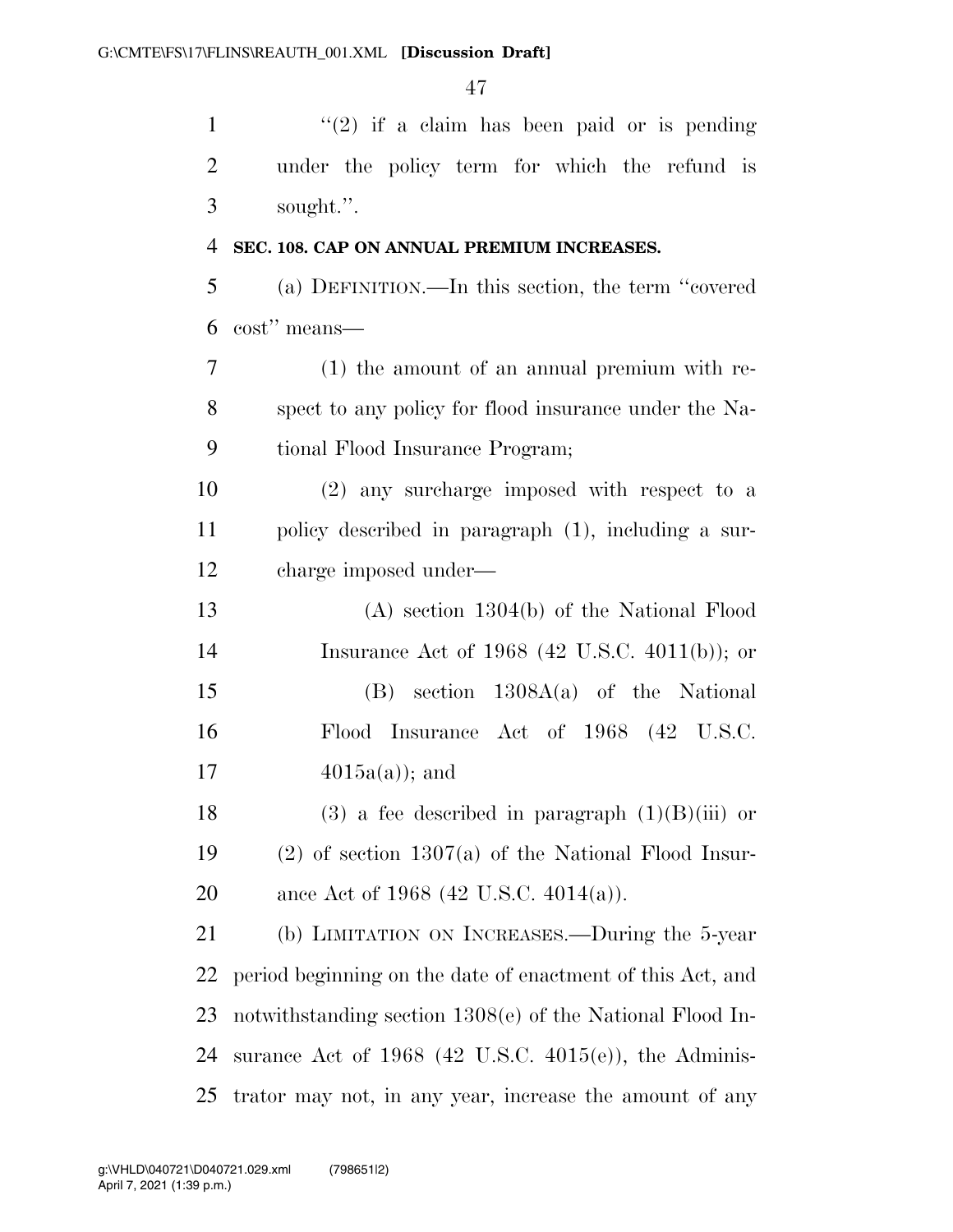covered cost by an amount that is more than 9 percent, as compared with the amount of the covered cost during the previous year.

 (c) RULE OF CONSTRUCTION.—Nothing in sub- section (b) may be construed as prohibiting the Adminis- trator from reducing, in any year, the amount of any cov- ered cost, as compared with the amount of the covered cost during the previous year.

 (d) AVERAGE HISTORICAL LOSS YEAR.—Section 1308 of the National Flood Insurance Act of 1968 (42 U.S.C. 4015) is amended by striking subsection (h) and inserting the following:

 ''(h) RULE OF CONSTRUCTION.—For purposes of this section, the calculation of an 'average historical loss year' shall be computed in accordance with generally accepted actuarial principles.''.

 (e) DISCLOSURE WITH RESPECT TO THE AFFORD- ABILITY STANDARD.—Section 1308(j) of the National Flood Insurance Act of 1968 (42 U.S.C. 4015(j)) is amended, in the second sentence, by inserting ''and shall include in the report the number of those exceptions as of the date on which the Administrator submits the report and the location of each policyholder insured under those exceptions, organized by county and State'' after ''of the Senate''.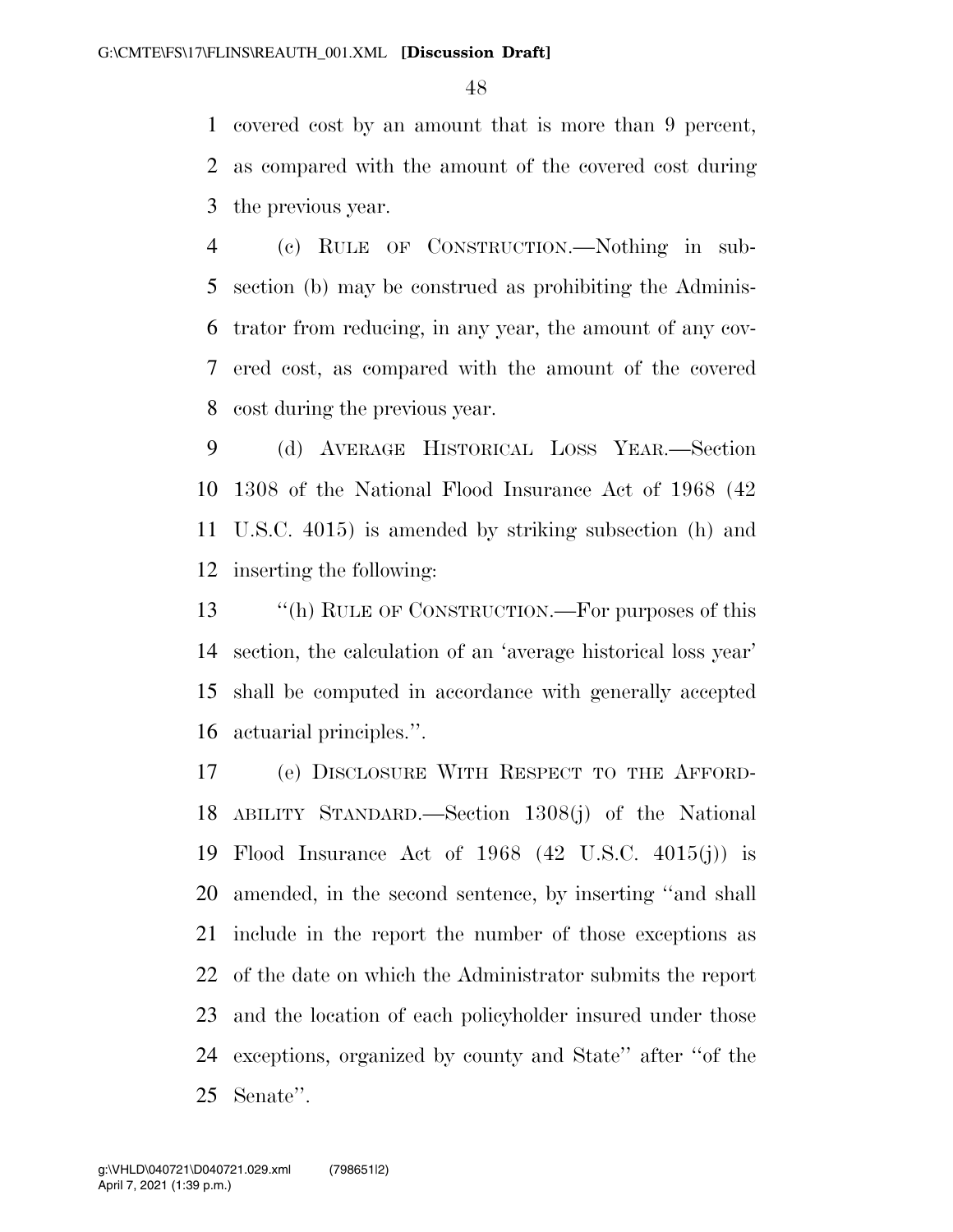### **SEC. 109. DEBT CANCELLATION.**

 (a) FORGIVENESS.—Notwithstanding any other pro- vision of law, all indebtedness of the Administrator of the Federal Emergency Management Agency under any notes or other obligations issued pursuant to section 1309(a) of the National Flood Insurance Act of 1968 (42 U.S.C. 4016(a)) and section 15(e) of the Federal Insurance Act of 1956 (42 U.S.C. 2414(e)), and outstanding as of the date of the enactment of this Act, is hereby canceled, the Administrator and the National Flood Insurance Fund are relieved of all liability to the Secretary of the Treasury under any such notes or other obligations, including for any capitalized interest due under such notes or other obli- gations and any other fees and charges payable in connec- tion with such notes and obligations, and the total amount of notes and obligations issued by the Administrator pur- suant to such section shall be considered to be reduced by such amount for purposes of the limitation on such total amount under such section.

 (b) TREATMENT OF CANCELED DEBT.— The amount of the indebtedness canceled under subsection (a)—

 (1) may be treated as a public debt of the United States; and

 (2) is designated as an emergency pursuant to 25 section  $4(g)$  of the Statutory Pay-As-You-Go Act of 26 (2 U.S.C. 933(g)).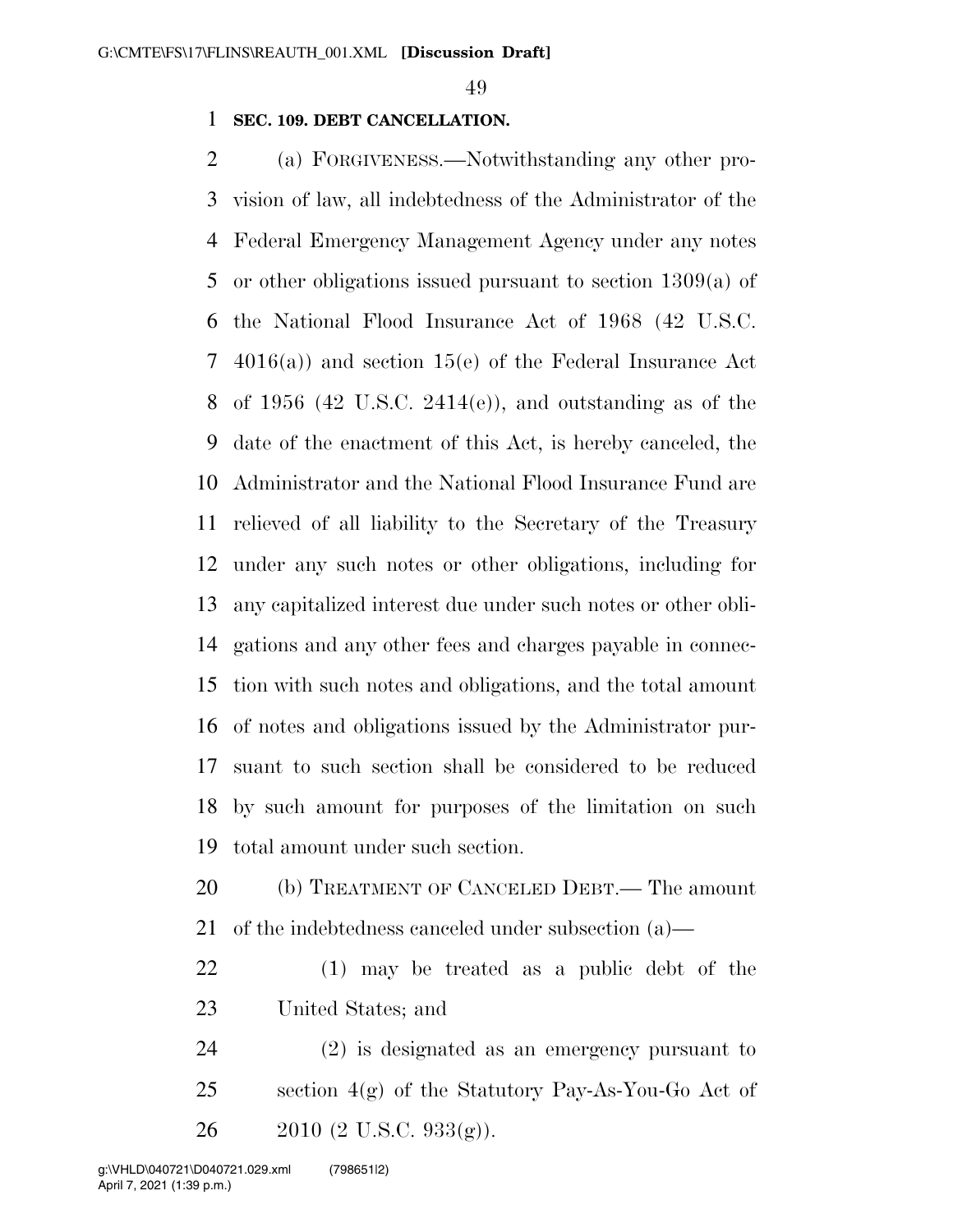# **TITLE II—MAPPING**

# **SEC. 201. REAUTHORIZATION OF APPROPRIATIONS FOR NATIONAL FLOOD MAPPING PROGRAM.**

 Subsection (f) of section 100216 of the Biggert- Waters Flood Insurance Reform Act of 2012 (42 U.S.C.  $4101(b)$  is amended by striking "\$400,000,000 for each of fiscal years 2013 through 2017'' and inserting ''\$500,000,000 for each of fiscal years 2019 through 2023''.

## **SEC. 202. NATIONAL FLOOD MAPPING PROGRAM.**

 (a) INCLUSION OF CADASTRAL FEATURES IN FLOOD MAPS AND FLOOD RISK DATA.—Section 100216(b)(3) of the Biggert-Waters Flood Insurance Reform Act of 2012 (42 U.S.C. 4101b(b)(3)) is amended—

 (1) in subparagraph (D), by striking ''and'' at the end;

 (2) in subparagraph (E), by striking the period 18 at the end and inserting "; and"; and

(3) by adding at the end the following:

20  $\text{``(F)}$  cadastral features.".

 (b) FORMAT OF FLOOD MAPS AND FLOOD RISK DATA.—Section 100216(c)(2) of the Biggert-Waters Flood Insurance Reform Act of 2012 (42 U.S.C.  $4101b(c)(2)$  is amended—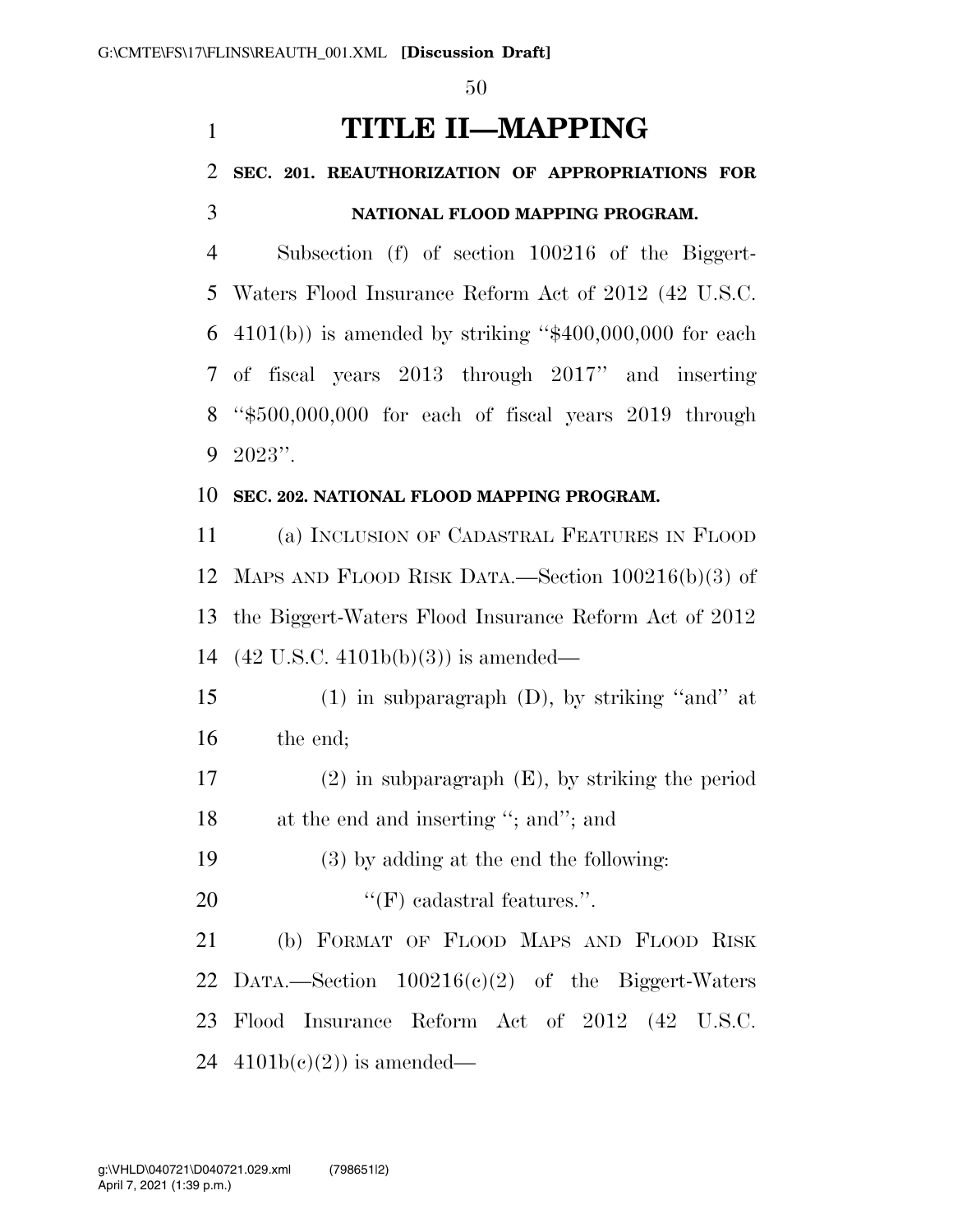| $\mathbf{1}$   | $(1)$ in subparagraph $(B)$ , by striking "and" at   |
|----------------|------------------------------------------------------|
| $\overline{2}$ | the end;                                             |
| 3              | $(2)$ in subparagraph $(C)$ , by striking the period |
| $\overline{4}$ | at the end and inserting "; and"; and                |
| 5              | $(3)$ by adding at the end the following:            |
| 6              | "(D) spatially accurate in accordance with           |
| 7              | the common protocols for geospatial data under       |
| 8              | section 757 of the Geospatial Data Act of 2018       |
| 9              | $(43 \text{ U.S.C. } 2806).$ ".                      |
| 10             | (c) ADDITIONAL CONSIDERATIONS.—Section 100216        |
| 11             | of the Biggert-Waters Flood Insurance Reform Act of  |
| 12             | $2012$ (42 U.S.C. 4101b) is amended—                 |
| 13             | $(1)$ by redesignating subsection $(f)$ as<br>sub-   |
| 14             | section $(m)$ ; and                                  |
| 15             | $(2)$ by inserting after subsection (e) the fol-     |
| 16             | lowing:                                              |
| 17             | "(g) STREAM FLOW NETWORKS.—                          |
| 18             | "(1) IN GENERAL.—The Administrator shall co-         |
| 19             | ordinate with the United States Geological Survey    |
| 20             | for the sharing of data from stream flow networks    |
| 21             | critical to the National Flood Insurance Program,    |
| 22             | flood risk mapping, and flood risk assessments, to   |
| 23             | ensure that—                                         |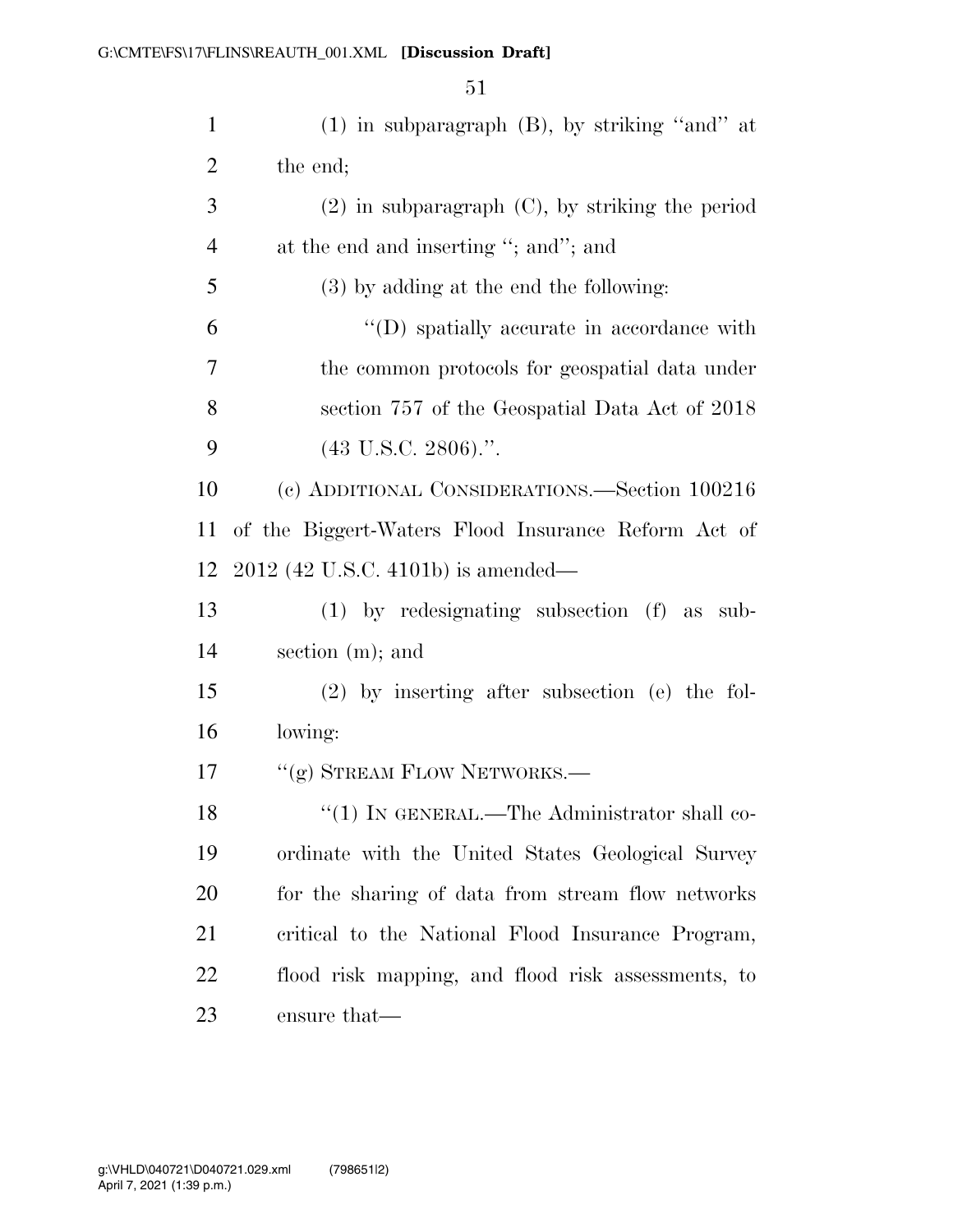| $\mathbf{1}$   | "(A) the stream gage stations in such              |
|----------------|----------------------------------------------------|
| $\overline{2}$ | stream flow networks are operational and use       |
| 3              | modern hardware;                                   |
| $\overline{4}$ | "(B) such stream flow networks are suffi-          |
| 5              | ciently densified by adding new stream gage        |
| 6              | stations in high-risk areas;                       |
| $\overline{7}$ | $\cdot$ (C) inactive critical stream gage stations |
| 8              | in such stream flow networks are reactivated;      |
| 9              | and                                                |
| 10             | $\lq\lq$ (D) the speed of the geospatial real-time |
| 11             | data feeds from such stream gage stations is in-   |
| 12             | creased.                                           |
| 13             | "(2) DEFINITIONS.—In this subsection:              |
| 14             | "(A) STREAM FLOW NETWORK.—The term                 |
| 15             | 'stream flow network' means a network of           |
| 16             | stream flow gages maintained under the direc-      |
| 17             | tion of the United States Geological Survey and    |
| 18             | its partners that is used to measure or record     |
| 19             | the flow of water down a stream or river, or       |
| 20             | through an entire watershed system, and trans-     |
| 21             | mit such information using a geospatial real-      |
| 22             | time data feed.                                    |
| 23             | "(B) STREAM GAGE STATION.—The term                 |
| 24             | 'stream gage station' means a device installed     |
|                |                                                    |

at the edge of a river or stream that measures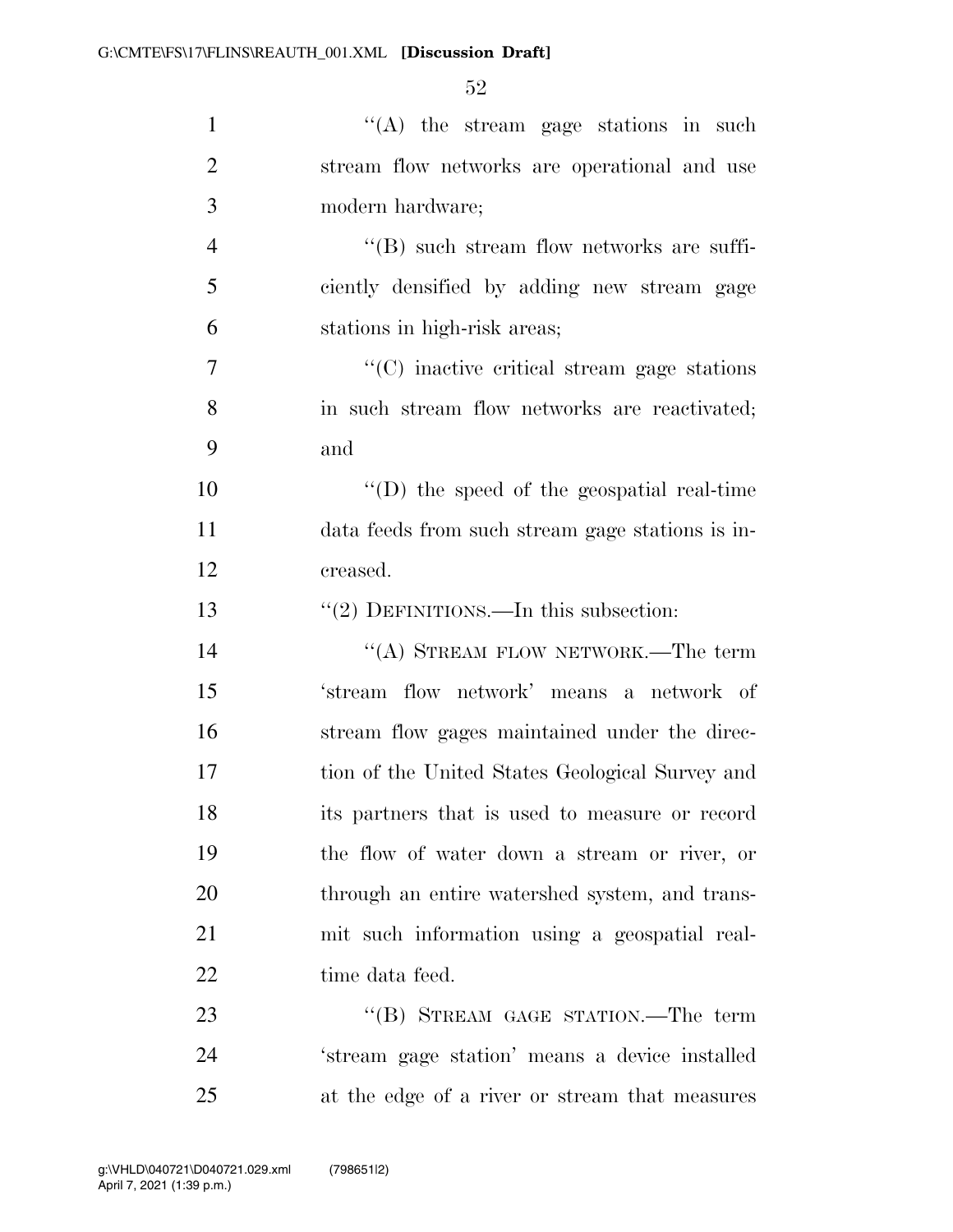or records the flow of water down the stream and additional information such as water height, water chemistry, and water tempera-ture.

5 "(3) RULE OF CONSTRUCTION.—The purpose of this subsection is to require cooperation between the Federal Emergency Management Agency and United States Geological Survey and nothing in this subsection may be construed to require or obligate funding expenditures.

 ''(h) AVAILABILITY OF DATA TO PUBLIC.—The Ad- ministrator shall make available to the public on the website of the Federal Emergency Management Agency a national geospatial data repository that—

15 ''(1) provides access to the raw data used to in- clude the cadastral features and parcel identification data in National Flood Insurance Program flood maps and flood risk data;

 $\frac{1}{2}$  to the extent that such data is available, allows users to view, query, and obtain such data at multiple levels of detail, including down to the prop-erty level;

23 "(3) allows users to view flood risks, flood in-surance zones, and flood elevations;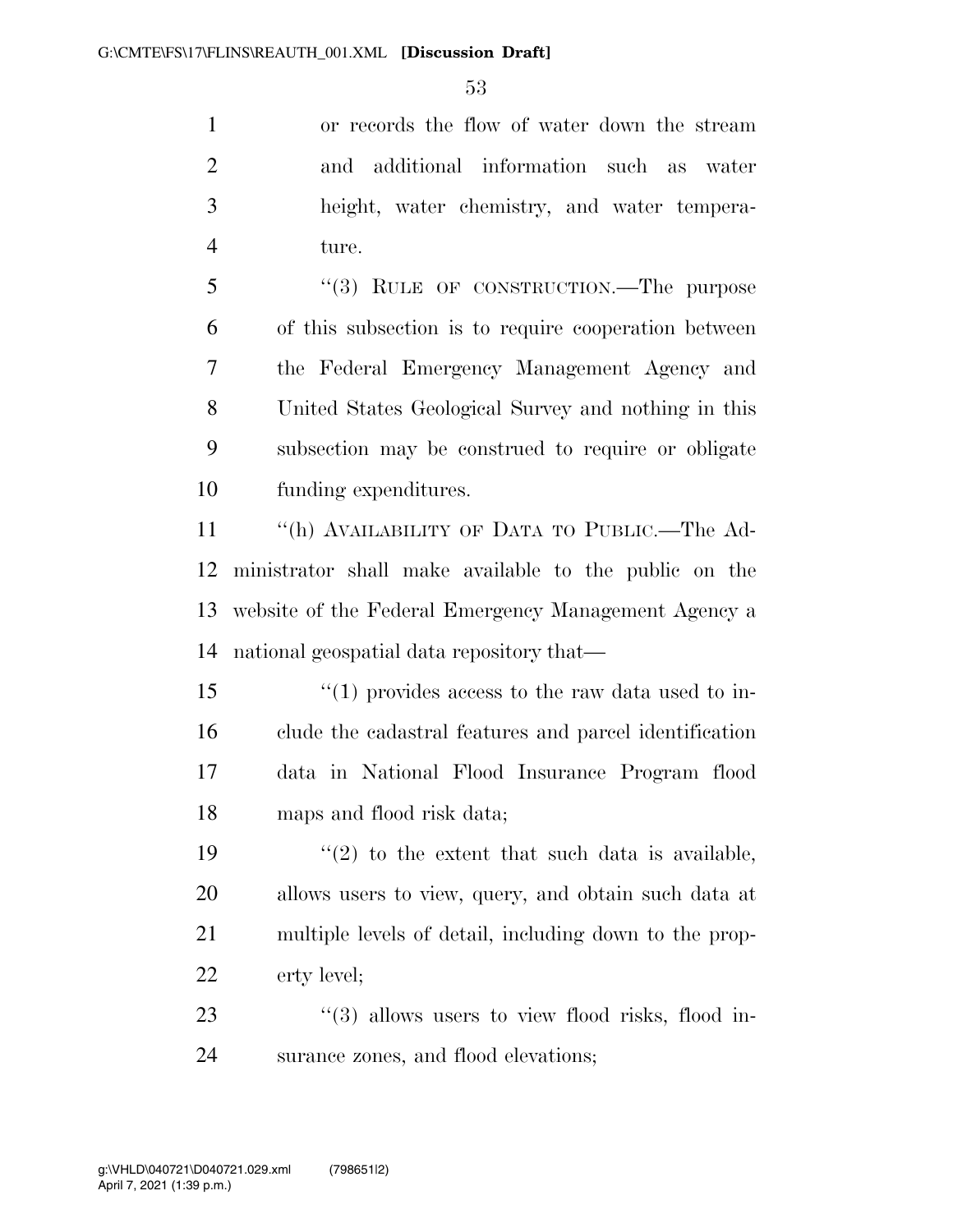| $\mathbf{1}$   | "(4) provides access to flood mapping and re-              |
|----------------|------------------------------------------------------------|
| $\overline{2}$ | lated information such as—                                 |
| 3              | "(A) hydrologic and hydraulic models used                  |
| $\overline{4}$ | in determining flood risk;                                 |
| 5              | "(B) structure footprints where available                  |
| 6              | as part of a national structure inventory;                 |
| 7              | "(C) flood depth grids;                                    |
| 8              | $\lq\lq$ (D) flood risk reports;                           |
| 9              | " $(E)$ flood risk assessments (Hazus anal-                |
| 10             | yses);                                                     |
| 11             | $\lq\lq(F)$ hazard mitigation plans; and                   |
| 12             | $\lq\lq(G)$ other flood risk products at the dis-          |
| 13             | cretion of the Administrator; and                          |
| 14             | $\cdot\cdot$ (5) maintains and disseminates such data in a |
| 15             | consistent manner.                                         |
| 16             | "(i) ENSURING CURRENT DATA.—Not less fre-                  |
| 17             | quently than once every 5 years, the Administrator shall   |
|                | 18 verify that each National Flood Insurance Program flood |
| 19             | map and flood risk data contains data that is current and  |
| 20             | credible.                                                  |
| 21             | <b>QUALIFICATIONS-BASED SELECTION</b><br>``(j)<br>$CON-$   |
| 22             | TRACTING.                                                  |
| 23             | "(1) IN GENERAL.—With respect to a contract                |
| 24             | awarded by the Administrator under this Act, for ar-       |
| 25             | chitectural and engineering services, such a contract      |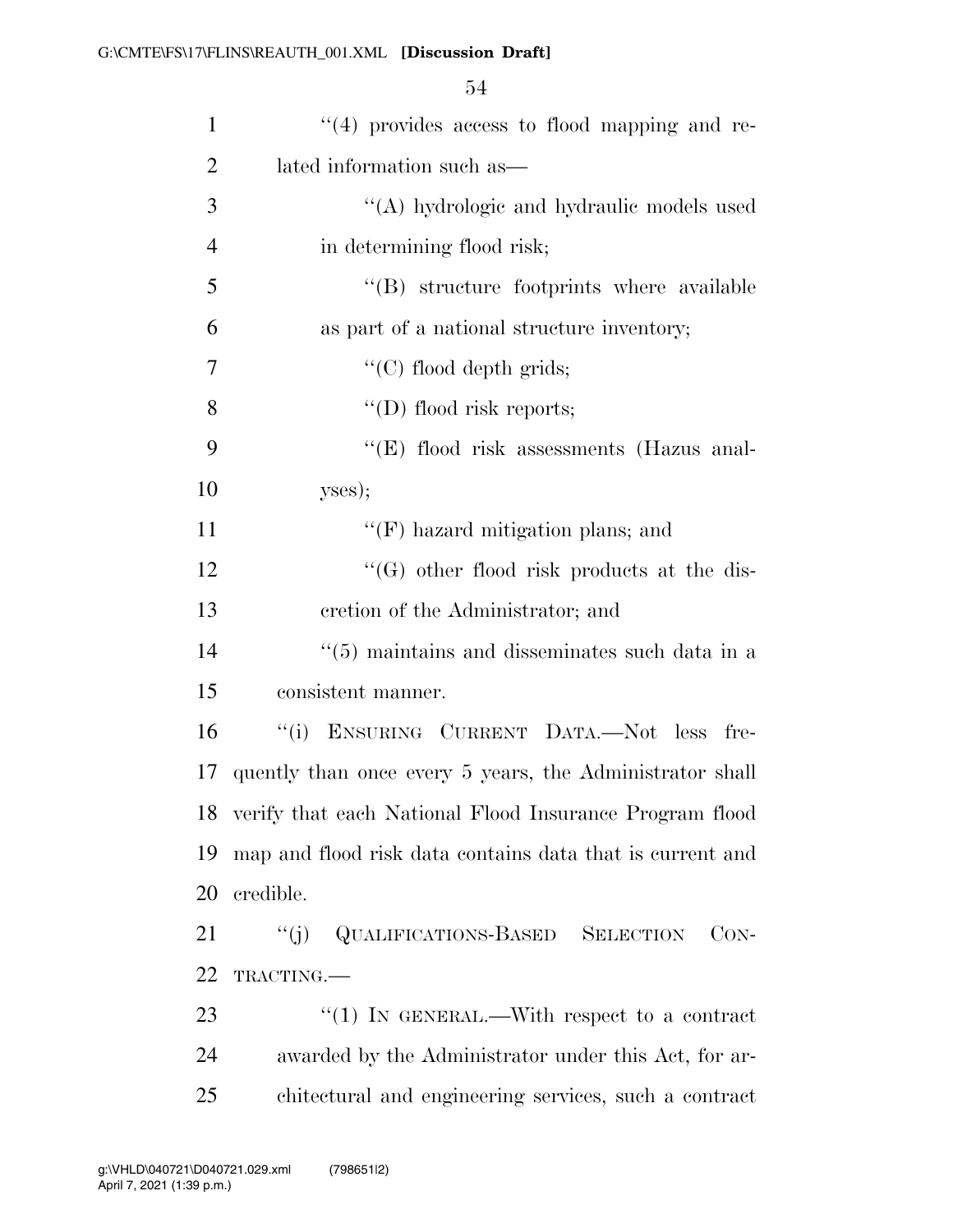shall be awarded to a contractor selected in accord- ance with the procedures described in section 1103 of title 40, United States Code (or an applicable equivalent State qualifications-based statute). The Administrator, or entity, as the case may be, shall require such contractor, as a condition of such con- tract, to award any subcontract for architectural and engineering services in accordance with the proce- dures described in the previous sentence, or the ap-plicable equivalent State statute.

11 "(2) RELATIONSHIP TO STATE LAW.—Nothing in this subsection shall supersede any applicable State licensing law governing professional licensure. 14 "(3) DEFINITION OF ARCHITECTURAL AND EN- GINEERING SERVICES.—In this subsection, the term 'architectural and engineering services' has the meaning given such term in section 1102 of title 40, United States Code.

 ''(k) DEFINITION OF CADASTRAL FEATURE.—In this section, the term 'cadastral feature' means the geographic elements and features that are based upon public land records and that show the extent of right and interests in such land parcels.''.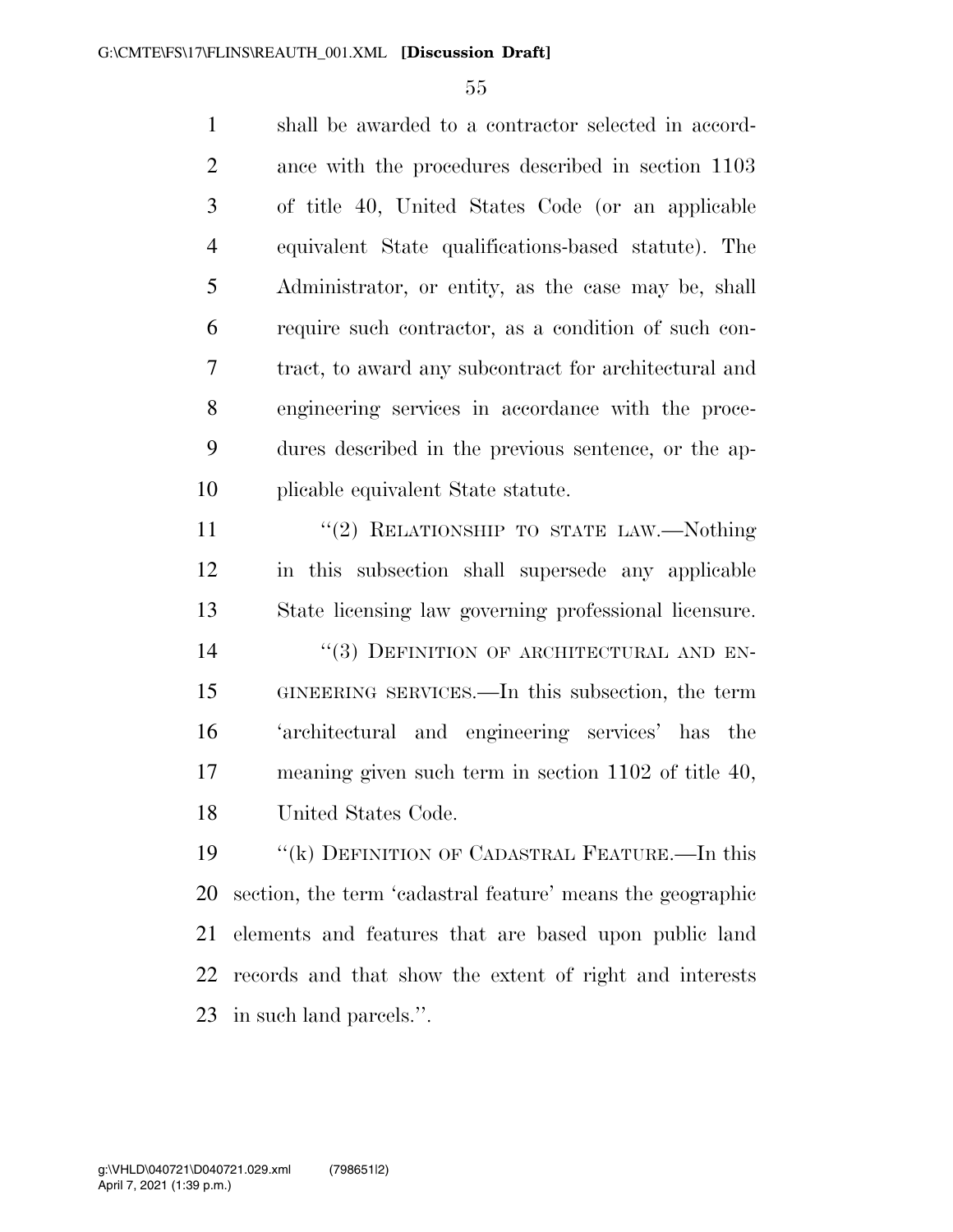## **SEC. 203. FLOOD MAPPING MODERNIZATION AND HOME-OWNER EMPOWERMENT PILOT PROGRAM.**

 (a) IN GENERAL.—The Administrator of the Federal Emergency Management Agency shall carry out a pilot program to make grants to units of local government to enhance the mapping of urban flooding and associated property damage and the availability of such mapped data to homeowners, businesses, and units of local government to enable them to minimize the risk of such flooding.

 (b) OBJECTIVES.—Amounts from grants made under the pilot program under this section may be used only to carry out activities to meet the following objectives:

 (1) To develop a methodology for assessing urban flood risk through the deployment of tech- nology-based mapping tools that are easily under- standable by the public and effectively convey infor-mation regarding the level of flood risk.

 (2) To provide structure-specific projections of annual chance flood frequency.

 (3) To provide structure-based flood-risk assess-ments.

 (4) To provide urban flood-risk mitigation pro-gram design.

 (5) To incorporate information regarding cli-mate trends into urban flooding risk assessments.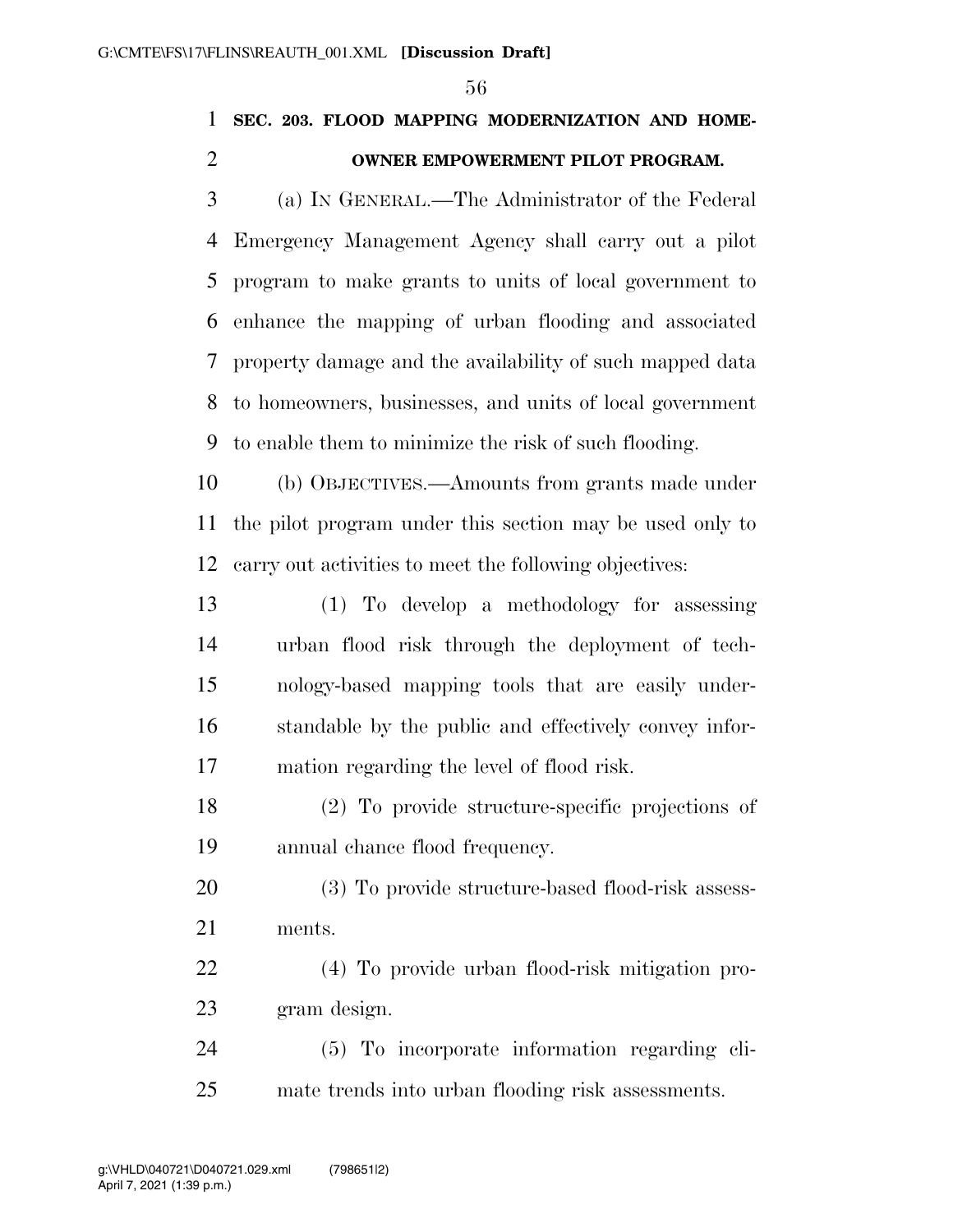| $\mathbf{1}$   | $(6)$ To make the information described in this       |
|----------------|-------------------------------------------------------|
| $\overline{2}$ | subsection publicly available on the internet through |
| 3              | a web-based portal so as to increase transparency re- |
| $\overline{4}$ | garding homeowner flood risks, except that the Ad-    |
| 5              | ministrator may not disclose such information to the  |
| 6              | public or to a private company in a manner that vio-  |
| $\overline{7}$ | lates section 552a of title 5, United States Code, or |
| 8              | any regulation implementing that section.             |
| 9              | (c) ELIGIBLE RECIPIENTS.                              |
| 10             | (1) IN GENERAL.—Grants under the pilot pro-           |
| 11             | gram under this section may be made only to units     |
| 12             | of general local government located in urbanized      |
| 13             | areas, as such term is used by the Bureau of the      |
| 14             | Census of the Department of Commerce, having          |
| 15             | populations exceeding 50,000 or to stormwater man-    |
| 16             | agement authorities of such units of general local    |
| 17             | government.                                           |
| 18             | $(2)$ ONE-TIME GRANTS.—A grant under the              |
| 19             | pilot program under this section may not be made      |

to—

 (A) any unit of general local governmental, or stormwater management authority of a unit of general government, that has previously re-ceived a grant under the pilot program;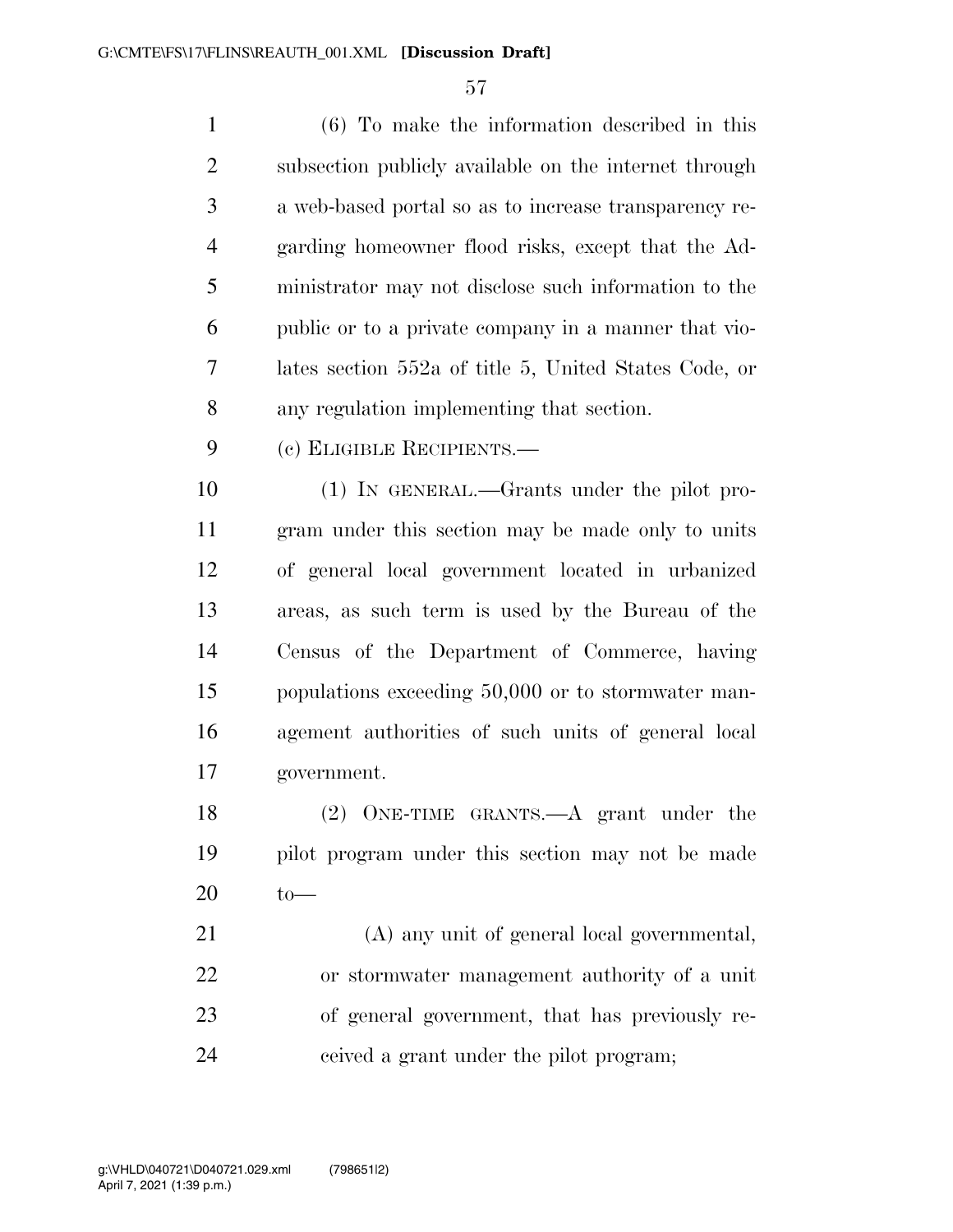(B) any unit of general local government if the stormwater management agency for such unit has previously received a grant under the pilot program; or

 (C) any stormwater management agency of a unit of general local government if such unit has previously received a grant under the pilot program.

 (3) TREATMENT OF STORMWATER MANAGE- MENT AUTHORITIES.—In the case of a stormwater management authority that operates with respect to more than one unit of general local government, the application of such authority shall be considered for purposes of paragraph (2) of this subsection and subsections (e), (f), and (g)(1) to be made for the largest unit of general local government for which such authority operates. The preceding sentence shall not limit the ability of such authority to carry out activities under the demonstration project in any other jurisdictions or unit of local government with respect to which the authority operates.

 (d) APPLICATIONS.—To be eligible for a grant under this section a unit of general local government or stormwater management agency shall submit to the Ad-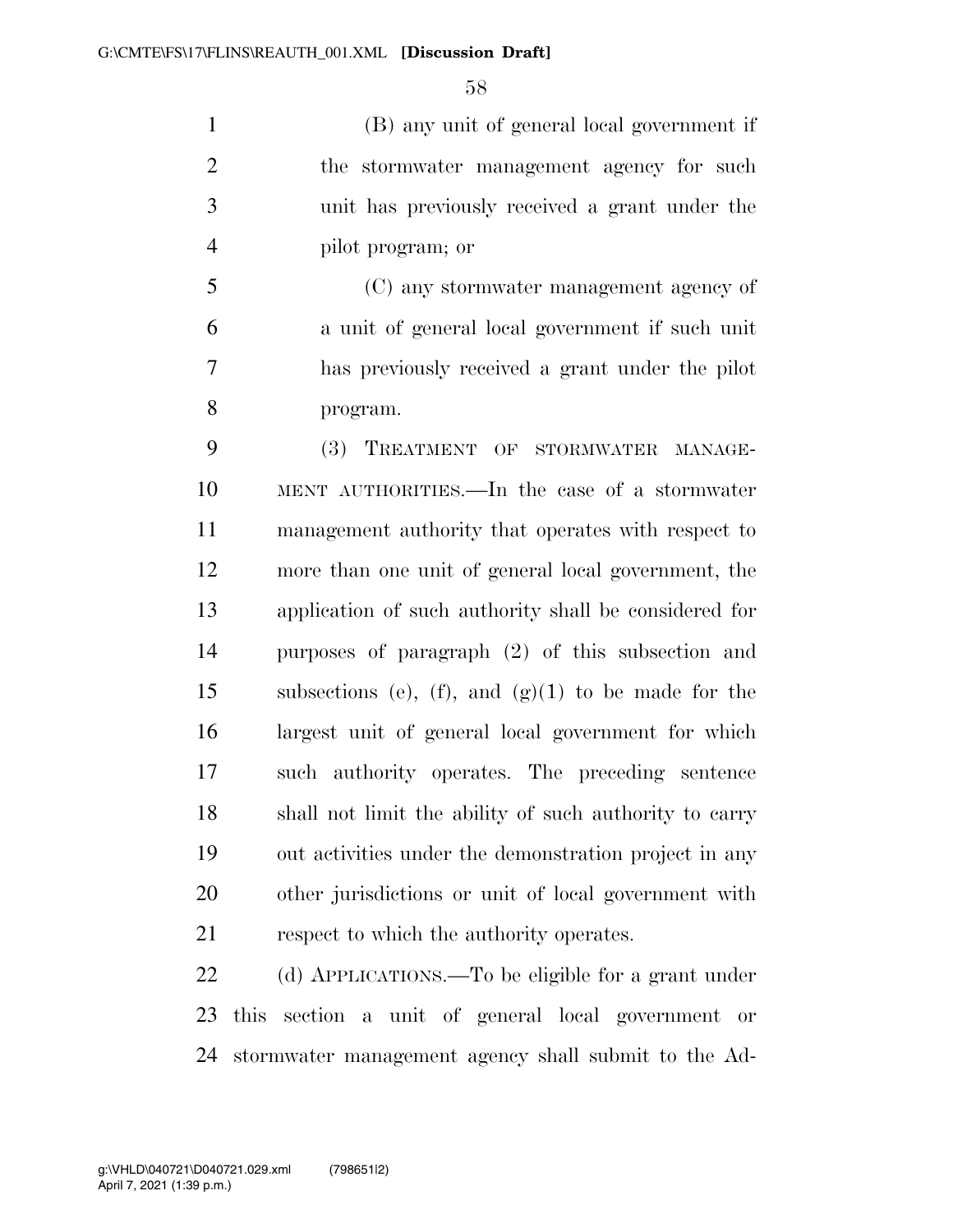ministrator an application in such form and containing such information as the Administrator shall require.

(e) SELECTION OF RECIPIENTS.—

 (1) ANNUAL SELECTION.—Subject to para- graph (2) and to the submission of approvable appli- cations, in each fiscal year for which amounts are made available for grants under the pilot program under this section the Administrator shall select, from among applications submitted under subsection (d) for such fiscal year, 3 units of general govern- ment or stormwater management authorities to re- ceive grants under the pilot program under this sec-tion.

 (2) AGGREGATE LIMIT.—Subject only to the submission of approvable applications, the Adminis- trator shall select, in the aggregate over the entire duration of the pilot program under this section, 12 units of general government or stormwater manage- ment authorities to receive grants under the pilot program, as follows:

21 (A) TIER 1.—Three of the applicants se- lected shall be units of general local govern- ment, or stormwater management authorities for such units, having a population exceeding 800,000, as follows: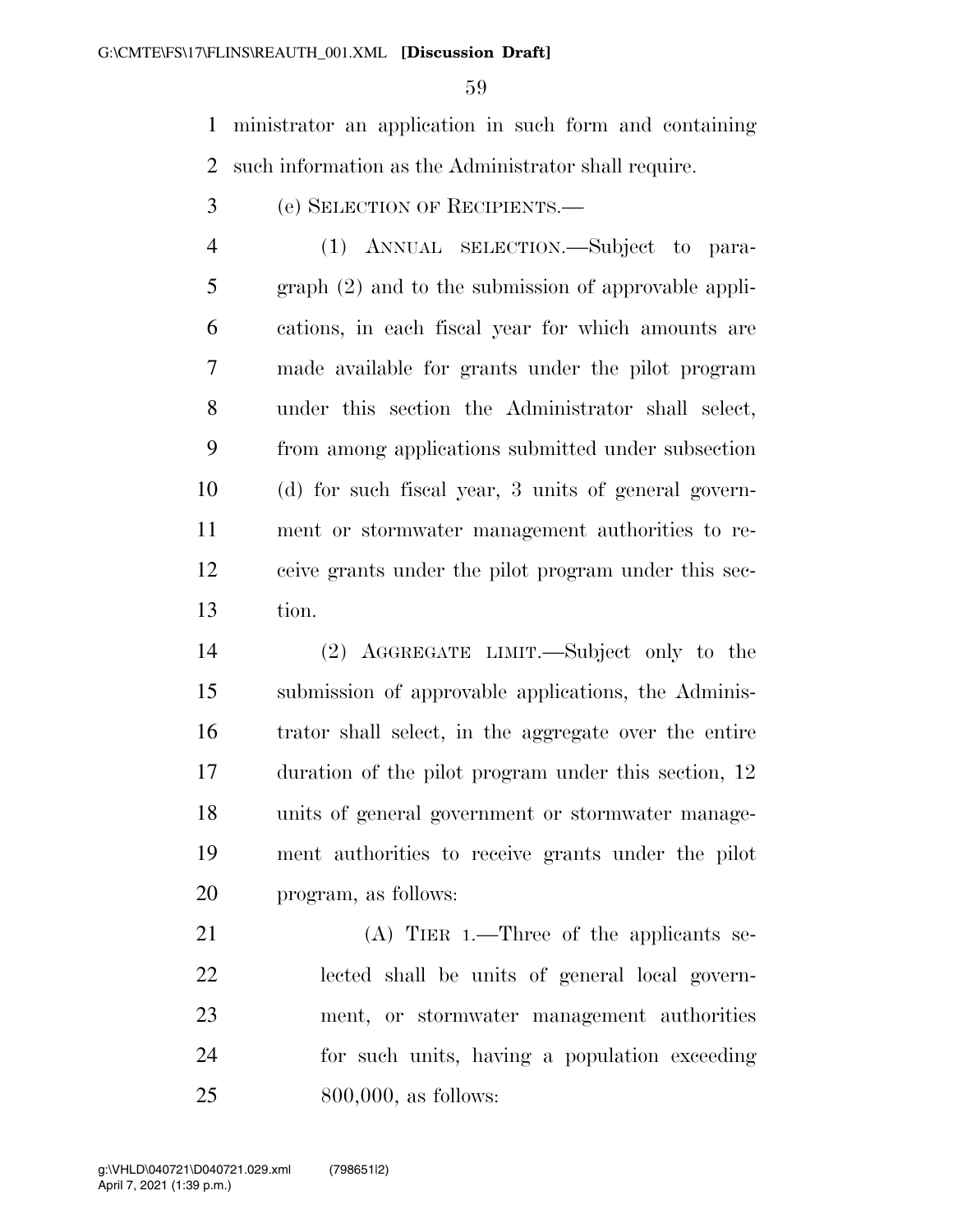| $\mathbf{1}$   | (i) PELAGIC COASTAL CITY.—One                  |
|----------------|------------------------------------------------|
| $\overline{2}$ | shall be a unit of general local government,   |
| 3              | or stormwater authority for such a unit,       |
| $\overline{4}$ | that is a pelagic unit.                        |
| 5              | (ii) NON-PELAGIC COASTAL CITY.—                |
| 6              | One shall be unit of general local govern-     |
| $\overline{7}$ | ment, or stormwater authority for such a       |
| 8              | unit, that is a coastal unit, but not a pe-    |
| 9              | lagic unit.                                    |
| 10             | (iii) NON-COASTAL CITY.—One shall              |
| 11             | be unit of general local government, or        |
| 12             | stormwater authority for such a unit, that     |
| 13             | is not a coastal unit.                         |
| 14             | (B) TIER 2.—Six of the applicants selected     |
| 15             | shall be units of general local government, or |
| 16             | stormwater management authorities for such     |
| 17             | units, having a population exceeding 200,000   |
| 18             | but not exceeding 800,000, as follows:         |
| 19             | (i) COASTAL CITIES.—Three shall be             |
| 20             | units of general local government, or          |
| 21             | stormwater management authorities for          |
| 22             | such units, that are coastal units.            |
| 23             | NON-COASTAL CITIES.—Three<br>(ii)              |
| 24             | shall be units of general local government,    |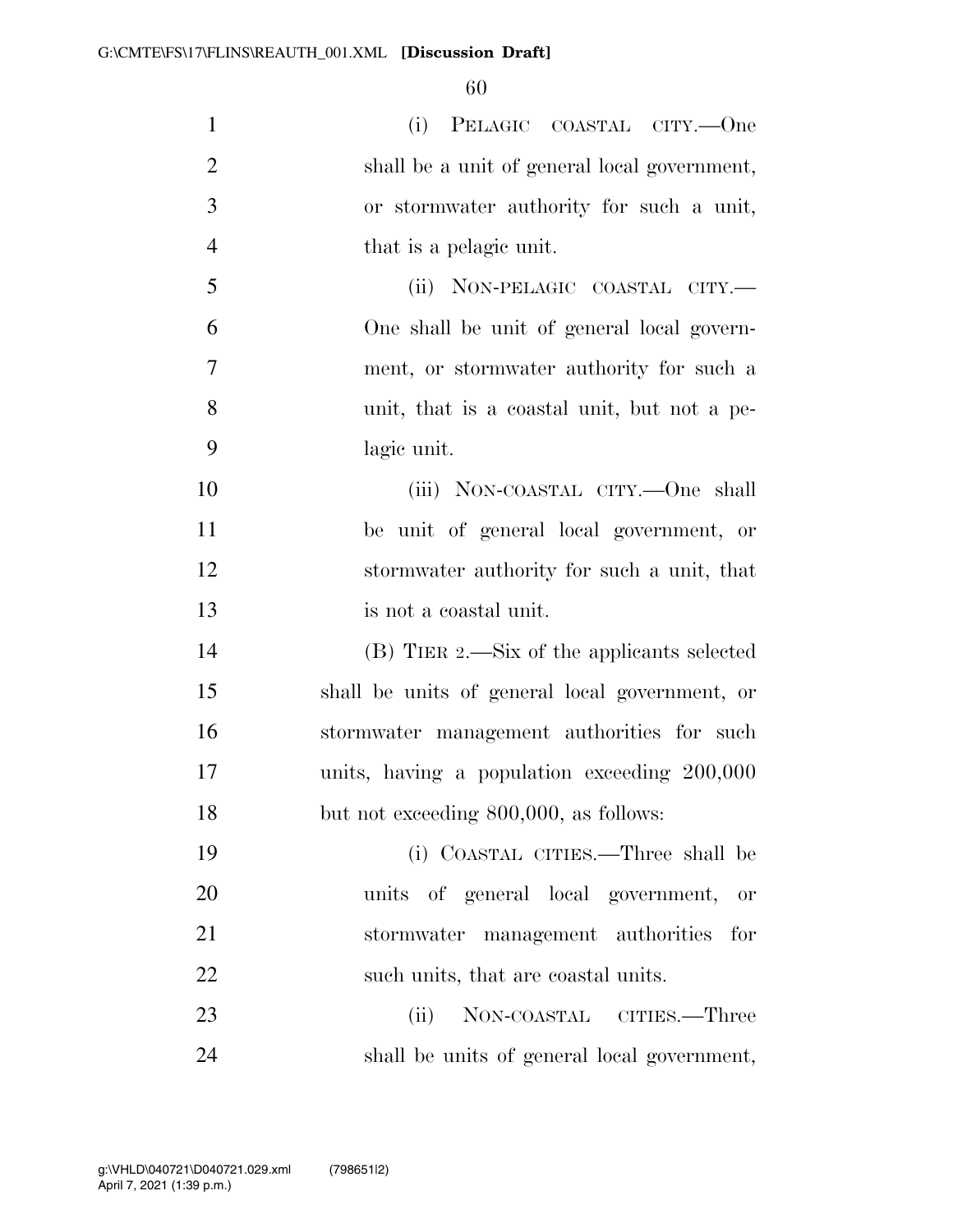| $\mathbf{1}$   | or stormwater management authorities for                |
|----------------|---------------------------------------------------------|
| $\overline{2}$ | such units, that are not coastal units.                 |
| 3              | $(C)$ TIER 3.—Three of the applicants se-               |
| $\overline{4}$ | lected shall be units of general local govern-          |
| 5              | ment, or stormwater management authorities              |
| 6              | for such units, having a population exceeding           |
| 7              | $50,000$ but not exceeding $200,000$ .                  |
| 8              | (f) PRIORITY.—                                          |
| 9              | (1) IN GENERAL.—The Administrator shall se-             |
| 10             | lect applicants for grants under the pilot program      |
| 11             | under this section based on the extent to which their   |
| 12             | applications will achieve the objectives set forth in   |
| 13             | subsection (b).                                         |
| 14             | $(2)$ TIERS 2 AND 3.—In selecting applicants to         |
| 15             | receive grants under the pilot program under this       |
| 16             | section pursuant to subparagraphs $(B)$ and $(C)$ of    |
| 17             | subsection $(e)(2)$ , the Administrator shall give pri- |
| 18             | ority to applicants—                                    |
| 19             | (A) that are highly vulnerable to sea level             |
| 20             | rise;                                                   |
| 21             | (B) within which are located a military in-             |
| 22             | stallation or other facility relating to national       |
| 23             | security concerns; or                                   |
| 24             | (C) that have a population that is highly               |
| 25             | vulnerable to urban flooding and have an un-            |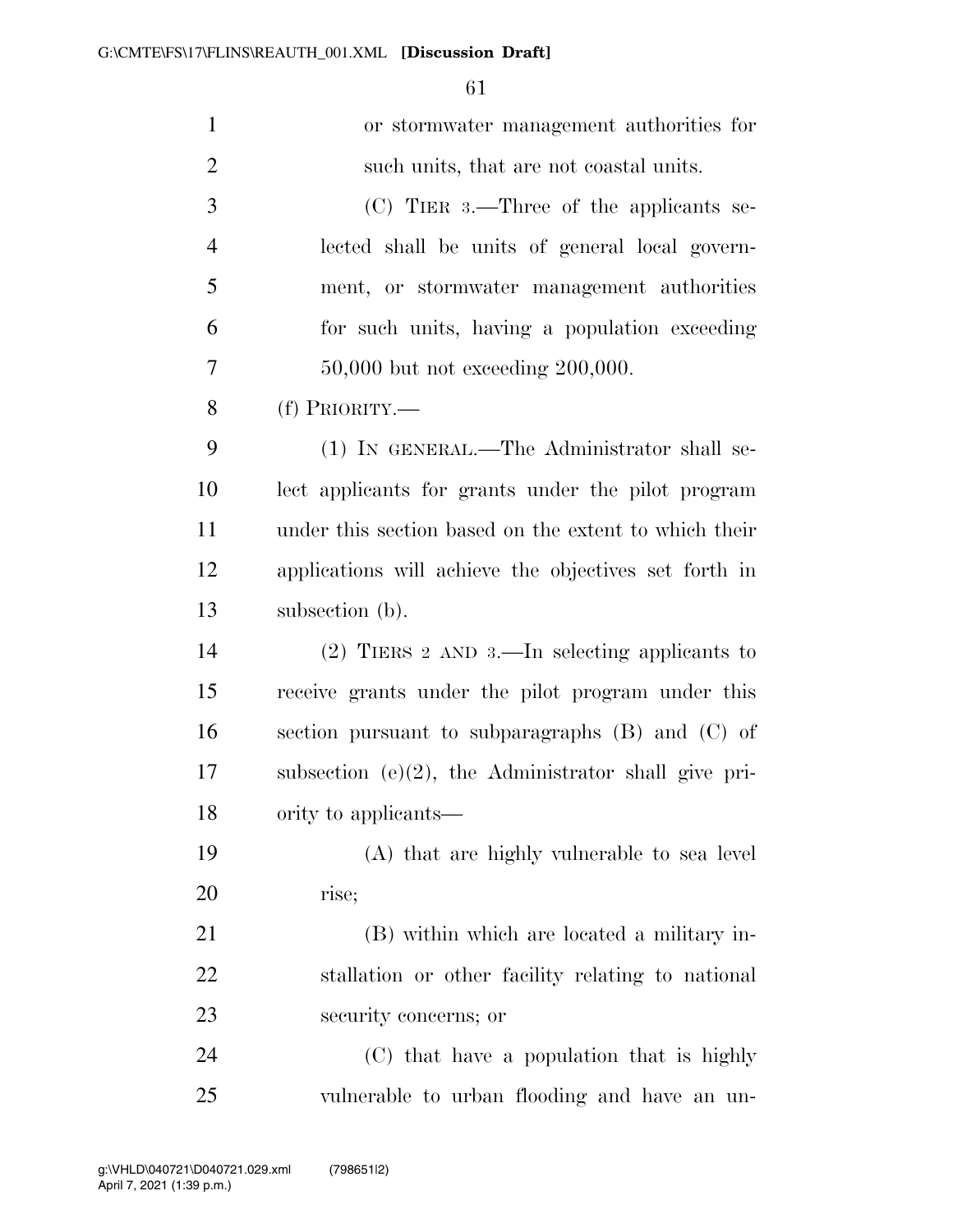even capacity for flood mitigation and response efforts resulting from socioeconomic factors.

 $3 \quad (g)$  AMOUNT.

 (1) CONSIDERATIONS.—In determining the amount of grant under the pilot program under this section, the Administrator shall consider the popu- lation of the grant recipient, which may be consid- ered in terms of the tier under subsection (e)(2) of the recipient.

 (2) FEDERAL SHARE.—The amount of a grant under the pilot program under this section may not exceed 75 percent of the total cost of the activities under subsection (b) to be carried out using the grant amounts.

 (h) DURATION.—The Administrator shall require each recipient of a grant under the pilot program under this section to complete the activities under subsection (b) to be carried out using the grant amounts before the expi- ration of the 18-month period beginning upon the initial receipt of grant amounts under the pilot program.

 (i) USE OF CENSUS DATA.—The Administrator shall make all determinations under the pilot program regard- ing population using the most recent available data from the decennial census.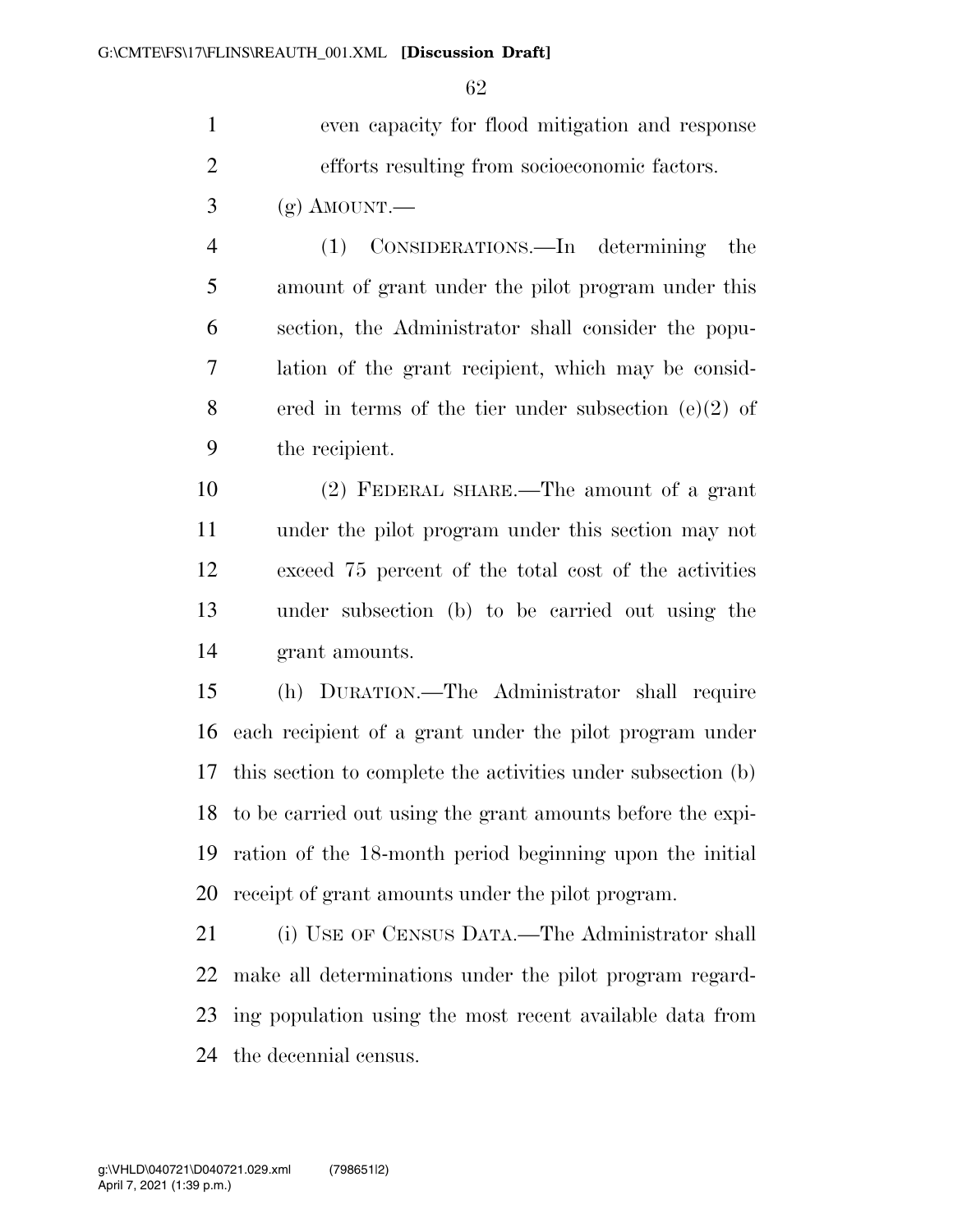(j) GRANTEE REPORTS TO FEMA.—Each recipient of a grant under the pilot program under this section shall, not later than the expiration of the 30-month period beginning upon the initial receipt of any such grant amounts, submit to the Administrator a report that de-scribes—

 (1) the activities carried out with amounts from the grant;

 (2) how the activities carried out with such grant amounts have met the objectives described in subsection (b); and

 (3) any lessons learned in carrying out such ac- tivities and any recommendations for future map- ping modernization efforts by the Federal Emer-gency Management Agency.

 (k) BIENNIAL REPORTS BY FEMA.—Not later than the expiration of the 24-month period beginning on the date of the enactment of this Act, and not later than the expiration of each successive 24-month period thereafter until the completion of all activities carried out with amounts from grants under the pilot program under this section, the Administrator shall submit to the Congress and make available to the public on an internet website a report that—

(1) describes—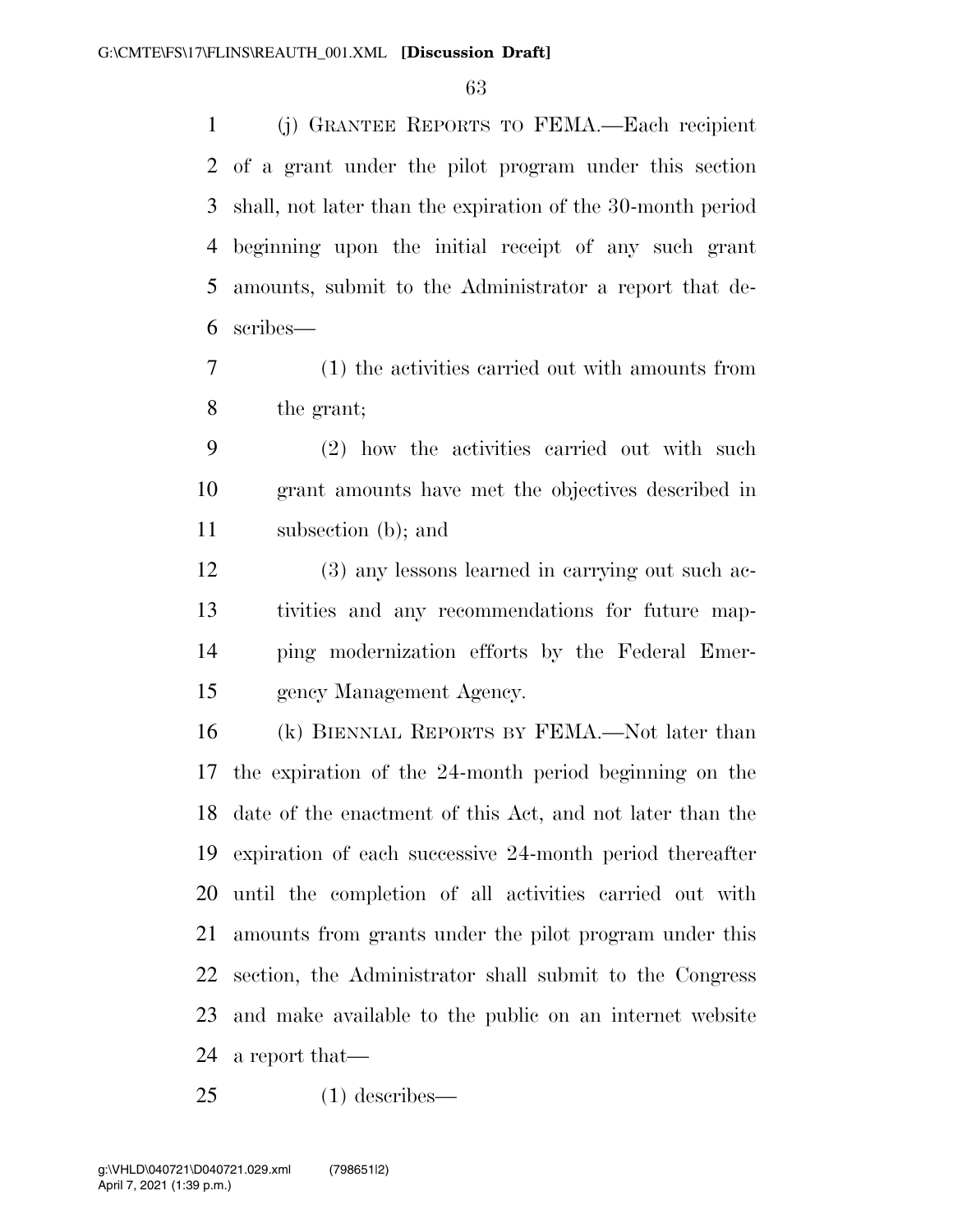| $\mathbf{1}$   | (A) the progress of the activities carried                 |
|----------------|------------------------------------------------------------|
| $\overline{2}$ | out with amounts from such grants; and                     |
| 3              | (B) the effectiveness of technology-based                  |
| $\overline{4}$ | mapping tools used in carrying out the activi-             |
| 5              | ties described in subparagraph (A); and                    |
| 6              | $(2)$ with respect to the final report that the Ad-        |
| 7              | ministrator is required to submit under this sub-          |
| 8              | section, includes recommendations to the Congress          |
| 9              | and the executive branch of the Federal Government         |
| 10             | for implementing strategies, practices, and tech-          |
| 11             | nologies to mitigate the effects of urban flooding.        |
| 12             | (1) SENSE OF CONGRESS.—It is the sense of the Con-         |
| 13             | gress that, because the pilot program is limited with re-  |
| 14             | spect to scope and resources, communities that participate |
| 15             | in the pilot program should acknowledge that the most      |
| 16             | successful efforts to mitigate the effects of urban flood- |
| 17             | $ing$ —                                                    |
| 18             | (1) take a structural-based mitigation approach            |
| 19             | with respect to construction, which includes—              |
| 20             | (A) recognizing any post-storm damage                      |
| 21             | that may occur; and                                        |
| 22             | (B) pursuing designs that proactively mini-                |
| 23             | mize future flood damage;                                  |
| 24             | (2) make individuals in the community aware,               |
| 25             | through any cost-effective and available means of          |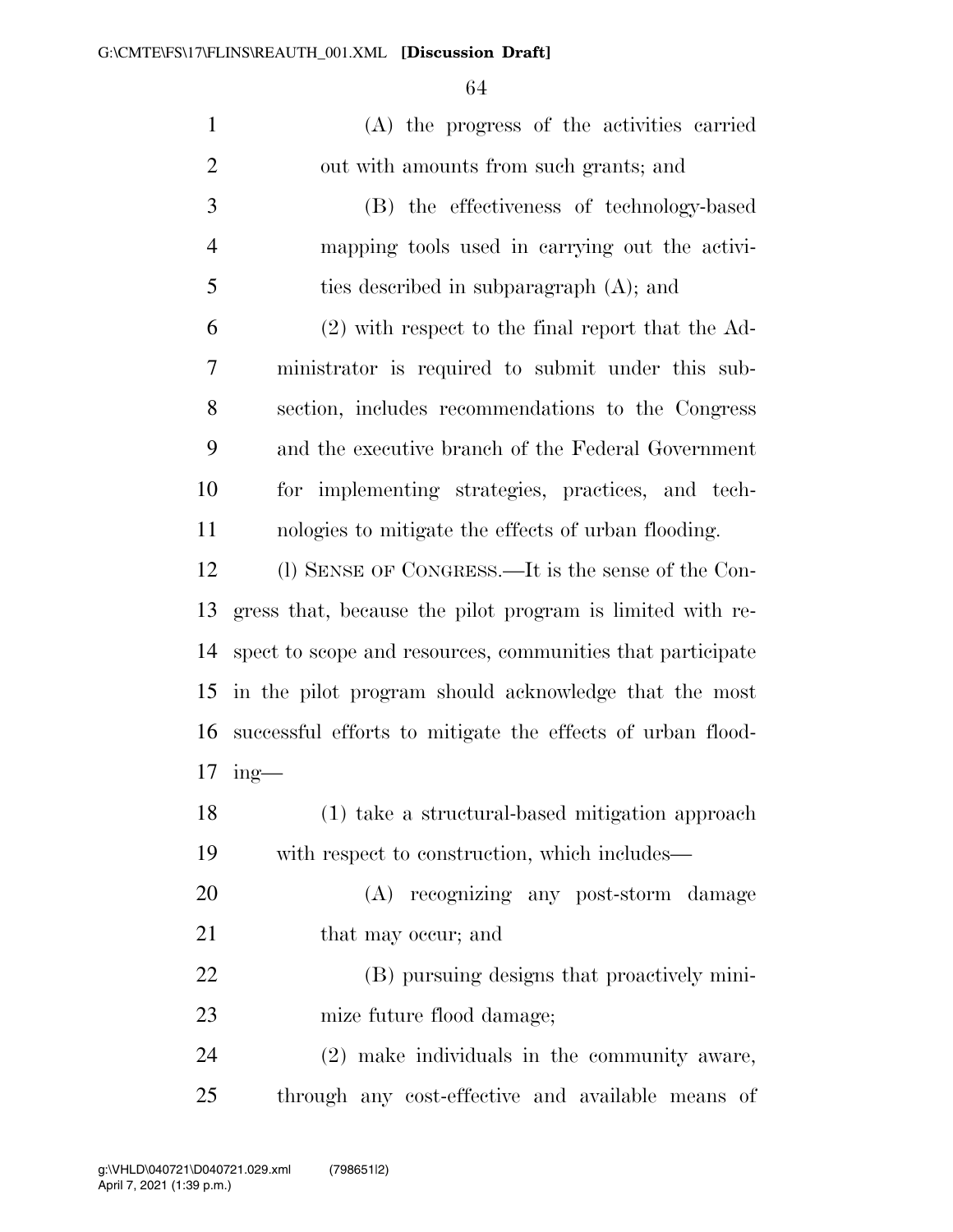| $\mathbf{1}$   | education, of the best approaches regarding the con-   |
|----------------|--------------------------------------------------------|
| 2              | struction of properties that are able to survive       |
| 3              | floods, which reduces the cost of future repairs; and  |
| $\overline{4}$ | (3) encourage home and property owners to              |
| 5              | consider the measures described in paragraphs (1)      |
| 6              | and $(2)$ , which are the most cost-effective and pru- |
| 7              | dent ways to reduce the impact of flooding, when       |
| 8              | constructing or renovating building components.        |
| 9              | (m) DEFINITIONS.—For purposes of this section, the     |
| 10             | following definitions shall apply:                     |
| 11             | ADMINISTRATOR.—The term "Adminis-<br>(1)               |
| 12             | trator" means the Administrator of the Federal         |
| 13             | Emergency Management Agency.                           |
| 14             | (2) COASTAL.—The term "coastal" means, with            |
| 15             | respect to a unit of general local government, that    |
| 16             | the unit borders a body of water that—                 |
| 17             | $(A)$ exceeds 2,000 square miles in size; and          |
| 18             | (B) is not a river.                                    |
| 19             | (3) PELAGIC.—The term "pelagic" means, with            |
| 20             | respect to a unit of general local government, that    |
| 21             | the unit is a coastal unit and the body of water that  |
| 22             | the unit borders is an ocean or other large, open      |
| 23             | body of water (including bays and gulfs) that          |
| 24             | empties into an ocean.                                 |
| 25             | $(4)$ URBAN FLOODING.—                                 |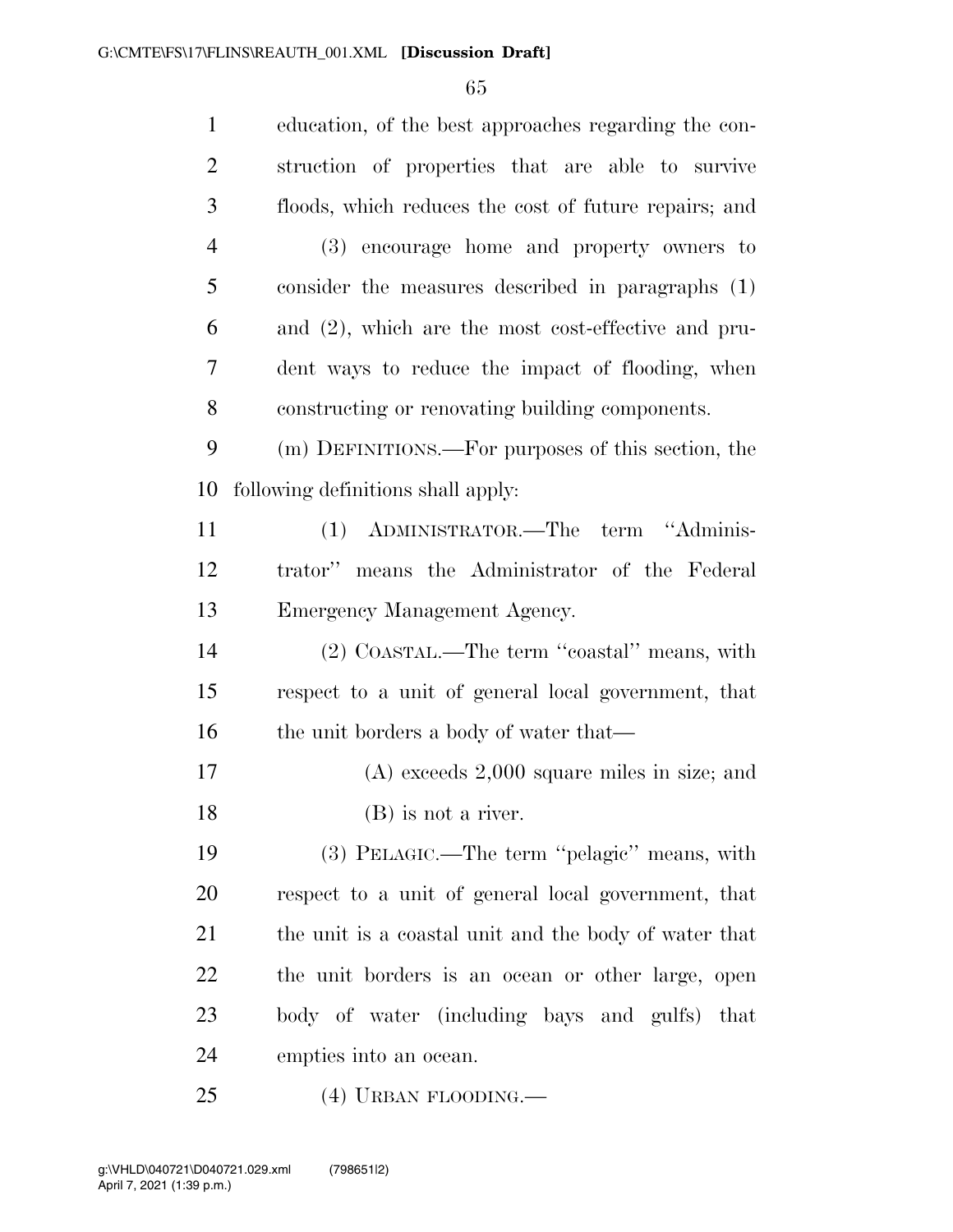| $\mathbf{1}$   | (A) IN GENERAL.—The term "urban flood-                     |
|----------------|------------------------------------------------------------|
| $\overline{2}$ | ing" means the inundation of property in a                 |
| 3              | built environment, particularly in more densely            |
| 4              | populated areas, caused either by falling rain             |
| 5              | collecting on impervious surfaces or increasing            |
| 6              | the levels of nearby water bodies and over-                |
| 7              | whelming the capacity of drainage systems,                 |
| 8              | such as storm sewers, including—                           |
| 9              | (i) situations in which stormwater en-                     |
| 10             | ters buildings through windows, doors, or                  |
| 11             | other openings;                                            |
| 12             | (ii) water backup through sewer pipes,                     |
| 13             | showers, toilets, sinks, and floor drains;                 |
| 14             | (iii) seepage through walls and floors;                    |
| 15             | (iv) the accumulation of water on                          |
| 16             | property or public rights-of-way; and                      |
| 17             | (v) the overflow from water bodies,                        |
| 18             | such as rivers, lakes, and oceans.                         |
| 19             | (B) EXCLUSION.—Such term does not in-                      |
| 20             | clude flooding in undeveloped or agricultural              |
| 21             | areas.                                                     |
| 22             | (n) FUNDING.—There is authorized to be appro-              |
| 23             | priated for grants under the pilot program under this sec- |
| 24             | tion-                                                      |
| 25             | $(1)$ \$1,200,000 for fiscal year 2020; and                |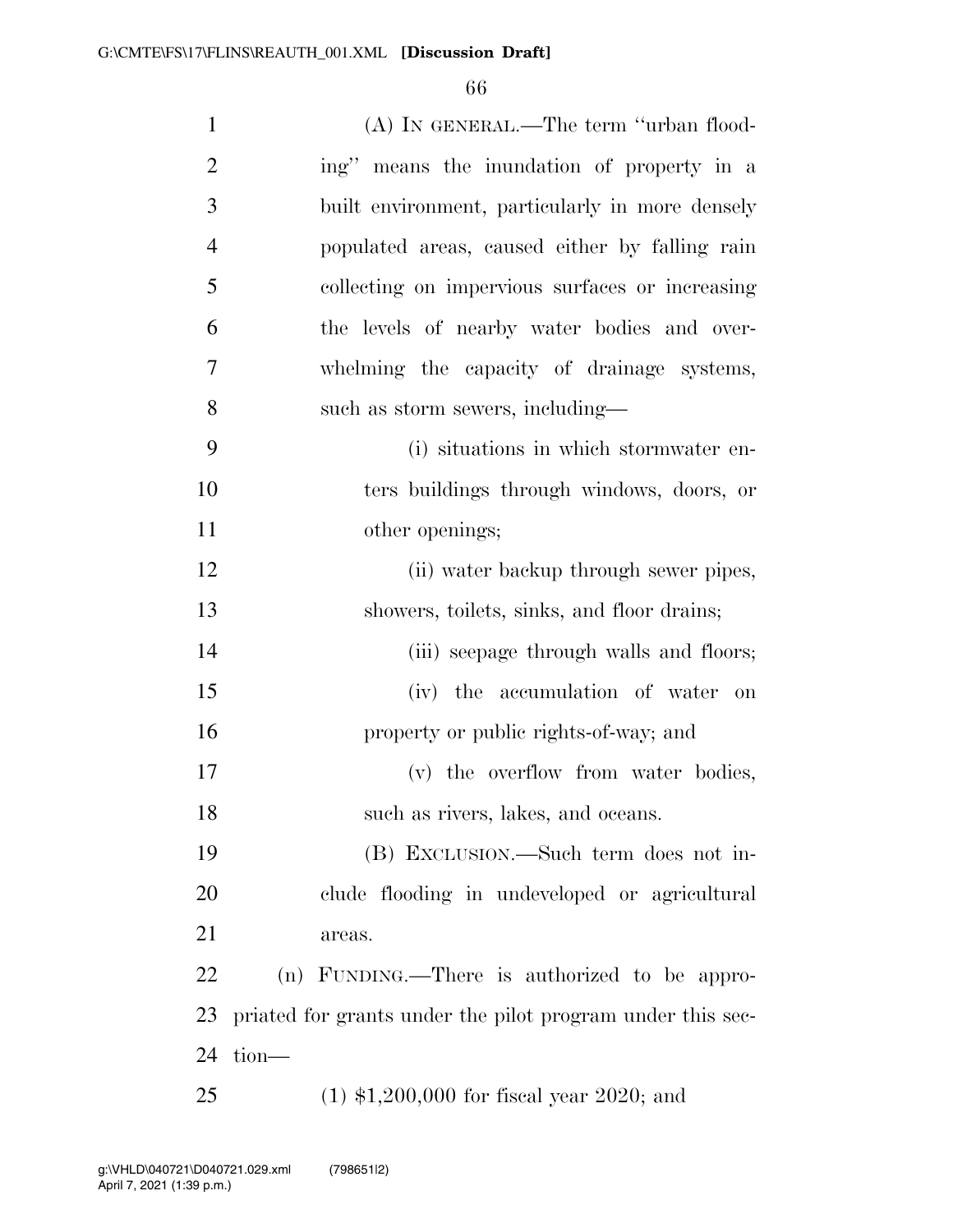(2) \$4,300,000 for fiscal year 2021, to remain available through 2023. **SEC. 204. MAPPING IMPROVEMENTS AND REACH.** 

 (a) EXPANDING MAPPING TO ALL AREAS OF THE UNITED STATES.—Subparagraph (A) of section 100216(b)(1) of the Biggert-Waters Flood Insurance Re- form Act of 2012 (42 U.S.C. 4101b(b)(1)(A)) is amend-ed—

 (1) in the matter preceding clause (i), by strik- ing ''National Flood Insurance Program rate maps'' and inserting ''flood maps and flood risk data'';

12 (2) in clause (v), by striking "and" at the end; (3) by redesignating clause (vi) as clause (vii); and

 (4) by inserting after clause (v) the following: 16  $''(\vec{v})$  all areas of the United States; and''.

 (b) USE OF OTHER FEDERAL AGENCIES AND LIDAR.—Section 100216 of the Biggert-Waters Flood Insurance Reform Act of 2012 (42 U.S.C. 4101b) is amended—

22 (1) in subsection  $(b)(1)$ —

 (A) by redesignating subparagraphs (B) 24 and (C) as subparagraphs (C) and (D), respec-25 tively;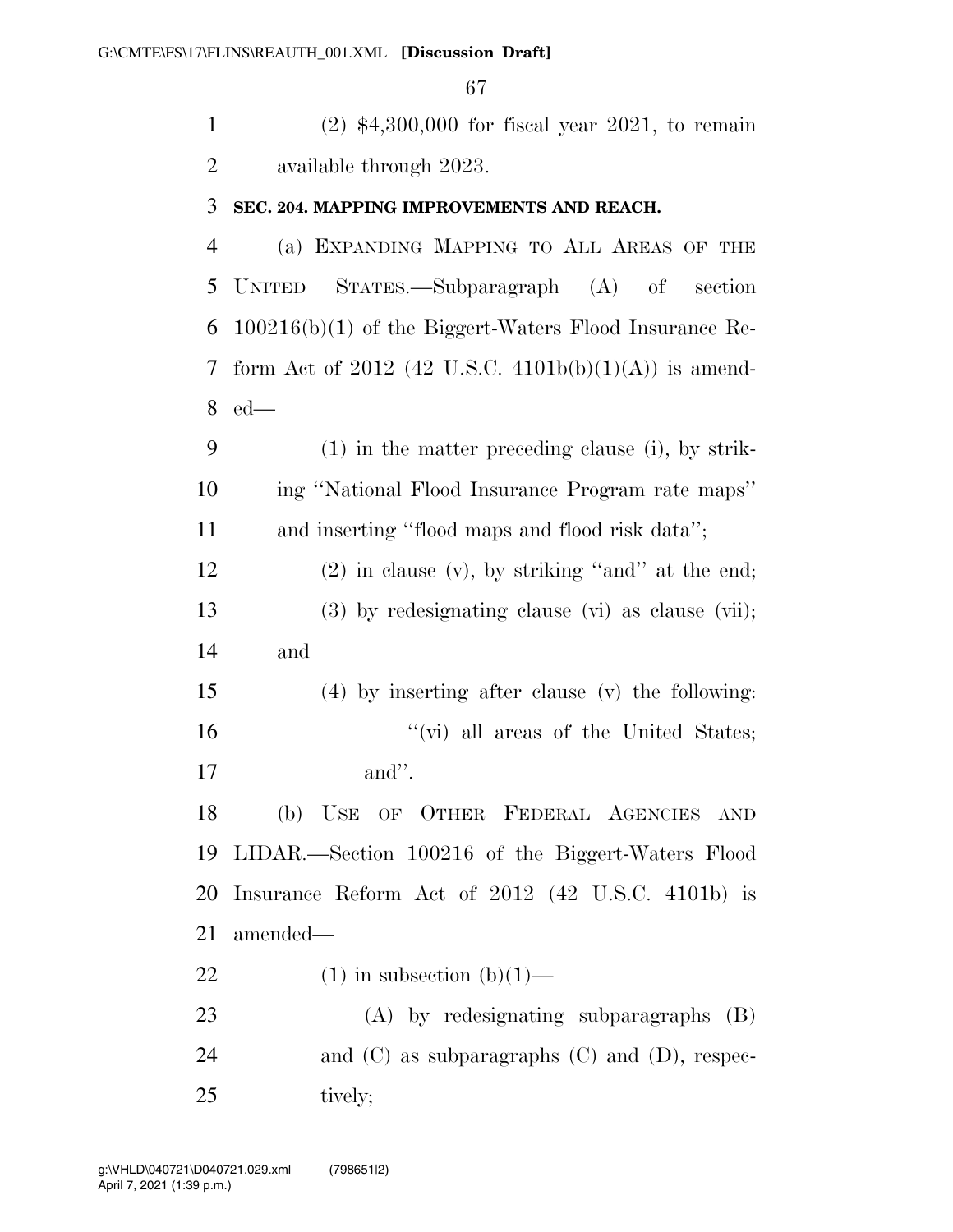| $\mathbf{1}$   | $(B)$ by inserting after subparagraph $(A)$  |
|----------------|----------------------------------------------|
| $\overline{2}$ | the following:                               |
| 3              | $\lq$ (B) as soon as practicable—            |
| $\overline{4}$ | "(i) modernize the flood mapping in-         |
| 5              | ventory for communities for which the Na-    |
| 6              | tional Flood Insurance Program flood         |
| 7              | maps and flood risk data have not been       |
| 8              | modernized; and                              |
| 9              | "(ii) in coordination with commu-            |
| 10             | nities, utilize the digital display environ- |
| 11             | under<br>established<br>subsection<br>ment   |
| 12             | $(f)(1)(A)$ to produce, store, and dissemi-  |
| 13             | nate any flood hazard data, models, and      |
| 14             | flood maps and flood risk data generated     |
| 15             | under clause (i) while ensuring that the     |
| 16             | flood mapping inventory described in that    |
| 17             | clause may be printed in order to carry      |
| 18             | $out$ —                                      |
| 19             | "(I) floodplain management pro-              |
| 20             | grams under the National Flood In-           |
| 21             | surance Act of 1968 (42 U.S.C. 4001)         |
| 22             | et seq.); and                                |
| 23             | "(II) other purposes of the Na-              |
| 24             | tional Flood Insurance Program;";            |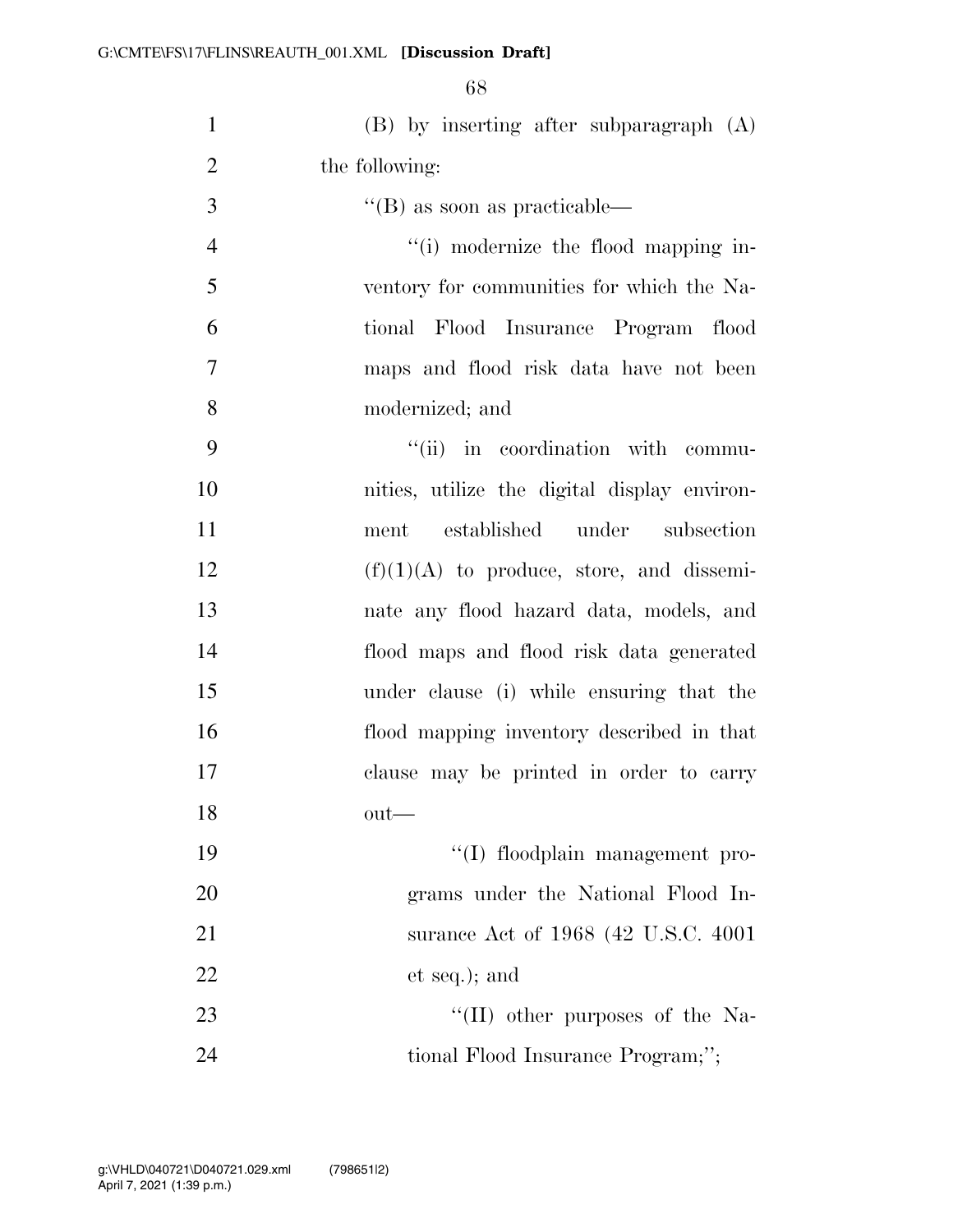| $\mathbf{1}$   | $(C)$ in subparagraph $(C)$ , as so redesig-      |
|----------------|---------------------------------------------------|
| $\overline{2}$ | nated, by striking "and" at the end;              |
| $\mathfrak{Z}$ | $(D)$ in subparagraph $(D)$ , as so redesig-      |
| $\overline{4}$ | nated, by striking the period at the end and in-  |
| 5              | serting ", and including the most current and     |
| 6              | most appropriate remote sensing or other          |
| 7              | geospatial mapping technology;";                  |
| 8              | (E) by adding at the end the following:           |
| 9              | $\lq\lq$ (E) when appropriate, partner with other |
| 10             | Federal agencies, States, communities, and pri-   |
| 11             | vate entities in order to meet the objectives of  |
| 12             | the program; and                                  |
| 13             | $\lq\lq(F)$ when appropriate, consult and coordi- |
| 14             | nate with the Secretary of Defense, the Direc-    |
| 15             | tor of the United States Geological Survey, and   |
| 16             | the Administrator of the National Oceanic and     |
| 17             | Atmospheric Administration to obtain the most     |
| 18             | up-to-date maps and other information of those    |
| 19             | agencies, including information relating to to-   |
| 20             | pography, water flow, watershed characteristics,  |
| 21             | and any other issues that are relevant to identi- |
| 22             | fying, reviewing, updating, maintaining, and      |
| 23             | publishing National Flood Insurance Program       |
| 24             | flood maps and flood risk data.";                 |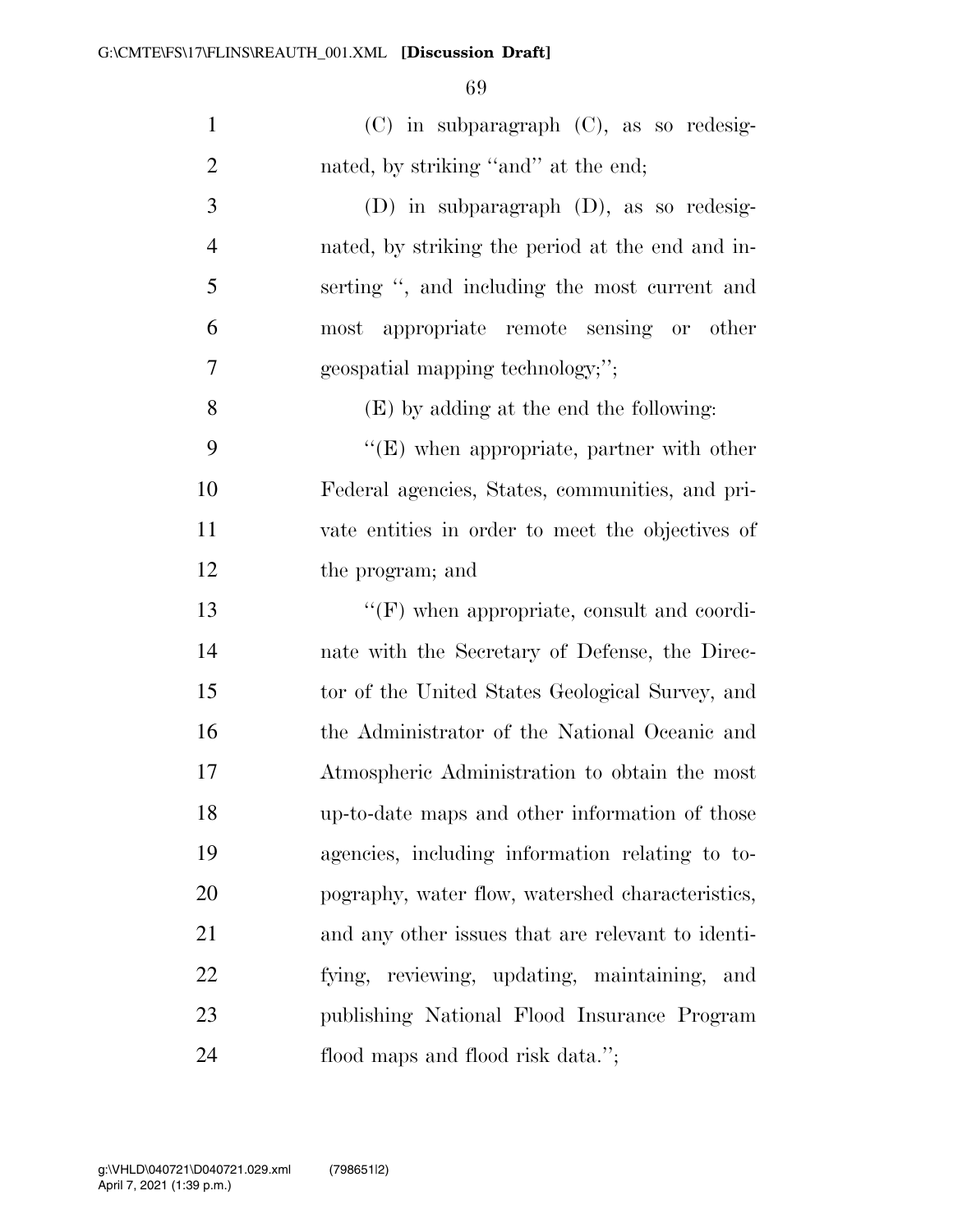(2) by inserting after subsection (e) the fol-lowing new subsection:

 ''(f) DIGITAL DISPLAY ENVIRONMENT AND BUILD- ING-SPECIFIC FLOOD HAZARD AND RISK INFORMA-TION.—

 $(1)$  ESTABLISHMENT.

7 "'(A) IN GENERAL.—Not later than 5 years after the date of enactment of the National Flood Insurance Program Reauthorization Act of 2019, the Administrator, in consultation with the Technical Mapping Advisory Council, shall establish, as part of a national structure inven- tory, a dynamic, database-derived digital dis- play environment for flood hazard and risk data, models, maps, and assessments.

16 "(B) CONSULTATION WITH STATES AND COMMUNITIES.—In designing and constructing the digital display environment under subpara-graph (A), the Administrator shall—

20  $\frac{1}{1}$  leverage and partner with States and communities that have successfully im-22 plemented the same approach; and 23 ''(ii) consider adopting the techniques

 and technologies used by the States and communities described in clause (i) and ap-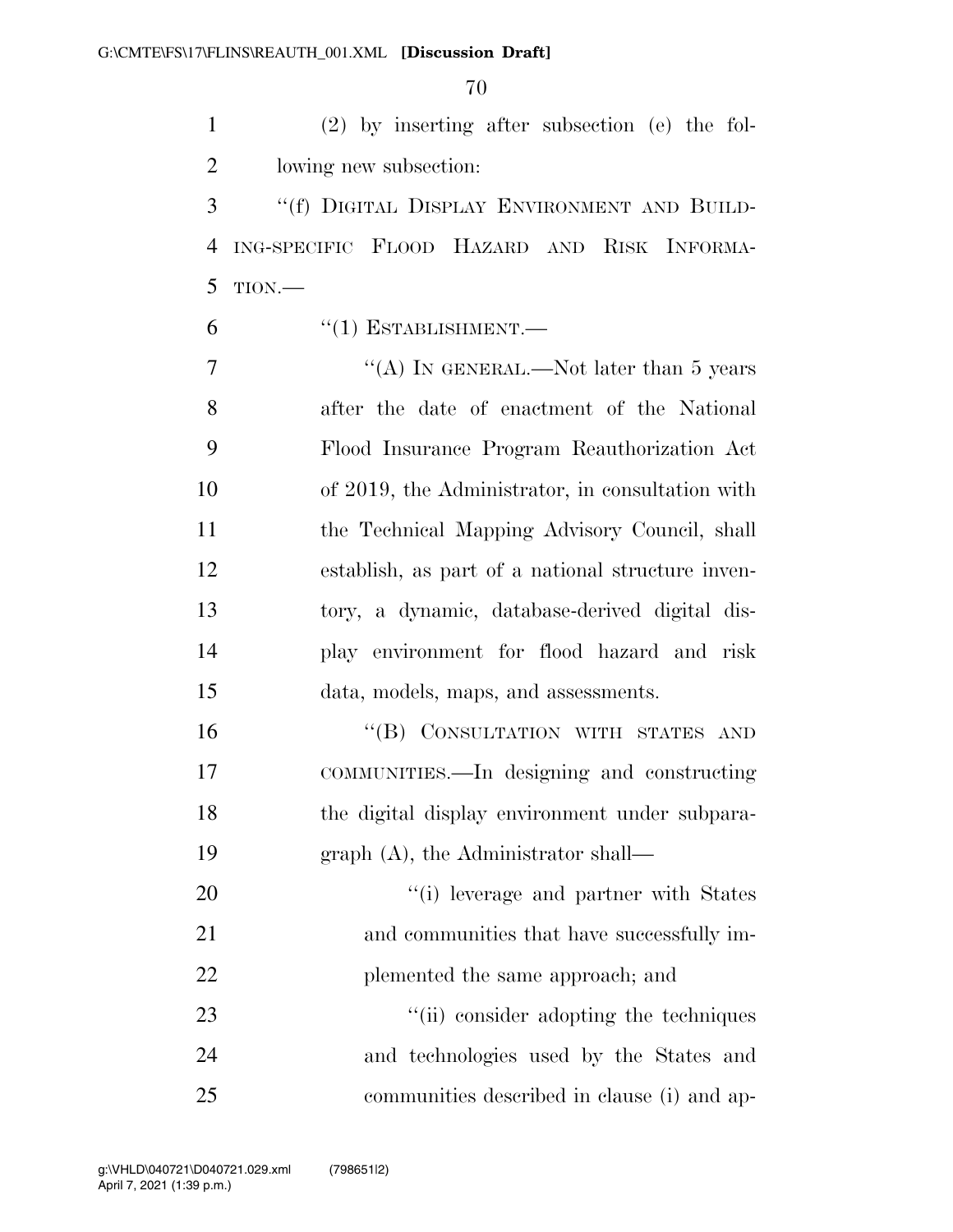| $\mathbf{1}$   | plying those techniques and technologies          |
|----------------|---------------------------------------------------|
|                |                                                   |
| $\overline{2}$ | nationwide.                                       |
| 3              | $``(2)$ DIGITAL DISPLAY SYSTEM.—                  |
| $\overline{4}$ | "(A) IN GENERAL.—In carrying out para-            |
| 5              | graph (1), the Administrator, in consultation     |
| 6              | with the Technical Mapping Advisory Council,      |
| 7              | shall establish a national digital display system |
| 8              | that shall—                                       |
| 9              | "(i) be prompted through dynamic                  |
| 10             | querying of a spatial, relational flood haz-      |
| 11             | ard and risk database;                            |
| 12             | "(ii) as permissible under law, be                |
| 13             | made available to the public;                     |
| 14             | "(iii) to the extent feasible, and where          |
| 15             | sufficient data is available, provide infor-      |
| 16             | mation, with respect to individual struc-         |
| 17             | tures, regarding—                                 |
| 18             | $\lq\lq$ (I) flood hazard and risk assess-        |
| 19             | ment determinations;                              |
| 20             | "(II) flood insurance; and                        |
| 21             | "(III) flood risk mitigation ef-                  |
| 22             | forts;                                            |
| 23             | "(iv) be constructed in a manner that             |
| 24             | facilitates coordination with digital display     |
| 25             | systems that—                                     |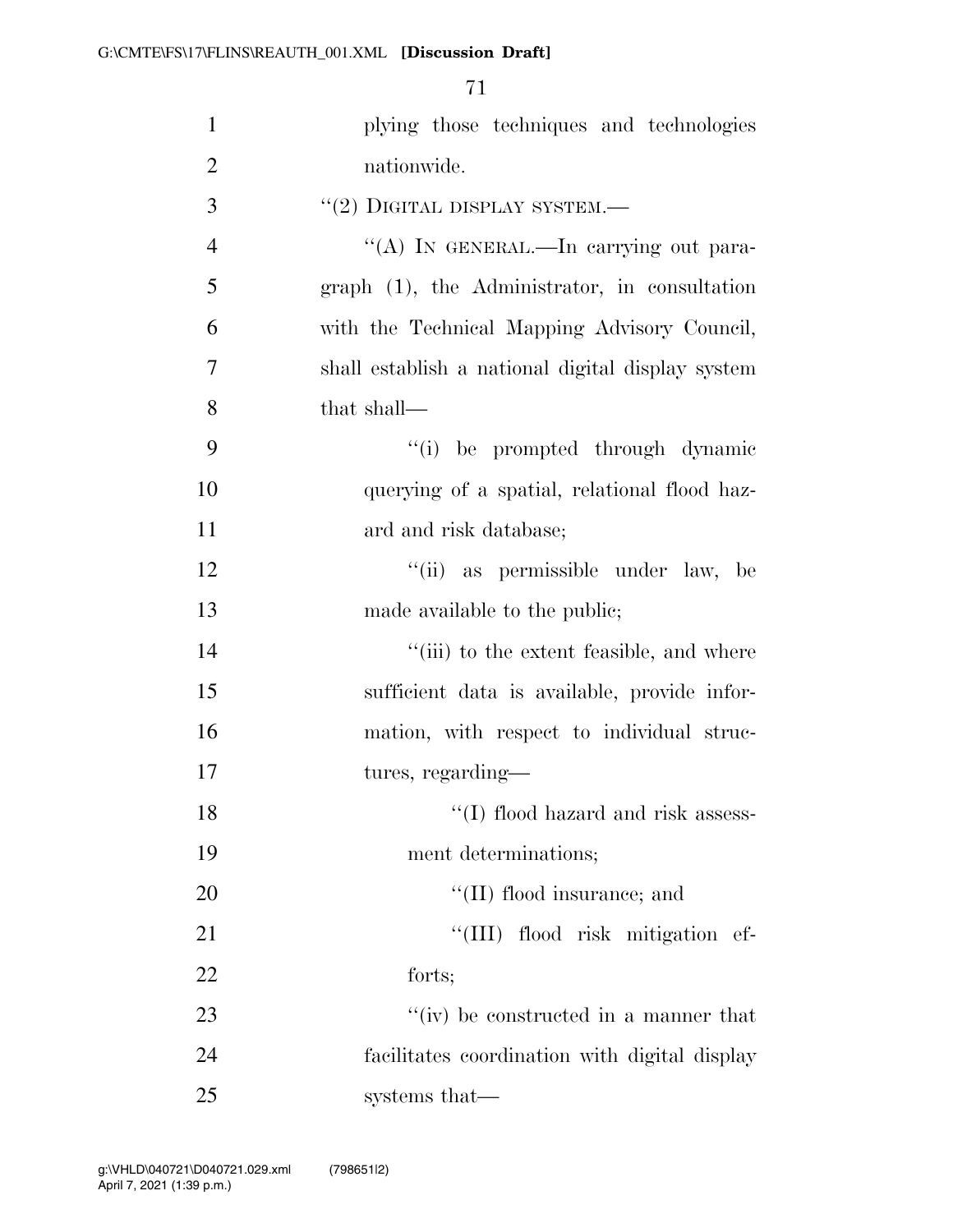| $\mathbf{1}$   | $\lq\lq$ (I) have been developed by                        |
|----------------|------------------------------------------------------------|
| $\overline{2}$ | State and community partners; and                          |
| 3              | "(II) the Administrator finds are                          |
| $\overline{4}$ | acceptable;                                                |
| 5              | $f'(v)$ include the capability to print                    |
| 6              | physical copies of flood maps and flood                    |
| $\tau$         | risk data; and                                             |
| 8              | $\lq\lq$ (vi) where feasible, allow for the                |
| 9              | maintenance and storage of elevation cer-                  |
| 10             | tificates.                                                 |
| 11             | "(B) PRIVACY REQUIREMENTS.—The Ad-                         |
| 12             | ministrator may not disseminate the database               |
| 13             | described in subparagraph $(A)(i)$ , including any         |
| 14             | data used to create that database, to the public           |
| 15             | or to a private company in a manner that vio-              |
| 16             | lates section 552a of title 5, United States               |
| 17             | Code, or any regulation implementing that sec-             |
| 18             | $\text{tion."};$                                           |
| 19             | $(3)$ by inserting after subsection $(k)$ , as added       |
| 20             | by the preceding provisions of this Act, the fol-          |
| 21             | lowing:                                                    |
| 22             | "(1) ANNUAL REPORT.—The Administrator, in co-              |
| 23             | ordination with the Technical Mapping Advisory Council     |
| 24             | established under section 100215 of this Act, shall submit |
| 25             | to the Committee on Financial Services of the House of     |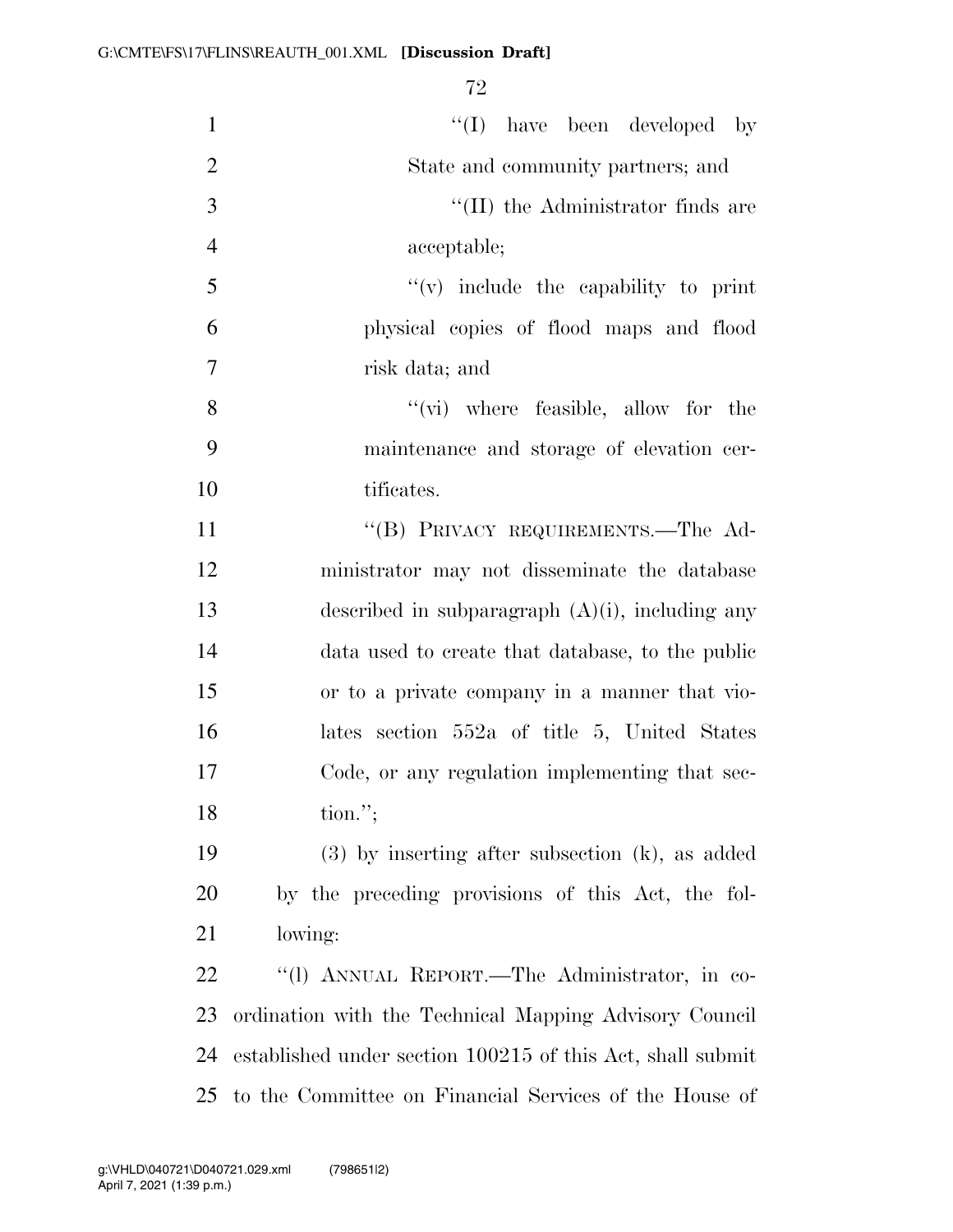Representatives and the Committee on Banking, Housing, and Urban Affairs of the Senate an annual report regard- ing progress achieved in the mapping program under this section, including the digital display and structure-specific information required under subsection (f), which shall in- clude recommendations to reduce the cost and improve the implementation of that subsection.''.

 (c) FUTURE FLOOD RISK.—Section 100216(d) of the Biggert-Waters Flood Insurance Reform Act of 2012 (42 U.S.C. 4101b) is amended by adding at the end the fol-lowing:

12 "(3) FUTURE FLOOD RISK.—The Administrator shall, in consultation with the Technical Mapping Council established under section 100215, provide fi- nancial and technical assistance to communities to incorporate future flood hazard conditions as an in- formational layer on their Flood Insurance flood maps and flood risk data.''.

**SEC. 205. REFUNDS FOR PROPERTIES INADVERTENTLY IN-**

# **CLUDED IN AREAS OF SPECIAL FLOOD HAZ-ARD.**

 Section 1307A of the National Flood Insurance Act of 1968, as added by the preceding provisions of this Act, is amended by adding at the end the following new sub-section: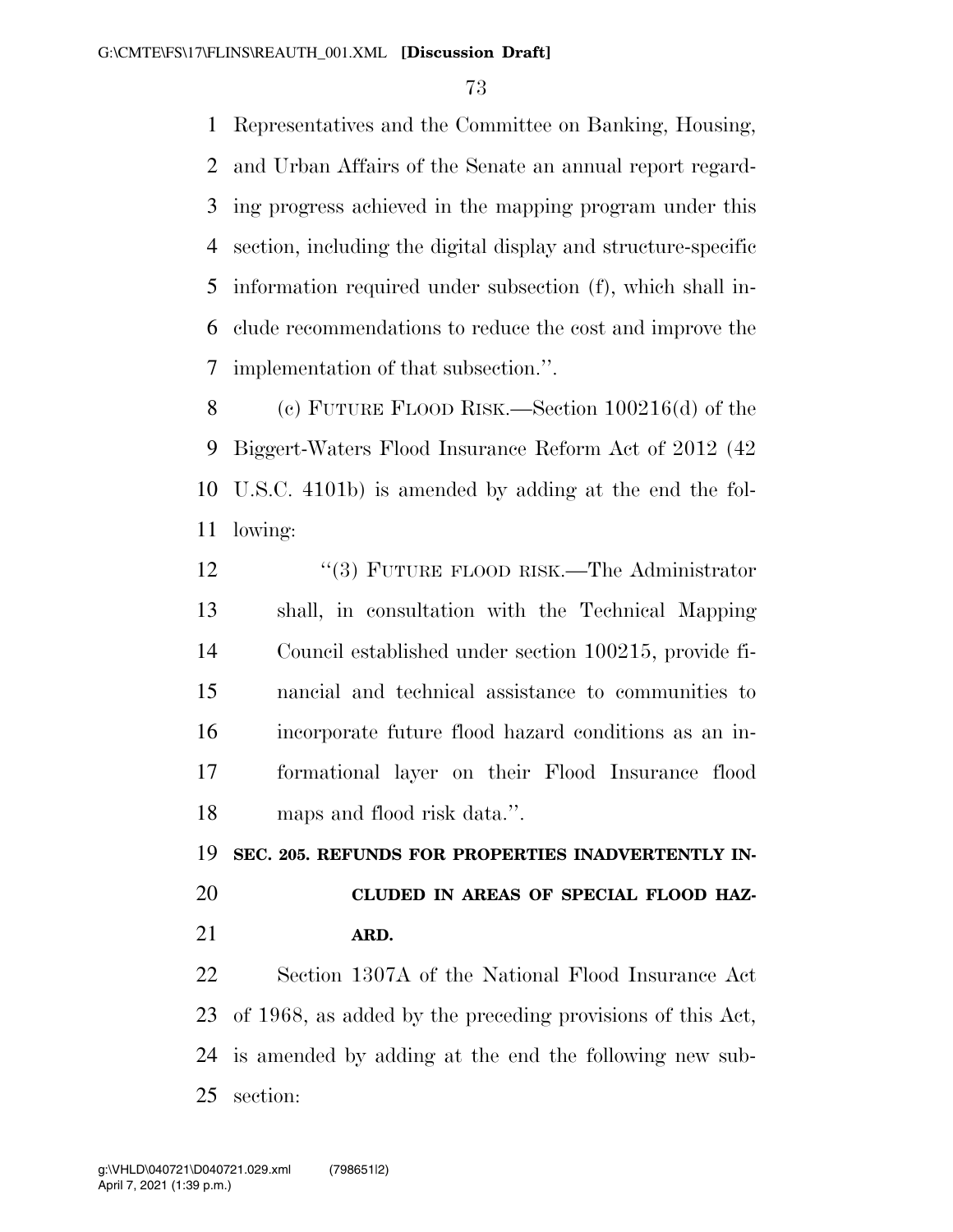| $\mathbf{1}$   | "(c) REFUNDS FOR PROPERTIES IN ADVERTENTLY           |
|----------------|------------------------------------------------------|
| $\overline{2}$ | INCLUDED IN AREAS OF SPECIAL FLOOD HAZARD.           |
| 3              | " $(1)$ In GENERAL.—Notwithstanding any other        |
| $\overline{4}$ | provision of law, the Administrator shall cancel a   |
| 5              | policy for flood insurance made available under this |
| 6              | Act if—                                              |
| 7              | "(A) the Administrator issues a final de-            |
| 8              | termination based on updated scientific or tech-     |
| 9              | nical information that demonstrates the insured      |
| 10             | property was inadvertently included in a des-        |
| 11             | ignated area of special flood hazard;                |
| 12             | "(B) the updated scientific and technical            |
| 13             | information is not based on any alteration of        |
| 14             | topography caused by human modification of           |
| 15             | the environment subsequent to the initial des-       |
| 16             | ignation of the area of special flood hazard for     |
| 17             | the insured property;                                |
| 18             | $\lq\lq$ (C) the insured property was covered by     |
| 19             | Federal flood insurance required as a condition      |
| 20             | of any Federal requirement to obtain and main-       |
| 21             | tain flood insurance on the date of the deter-       |
| 22             | mination satisfying subparagraph $(A)$ ;             |
| 23             | "(D) no claims have been paid or are                 |
| 24             | pending for the insured property prior to the        |
| 25             | determination satisfying subparagraph $(A)$ ; and    |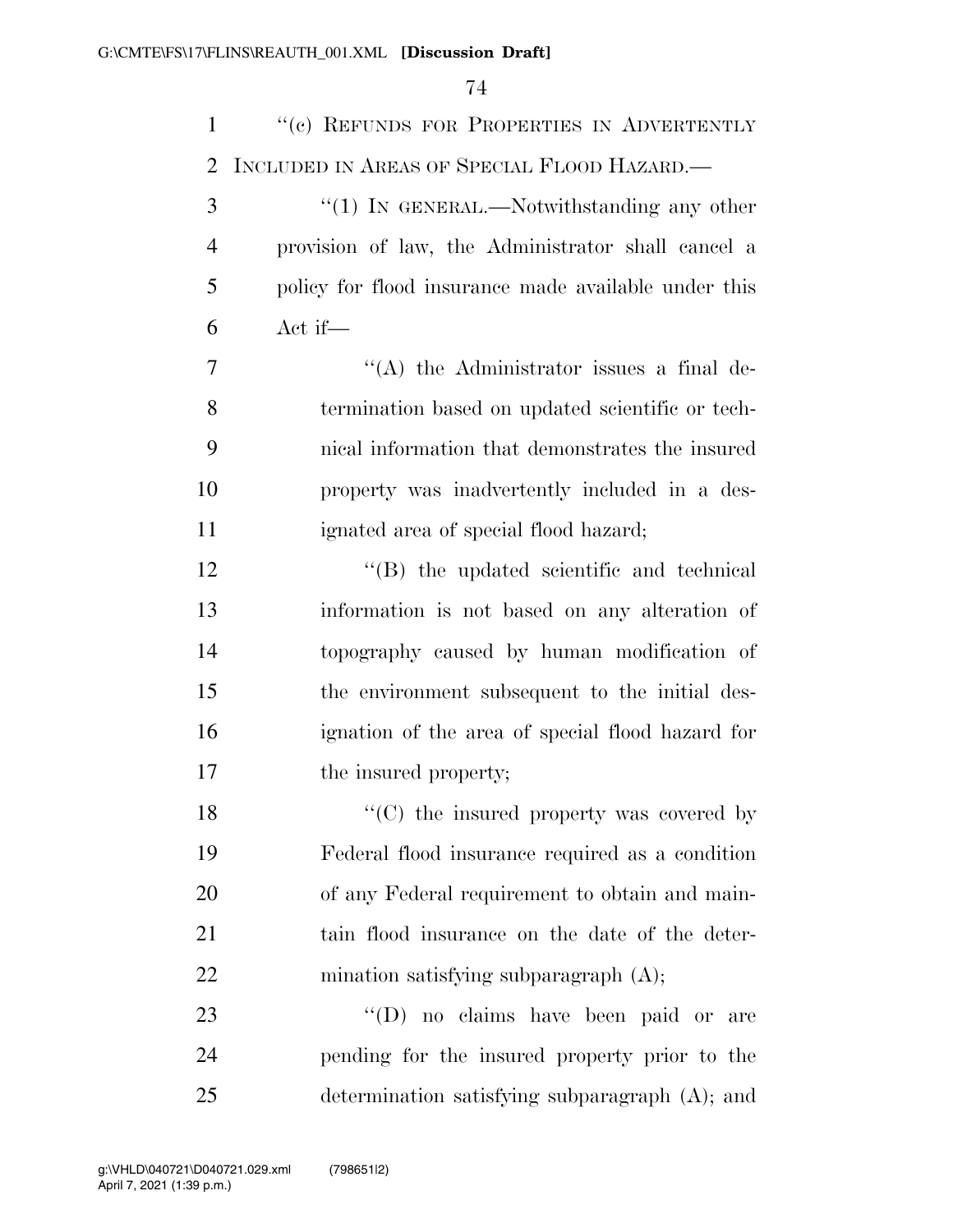$''(E)$  the policyholder requests cancellation of the flood insurance policy within 12 months of the determination satisfying subparagraph 4  $(A)$ .

 ''(2) REFUNDS.—Upon cancellation of a policy pursuant to paragraph (1), the Administrator shall refund the premiums and surcharges assessed under 8 Section 1308B 1304(b) for the current policy year and two consecutive prior years for the policy.''.

### **SEC. 206. APPEALS AND PUBLICATION OF PROJECTED SPE-CIAL FLOOD HAZARD AREAS.**

 (a) APPEALS.—Section 1363 of the National Flood Insurance Act of 1968 (42 U.S.C. 4104) is amended— (1) in subsection (b), by striking the first and second sentences and inserting the following: ''After first notifying the affected local governments, the Administrator shall publish notification of flood ele- vation determinations and designations of areas hav- ing special flood hazards in a prominent local news- paper or other legal format that the Administrator determines is functionally equivalent. Any owner or lessee of real property within the community who be- lieves their property rights to be adversely affected by the Administrator's proposed determination may submit a notice of appeal of such determination to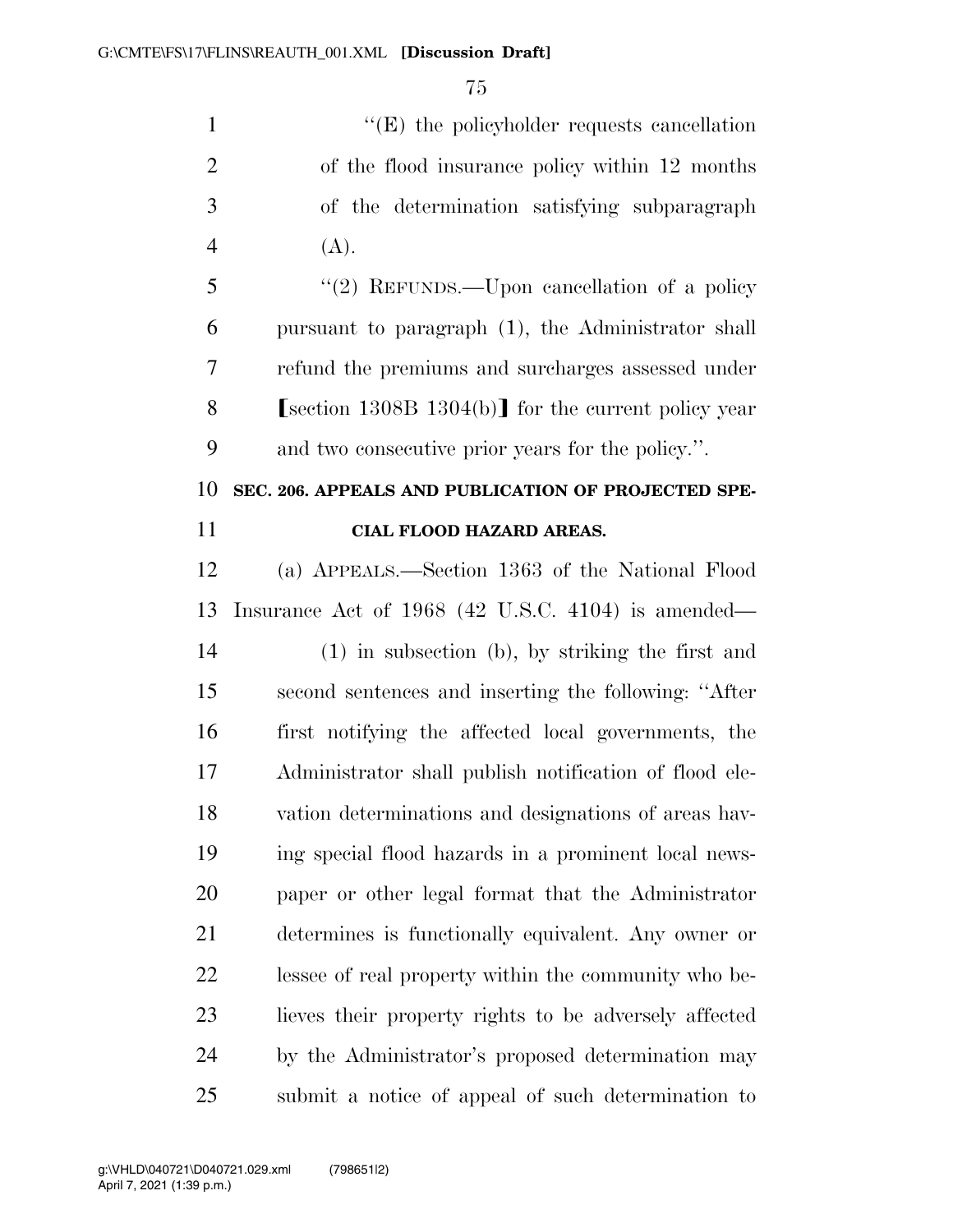the local government [no later than 30 days as set forth in the publication notice]. The appellant shall have 150 days from the commencement of the ap- peal period to submit a completed appeal, which shall include all data and analysis in support of the appeal.'';

 $7 \t(2)$  in subsection (c)—

 (A) by inserting before ''Appeals'' the fol- lowing: ''Within the 30-day appeal period speci- fied in the notification required under sub- section (a), the community shall submit a notice of appeal to the Administrator indicating whether it intends to appeal the proposed deter-mination.''; and

 (B) in the last sentence, by striking ''com- munity's appeal'' and all that follows through ''Administrator's notification'' and inserting the following: ''community's complete appeal or a copy of its decision not to appeal shall be filed with the Administrator within 150 days from the commencement of the appeal period as set 22 forth in the notification'';

23 (3) in the first sentence of subsection (d)—

 (A) by striking ''receive an'' and inserting 25 "receive a completed":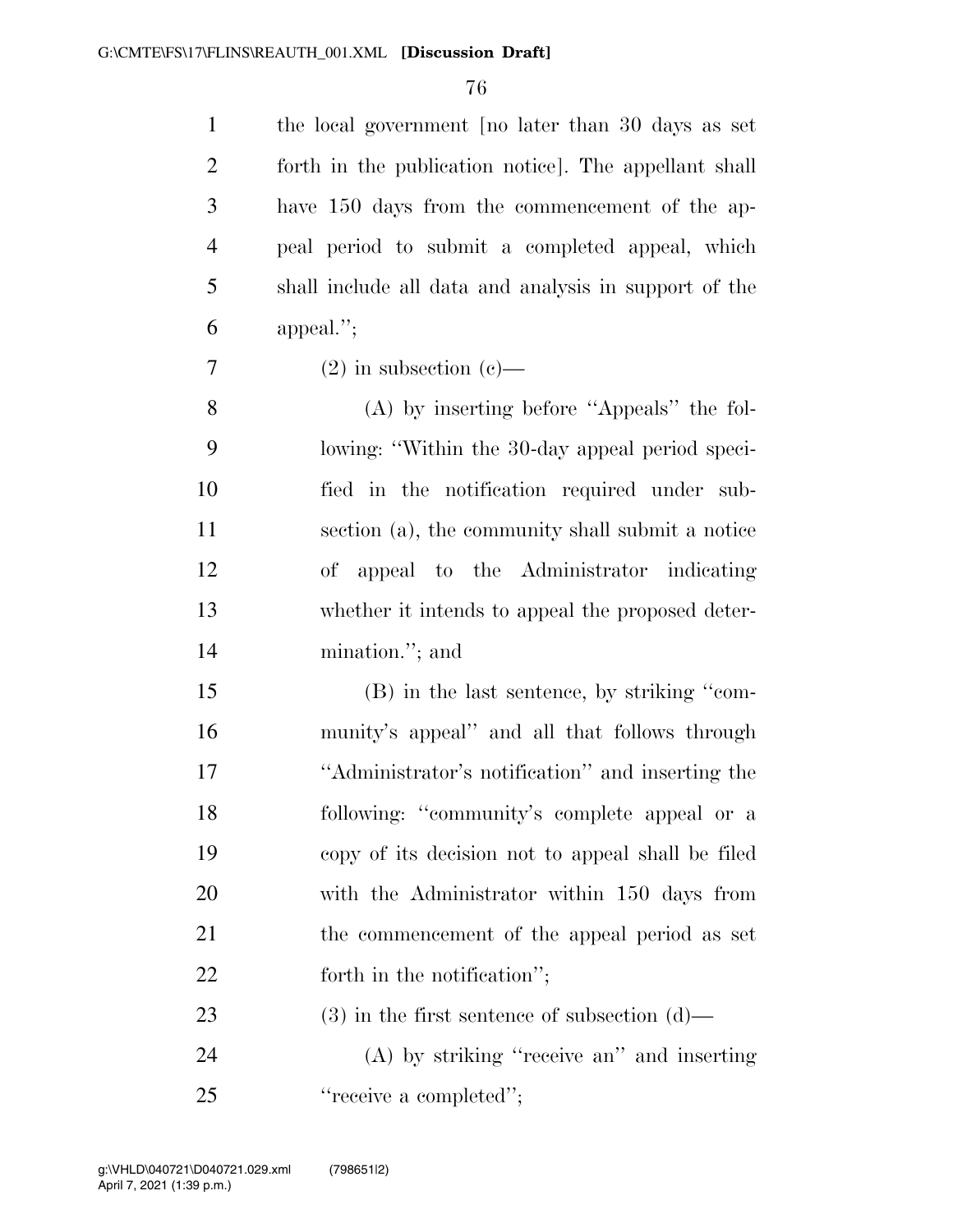(B) by striking ''ninety'' and inserting 2  $"150"$ ; and

 (C) by striking ''subsection (e)'' and in-4 serting "subsection (f)";

 (4) by redesignating subsections (e), (f), and 6 (g) as subsections (f), (g), and (h), respectively; and (5) by inserting after subsection (d) the fol-lowing new subsection:

9 "(e) DETERMINATION BY ADMINISTRATOR IN THE ABSENCE OF APPEALS.—If the Administrator has not re- ceived any notices of appeals, upon expiration of the 90- day appeal period established under subsection (b) of this section the Administrator's proposed determination shall become final upon the expiration of the 14-day period be- ginning upon expiration of the 30-day appeal period. The community shall be given a reasonable time after the Ad- ministrator's final determination in which to adopt local land use and control measures consistent with the Admin-istrator's determination.''.

 (b) PUBLICATION.—Subsection (a) of section 1363 of the National Flood Insurance Act of 1968 (42 U.S.C.  $4104(a)$  is amended by striking "in the Federal Reg-ister''.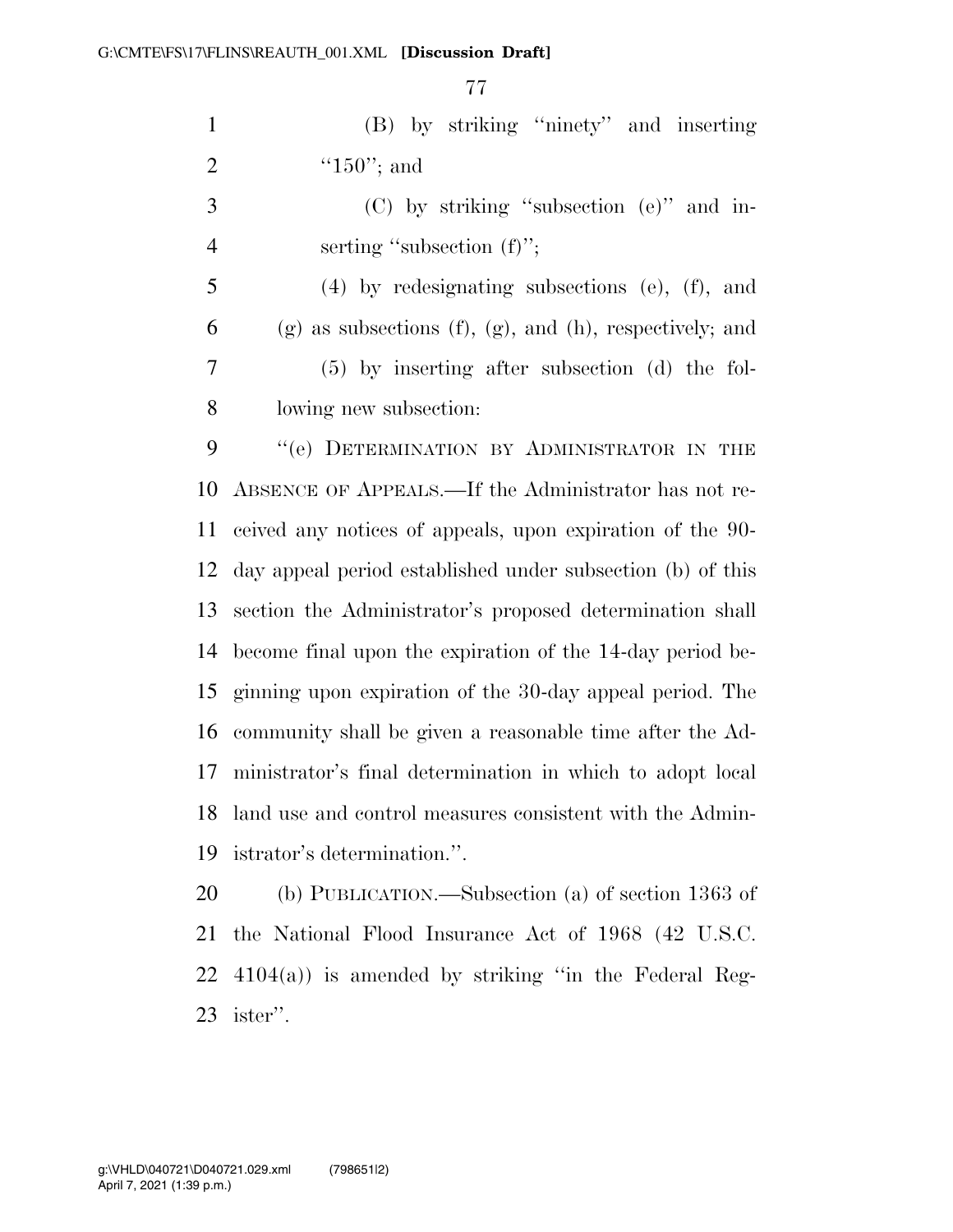**SEC. 207. COMMUNICATION AND OUTREACH REGARDING CHANGES TO FLOOD MAPS AND FLOOD RISK DATA.**  Paragraph (1) of section 100216(d) of the Biggert- Waters Flood Insurance Reform Act of 2012 (42 U.S.C. 6 4101b(d)(1)) is amended— (1) in subparagraph (B), by inserting ''max- imum'' before ''30-day period''; and (2) in subparagraph (C), by inserting ''max-10 imum'' before "30-day period". **SEC. 208. ADOPTION OF PARTIAL FLOOD MAPS AND FLOOD RISK DATA.**  Subsection (f) of section 1360 of the National Flood Insurance Act of 1968 (42 U.S.C. 4101(f)) is amended by adding at the end the following new flush matter: ''If the Administrator proposes to update flood hazard de- terminations and a complete appeal is filed, the Adminis- trator may consider the determination final with respect to the areas that the Administrator determines are not related to the issues or hydrologically connected, or hy- draulically connected, or both, to the areas raised in the appeals.''.

#### **SEC. 209. NEW ZONE FOR LEVEE-IMPACTED AREAS.**

 Section 1360 of the National Flood Insurance Act of 1968 (42 U.S.C. 4101), as amended by the preceding pro-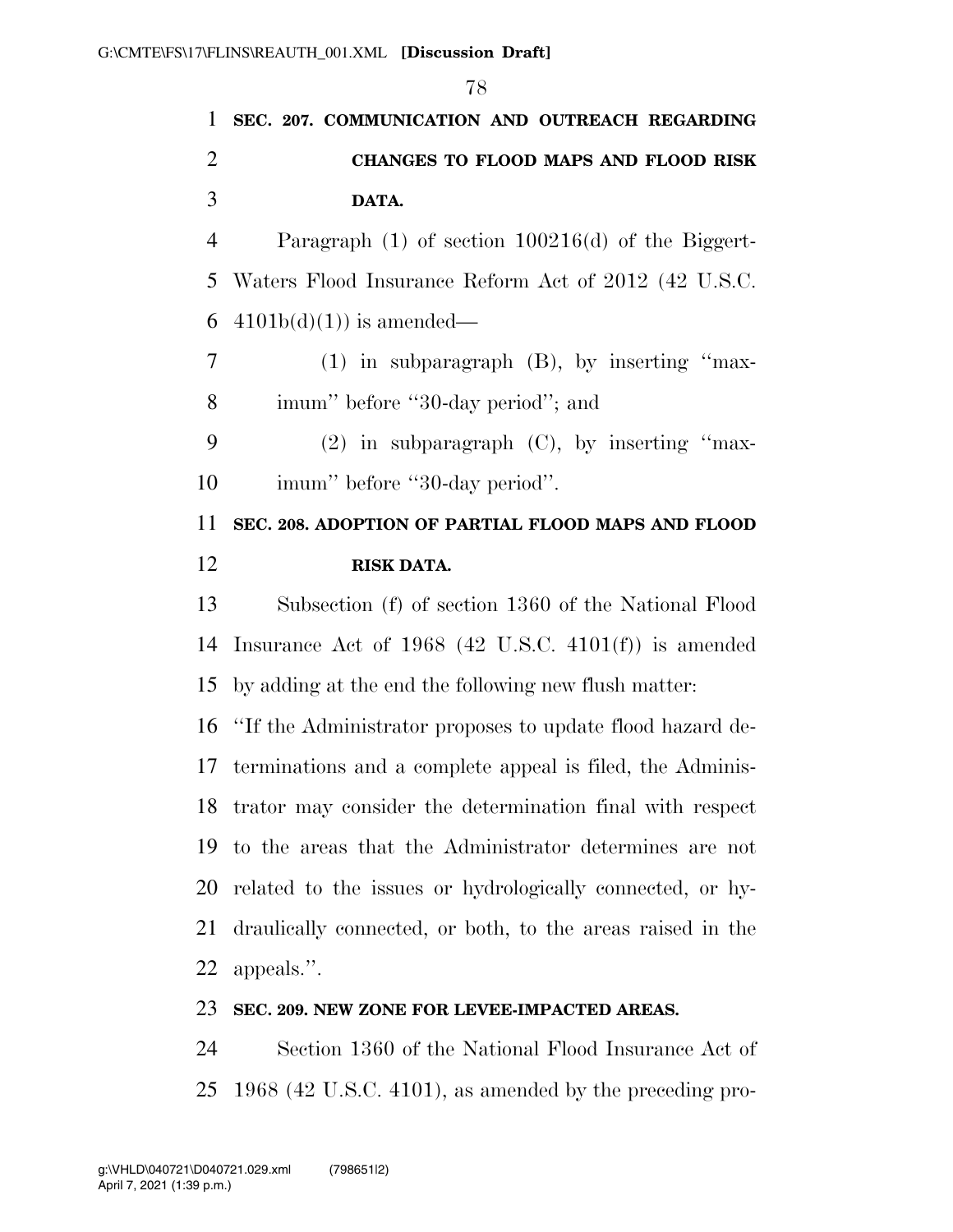visions of this Act, is further amended by adding at the end the following:

- ''(l) LEVEE-IMPACTED AREAS.—
- 4 "(1) IN GENERAL.—To facilitate the implemen- tation of subparagraph (A)(iii) of section  $6 \qquad 100216(b)(1)$  of the Biggert-Waters Flood Insur- ance Reform Act of 2012 (42 U.S.C. 4101b(b)(1)), the Administrator shall—

 ''(A) separately identify and designate areas of residual flood risk in a manner that the Administrator determines adequately com- municates both the flood risk reduction and the remaining risk associated with each levee; and

 ''(B) for communities participating in the National Flood Insurance Program, make flood insurance available to properties located within those areas identified pursuant to subparagraph (A) at rates that reflect the remaining flood risk.

20 "'(2) TRANSITION.—Until such time as the Ad- ministrator establishes insurance rates in accordance with paragraph (1), structures located such areas shall be eligible for rates associated with areas of moderate flood hazards.''.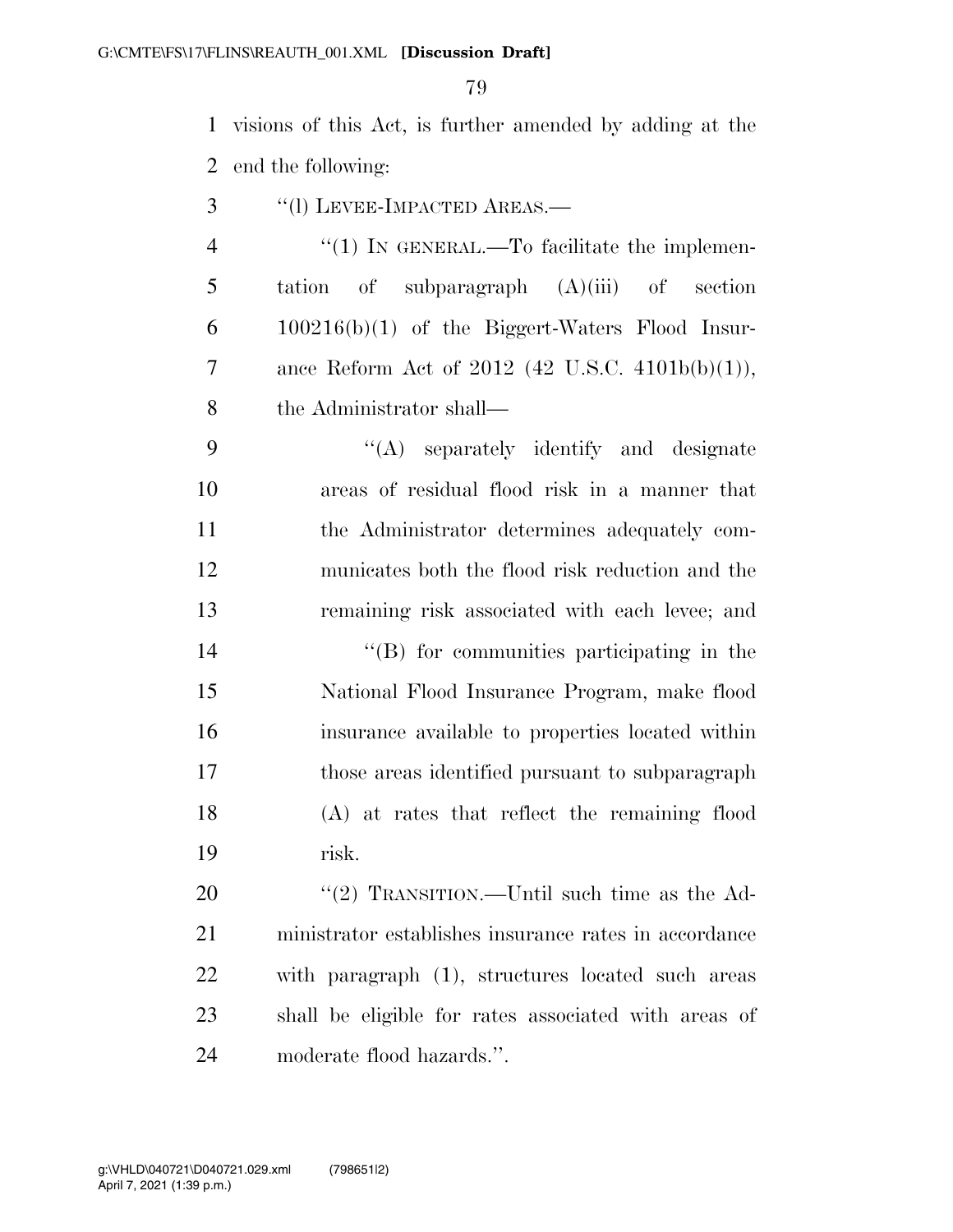|                | 80                                                        |
|----------------|-----------------------------------------------------------|
| 1              | SEC. 210. AGRICULTURAL STRUCTURES IN SPECIAL FLOOD        |
| $\overline{2}$ | <b>HAZARD ZONES.</b>                                      |
| 3              | (a) REQUIREMENTS FOR STATE AND LOCAL LAND                 |
| $\overline{4}$ | USE CONTROLS.—Subsection (a) of section $1315$ of the     |
| 5              | National Flood Insurance Act of 1968 (42 U.S.C.           |
| 6              | $4022(a)$ ) is amended by adding at the end the following |
| $\overline{7}$ | new paragraph:                                            |
| 8              | "(3) ALLOWABLE LOCAL VARIANCES FOR CER-                   |
| 9              | TAIN AGRICULTURAL STRUCTURES.-                            |
| 10             | $\lq\lq$ REQUIREMENT.—Notwithstanding                     |
| 11             | any other provision of this Act—                          |
| 12             | "(i) the land use and control meas-                       |
| 13             | ures adopted pursuant to paragraph $(1)$                  |
| 14             | may not, for purposes of such paragraph,                  |
| 15             | be considered to be inadequate or incon-                  |
| 16             | sistent with the comprehensive criteria for               |
| 17             | land management and use under section                     |
| 18             | 1361 because such measures provide that,                  |
| 19             | in the case of any agricultural structure                 |
| 20             | that is located in an area having special                 |
| 21             | flood hazards, a variance from compliance                 |
| 22             | with the requirements to elevate<br><b>or</b>             |
| 23             | floodproof such a structure and meeting                   |
| 24             | the requirements of subparagraph (B) may                  |
| 25             | be granted; and                                           |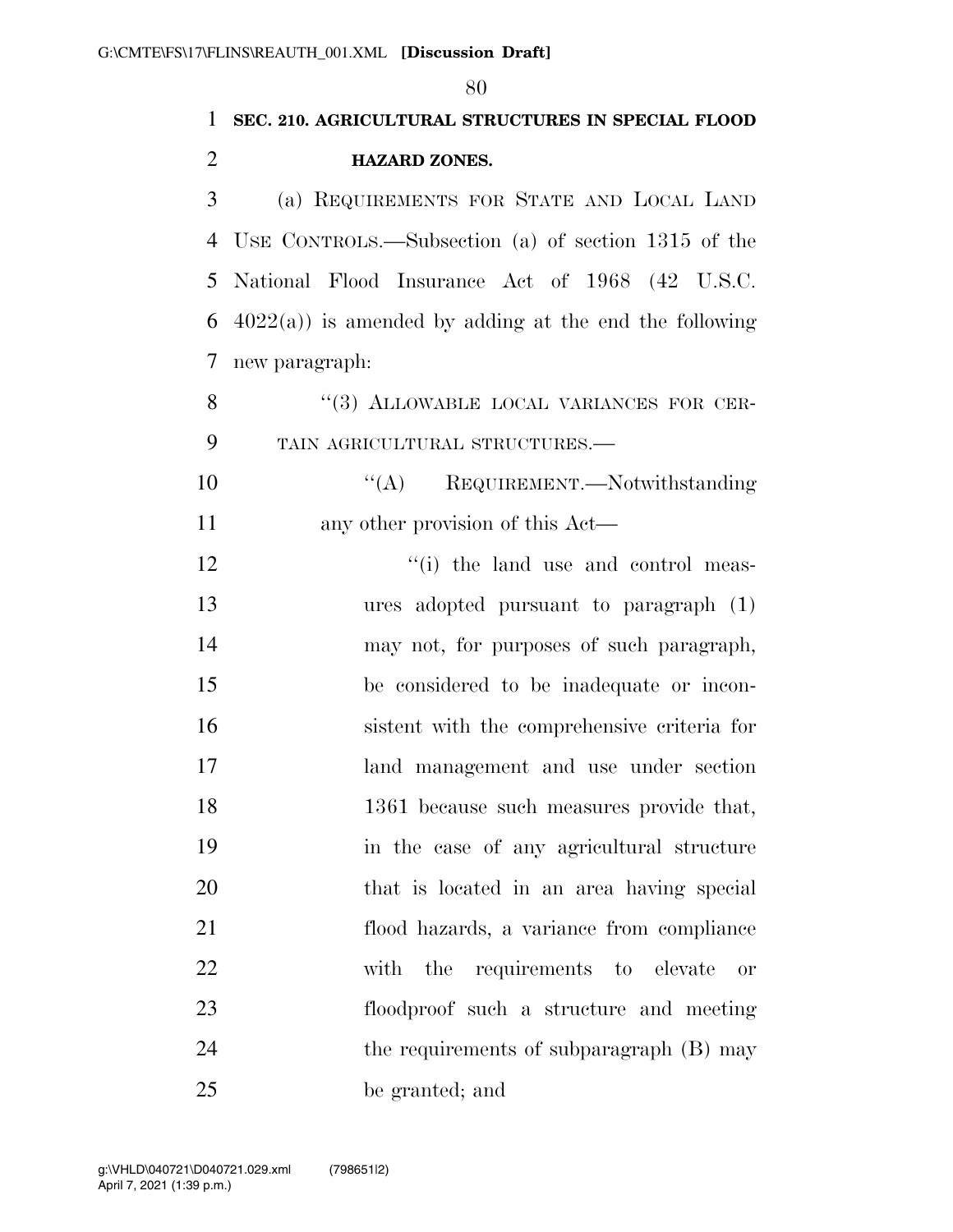| $\mathbf{1}$   | "(ii) the Administrator may not sus-             |
|----------------|--------------------------------------------------|
| $\overline{2}$ | pend a community from participation in           |
| 3              | the national flood insurance program, or         |
| $\overline{4}$ | place such a community on probation              |
| 5              | under such program, because such land            |
| 6              | use and control measures provide for such        |
| 7              | a variance.                                      |
| 8              | This subparagraph shall not limit the ability of |
| 9              | the Administrator to take enforcement action     |
| 10             | against a community that does not adopt ade-     |
| 11             | quate variance criteria or establish proper en-  |
| 12             | forcement mechanisms.                            |
| 13             | "(B) VARIANCE; CONSIDERATIONS.—The               |
| 14             | requirements of this subparagraph with respect   |
| 15             | to a variance are as follows:                    |
| 16             | "(i) The variance is granted by an of-           |
| 17             | ficial from a duly constituted State or local    |
| 18             | zoning authority, or other authorized pub-       |
| 19             | lic body responsible for regulating land de-     |
| 20             | velopment or occupancy in flood-prone            |
| 21             | areas.                                           |
| 22             | "(ii) In the case of new construction,           |
| 23             | such official has determined—                    |
| 24             | $\lq\lq$ that neither floodproofing              |
|                |                                                  |

nor elevation of the new structure to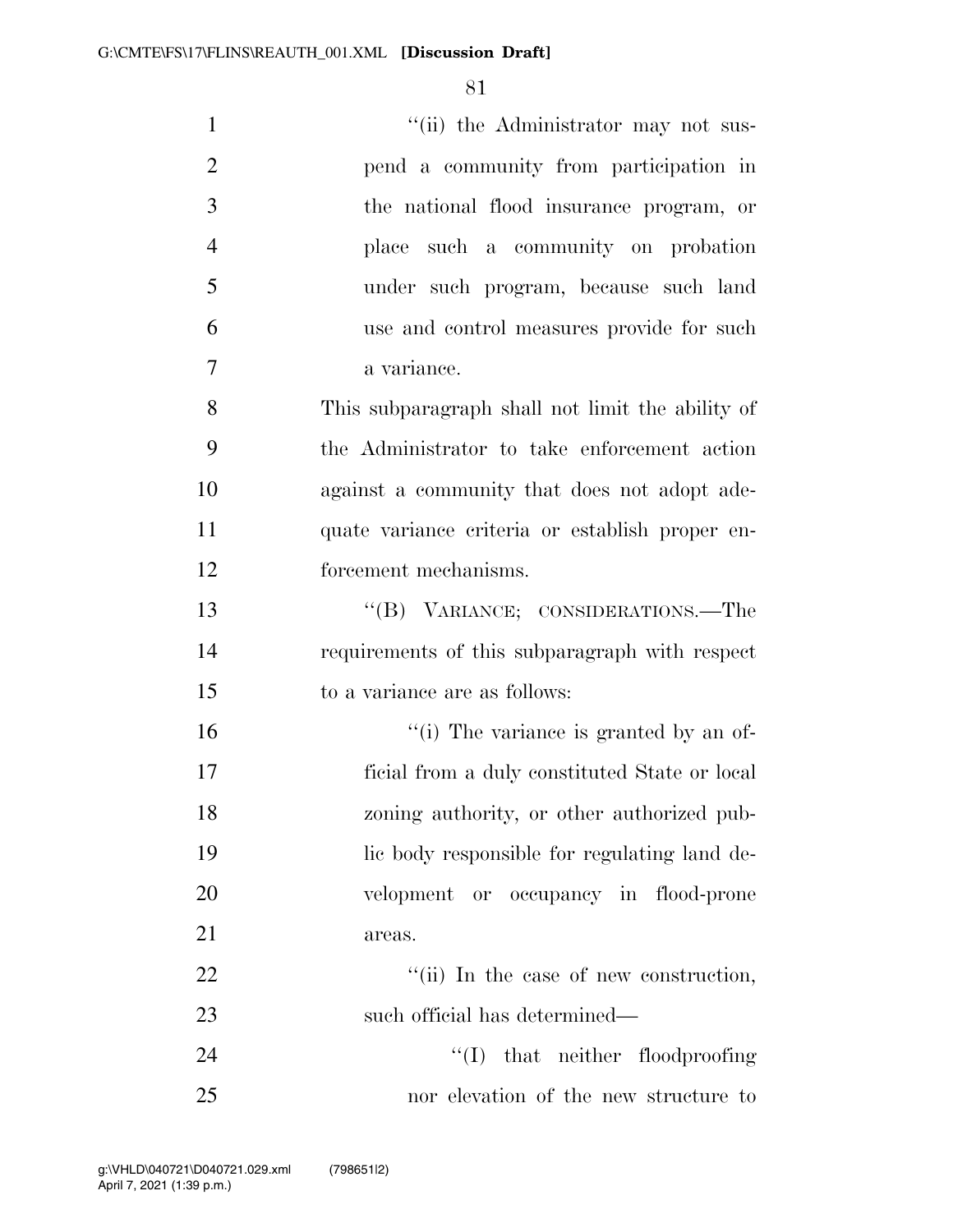| $\mathbf{1}$   | the base flood elevation nor an alter-     |
|----------------|--------------------------------------------|
| $\overline{2}$ | native location for the new structure      |
| 3              | are practicable; and                       |
| $\overline{4}$ | $\lq$ (II) that the structure is not lo-   |
| 5              | cated in-                                  |
| 6              | "(aa) a designated regu-                   |
| 7              | latory floodway;                           |
| 8              | "(bb) an area riverward of a               |
| 9              | levee or other flood control struc-        |
| 10             | ture; or                                   |
| 11             | "(ce) an area subject to high              |
| 12             | velocity wave action or seaward            |
| 13             | of flood control structures.               |
| 14             | "(iii) In the case of existing struc-      |
| 15             | tures—                                     |
| 16             | $\lq\lq$ if such structure is substan-     |
| 17             | tially damaged or in need of substan-      |
| 18             | tial repairs or improvements, such of-     |
| 19             | ficial has determined that neither         |
| 20             | floodproofing nor elevation to the base    |
| 21             | flood elevation is practicable; and        |
| 22             | $\lq\lq$ (II) if such structure is located |
| 23             | within a designated regulatory flood-      |
| 24             | way, such official has determined that     |
| 25             | the repair or improvement does not         |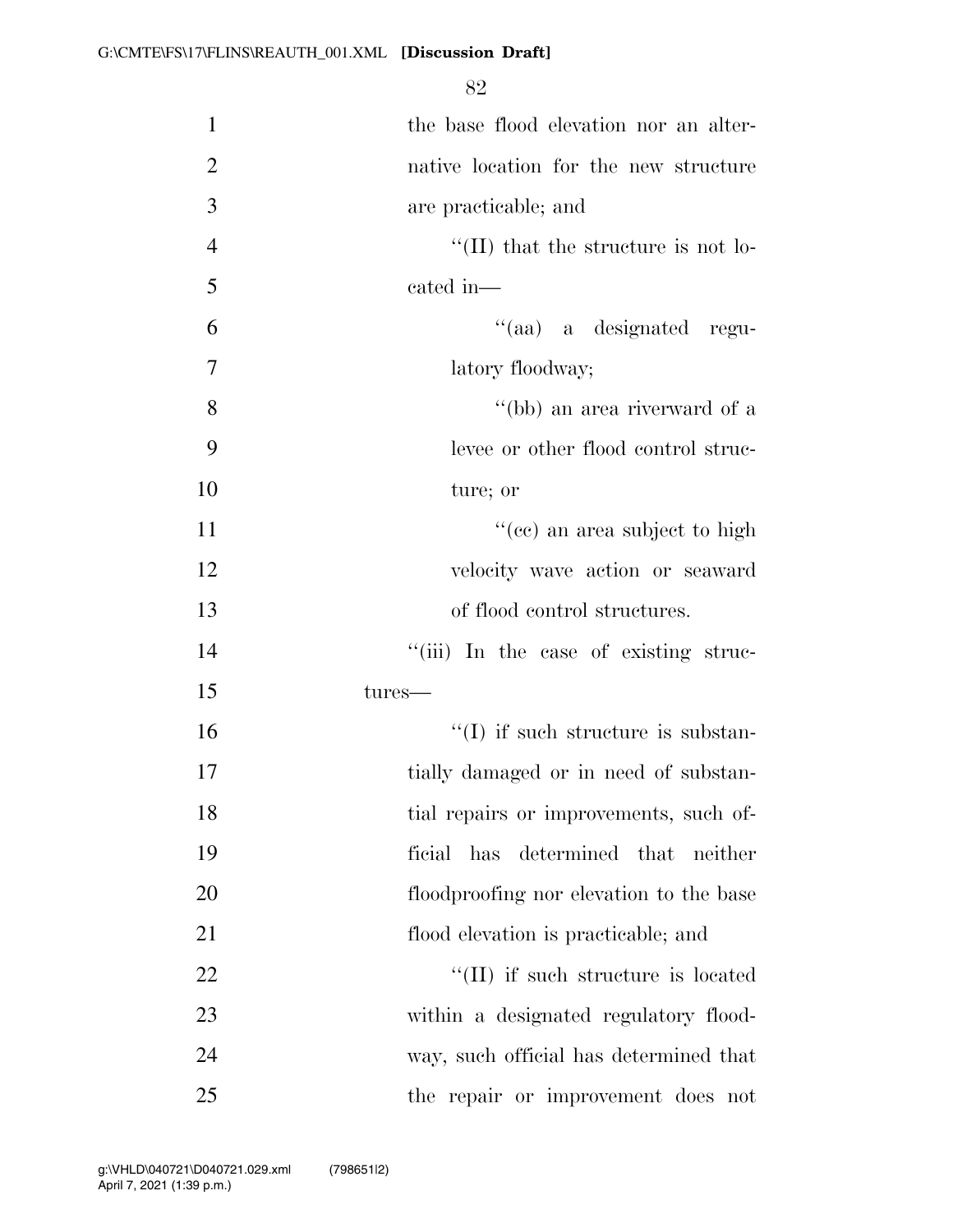| $\mathbf{1}$   | result in any increase in base flood              |
|----------------|---------------------------------------------------|
| $\overline{2}$ | levels during the base flood discharge.           |
| 3              | "(iv) Such official has determined                |
| $\overline{4}$ | that the variance will not result in in-          |
| 5              | creased flood heights, additional threats to      |
| 6              | public safety, extraordinary public expense,      |
| 7              | create nuisances, cause fraud on or victim-       |
| 8              | ization of the public, or conflict with exist-    |
| 9              | ing local laws or ordinances.                     |
| 10             | $f'(v)$ Not more than one claim pay-              |
| 11             | ment exceeding $$1,000$ has been made for         |
| 12             | the structure under flood insurance cov-          |
| 13             | erage under this title within any period of       |
| 14             | 10 consecutive years at any time prior to         |
| 15             | the granting of the variance.                     |
| 16             | "(C) DEFINITIONS.—For purposes of this            |
| 17             | paragraph, the following definitions shall apply: |
| 18             | "(i) AGRICULTURAL STRUCTURE.-                     |
| 19             | The term 'agricultural structure' has the         |
| 20             | meaning given such term in paragraph              |
| 21             | (2)(D).                                           |
| 22             | "(ii) FLOODPROOFING.—The<br>term                  |
| 23             | 'floodproofing' means, with respect to an         |
| 24             | agricultural structure, any combination of        |
| 25             | structural and non-structural additions,          |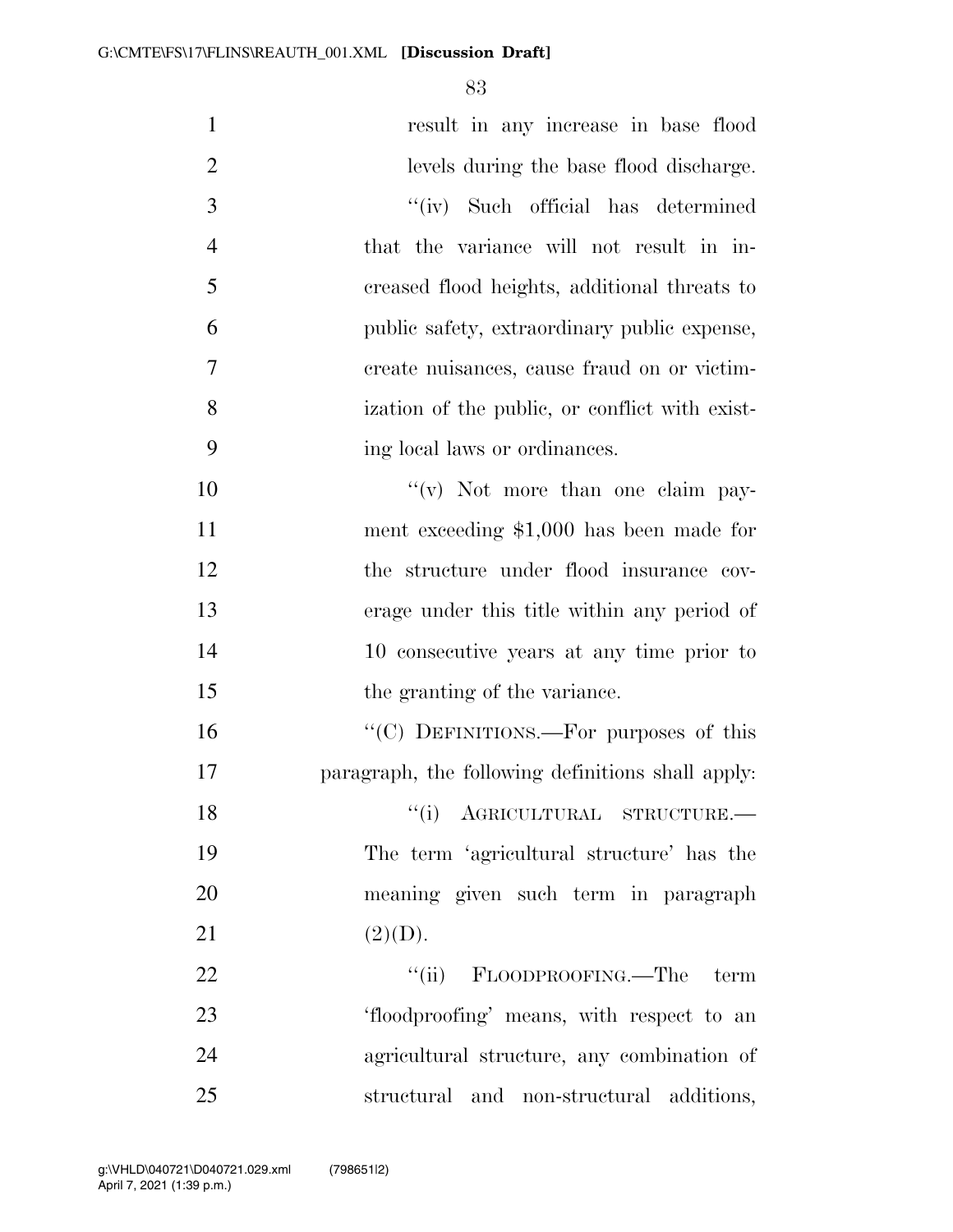| changes, or adjustments to the structure,                   |
|-------------------------------------------------------------|
| including attendant utilities and equip-                    |
| ment, that reduce or eliminate potential                    |
| flood damage to real estate or improved                     |
| real property, water and sanitary facilities,               |
| structures, or their contents.".                            |
| (b) PREMIUM RATES.—Section 1308 of the National             |
| Flood Insurance Act of 1968 (42 U.S.C. 4015) is amended     |
| by adding at the end the following new subsection:          |
| $\lq\lq(n)$ PREMIUM RATES FOR CERTAIN AGRICULTURAL          |
| STRUCTURES WITH VARIANCES.—Notwithstanding any              |
| other provision of this Act, the chargeable premium rate    |
| for coverage under this title for any structure provided a  |
| variance pursuant to section $1315(a)(3)$ shall be the same |
| as the rate that otherwise would apply to such structure    |
| if the structure had been dry floodproofed or a comparable  |
| actuarial rate based upon the risk associated with struc-   |
| tures within the applicable areas established under section |
| $1360(l)$ .".                                               |
|                                                             |

20 (c) UPDATED GUIDANCE.—Not later than the expira- tion of the 8-month period beginning on the date of the enactment of this Act, the Administrator of the Federal Emergency Management Agency shall update the guid- ance entitled ''Wet Floodproofing Requirements for Struc-tures Located in Special Flood Hazard Areas in accord-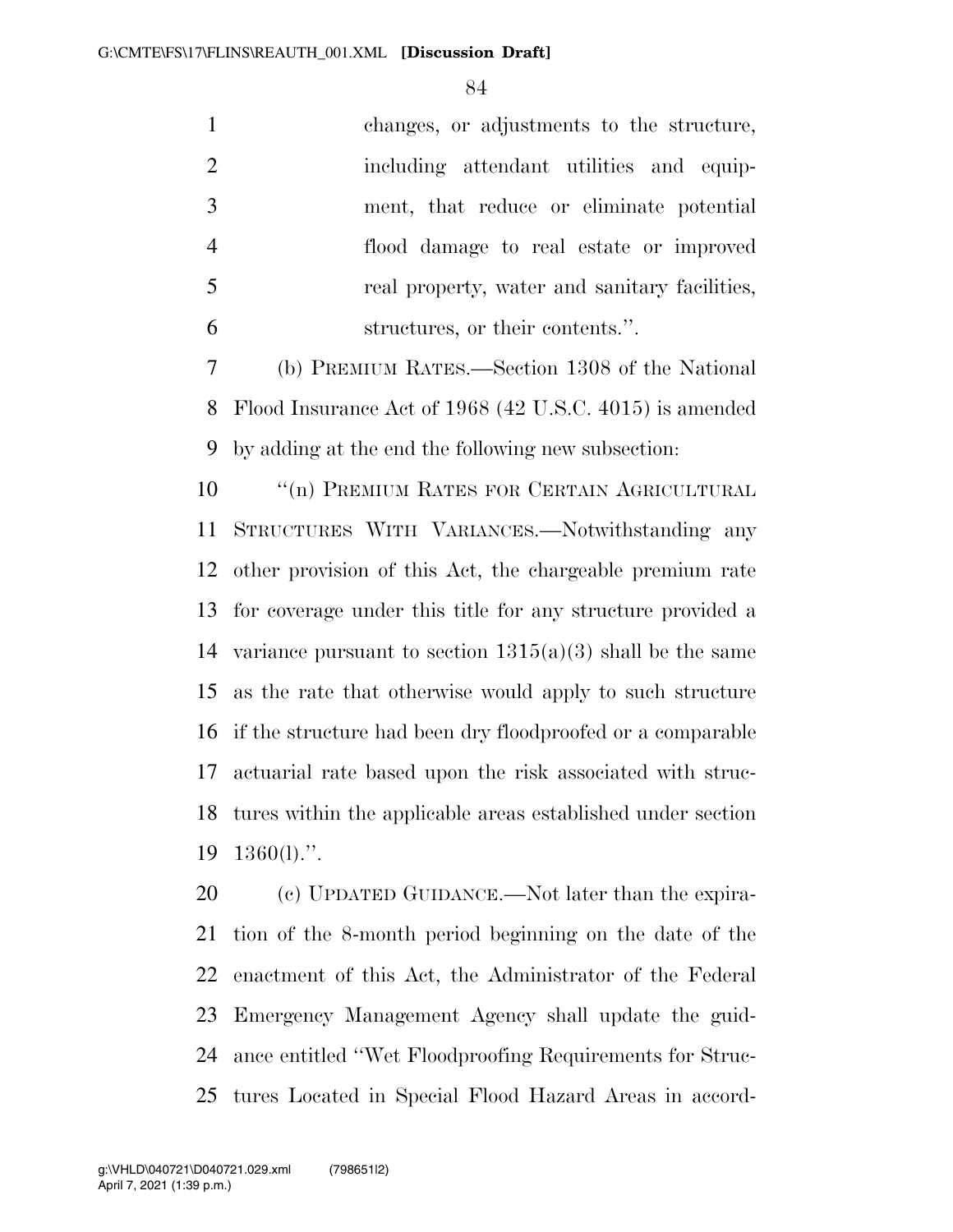| 1  | ance with the National Flood Insurance Program" (Tech-       |
|----|--------------------------------------------------------------|
| 2  | nical Bulletin 7-93) to reflect the changes to such program  |
| 3  | made by the amendments made by this section.                 |
| 4  | SEC. 211. TECHNICAL MAPPING ADVISORY COUNCIL.                |
| 5  | Subparagraph $(E)$ of section $100215(b)(1)$ of the          |
| 6  | Biggert-Waters Flood Insurance Reform Act of 2012 (42)       |
| 7  | U.S.C. $4101a(b)(1)(E)$ is amended—                          |
| 8  | $(1)$ in the matter preceding clause (i), by strik-          |
| 9  | ing " $16$ " and inserting " $17$ ";                         |
| 10 | $(2)$ in clause (xiii), by striking "and" at the             |
| 11 | end;                                                         |
| 12 | $(3)$ in clause (xiv), by striking the period at the         |
| 13 | end and inserting "; and"; and—                              |
| 14 | (4) by adding at the end the following new                   |
| 15 | clause:                                                      |
| 16 | " $(xv)$ a member of a recognized pro-                       |
| 17 | fessional real estate brokerage associa-                     |
| 18 | tion.".                                                      |
| 19 | <b>TITLE III-MITIGATION</b>                                  |
| 20 | SEC. 301. INCREASED COST OF COMPLIANCE COVERAGE.             |
| 21 | Section 1304(b) of the National Flood Insurance Act          |
| 22 | of 1968 (42 U.S.C. 4011(b)) is amended—                      |
| 23 | $(1)$ in paragraph $(4)$ , by redesignating subpara-         |
| 24 | graphs $(A)$ through $(D)$ as clauses $(i)$ through $(iv)$ , |
| 25 | respectively;                                                |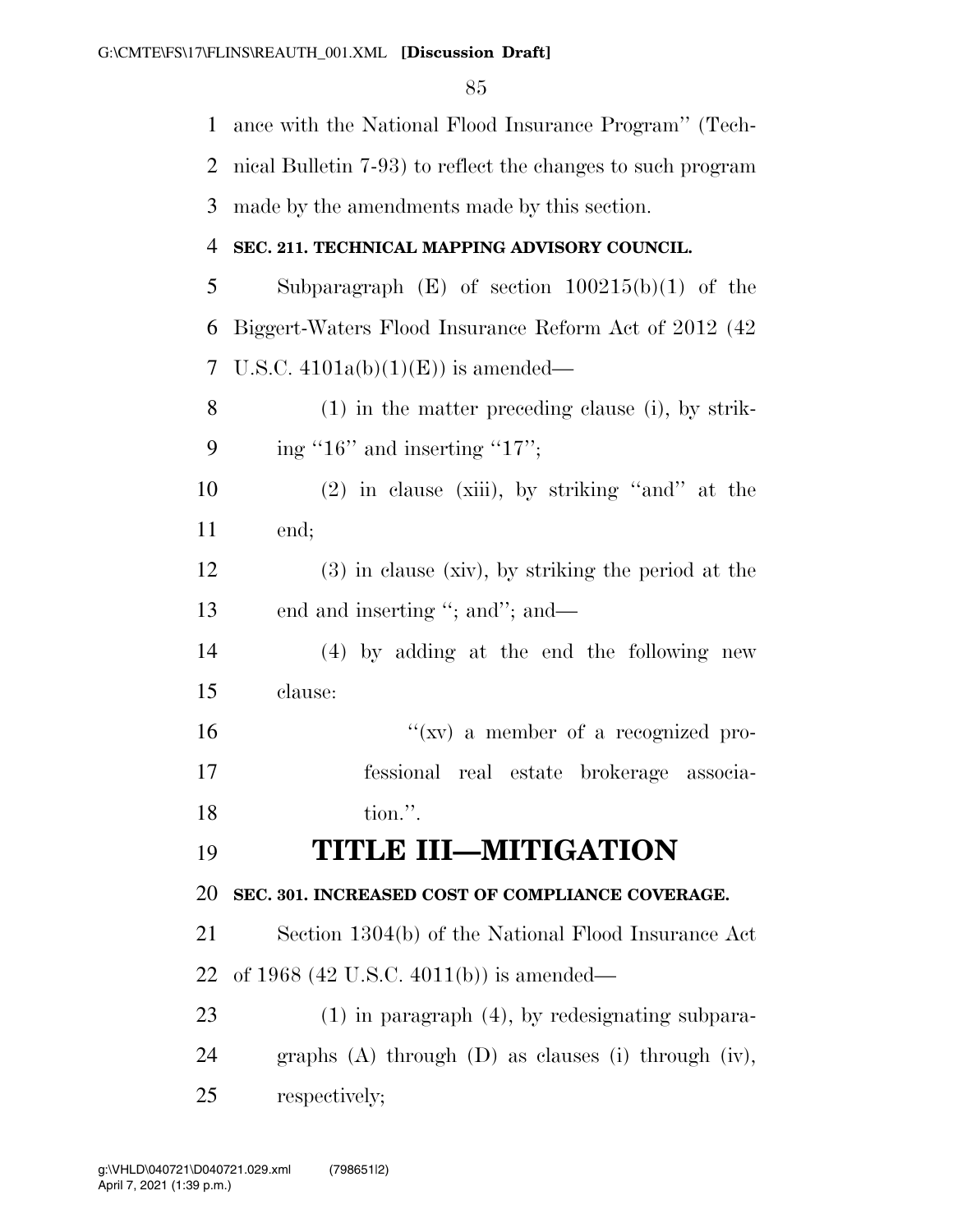| $\mathbf{1}$   | $(2)$ by redesignating paragraphs $(1)$ through           |
|----------------|-----------------------------------------------------------|
| $\overline{2}$ | $(3)$ as subparagraphs $(A)$ through $(C)$ , respectively |
| 3              | (and by adjusting the margins accordingly);               |
| $\overline{4}$ | $(3)$ in subparagraph $(C)$ as so redesignated, by        |
| 5              | striking the period at the end and inserting a semi-      |
| 6              | colon;                                                    |
| 7              | $(4)$ by redesignating paragraph $(4)$ as subpara-        |
| 8              | graph (E) (and by adjusting the margin accord-            |
| 9              | ingly);                                                   |
| 10             | $(5)$ by inserting after subparagraph $(C)$ , as so       |
| 11             | redesignated, the following:                              |
| 12             | $\lq\lq$ (D) properties identified by the Adminis-        |
| 13             | trator as priorities for mitigation activities be-        |
| 14             | fore the occurrence of damage to or loss of               |
| 15             | property which is covered by flood insurance;             |
| 16             | and";                                                     |
| 17             | (6) by inserting before "The national flood in-           |
| 18             | surance program" the following:                           |
| 19             | $``(1)$ IN GENERAL.—".                                    |
| 20             | (7) by striking "The Administrator" and insert-           |
| 21             | ing the following:                                        |
| 22             | "(2) PREMIUM.—The Administrator"; and                     |
| 23             | $(9)$ by adding at the end the following new              |
| 24             | paragraphs:                                               |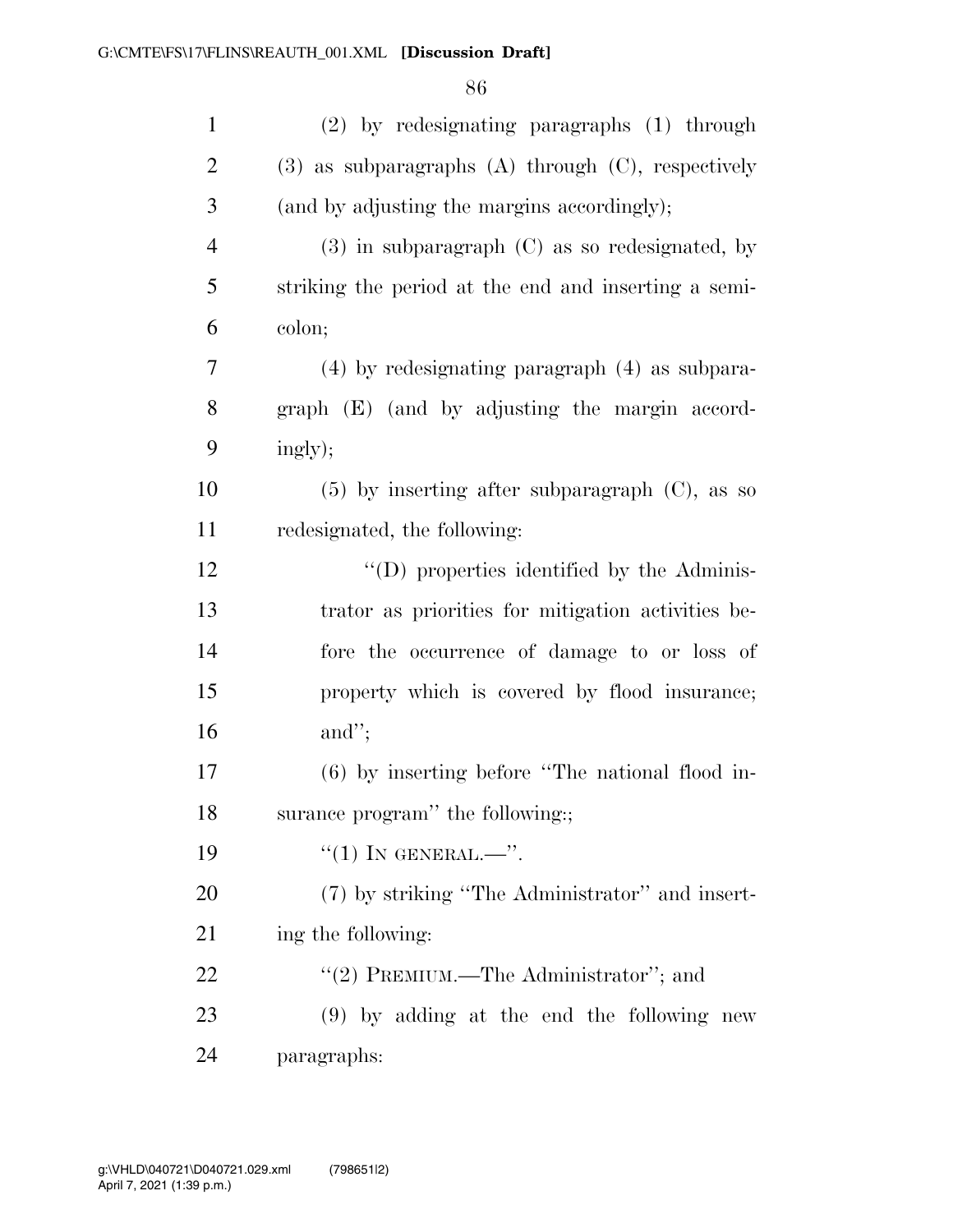| $\mathbf{1}$   | "(3) MAXIMIZATION OF COVERAGE.-The Ad-                |
|----------------|-------------------------------------------------------|
| $\mathbf{2}$   | ministrator shall make insurance coverage under this  |
| 3              | subsection available in an amount that maximizes      |
| $\overline{4}$ | the amount of coverage available, subject to para-    |
| 5              | graph (2), generally accepted actuarial principles,   |
| 6              | and any other provision of this Act.                  |
| 7              | $\cdot\cdot\cdot(4)$ ELIGIBLE MITIGATION ACTIVITIES.— |
| 8              | "(A) IN GENERAL.—Eligible mitigation                  |
| 9              | methods the cost of which is covered by cov-          |
| 10             | erage provided under this subsection shall in-        |
| 11             | clude-                                                |
| 12             | "(i) alternative methods of mitigation                |
| 13             | identified in the guidelines issued pursuant          |
| 14             | to section $1361(d)$ ; and                            |
| 15             | "(ii) costs associated with the pur-                  |
| 16             | chase, clearing, and stabilization of prop-           |
| 17             | erty that is part of an acquisition or relo-          |
| 18             | cation program that complies with sub-                |
| 19             | paragraph $(B)$ .                                     |
| 20             | $\lq\lq (B)$<br>ACQUISITION AND RELOCATION            |
| 21             | PROJECT ELIGIBILITY AND REQUIREMENTS.-                |
| 22             | "(i) IN GENERAL.—An acquisition or                    |
| 23             | relocation project shall be eligible to re-           |
| 24             | ceive assistance pursuant to subparagraph             |
| 25             | $(A)(iii)$ only if—                                   |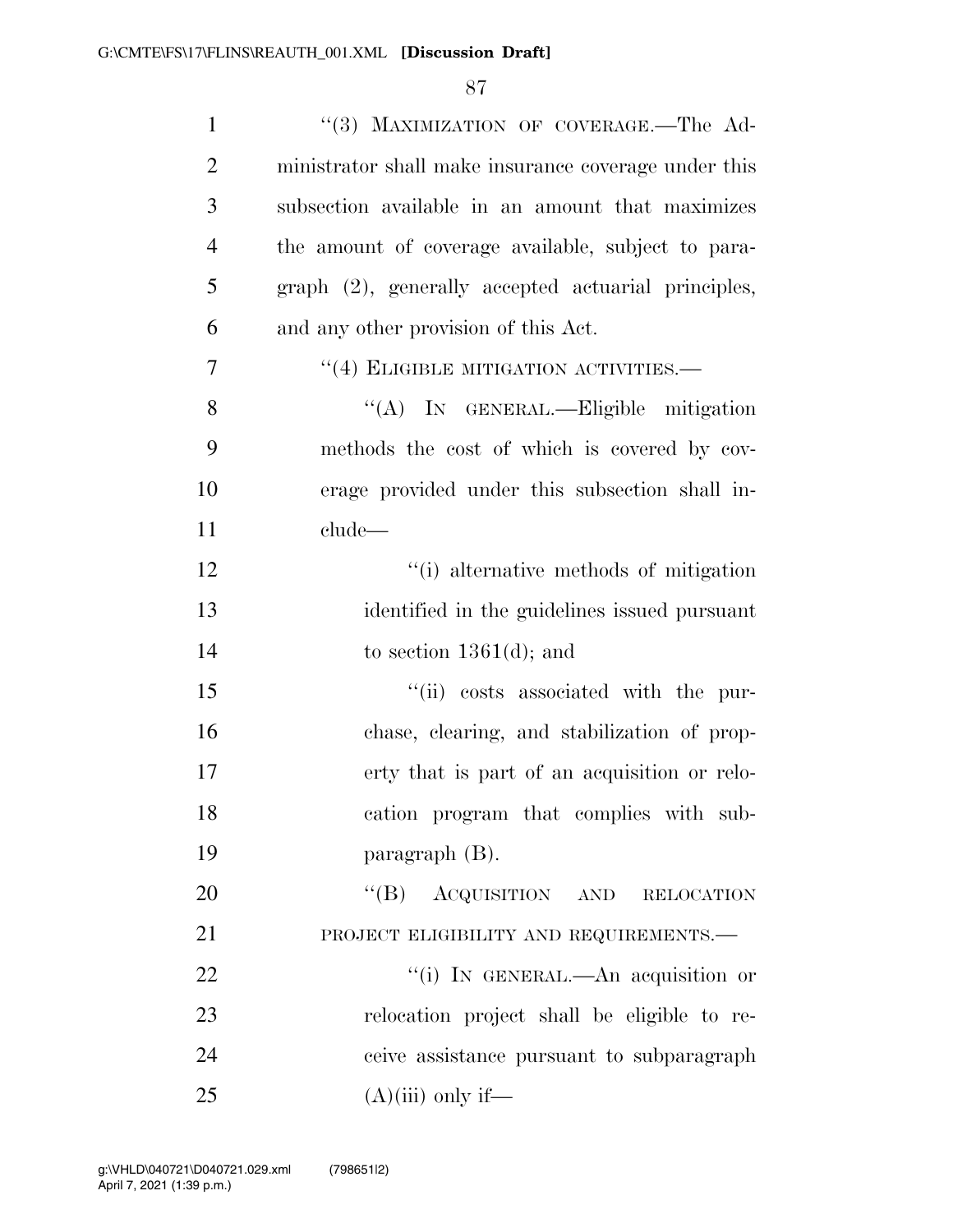| $\mathbf{1}$   | $\lq\lq$ (I) any property acquired, ac-       |
|----------------|-----------------------------------------------|
| $\overline{2}$ | cepted, or from which a structure will        |
| 3              | be removed shall be dedicated and             |
| $\overline{4}$ | maintained in perpetuity for a use            |
| 5              | that is compatible with open space,           |
| 6              | recreational, or wetlands management          |
| 7              | practices; and                                |
| 8              | $\lq\lq$ (II) any new structure erected       |
| 9              | on such property will be—                     |
| 10             | "(aa) a public facility that is               |
| 11             | open on all sides and functionally            |
| 12             | related to a designated open                  |
| 13             | space;                                        |
| 14             | $``(bb)$ a restroom; or                       |
| 15             | $f''(ce)$ a structure that the                |
| 16             | Administrator approves in writ-               |
| 17             | ing before the commencement of                |
| 18             | the construction of the structure.            |
| 19             | "(ii) FURTHER ASSISTANCE.—If an               |
| 20             | acquisition or relocation project is assisted |
| 21             | pursuant to subparagraph $(A)(iii)$ —         |
| 22             | "(I) no person may apply to a                 |
| 23             | Federal entity for disaster assistance        |
| 24             | with regard to any property acquired,         |
| $25\,$         | accepted, or from which a structure           |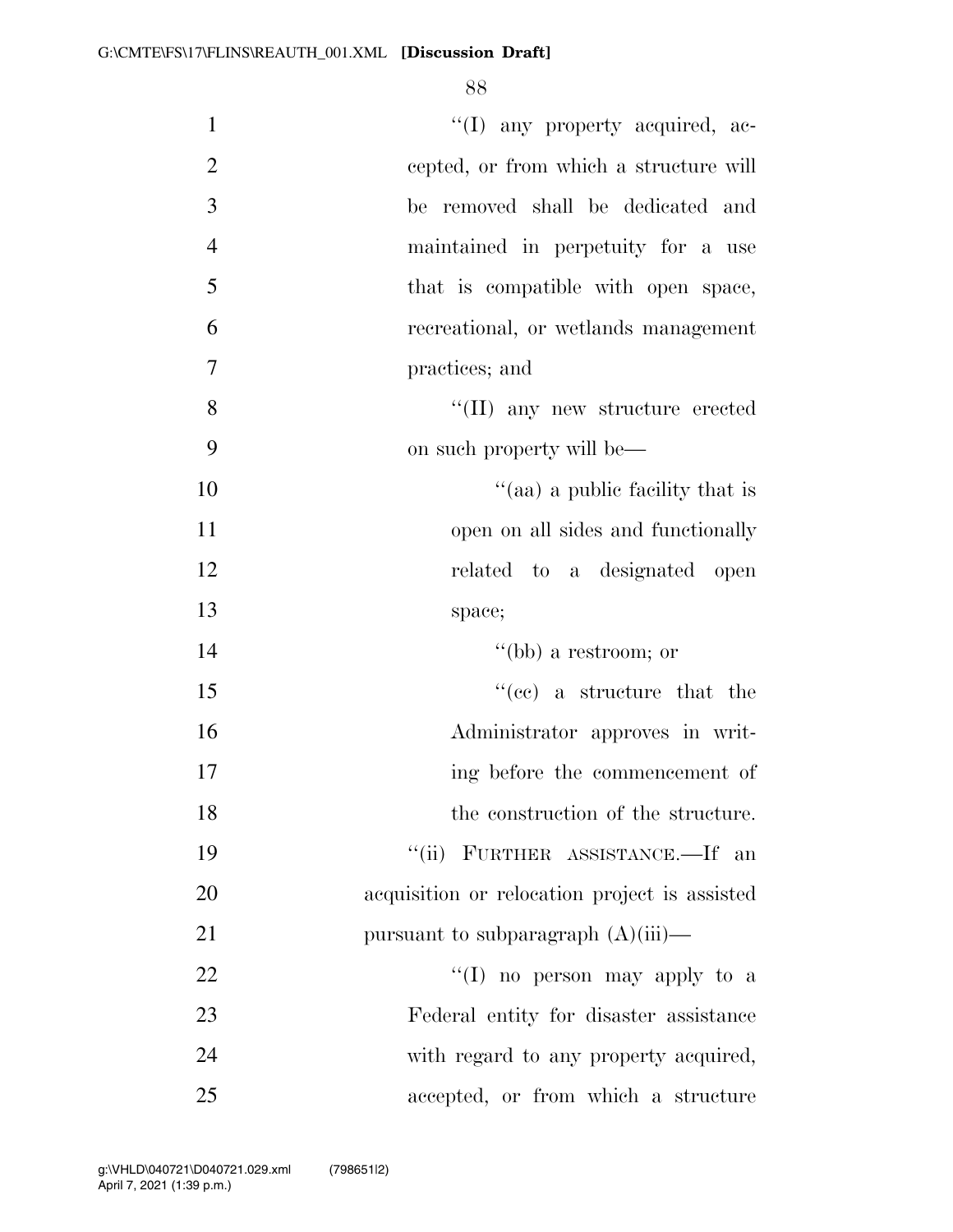| $\mathbf{1}$   | was removed as part of such acquisi-          |
|----------------|-----------------------------------------------|
| $\overline{2}$ | tion or relocation project; and               |
| 3              | "(II) no Federal entity may pro-              |
| $\overline{4}$ | vide disaster assistance for such prop-       |
| 5              | erty.                                         |
| 6              | $``(C)$ PRE-DISASTER<br><b>MITIGATION</b>     |
| 7              | PROJECTS.-                                    |
| 8              | "(i) AUTHORITY.—The Administrator             |
| 9              | may, in the Administrator's discretion,       |
| 10             | provide that the cost of pre-disaster miti-   |
| 11             | gation projects for eligible structures shall |
| 12             | be eligible for coverage under this sub-      |
| 13             | section, except that the Administrator shall  |
| 14             | not make a payment under this authority       |
| 15             | for any property that has not yet been in-    |
| 16             | sured by a flood insurance policy made        |
| 17             | available under this title for at least two   |
| 18             | years prior to submission of such claim.      |
| 19             | "(ii) ADDITIONAL TERMS AND CONDI-             |
| 20             | TIONS.—The Administrator may prescribe        |
| 21             | such additional terms and conditions as       |
| 22             | the Administrator may consider appro-         |
| 23             | priate with respect to a claim under cov-     |
| 24             | erage provided pursuant to this subsection    |
| 25             | for a property that has not suffered flood    |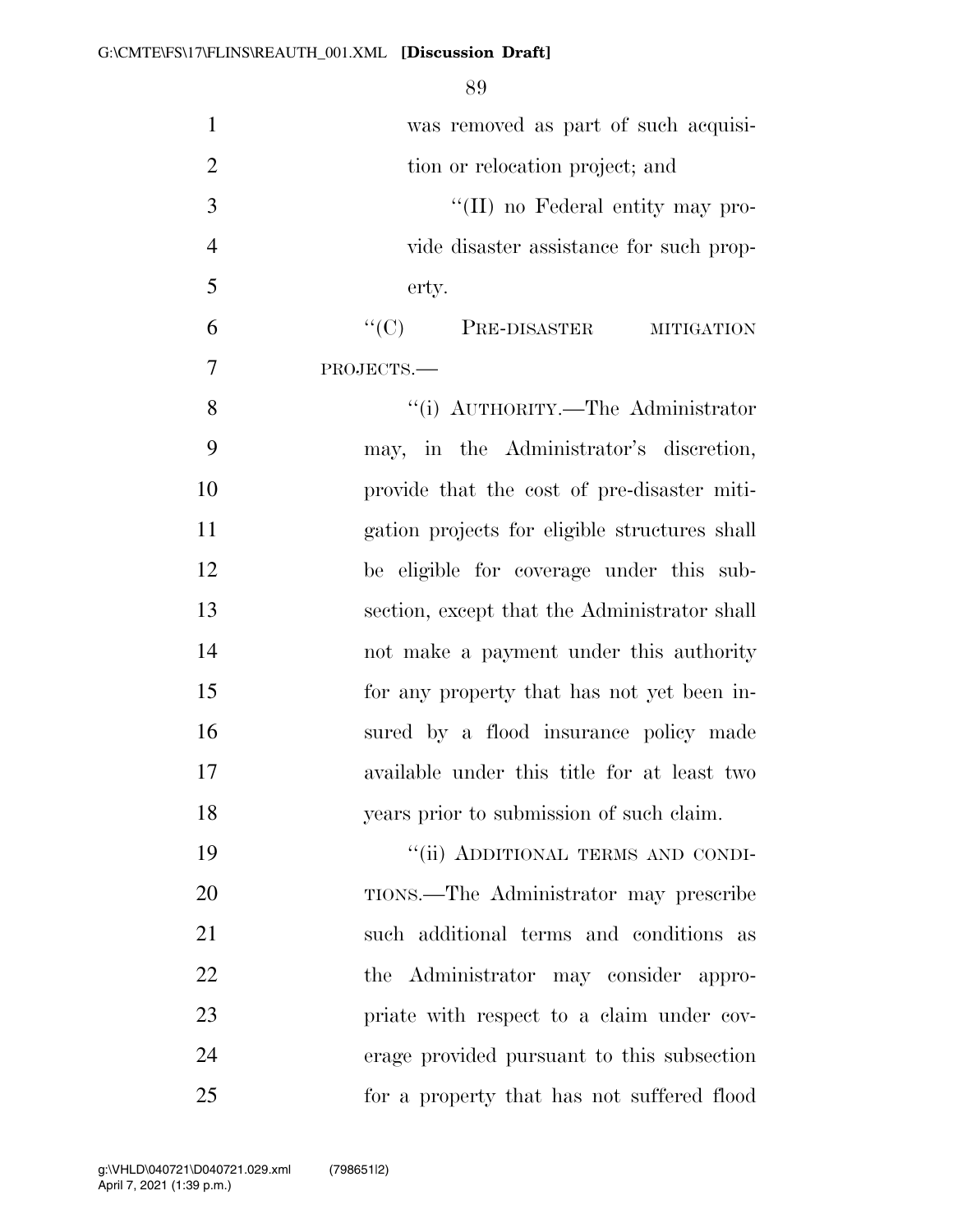damage, including as provided in clause (iii).

| 3              | "(iii) AUTHORITY TO REQUIRE MAIN-          |
|----------------|--------------------------------------------|
| $\overline{4}$ | TENANCE OF FLOOD INSURANCE<br>COV-         |
| 5              | ERAGE.—If the Administrator provides       |
| 6              | pursuant to clause (i) that such projects  |
| $\overline{7}$ | are eligible for coverage under this sub-  |
| 8              | section, the Administrator may require     |
| 9              | $that-$                                    |
| 10             | "(I) flood insurance coverage for          |
| 11             | such project shall be maintained for       |
| 12             | such period as the Administrator may       |
| 13             | provide; and                               |
| 14             | $\lq\lq$ (II) in any case in which such    |
| 15             | coverage is not so maintained, that        |
| 16             | owner reimburse the Adminis-<br>the        |
| 17             | trator in the amount of the claim for      |
| 18             | the cost of the pre-disaster mitigation    |
| 19             | project.                                   |
| 20             | "(iv) NONCOMPLIANCE.—Notwith-              |
| 21             | standing any other provision of law, no    |
| 22             | Federal disaster relief assistance may be  |
| 23             | used to make a payment (including any 7    |
| 24             | loan assistance payment) to a person for   |
| 25             | repair, replacement, or restoration<br>for |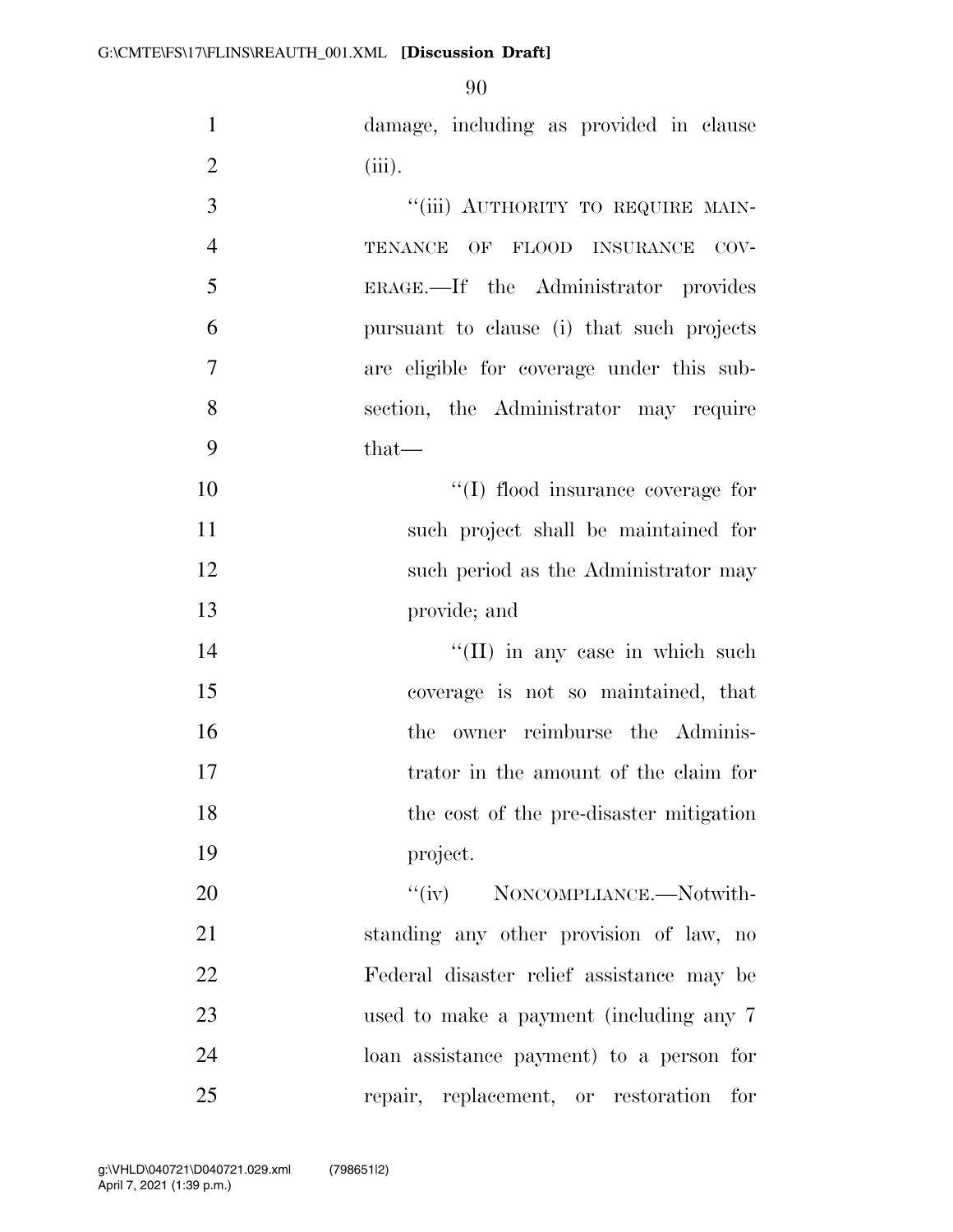damage to any personal, residential, or commercial property if such person failed to comply with the requirements of sub-clauses (I) and (II) of clause (iii).

5 "(v) AUTHORITY TO REQUIRE ADDI- TIONAL ASSESSMENTS.—If the Adminis- trator provides pursuant to clause (i) that such projects are eligible for coverage under this subsection, the Administrator may require that the policyholder be re- quired to agree to an additional assess- ment for such period as the Administrator may provide as a condition of receiving such assistance. The aggregate amount of assessments collected shall not exceed the amount of voluntary claim payments for 17 the property.

18 "(D) ASSIGNMENT OF CLAIMS FOR MITIGA-19 TION GRANT RECIPIENTS.—

 $(i)$  In GENERAL.—A policyholder may assign the rights or benefits of the coverage made available under this sub- section to satisfy a required non-Federal contribution for a flood-related mitigation project funded by mitigation assistance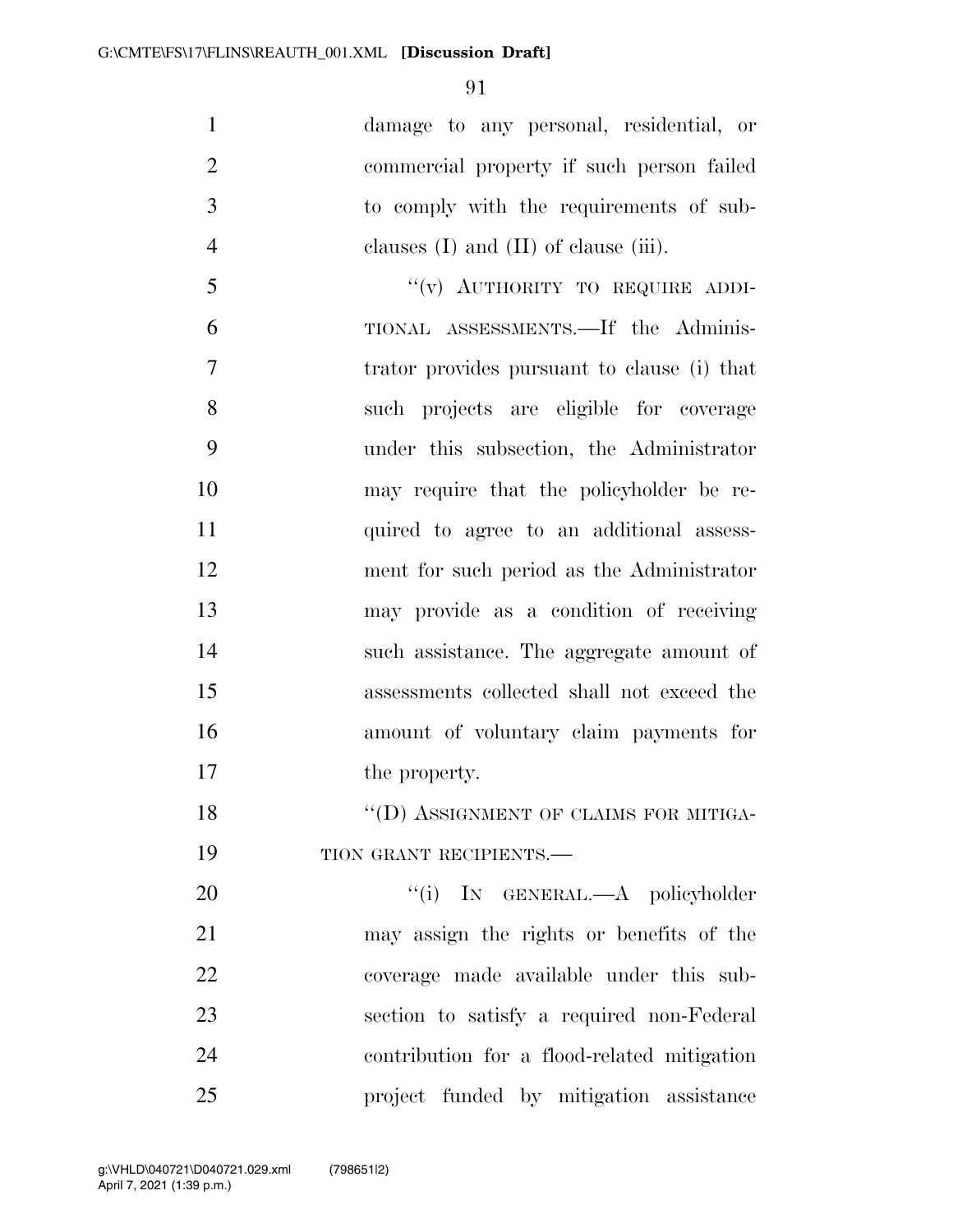programs described in clauses (i) through 2 (iii) of paragraph  $(1)(E)$ .

3 "(ii) ELIGIBLE EXPENSES.—If a pol- icyholder assigns rights or benefits of cov- erage pursuant to clause (i), a required non-Federal contribution for a flood-re- lated mitigation project funded by mitiga- tion assistance programs described in clauses (i) through (iii) of paragraph  $(1)(E)$  shall be an eligible expense for cov- erage made available under this subsection. 12 "'(iii) TERMS AND CONDITIONS.—The Administrator may adopt procedures for assigning rights or benefits of coverage 15 pursuant to clause (i)... 16 "(E) ELIGIBLE STRUCTURE DEFINED.— For purposes of this paragraph, the term 'eligi- ble structure' means any structure that— ''(i) was constructed in compliance with the flood map and flood risk data and local building and zoning codes in effect at

22 the date of construction of the structure;

and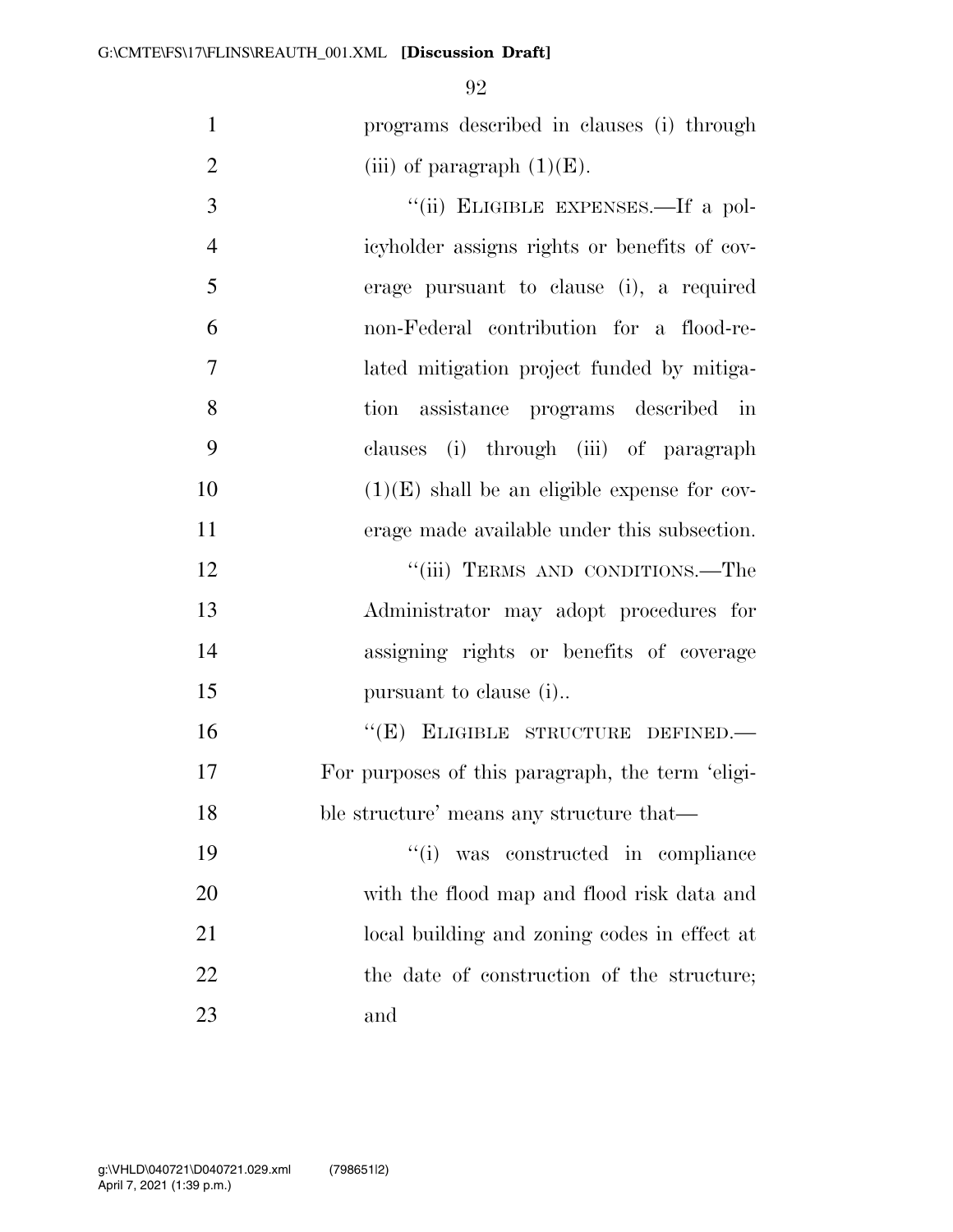1  $"$ (ii) has not previously been altered, 2 improved, replaced, or repaired using as-sistance provided under this subsection.

4 "(5) TREATMENT OF COVERAGE LIMITS.—Any amount of coverage for a property provided pursuant to this subsection shall not be considered or counted for purposes of any limitation on coverage applicable to such property under section 1306(b) (42 U.S.C. 4013(b)) and any claim on such coverage shall not be considered a claim for purposes of section 1307(h) or subsection (a)(3) or (h)(3) of section 1366.

 ''(6) ANNUAL REPORTS.—The Administrator shall submit a report to the Congress annually, and shall make such report publicly available, that sets forth detailed information regarding the fees and surcharges for coverage under this subsection, the amount of revenue received from such fees and sur- charges during the most recently completed fiscal year, and how such revenue was used, including the types of mitigation activities funded with such amounts.

23 "'(7) IMPLEMENTATION.—Notwithstanding any other provision of law, the Administrator may imple-ment this subsection by adopting one or more stand-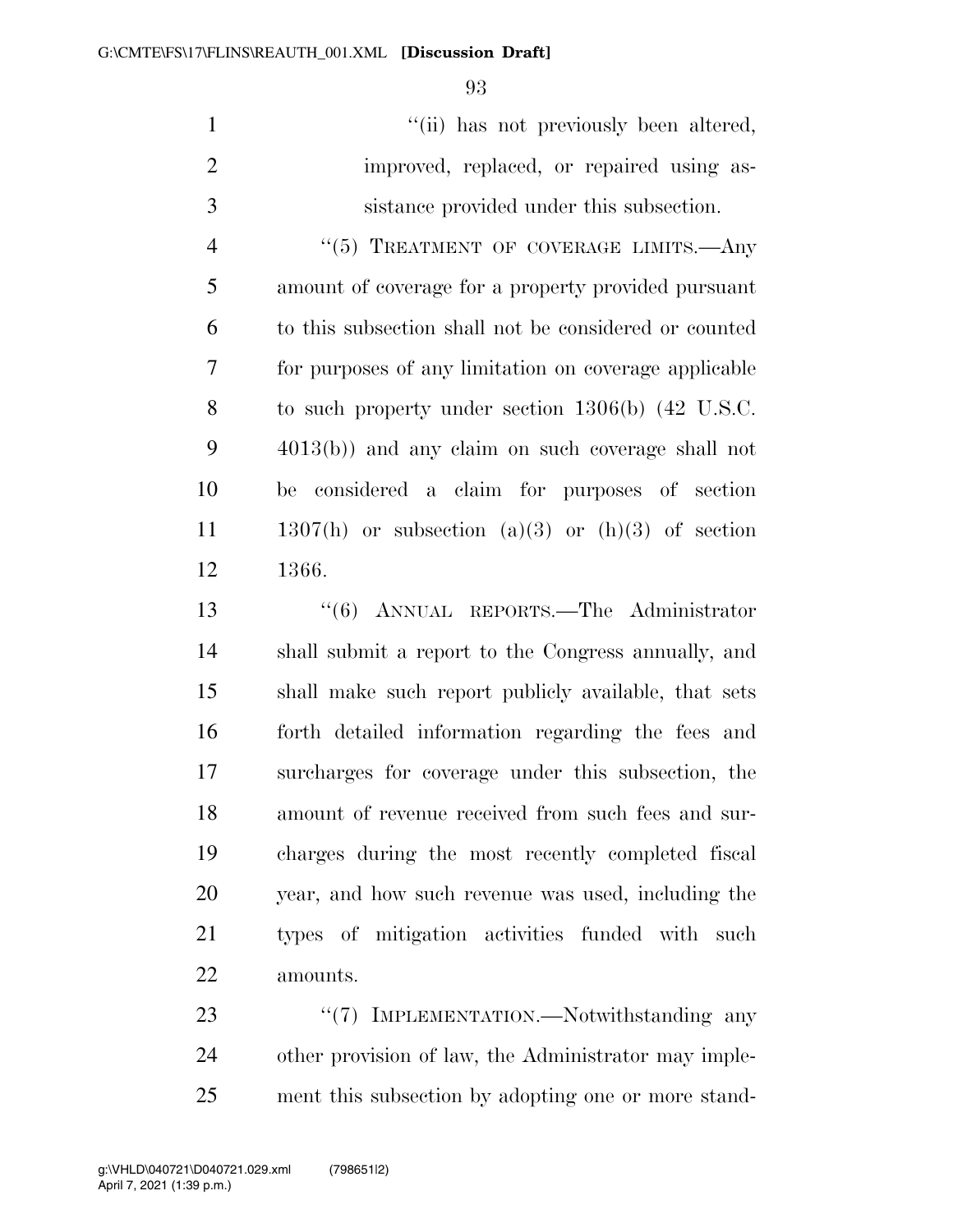ard endorsements to the Standard Flood Insurance Policy by publication of such standards in the Fed-eral Register, or by comparable means.''.

### **SEC. 302. MULTIPLE-LOSS PROPERTIES.**

 (a) FINANCIAL ASSISTANCE.—Section 1361 of the National Flood Insurance Act of 1968 (42 U.S.C. 4102) is amended by adding at the end the following new sub-section:

 ''(e) MULTIPLE-LOSS PROPERTIES.—In making de- terminations regarding financial assistance under the au- thorities of this Act, the Administrator may consider the extent to which a community is working to remedy prob-lems with addressing multiple-loss properties.''.

 (b) DEFINITIONS.—Subsection (a) of section 1370 of the National Flood Insurance Act of 1968 (42 U.S.C. 4121) is amended—

 (1) by redesignating paragraphs (8) through (15) as paragraphs (11) through (18), respectively; and

 (2) by striking paragraph (7) and inserting the following new paragraphs:

22 "<sup>'</sup>(7) MULTIPLE-LOSS PROPERTY.—The term 'multiple-loss property' means any property that is a repetitive-loss property, a severe repetitive-loss prop-erty, or an extreme repetitive-loss property.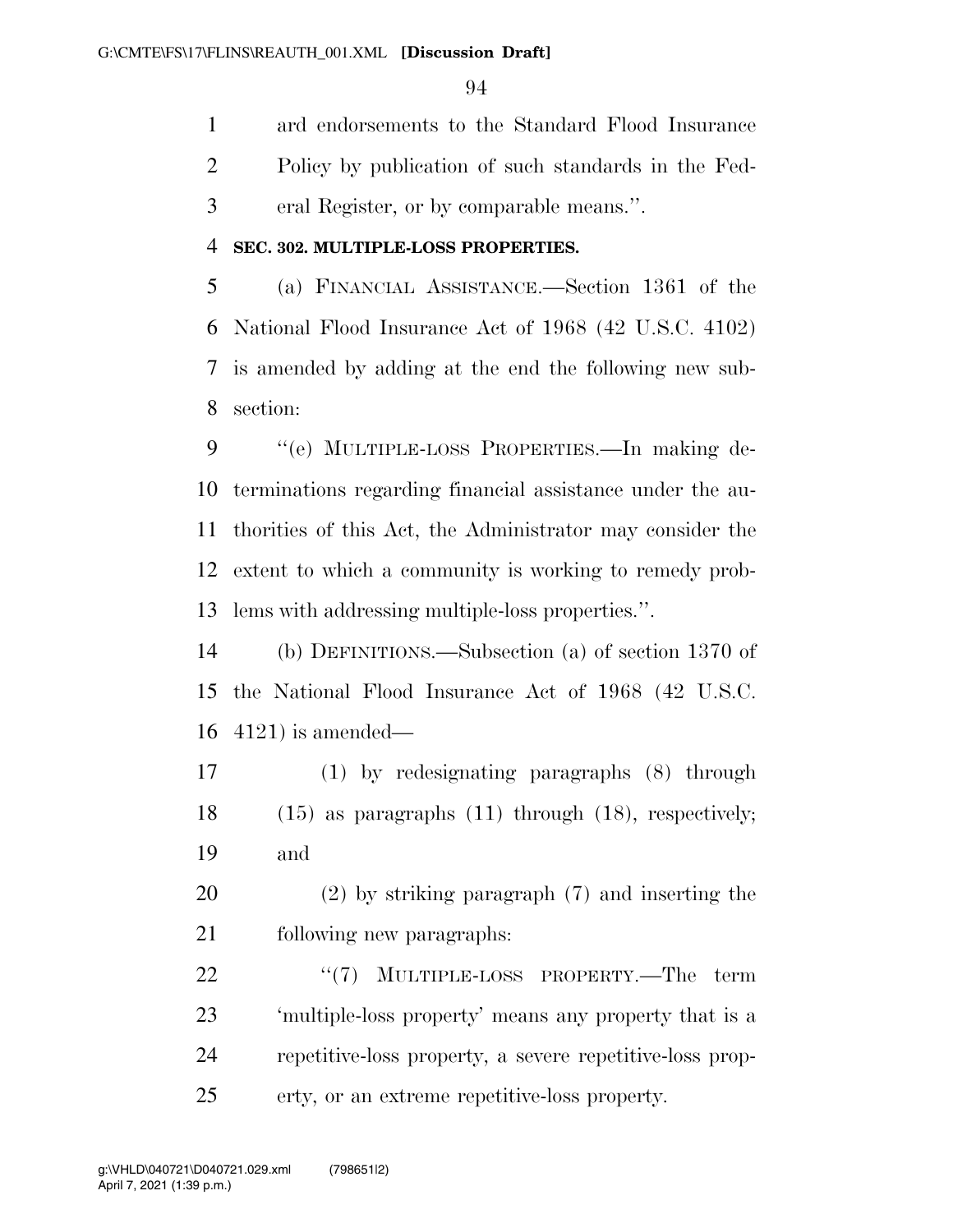''(8) REPETITIVE-LOSS PROPERTY.—The term 'repetitive-loss property' means a structure that has incurred flood-related damage for which 2 or more separate claims payments of any amount in excess of the loss-deductible for damage to the covered structure have been made under flood insurance cov- erage under this title. 8 "(9) SEVERE REPETITIVE-LOSS PROPERTY.— The term 'severe repetitive-loss property' means a structure that has incurred flood-related damage for which— 12 ''(A) 4 or more separate claims payments have been made under flood insurance coverage under this title, with the amount of each such claim exceeding \$5,000, and with the cumu- lative amount of such claims payments exceed- ing \$20,000; or 18 ''(B) at least 2 separate claims payments have been made under flood insurance coverage under this title, with the cumulative amount of such claims payments exceeding the value of the structure. 23 "(10) EXTREME REPETITIVE-LOSS PROP- ERTY.—The term 'extreme repetitive-loss property' means a structure that has incurred flood-related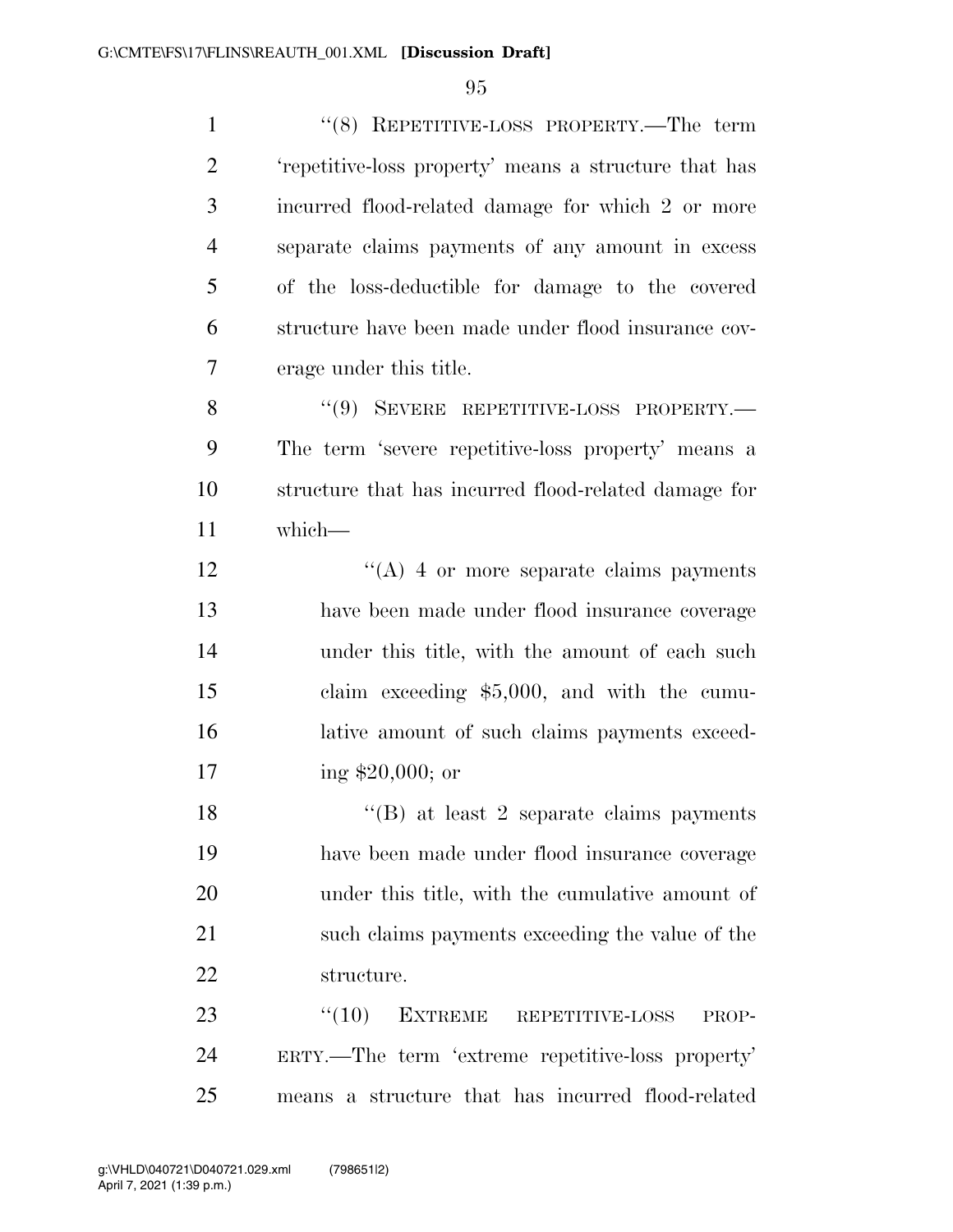| $\mathbf{1}$   | damage for which at least 2 separate claims have      |
|----------------|-------------------------------------------------------|
| $\overline{2}$ | been made under flood insurance coverage under        |
| 3              | this title, with the cumulative amount of such claims |
| $\overline{4}$ | payments exceeding 150 percent of the maximum         |
| 5              | coverage amount available for the structure.".        |
| 6              | (c) CONFORMING AMENDMENTS.-The National               |
| $\tau$         | Flood Insurance Act of 1968 is amended—               |
| 8              | (1) in section $1304(b)(1)(A)$ (42 U.S.C.             |
| 9              | $4011(b)(1)(A)$ , as amended by section 301 of this   |
| 10             | Act, by striking "repetitive loss structures" and in- |
| 11             | serting "repetitive-loss properties";                 |
| 12             | $(2)$ in section 1307 (42 U.S.C. 4014)—               |
| 13             | (A) in subsection (a)(2)(B), by striking              |
| 14             | "repetitive loss property" and inserting "repet-      |
| 15             | itive-loss property";                                 |
| 16             | (B) in subsection $(g)(2)(B)$ , by striking           |
| 17             | clauses (i) and (ii) and inserting the following:     |
| 18             | "(i) an extreme repetitive-loss prop-                 |
| 19             | erty; or                                              |
| 20             | "(ii) a severe repetitive-loss prop-                  |
| 21             | $\text{erty."};$                                      |
| 22             | (C) by striking subsection (h); and                   |
| 23             | (D) by redesignating subsection (i), as               |
| 24             | added by the preceding provisions of this Act,        |
| 25             | as subsection $(h)$ ;                                 |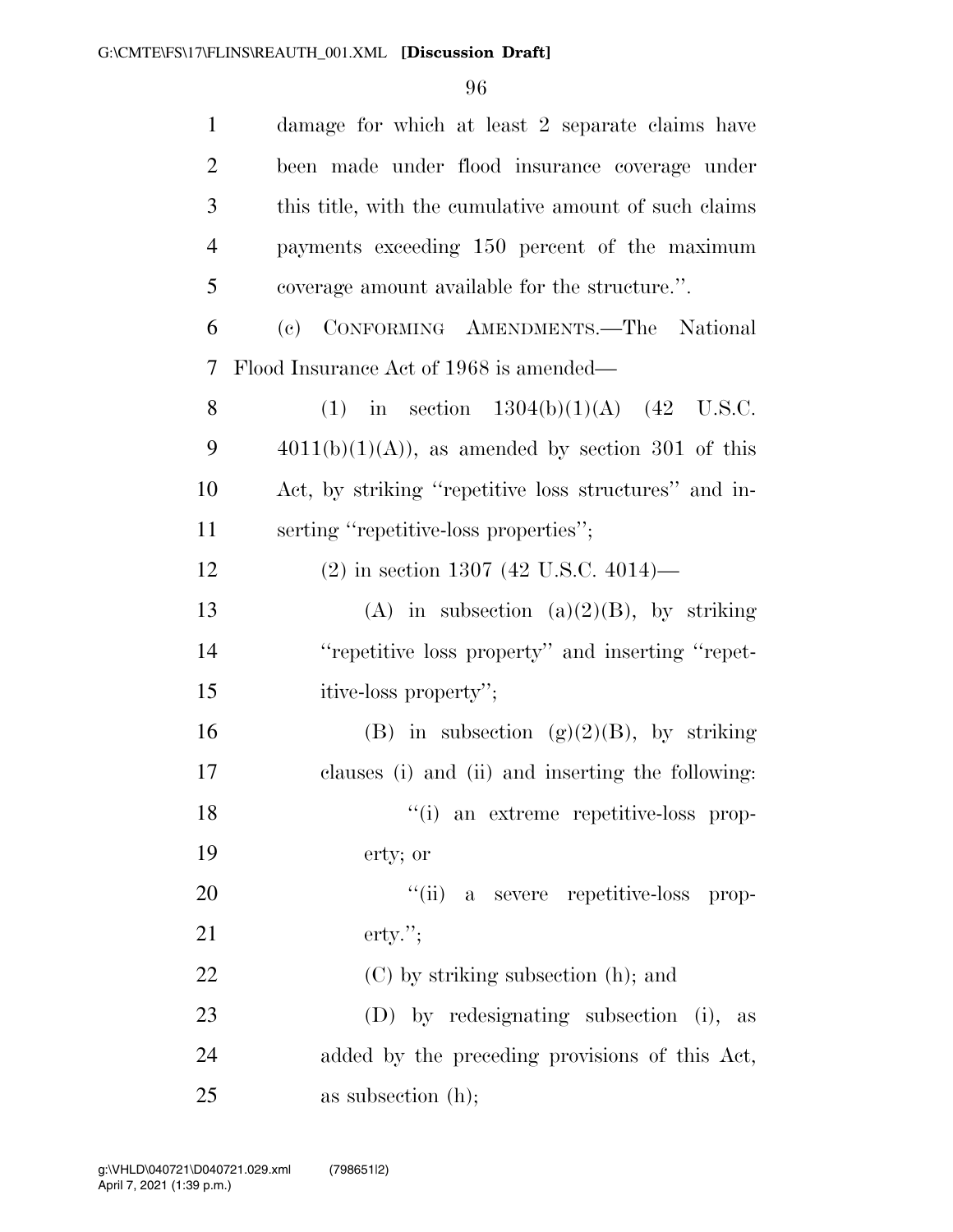| $\mathbf{1}$   | (3) in section $1315(a)(2)(A)(i)$ (42 U.S.C.             |
|----------------|----------------------------------------------------------|
| $\overline{2}$ | $4022(a)(2)(A)(i)$ , by striking "repetitive loss struc- |
| 3              | ture" and inserting "repetitive-loss property"; and      |
| $\overline{4}$ | $(4)$ in section 1366 (42 U.S.C. 4104c)—                 |
| 5              | (A) in subsection (a)(2), by striking "re-               |
| 6              | petitive loss structures" and inserting "repet-          |
| 7              | itive-loss properties";                                  |
| 8              | (B) in subsection (c)(2)(A)(ii), by striking             |
| 9              | "repetitive loss structures" and inserting "mul-         |
| 10             | tiple-loss properties";                                  |
| 11             | $(C)$ in subsection $(d)$ —                              |
| 12             | $(i)$ in paragraph $(1)$ —                               |
| 13             | (I) in the paragraph heading, by                         |
| 14             | striking "REPETITIVE LOSS STRUC-                         |
| 15             | TURES" and inserting "REPETITIVE-                        |
| 16             | LOSS AND EXTREME REPETITIVE LOSS                         |
| 17             | PROPERTIES"; and                                         |
| 18             | (II) in the matter preceding sub-                        |
| 19             | paragraph (A), by striking "repetitive                   |
| 20             | loss structures" and inserting "repet-                   |
| 21             | itive-loss properties or extreme repet-                  |
| 22             | itive-loss properties"; and                              |
| 23             | (ii) in paragraph $(2)$ —                                |
| 24             | (I) in the paragraph heading, by                         |
| 25             | striking "REPETITIVE LOSS<br>STRUC-                      |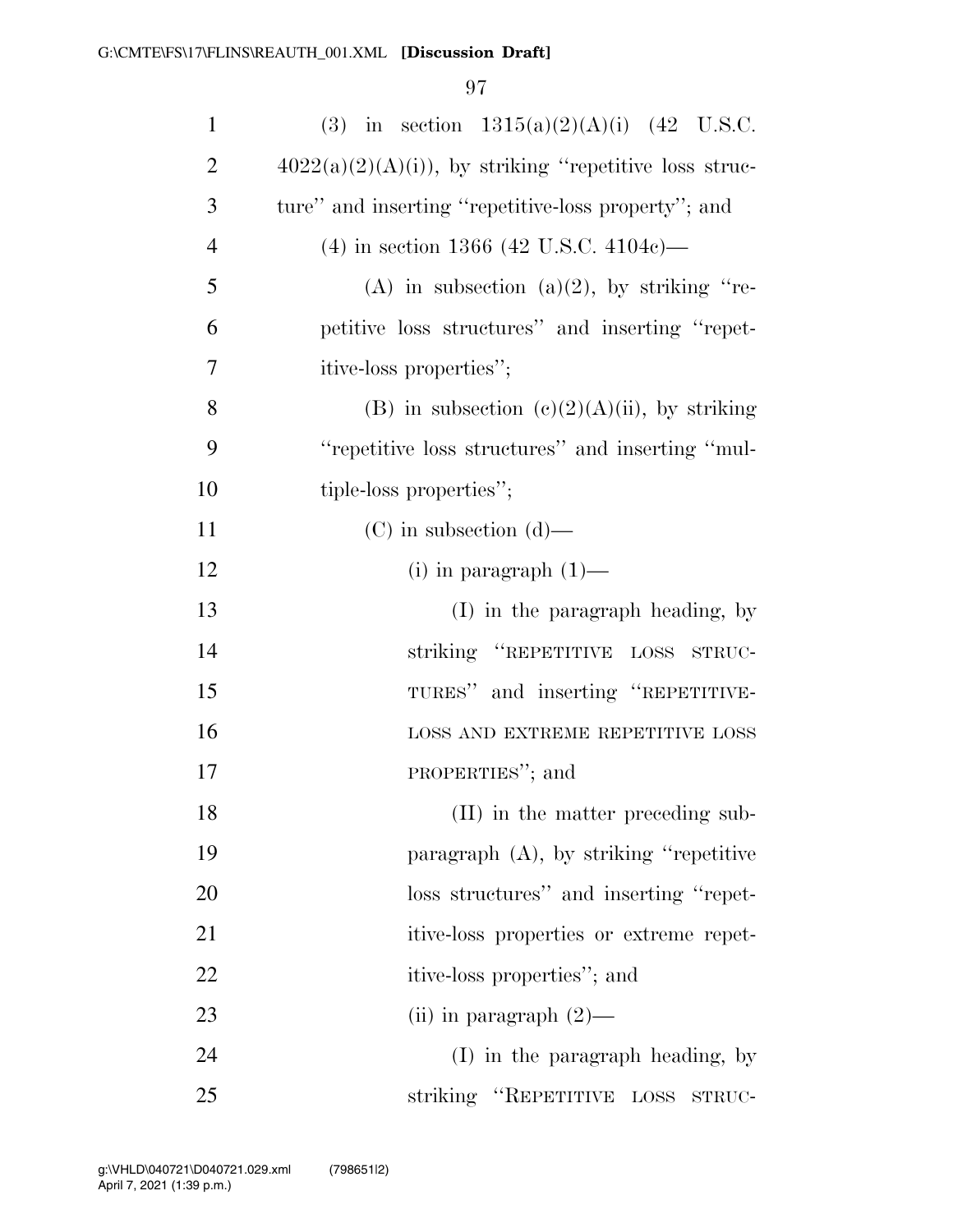| $\mathbf{1}$   | TURES" and inserting "REPETITIVE-                          |
|----------------|------------------------------------------------------------|
| $\overline{2}$ | LOSS PROPERTIES"; and                                      |
| 3              | (II) by striking "repetitive loss"                         |
| $\overline{4}$ | structures" and inserting "repetitive-                     |
| 5              | loss properties"; and                                      |
| 6              | (D) in subsection (h), by striking para-                   |
| $\overline{7}$ | graphs $(2)$ and $(3)$ .                                   |
| 8              | SEC. 303. PREMIUM RATES FOR CERTAIN MITIGATED PROP-        |
| 9              | <b>ERTIES.</b>                                             |
| 10             | (a) MITIGATION STRATEGIES.—Paragraph (1) of sec-           |
| 11             | tion $1361(d)$ of the National Flood Insurance Act of 1968 |
| 12             | $(42 \text{ U.S.C. } 4102(d)(1))$ is amended—              |
| 13             | $(1)$ in subparagraph $(A)$ , by striking "and" at         |
| 14             | the end;                                                   |
| 15             | $(2)$ in subparagraph $(B)$ , by striking "and" at         |
| 16             | the end; and                                               |
| 17             | $(3)$ by inserting after subparagraph $(B)$ the fol-       |
| 18             | lowing new subparagraphs:                                  |
| 19             | "(C) with respect to buildings in dense                    |
| 20             | urban environments, methods that can be de-                |
| 21             | ployed on a block or neighborhood scale; and               |
| 22             | $\lq\lq$ elevation of mechanical or other crit-            |
| 23             | ical systems; and".                                        |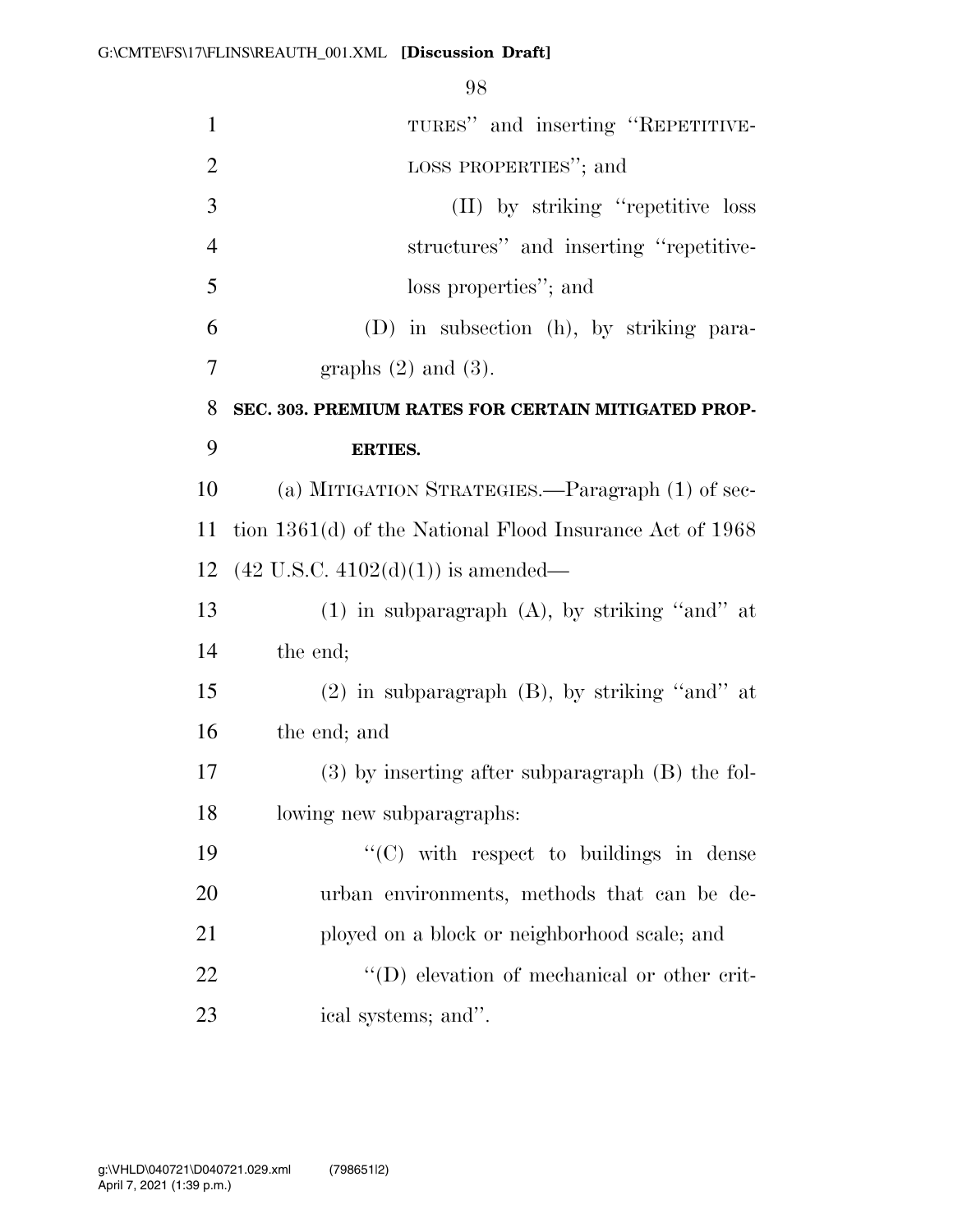| (b) MITIGATION CREDIT.—Subsection (k) of section                     |
|----------------------------------------------------------------------|
| 1308 of the National Flood Insurance Act of 1968 (42)                |
| U.S.C. $4015(k)$ is amended—                                         |
| (1) by striking "shall take into account" and                        |
| inserting the following: "shall—                                     |
| $\lq(1)$ take into account";                                         |
| $(2)$ in paragraph $(1)$ , as so designated by the                   |
| amendment made by paragraph (1) of this sub-                         |
| section, by striking the period at the end and insert-               |
| ing "; and"; and                                                     |
| (3) by adding at the end the following new                           |
| paragraph:                                                           |
| $(2)$ offer a reduction of the risk premium rate                     |
| charged to a policyholder based on the estimated re-                 |
| duction in flood damage, as determined by the Ad-                    |
| ministrator, if the policyholder implements any miti-                |
| gation method described in paragraph (1).".                          |
| SEC. 304. COVERAGE FOR COOPERATIVES.                                 |
| (a) EQUAL TREATMENT WITH CONDOMINIUMS.                               |
| Section 1306 of the National Flood Insurance Act of 1968             |
| $(42 \text{ U.S.C. } 4013)$ , as amended by the preceding provisions |
| of this Act is further amended by adding at the end the              |
| following:                                                           |
| ``(f)<br>COOPERATIVE BUILDINGS.-Notwithstanding                      |
|                                                                      |

any other provision of law, the Administrator shall make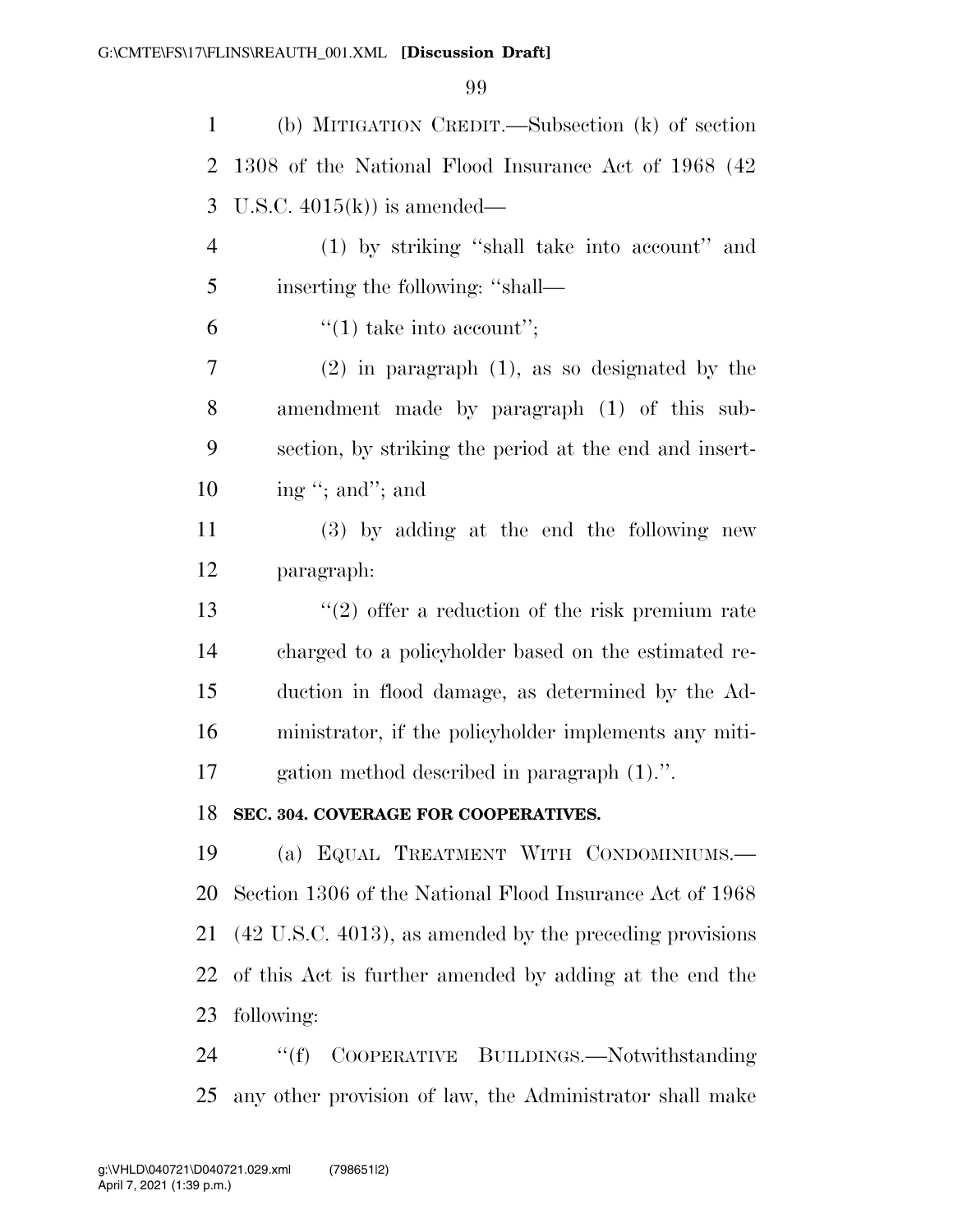flood insurance coverage available to any individual with a membership interest and occupancy agreement in a co- operative housing project on the same terms as any owner of a condominium unit.''.

 (b) PAYMENT OF CLAIMS.—Section 1312 of the Na- tional Flood Insurance Act of 1968 (42 U.S.C. 4019) is amended—

8 (1) in subsection (c)

|    | (A) by striking "flood insurance to condo-  |
|----|---------------------------------------------|
| 10 | minium owners" and inserting the following: |
| 11 | "flood insurance—                           |

12  $\frac{1}{2}$   $\frac{1}{2}$  to condominium owners"; and

 (B) by striking the period at the end and 14 inserting "; or"; and

(C) by adding at the end the following:

 $\frac{16}{2}$  to individuals with a membership interest and occupancy agreement in a cooperative housing project who purchased such flood insurance separate and apart from the flood insurance purchased by the cooperative association in which such individual is a member, based solely, or in any part, on the flood insurance coverage of the cooperative association or others on the overall property owned by the coopera-tive association.''; and

(2) by adding at the end the following: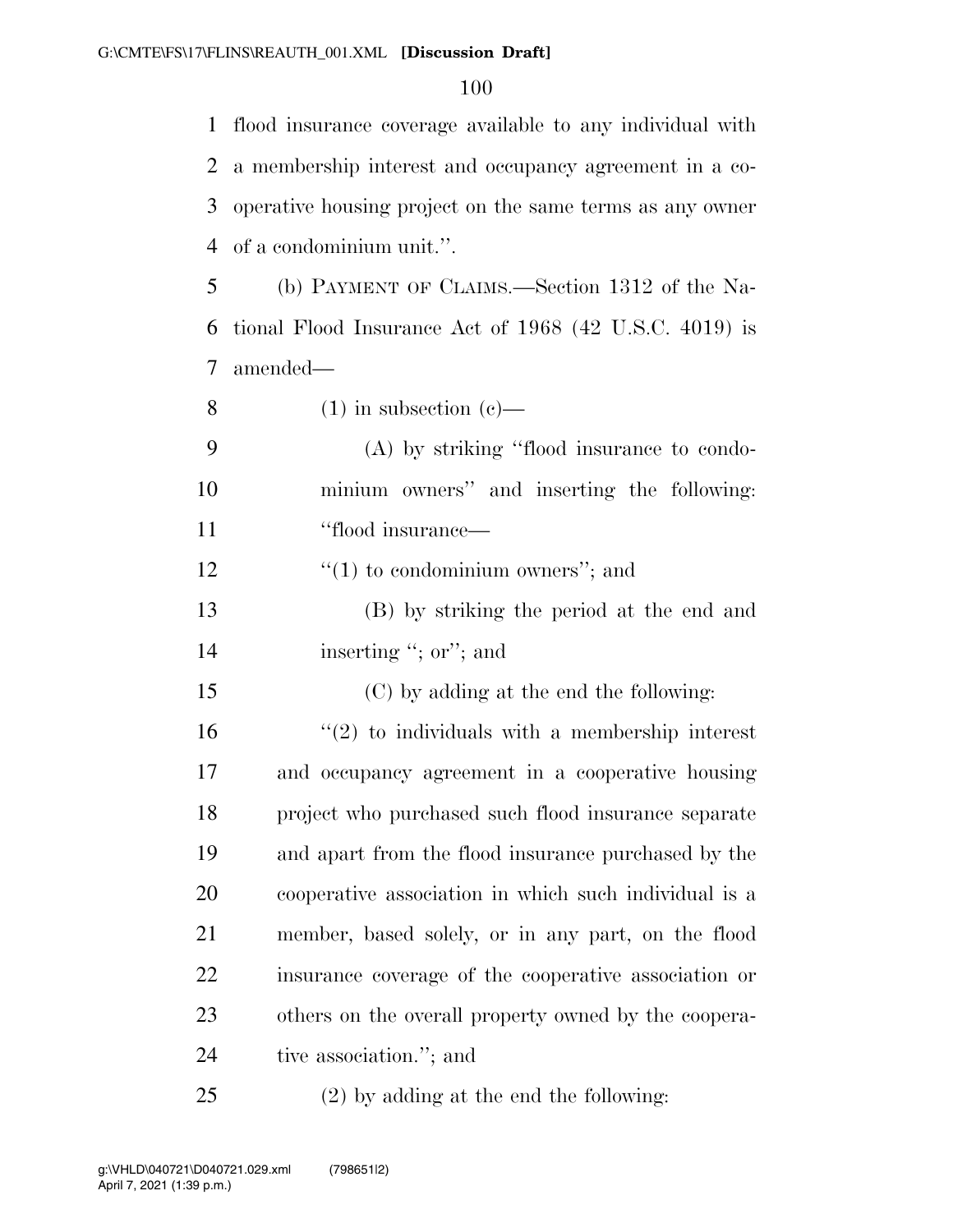''(d) DEFINITIONS.—For purposes of this section and section 1306(e), the terms 'cooperative association' and 'cooperative housing project' shall have such meaning as the Administrator shall provide.''.

## **SEC. 305. VOLUNTARY COMMUNITY-BASED FLOOD INSUR-ANCE PILOT PROGRAM.**

 (a) ESTABLISHMENT.—The Administrator of the Federal Emergency Management Agency (in this section referred to as the ''Administrator'') shall carry out a com- munity-based flood insurance pilot program to make avail- able, for purchase by participating communities, a single, community-wide flood insurance policy under the National Flood Insurance Program that—

- (1) covers all residential and non-residential properties within the community; and
- (2) satisfies, for all such properties within the community, the mandatory purchase requirements under section 102 of the Flood Disaster Protection Act of 1973 (42 U.S.C. 4012a).

 (b) PARTICIPATION.—Participation by a community in the pilot program under this section shall be at the sole discretion of the community.

 (c) REQUIREMENTS FOR COMMUNITY-WIDE POLI- CIES.—The Administrator shall ensure that a community-wide flood insurance policy made available under the pilot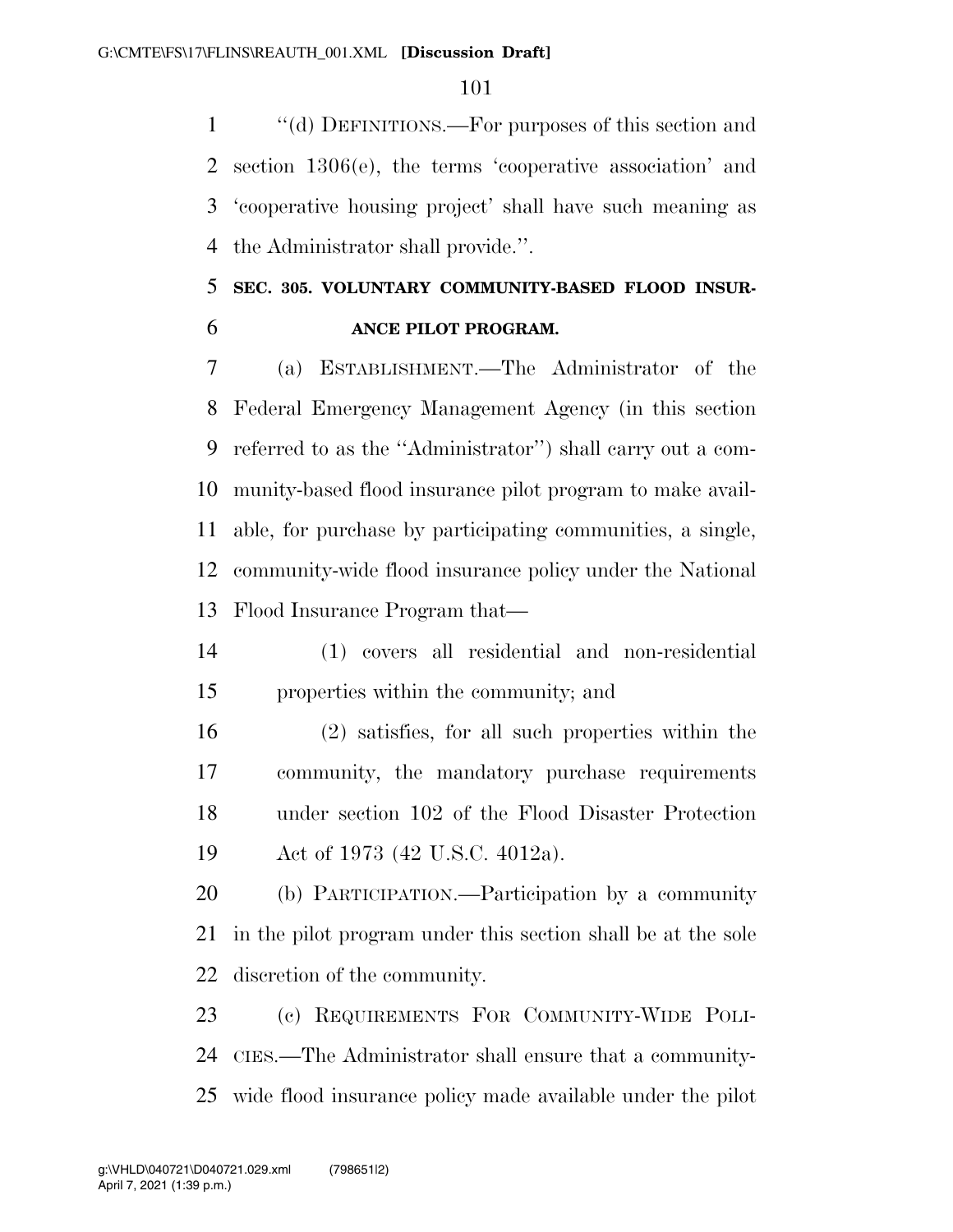| $\mathbf{1}$   | program under this section incorporates the following re-  |
|----------------|------------------------------------------------------------|
| 2              | quirements:                                                |
| 3              | (1) A mapping requirement for properties cov-              |
| $\overline{4}$ | ered by the policy.                                        |
| 5              | $(2)$ A deductible.                                        |
| 6              | (3) Certification or accreditation of mitigation           |
| 7              | infrastructure when available and appropriate.             |
| 8              | $(4)$ A community audit.                                   |
| 9              | (5) A method of preventing redundant claims                |
| 10             | payments by the National Flood Insurance Program           |
| 11             | in the case of a claim by an individual property           |
| 12             | owner who is covered by a community-wide flood in-         |
| 13             | surance policy and an individual policy obtained           |
| 14             | through the Program.                                       |
| 15             | (6) Coverage for damage arising from flooding              |
| 16             | that complies with the standards under the National        |
| 17             | Flood Insurance Program appropriate to the nature          |
| 18             | and type of property covered.                              |
| 19             | (d) TIMING.—The Administrator shall establish the          |
| 20             | demonstration program under this section not later than    |
| 21             | the expiration of the 180-day period beginning on the date |
| 22             | of the enactment of this Act and the program shall termi-  |
| 23             | nate on September 30, 2026.                                |
| 24             | (e) DEFINITION OF COMMUNITY.—For purposes of               |
| 25             | this section, the term "community" means any unit of       |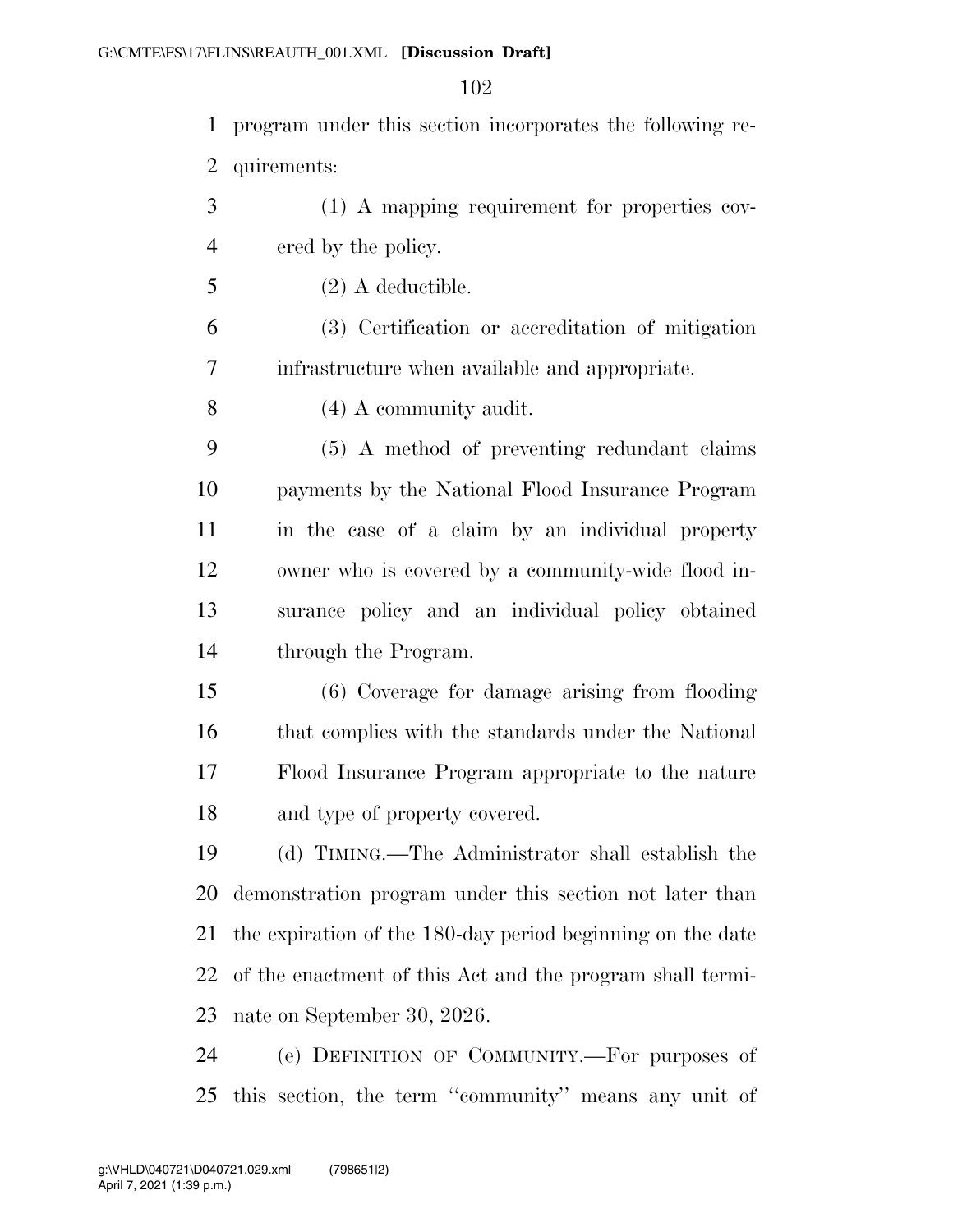local government, within the meaning given such term under the laws of the applicable State.

### **SEC. 306. MITIGATION FUNDING.**

 For each of the first 5 fiscal years beginning after following the date of the enactment of this Act, there is authorized to be appropriated \$200,000,000 to carry out the flood mitigation assistance grant program under sec- tion 1366 of the National Flood Insurance Act of 1968 (42 U.S.C. 4104c).

#### **SEC. 307. COMMUNITY RATING SYSTEM IMPROVEMENTS.**

 (a) PROVISION OF COMMUNITY RATING SYSTEM PREMIUM CREDITS TO MAXIMUM NUMBER OF COMMU- NITIES ELIGIBLE.—Subsection (b) of section 1315 of the National Flood Insurance Act of 1968 (42 U.S.C.  $4022(b)$  is amended—

- 16 (1) in paragraph  $(2)$ , by striking "may" and in-serting ''shall''; and
- (2) in paragraph (3), by inserting '', and the Administrator shall provide credits to the maximum number of communities eligible'' after ''under this program''.

 (b) GRANTS FOR COMMUNITY RATING SYSTEM PRO- GRAM COORDINATORS.—Section 1315 of the National Flood Insurance Act of 1968 (42 U.S.C. 4022) is amended by adding at the end the following new subsection: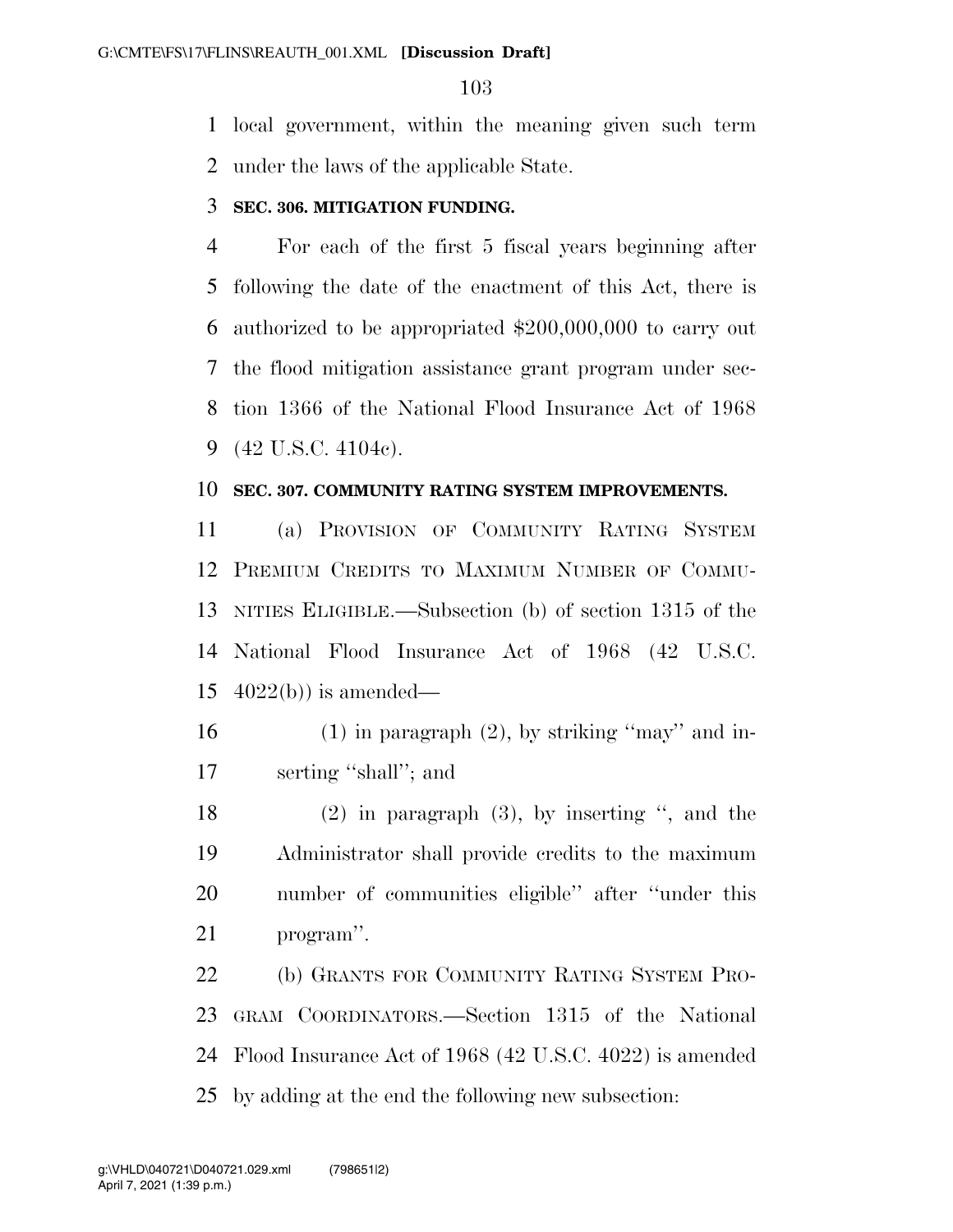''(d) GRANTS FOR COMMUNITY RATING SYSTEM PROGRAM COORDINATORS.—

 ''(1) AUTHORITY.—The Administrator shall carry out a program to make grants to consortia of States and communities for use only for costs of em- ploying or otherwise retaining an individual or indi- viduals to coordinate and carry out training, tech- nical assistance, and assistance with application to the community rating system program under sub- section (b) for States and communities that are members of such consortia.

12 ''(2) ELIGIBILITY.—The Administrator shall es- tablish such criteria as the Administrator considers appropriate for a consortium of States and commu- nities to be eligible for grants under this subsection, which shall include requiring a consortium to provide evidence to the Administrator that the consortium has sufficient authority and administrative capability to use grant amounts in accordance with this sub-section on behalf of its member jurisdictions.

21 ''(3) TIMING.—A consortium receiving a grant under this section shall establish the position or po- sitions described in paragraph (1), and employ or otherwise retain an individual or individuals to fill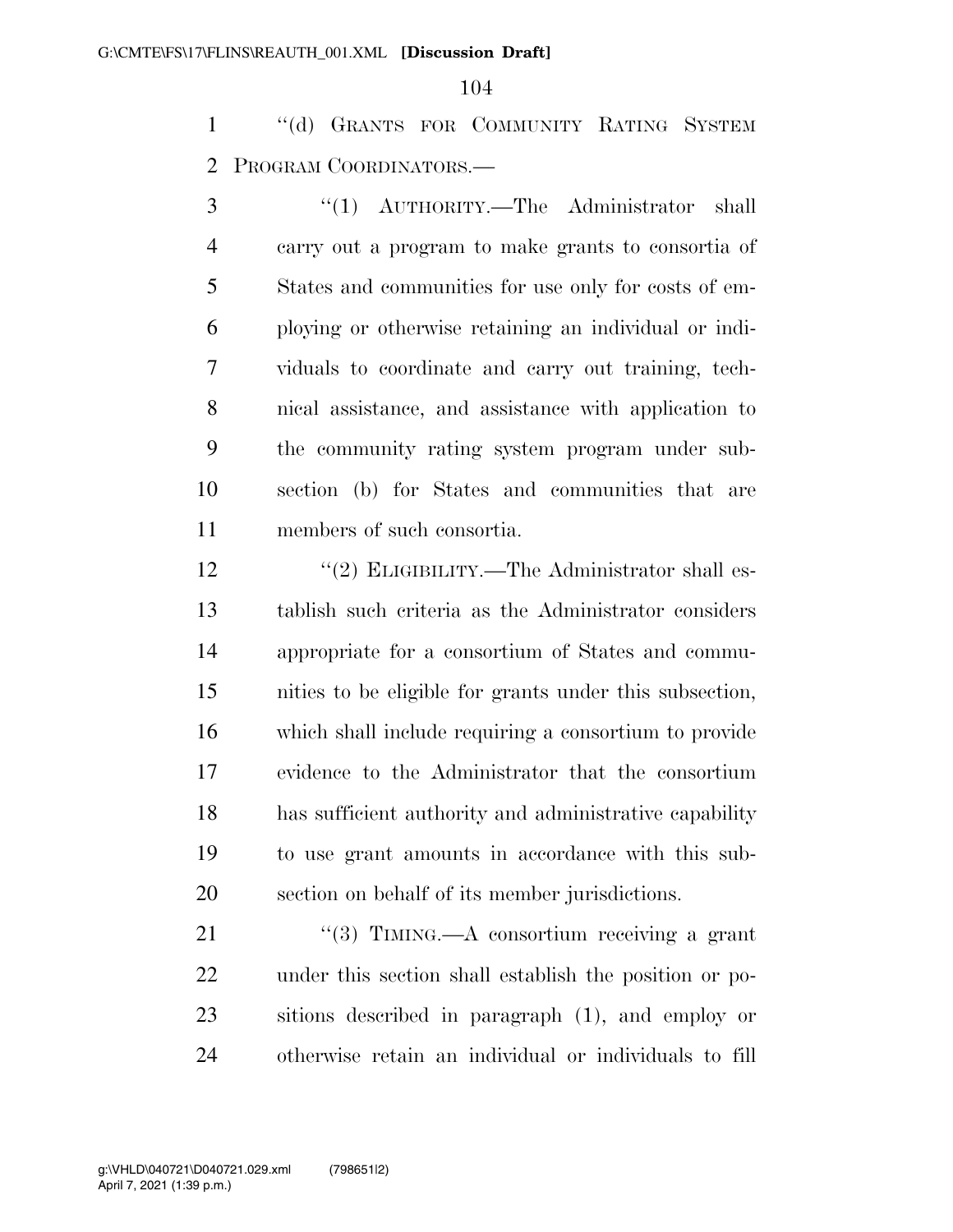| $\mathbf{1}$   | such position or positions, not later than the date   |
|----------------|-------------------------------------------------------|
| $\overline{2}$ | that all such grant amounts are expended.             |
| 3              | "(4) APPLICATIONS.—The Administrator shall            |
| $\overline{4}$ | provide for consortia of States and communities to    |
| 5              | submit applications for grants under this subsection, |
| 6              | which shall include—                                  |
| 7              | $\lq\lq$ the evidence referred to in paragraph        |
| 8              | (2);                                                  |
| 9              | $\lq\lq$ such assurances as the Administrator         |
| 10             | shall require to ensure compliance with the re-       |
| 11             | quirement under paragraph (3);                        |
| 12             | $\lq\lq$ such assurances as the Administrator         |
| 13             | shall require to ensure that the consortia will       |
| 14             | provide funding sufficient to continue the posi-      |
| 15             | tion or positions funded with the grant               |
| 16             | amounts, in the same annual amount as under           |
| 17             | such grant funding, after such grant funds are        |
| 18             | expended; and                                         |
| 19             | $\lq\lq$ (D) such other information as the Admin-     |
| 20             | istrator may require.                                 |
| 21             | "(5) SELECTION.—From among eligible con-              |
| 22             | sortia of States and communities submitting applica-  |
| 23             | tions pursuant to paragraph (3), the Administrator    |
| 24             | shall select consortia to receive grants under this   |
| 25             | subsection in accordance with such competitive cri-   |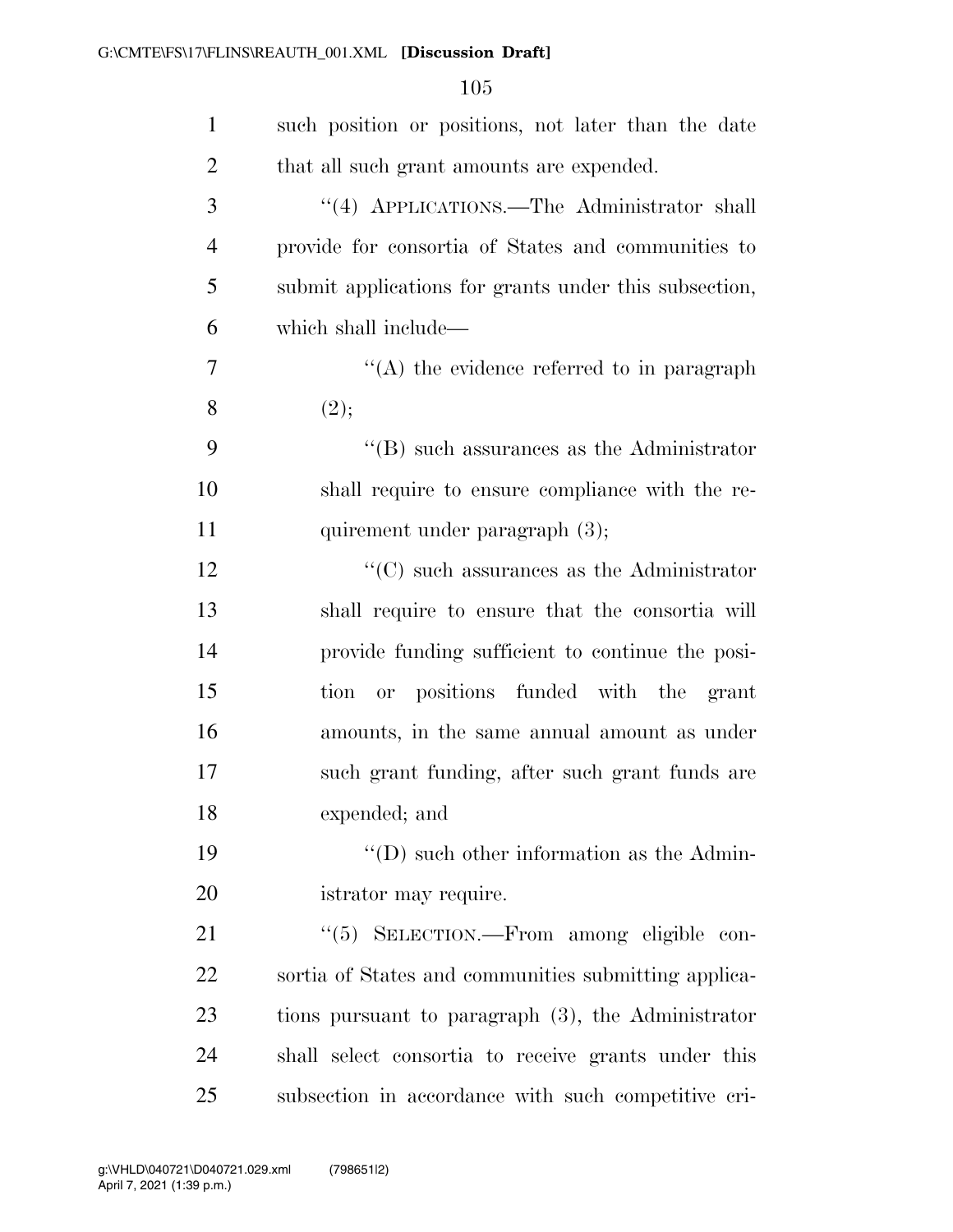teria for such section as the Administrator shall es-tablish.

| 3              | "(6) DEFINITION OF COMMUNITY.-For pur-                      |
|----------------|-------------------------------------------------------------|
| $\overline{4}$ | poses of this section, the term 'community' has the         |
| 5              | meaning given such term in section $1366(h)$ (42)           |
| 6              | U.S.C. $4104e(h)$ , except that such term includes          |
| 7              | counties and regional planning authorities that do          |
| 8              | not have zoning and building code jurisdiction.             |
| 9              | "(7) AUTHORIZATION OF APPROPRIATIONS.-                      |
| 10             | There is authorized to be appropriated for grants           |
| 11             | under this subsection—                                      |
| 12             | "(A) $$7,000,000$ for the first fiscal year                 |
| 13             | commencing after the expiration of the 4-month              |
| 14             | period beginning on the date of the enactment               |
| 15             | of this Act; and                                            |
| 16             | "(B) $$7,000,000$ for each of the four con-                 |
| 17             | secutive fiscal years thereafter.".                         |
| 18             | SEC. 308. COMMUNITY ASSISTANCE PROGRAM FOR EFFEC-           |
| 19             | TIVE FLOODPLAIN MANAGEMENT.                                 |
| 20             | (a) IN GENERAL.—Chapter I of the National Flood             |
| 21             | Insurance Act of 1968 (42 U.S.C. 4011 et seq.), as          |
| 22             | amended by the preceding provisions of this Act, is further |
| 23             | amended by adding at the end the following:                 |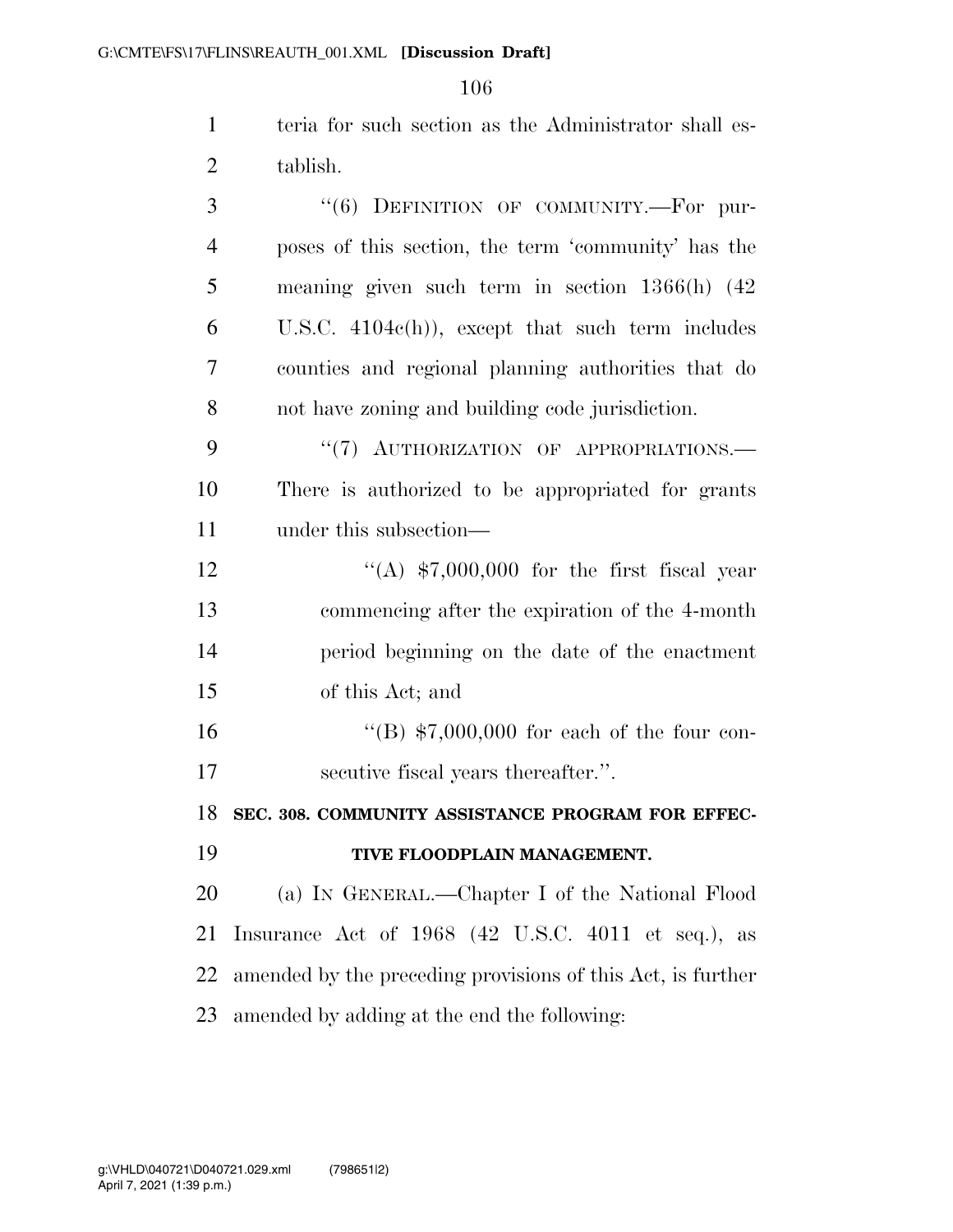### **''SEC. 1327. COMMUNITY ASSISTANCE PROGRAM FOR EF-FECTIVE FLOODPLAIN MANAGEMENT.**

 ''(a) IN GENERAL.—The Administrator shall estab- lish a community assistance program under this section to increase the capacity and capability of States, Indian tribes, and communities to effectively manage flood risk and participate in the national flood insurance program, including the community rating system program under section 1315(b), by providing financial and technical as-sistance to States, tribes and communities.

 ''(b) COMPONENTS.—The community assistance pro-gram under this program shall include—

13 ''(1) making community assistance grants under subsection (c) to States;

 ''(2) conducting periodic assessments, not less often than once every 5 years, of the technical as- sistance and training needs of States, Indian tribes, and communities;

 ''(3) providing technical assistance and training to States, Indian tribes, and communities in accord- ance with the needs identified by such assessments;  $\frac{4}{4}$  conducting periodic reviews of State, In- dian tribe, and community floodplain management standards by the Administrator to promote contin-uous improvement in building and maintaining effec-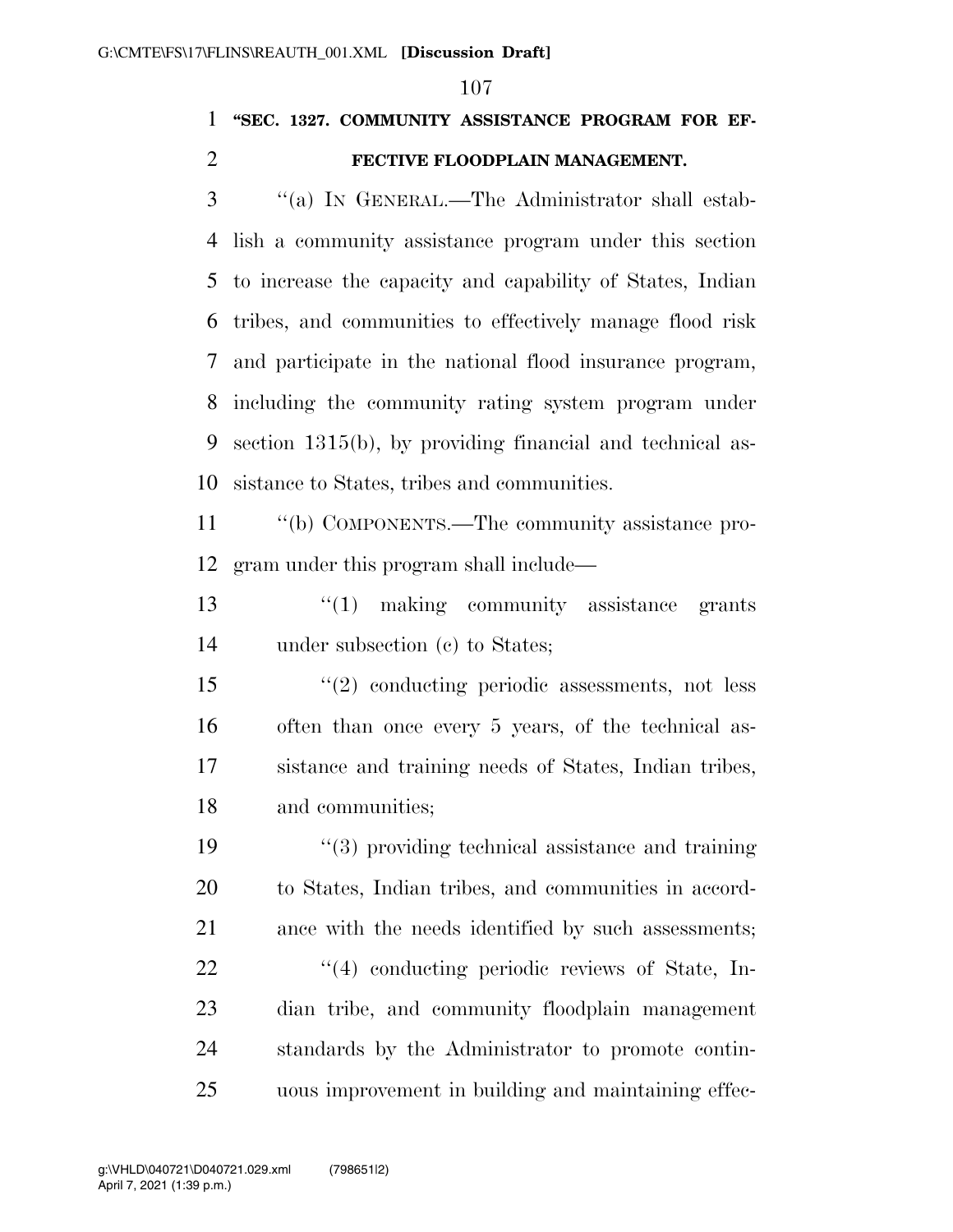| $\mathbf{1}$   | tive State floodplain management programs (as such           |
|----------------|--------------------------------------------------------------|
| $\overline{2}$ | term is defined in subsection $(d)$ ;                        |
| 3              | $\cdot\cdot$ (5) conducting periodic estimates of the losses |
| $\overline{4}$ | avoided nationally due to the adoption of qualifying         |
| 5              | floodplain management standards by States, Indian            |
| 6              | tribes and communities;                                      |
| $\overline{7}$ | $\cdot\cdot$ (6) in coordination with each State receiving a |
| 8              | grant under subsection (c), developing and executing         |
| 9              | a strategy to-                                               |
| 10             | $\lq\lq$ provide technical assistance to com-                |
| 11             | munities, including small and rural commu-                   |
| 12             | nities, and Indian tribes within the State; and              |
| 13             | "(B) encourage greater participation in the                  |
| 14             | community rating system program; and                         |
| 15             | "(7) establishing goals for States participating             |
| 16             | in the program and incentives for exceeding such             |
| 17             | goals.                                                       |
| 18             | "(c) COMMUNITY ASSISTANCE<br>GRANTS TO                       |
| 19             | STATES.-                                                     |
| 20             | "(1) IN GENERAL.—Under the program under                     |
| 21             | this section the Administrator may award grants to           |
| 22             | States, which shall be used only—                            |
| 23             | $\lq\lq$ to increase the capacity and capa-                  |
| 24             | bility of the State and communities and Indian               |
| 25             | tribes in the State to effectively manage flood              |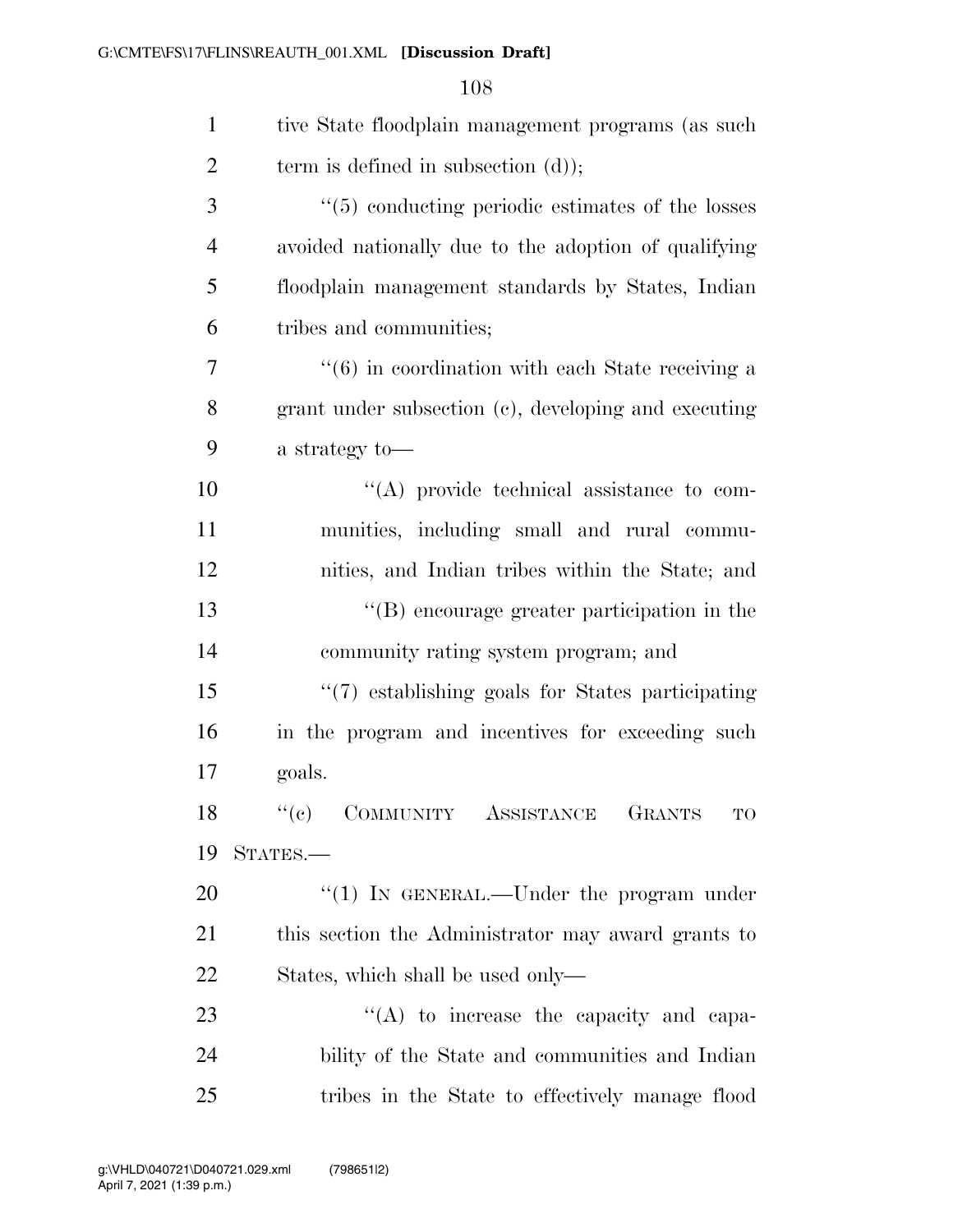| $\mathbf{1}$   | risk and to fully participate in the national          |
|----------------|--------------------------------------------------------|
| $\overline{2}$ | flood insurance program, including the commu-          |
| 3              | nity rating system program; and                        |
| $\overline{4}$ | $\lq\lq$ for activities related to implementa-         |
| 5              | tion, administration, oversight, and enforcement       |
| 6              | of the national flood insurance program at the         |
| 7              | State and local and tribal levels.                     |
| 8              | $"(2)$ GUIDELINES.—The Administrator shall es-         |
| 9              | tablish guidelines governing the use of grant funds    |
| 10             | under this subsection, including setting forth activi- |
| 11             | ties eligible to be funded with such amounts.          |
| 12             | "(3) ELIGIBILITY.—To be eligible to receive a          |
| 13             | grant under this subsection, a State shall—            |
| 14             | $\lq\lq$ demonstrate, to the satisfaction of           |
| 15             | the Administrator, that the State has in effect        |
| 16             | qualifying State floodplain management stand-          |
| 17             | ards for the State;                                    |
| 18             | $\lq\lq$ (B) agree to submit such reports, certifi-    |
| 19             | cations, and information to the Administrator          |
| 20             | as the Administrator shall require, including          |
| 21             | those required under paragraph $(5)$ ; and             |
| 22             | "(C) meet any additional eligibility require-          |
| 23             | ments as the Administrator may require.                |
| 24             | "(4) APPLICATION; SELECTION CRITERIA.—The              |
| 25             | Administrator shall provide for States to submit ap-   |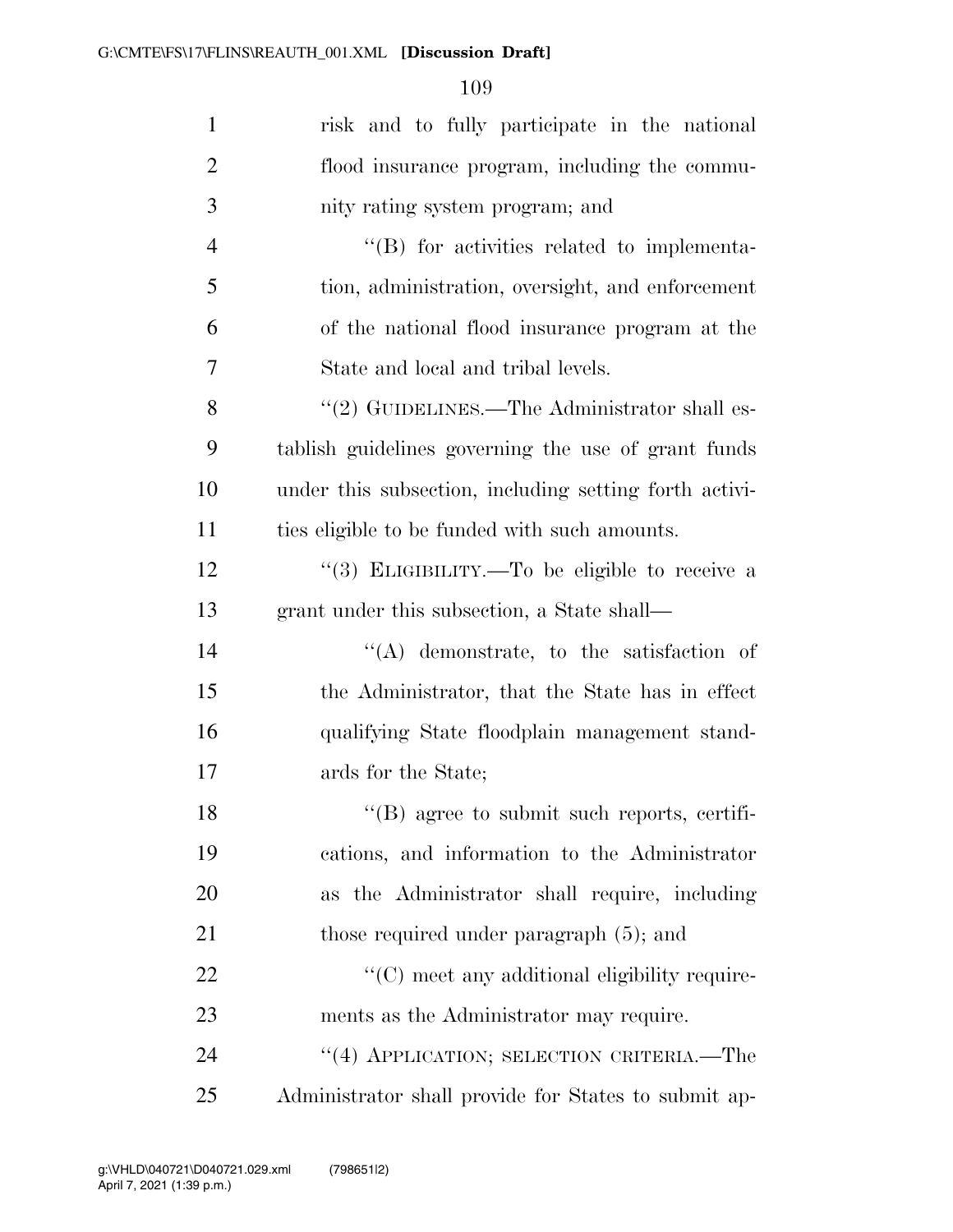plications for grants under this subsection, which shall include such information, assurances, and cer- tifications as the Administrator may require, and may establish criteria for selection of qualifying ap- plications to be selected for grants under this sub-section.

7 "(5) ONGOING REVIEW OF FLOODPLAIN MAN- AGEMENT STANDARDS.—Each State that is awarded funds under this section shall provide periodic re- ports, certifications, and information regarding the floodplain management standards of such State as the Administrator may require for the duration of the use of grant amounts.

''(d) DEFINITIONS.—For purposes of this section:

15 "(1) INDIAN TRIBE.—The term 'Indian tribe' has the meaning given such term in section 4 of the Native American Housing Assistance and Self-De-termination Act of 1996 (25 U.S.C. 4103).

19 "(2) QUALIFYING STATE FLOODPLAIN MANAGE- MENT STANDARDS.—The term 'qualifying State floodplain management standards' means the flood-22 plain management standards of a State that—

23 "(A) are specifically authorized under State law and do not conflict with or inhibit the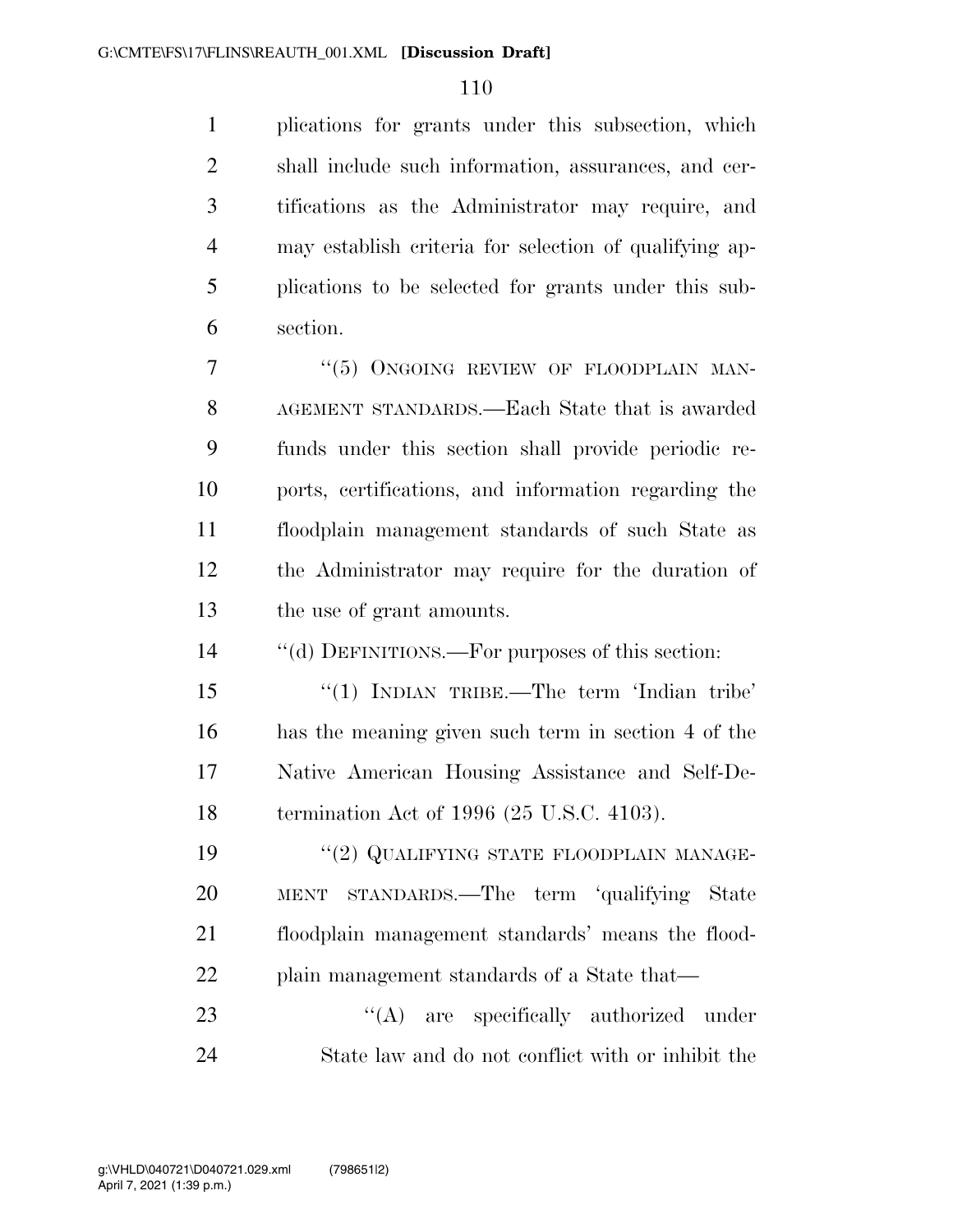| $\mathbf{1}$   | implementation of the National Flood Insur-     |
|----------------|-------------------------------------------------|
| $\overline{2}$ | ance Act of 1968;                               |
| 3              | "(B) designate an entity responsible for co-    |
| $\overline{4}$ | ordinating the national flood insurance program |
| 5              | in the State;                                   |
| 6              | "(C) identify State resources and programs      |
| $\overline{7}$ | to manage floodplains and reduce flood risk;    |
| 8              | $\lq\lq$ (D) address on a long-term basis—      |
| 9              | "(i) integration of floodplain manage-          |
| 10             | ment activities with other State functions      |
| 11             | and activities;                                 |
| 12             | "(ii) identification of flood hazards;          |
| 13             | "(iii) management of natural flood-             |
| 14             | plain functions and resources;                  |
| 15             | "(iv) elimination of adverse impacts of         |
| 16             | development on the floodplain;                  |
| 17             | "(v) flood mitigation and recovery              |
| 18             | strategies for the State;                       |
| 19             | "(vi) strategies for informing commu-           |
| 20             | nities and citizens about flood risk and        |
| 21             | mitigation options; and                         |
| 22             | "(vii) measures for evaluating the ef-          |
| 23             | fectiveness of State floodplain management      |
| 24             | efforts;                                        |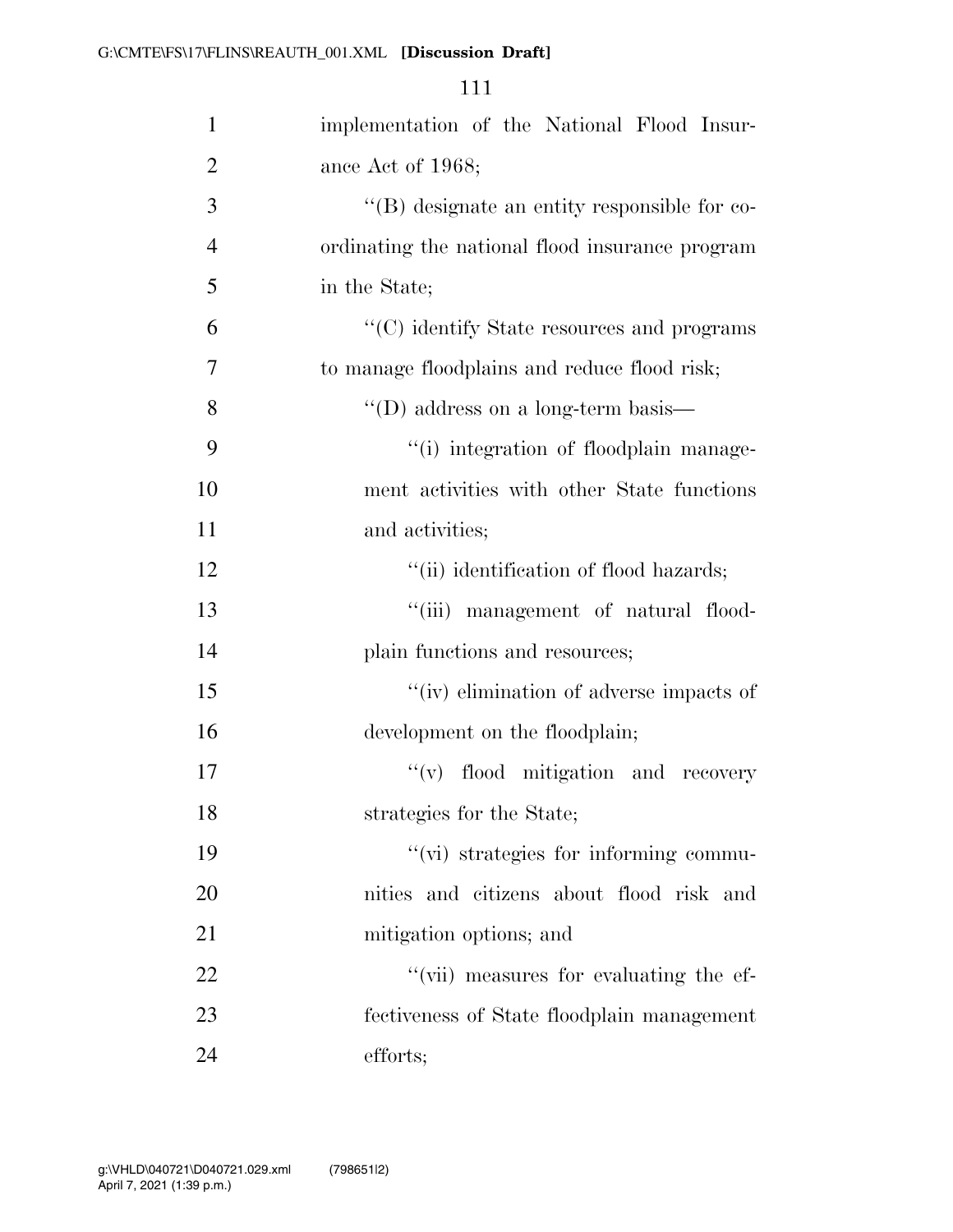| $\mathbf{1}$   | $\lq\lq(E)$ include a long-term plan that will fa-    |
|----------------|-------------------------------------------------------|
| $\overline{2}$ | cilitate the prioritization and provision of train-   |
| 3              | ing and technical assistance to communities and       |
| $\overline{4}$ | Indian tribes in the State to increase local and      |
| 5              | tribal capacity and capability for floodplain         |
| 6              | management, including the capacity and capa-          |
| 7              | bility to participate in the national flood insur-    |
| 8              | ance program and the community rating system          |
| 9              | program;                                              |
| 10             | "(F) provide for oversight, administration            |
| 11             | and enforcement of the national flood insurance       |
| 12             | program at the State and community levels;            |
| 13             | and                                                   |
| 14             | $\lq\lq(G)$ meet such other requirements as the       |
| 15             | Administrator may establish.                          |
| 16             | $``$ (e) FUNDING.—                                    |
| 17             | "(1) AUTHORIZATION OF APPROPRIATIONS.-                |
| 18             | There is authorized to be appropriated $$20,000,000$  |
| 19             | for each of fiscal years 2022 through 2027 for the    |
| 20             | National Flood Insurance Fund for carrying out this   |
| 21             | section. Any amounts appropriated pursuant to this    |
| 22             | subsection shall remain available until expended.     |
| 23             | " $(2)$ SET-ASIDES.—From any amounts made             |
| 24             | available for grants under this section, the Adminis- |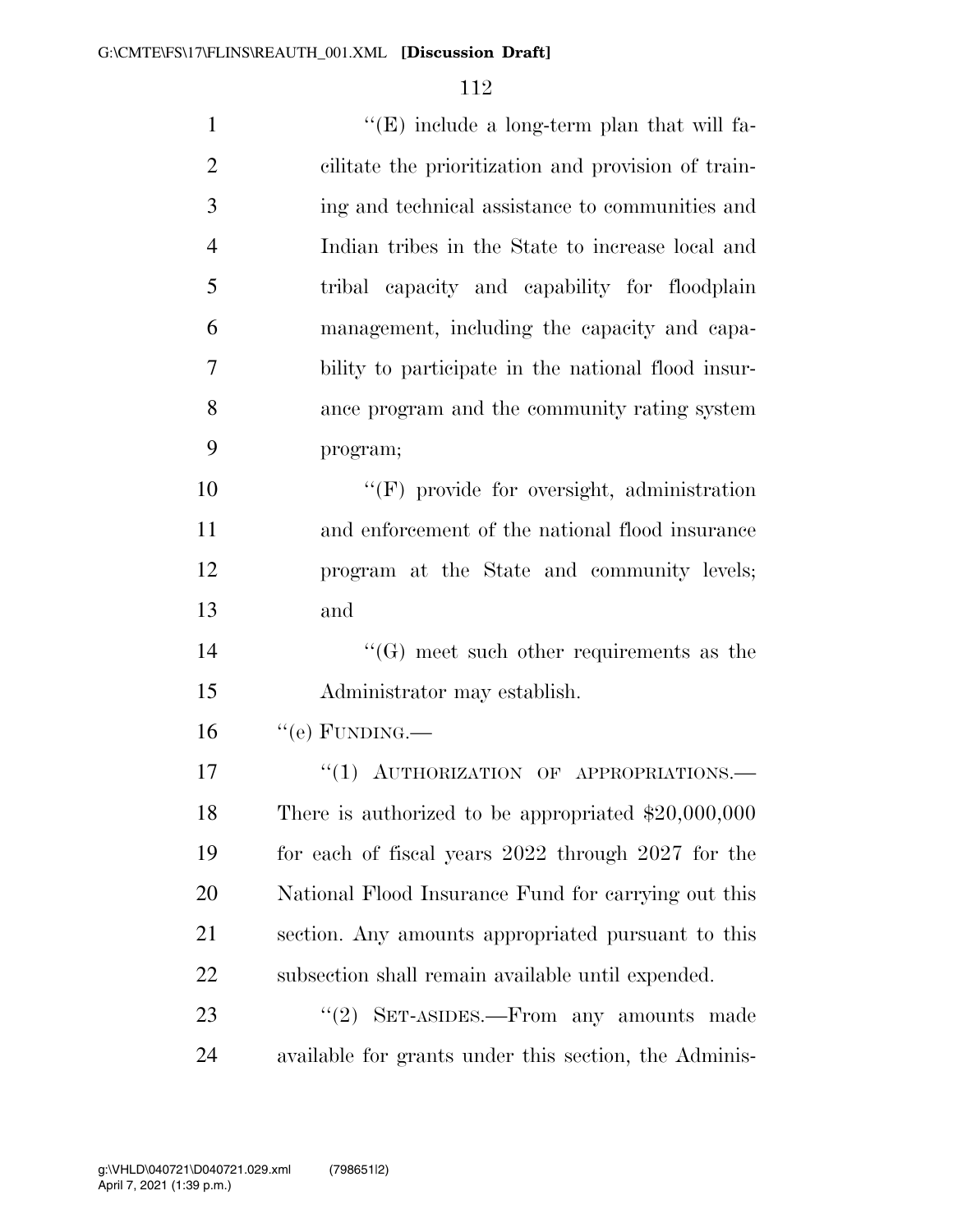| $\mathbf{1}$   | trator may reserve such amount as the Adminis-            |
|----------------|-----------------------------------------------------------|
| $\overline{2}$ | trator considers appropriate—                             |
| 3              | "(A) for community assistance grants                      |
| $\overline{4}$ | under subsection (c) to States; and                       |
| 5              | $\lq\lq$ for additional assistance only for               |
| 6              | States exceeding the goals established pursuant           |
| 7              | to subsection $(b)(7)$ .".                                |
| 8              | (b) USE OF NATIONAL FLOOD INSURANCE FUND                  |
| 9              | AMOUNTS.—Subsection (a) of section 1310 of the Na-        |
| 10             | tional Flood Insurance Act of 1968 (42 U.S.C. $4017(a)$ ) |
| 11             | is amended—                                               |
| 12             | $(1)$ in paragraph $(7)$ , by striking "and" at the       |
| 13             | end;                                                      |
|                | $(2)$ in paragraph $(8)$ , by striking the period at      |
| 14             |                                                           |
| 15             | the end and inserting "; and"; and                        |
| 16             | (3) by adding at the end the following:                   |
| 17             | $\lq(9)$ for carrying out the community assistance        |
| 18             | program for effective floodplain management under         |
| 19             | section 1327.".                                           |
|                | <b>TITLE II-MODERNIZATION</b>                             |
| 20<br>21       | SEC. 401. EFFECT OF PRIVATE FLOOD INSURANCE COV-          |
| 22             | ERAGE ON CONTINUOUS COVERAGE<br>RE-                       |
| 23             | <b>QUIREMENTS.</b>                                        |
| 24             | Section 1308 of the National Flood Insurance Act of       |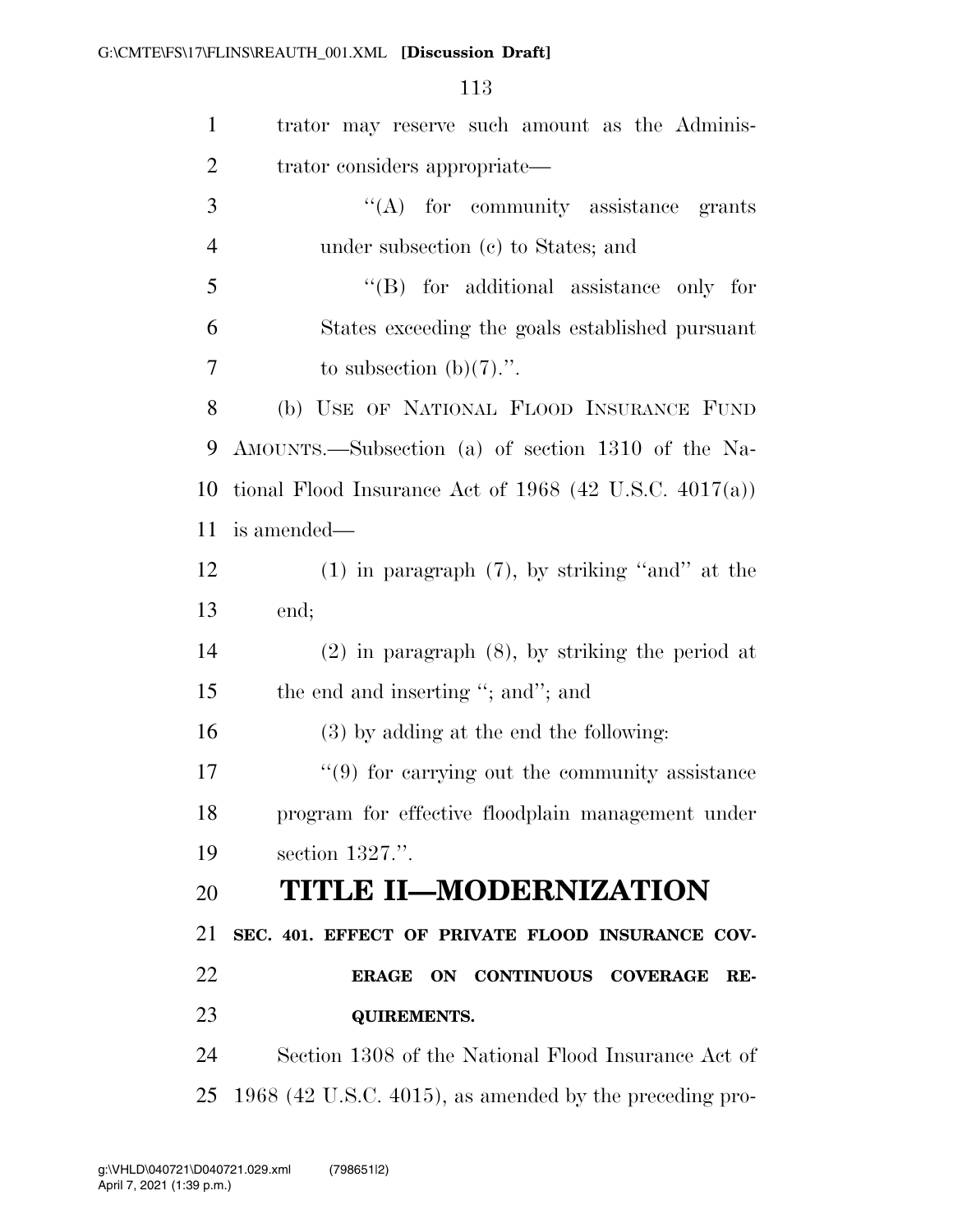visions of this Act, is further amended by adding at the end the following:

 ''(o) EFFECT OF PRIVATE FLOOD INSURANCE COV- ERAGE ON CONTINUOUS COVERAGE REQUIREMENTS.— For purposes of applying any statutory, regulatory, or ad- ministrative continuous coverage requirement, including 7 under section  $1307(g)(1)$ , the Administrator shall consider any period during which a property was continuously cov- ered by a flood insurance policy, either offered through the national flood insurance program or private market, that was used to satisfy the requirements under sub- sections (a) and (b) of section 102 of the Flood Disaster Protection Act of 1973 (42 U.S.C. 4012a) to be a period of continuous coverage.''.

# **SEC. 402. OPTIONAL COVERAGE FOR BLANKET PROPERTY POLICIES.**

 Subsection (b) of section 1306 of the National Flood Insurance Act of 1968 (42 U.S.C. 4013(b)), is amended—

 (1) in paragraph (4), by striking ''and'' at the end;

 (2) in paragraph (5), by striking the period at 22 the end and inserting "; and"; and

 (3) by adding at the end the following new paragraph: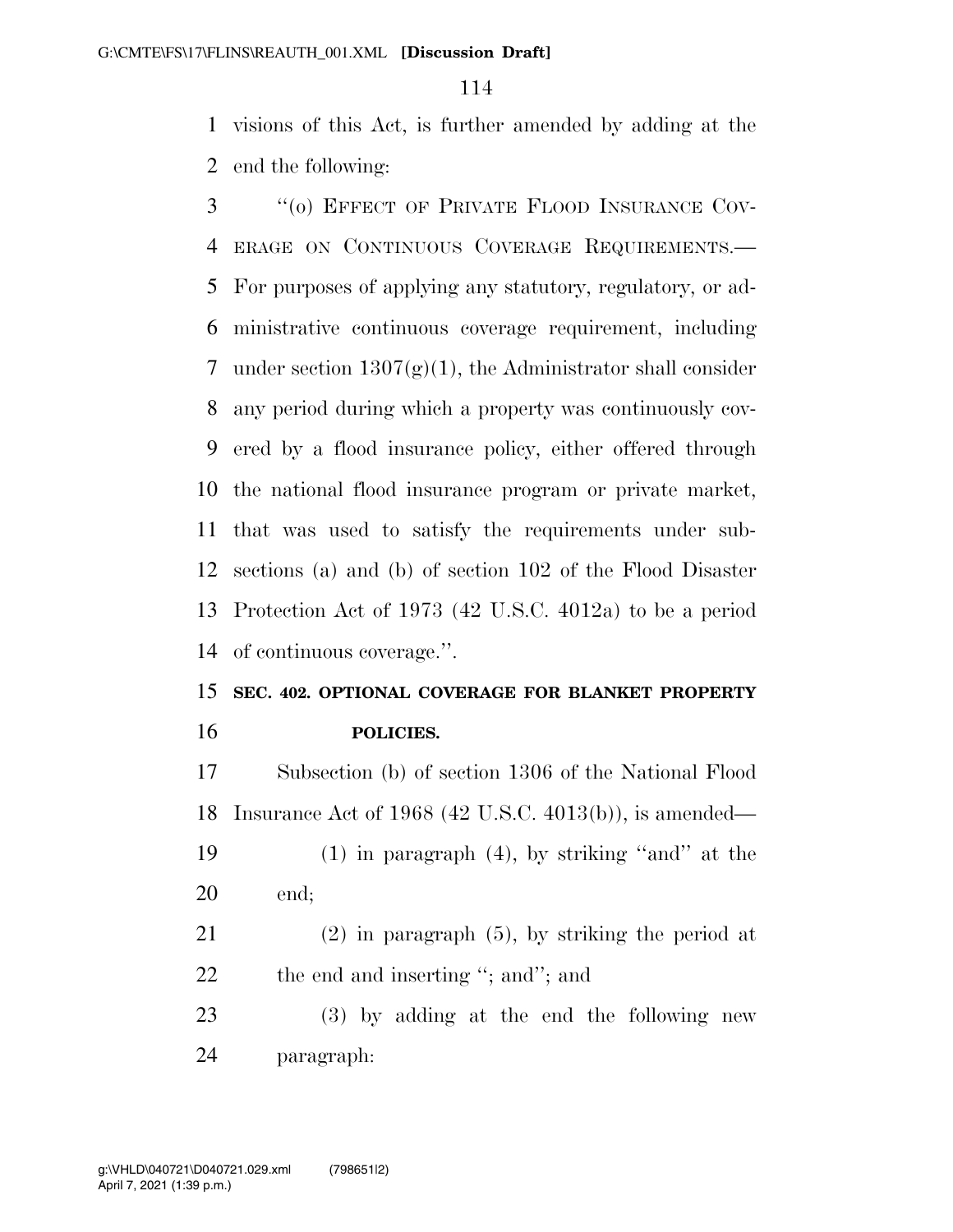| $\mathbf{1}$   | $\cdot$ (6) the Administrator may provide that, in the      |
|----------------|-------------------------------------------------------------|
| $\overline{2}$ | case of any commercial property or other residential        |
| 3              | property, including multifamily rental property and         |
| $\overline{4}$ | agricultural property, one blanket property policy be       |
| 5              | made available to every insured upon renewal and            |
| 6              | every applicant with multiple structures on the same        |
| 7              | property, except that—                                      |
| 8              | "(A) purchase of such coverage shall be at                  |
| 9              | the option of the insured; and                              |
| 10             | "(B) any such coverage shall be made                        |
| 11             | available only at chargeable rates that are not             |
| 12             | less than the estimated premium rates for such              |
| 13             | coverage determined in accordance with section              |
| 14             | $1307(a)(1)$ .".                                            |
| 15             | SEC. 403. ANNUAL INDEPENDENT ACTUARIAL STUDY.               |
| 16             | Part C of chapter II of the National Flood Insurance        |
| 17             | Act of 1968 (42 U.S.C. 4081 et seq.) is amended by add-     |
| 18             | ing at the end the following new section:                   |
| 19             | "SEC. 1349. ANNUAL INDEPENDENT ACTUARIAL STUDY.             |
| 20             | "The Administrator shall provide for an independent         |
| 21             | actuarial study of the National Flood Insurance Program     |
| 22             | to be conducted annually, which shall analyze the financial |
| 23             | position of the Program. The Administrator shall submit     |
| 24             | a report annually to the Congress describing the results    |
| 25             | of such study and assessing the financial status of the     |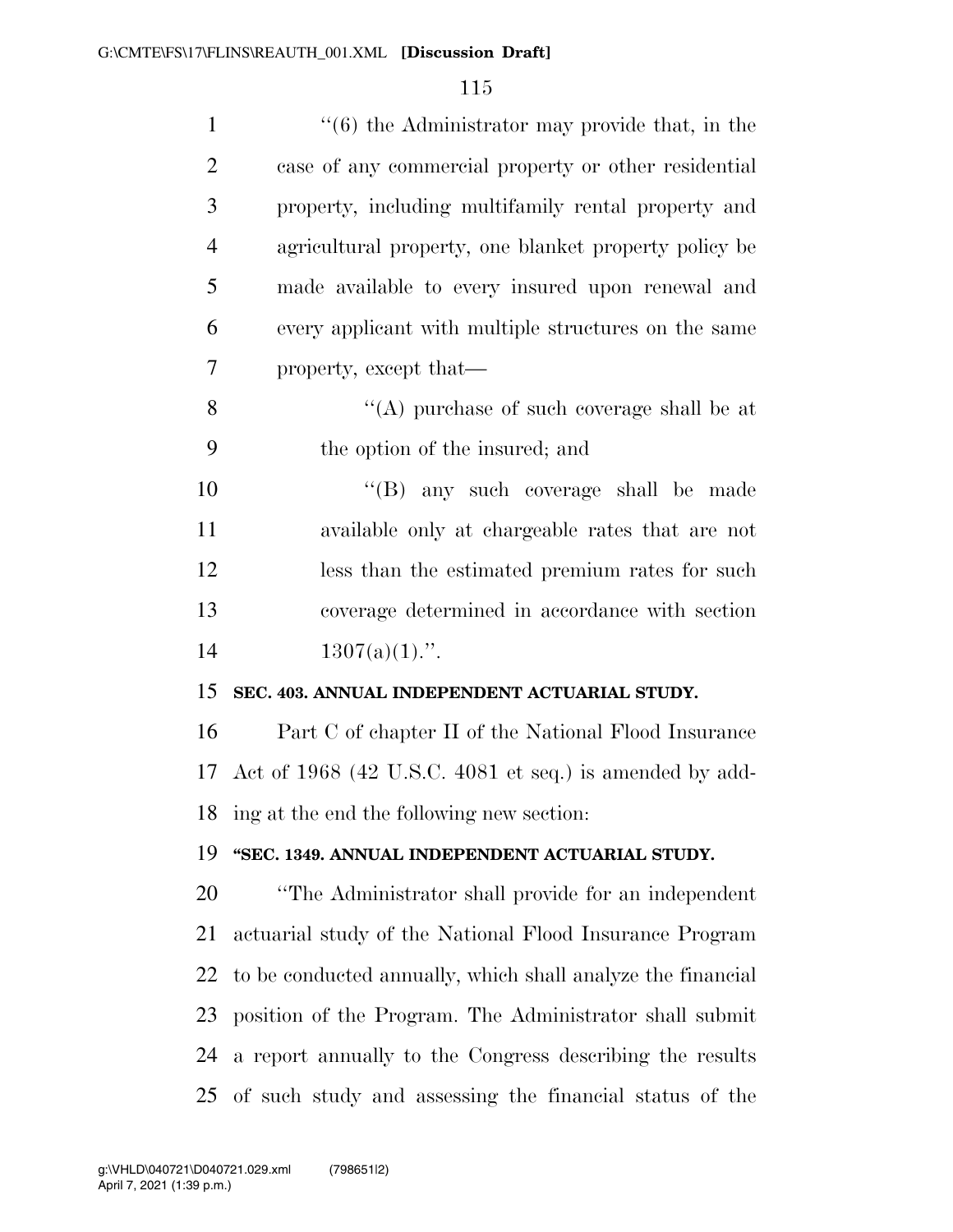Program. The report shall recommend adjustments to un- derwriting standards, program participation, or pre- miums, if necessary, to ensure that the Program remains financially sound. The report shall also include an evalua- tion of the quality control procedures and accuracy of in- formation utilized in the process of underwriting National Flood Insurance Program policies. Such evaluation shall include a review of the risk characteristics of policies.''.

### **SEC. 404. DATA EXCHANGE PROGRAM.**

 Section 1313 of the National Flood Insurance Act of 1968 (42 U.S.C. 4020) is amended—

 (1) by inserting after the section enumerator the following: ''(a) AVAILABILITY OF FLOOD INSUR-ANCE INFORMATION.—''; and

 (2) by adding at the end the following new sub-sections:

17 <sup>"</sup>(b) DATA EXCHANGE PROGRAM.

18 "(1) IN GENERAL.—The Administrator shall disclose policy and claims information described in paragraph (2) to an insurance company, as such term is defined in subsection (f), if such insurance company has entered into a data sharing agreement with the Administrator pursuant to paragraph (3). 24 "(2) DATA ELIGIBLE FOR SHARING.—The Ad-ministrator shall disclose the following claims and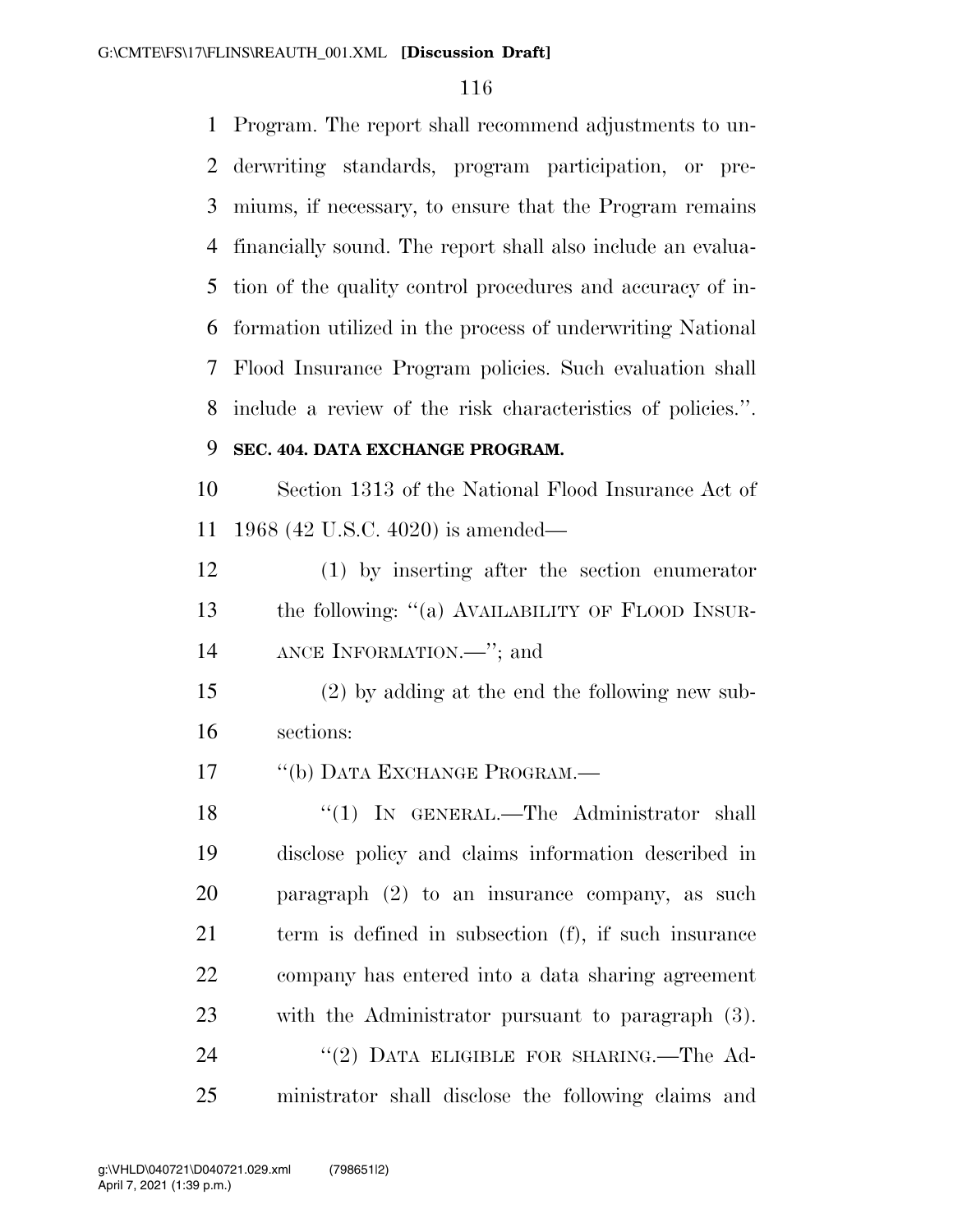| $\mathbf{1}$   | policy information, obtained in connection with a        |
|----------------|----------------------------------------------------------|
| $\overline{2}$ | flood insurance policy made available under this title   |
| 3              | or through a data sharing agreement executed pur-        |
| $\overline{4}$ | suant to paragraph $(3)$ , pursuant to paragraph $(1)$ : |
| 5              | "(A) The location of the insured property,               |
| 6              | by address and latitude and longitude).                  |
| 7              | $\lq\lq (B)$ Amount of coverage in force.                |
| 8              | "(C) Dates of loss.                                      |
| 9              | $\lq\lq$ (D) The amount paid on claims.                  |
| 10             | "(E) Any other claims and policy informa-                |
| 11             | tion the Administrator determines necessary              |
| 12             | and appropriate.                                         |
| 13             | "(3) DATA SHARING AGREEMENT.—A data                      |
| 14             | sharing agreement entered into pursuant to para-         |
| 15             | graph(1) shall include—                                  |
| 16             | $\lq\lq$ the terms and conditions under which            |
| 17             | insurance companies may use, share, store, and           |
| 18             | account for the data, which shall at minimum             |
| 19             | include provisions ensuring that—                        |
| 20             | "(i) the insurance company may only                      |
| 21             | use information provided under the agree-                |
| 22             | ment for the purposes of underwriting, es-               |
| 23             | tablishing premium rates, and adjusting                  |
| 24             | claims; and                                              |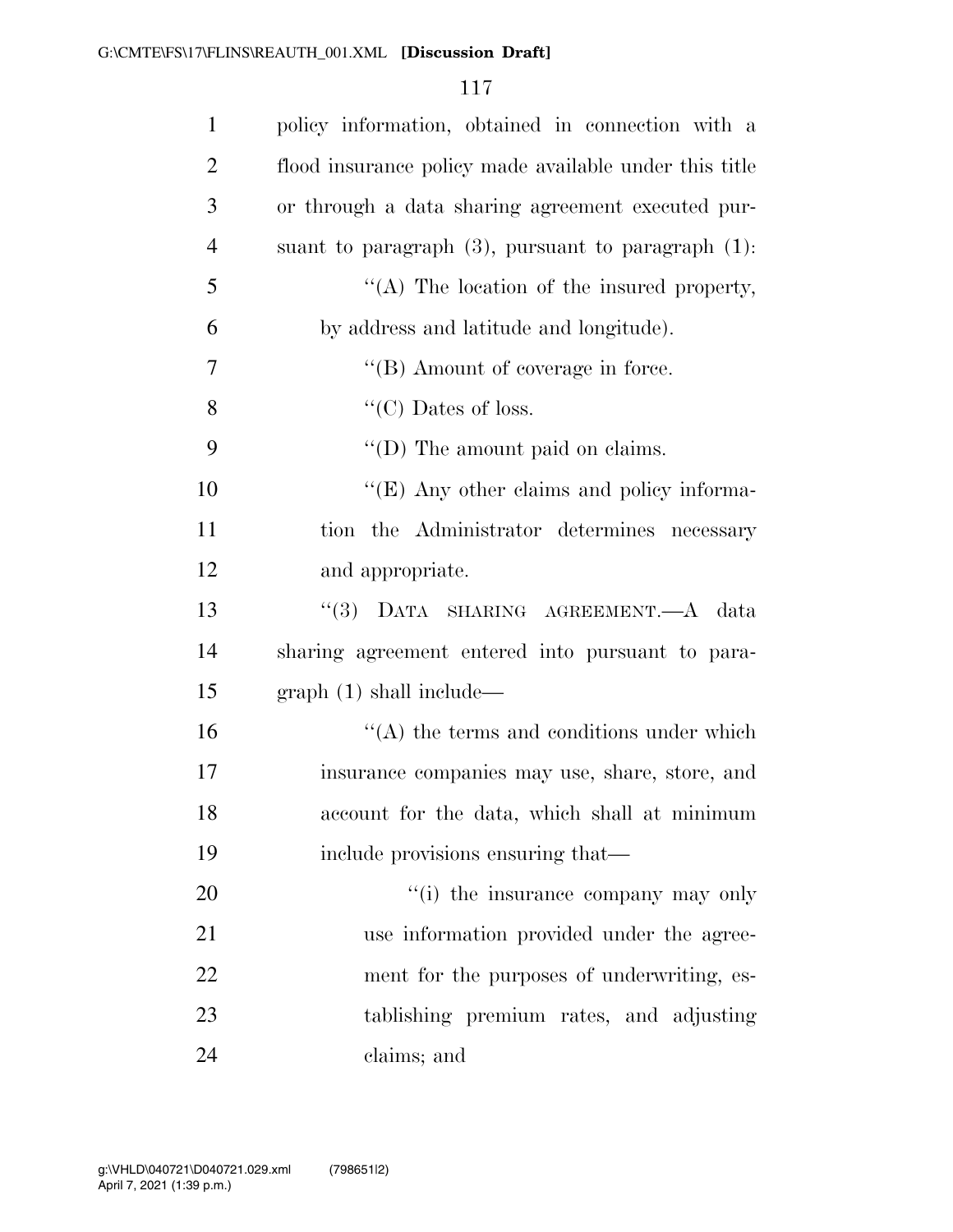| $\mathbf{1}$   | "(ii) the insurance company may not                            |
|----------------|----------------------------------------------------------------|
| $\overline{2}$ | use the information provided as part of the                    |
| 3              | agreement for marketing purposes;                              |
| $\overline{4}$ | "(B) an agreement by the insurance com-                        |
| 5              | pany to provide to the Administrator the insur-                |
| 6              | ance company's policy and claims data in a                     |
| 7              | form prescribed by the Administrator; and                      |
| 8              | $\cdot$ (C) any other terms and conditions the                 |
| 9              | Administrator determines are necessary and ap-                 |
| 10             | propriate.                                                     |
| 11             | "(c) ACCESS TO FLOOD INSURANCE INFORMA-                        |
| 12             | TION.—Upon the request of a purchaser, lessee, or current      |
| 13             | owner of a property, the Administrator shall provide to        |
|                | 14 the purchaser, lessee, or current owner of the property in- |
| 15             | formation pertaining to the property the purchaser or les-     |
| 16             | see is under contract to buy or lease, respectively, or the    |
|                | 17 current owner's property, as follows:                       |
| 18             | $\lq(1)$ The number and dollar value of claims                 |
| 19             | filed for the property, over the life of the property,         |
| 20             | known to the Administrator, including claims made              |
| 21             | under—                                                         |
| 22             | "(A) a flood insurance policy made avail-                      |
| 23             | able under this Act; and                                       |
| 24             | $\lq\lq$ (B) a private flood insurance policy.                 |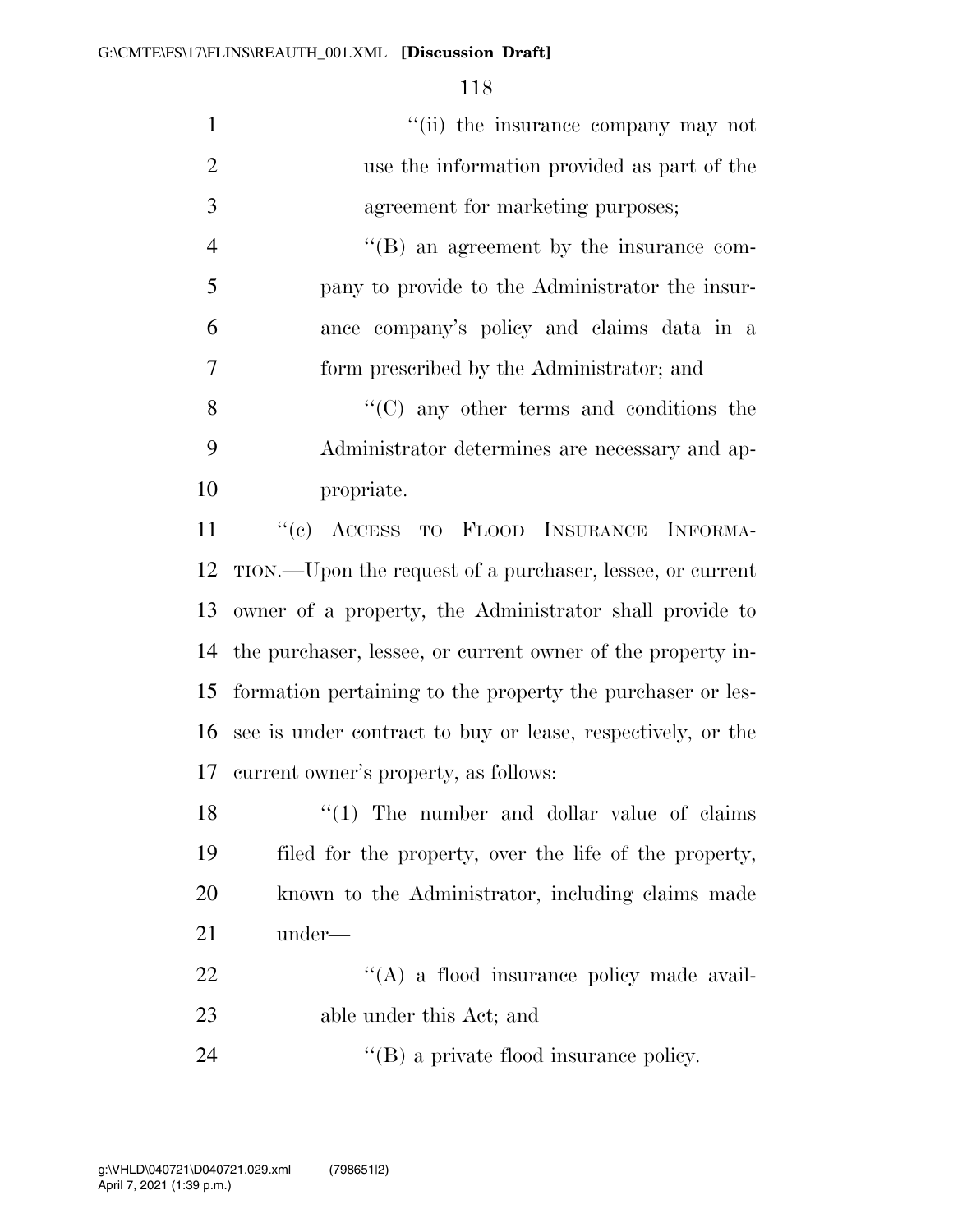1 ''(2) Information on whether the property owner may be required to purchase flood insurance coverage due to previous receipt of Federal disaster assistance subject to the mandatory purchase re- quirement under section 102 of the Flood Disaster Protection Act of 1973.

 ''(3) Such other available information about the property as determined by the Administrator to ac- curately and adequately characterize the true flood risk to the property.

 ''(d) PRIVACY PROTECTION.—Disclosure of informa- tion contained within a system of records (as such term 13 is defined in section  $552a(a)(5)$  of title 5, United States Code) as authorized in subsections (b) and (c) of this sec- tion shall be considered a routine use for the purposes of section 552a(3) of title 5, United States Code.

 $17 \t\t\t\t\t``(e) FEE.$ 

18 "(1) In GENERAL.—To carry out subsections (b) and (c), the Administrator may charge a fee to participating insurance companies under subsection (b) and purchasers or lessees requesting flood insur- ance information under subsection (c). The Adminis- trator shall not charge a fee to the current owner re- questing flood insurance information under sub-section (c).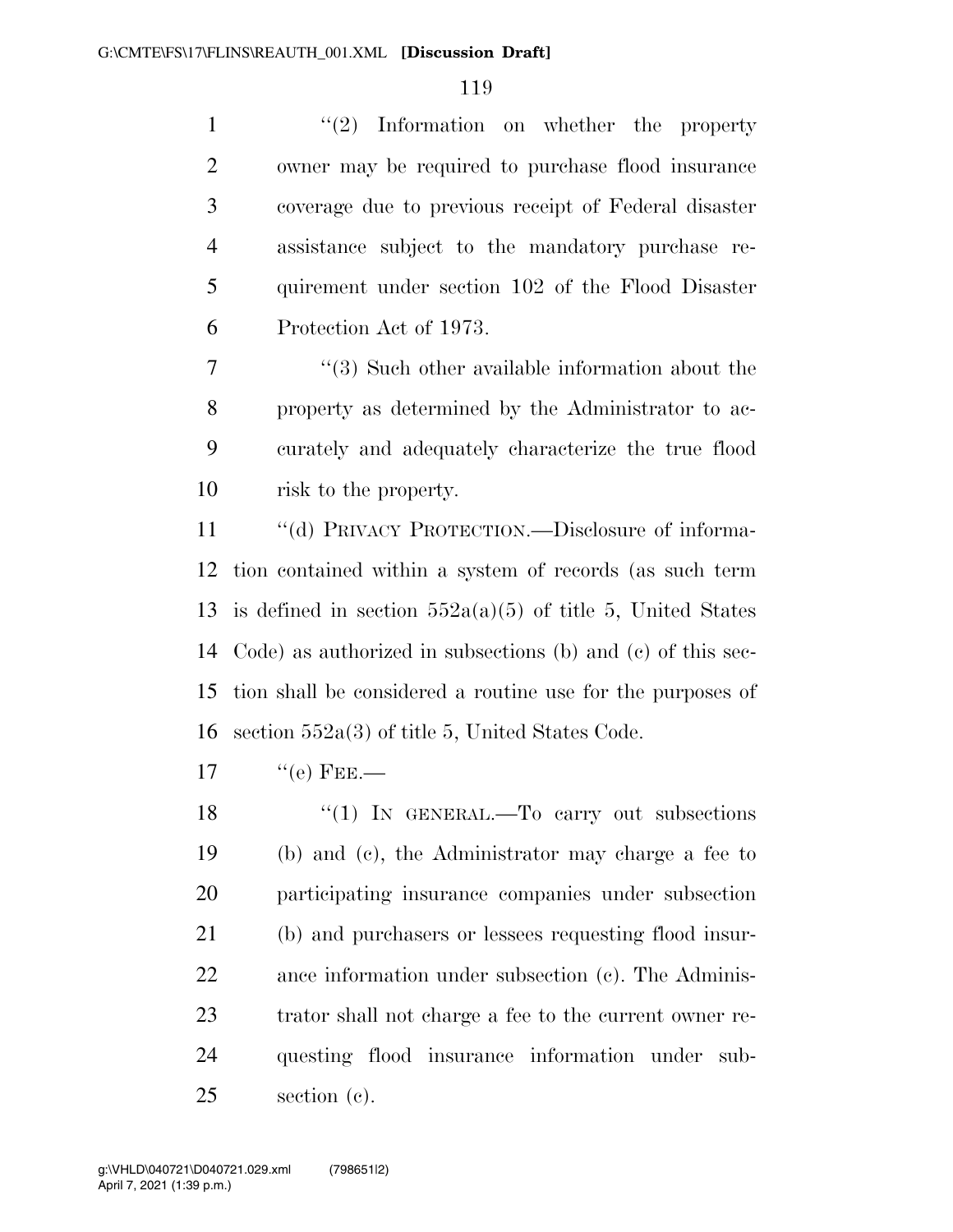1 ''(2) DEPOSIT.—The Administrator shall de- posit the fee collected under this subsection into the National Flood Insurance Fund established under section 1310.

 ''(f) DEFINITION.—For the purposes of this section the following definitions shall apply:

7 "(1) INSURANCE COMPANY.—The term 'insur- ance company' means an insurance company that meets the requirements of subparagraph (A) of sec- tion 102(b)(7) of the Flood Disaster Protection Act 11 of 1973 (42 U.S.C. 4012a(b)(7)(A).

12 ''(2) LESSEE.—The term 'lessee' means a per- son who enters into an agreement to lease, rent, or sublease a property.

15 "(3) PURCHASER.—The term 'purchaser' means a person who enters into an agreement to purchase an interest in a property.''.

### **SEC. 405. ELEVATION CERTIFICATES.**

 Chapter I of the National Flood Insurance Act of 1968 (42 U.S.C. 4011 et seq.), as amended by the pre- ceding provisions of this Act, is further amended by add-ing at the end the following:

### **''SEC. 1328. ELEVATION CERTIFICATES.**

 ''Surveyed elevation data and other information relat-ing to a building that is recorded on a National Flood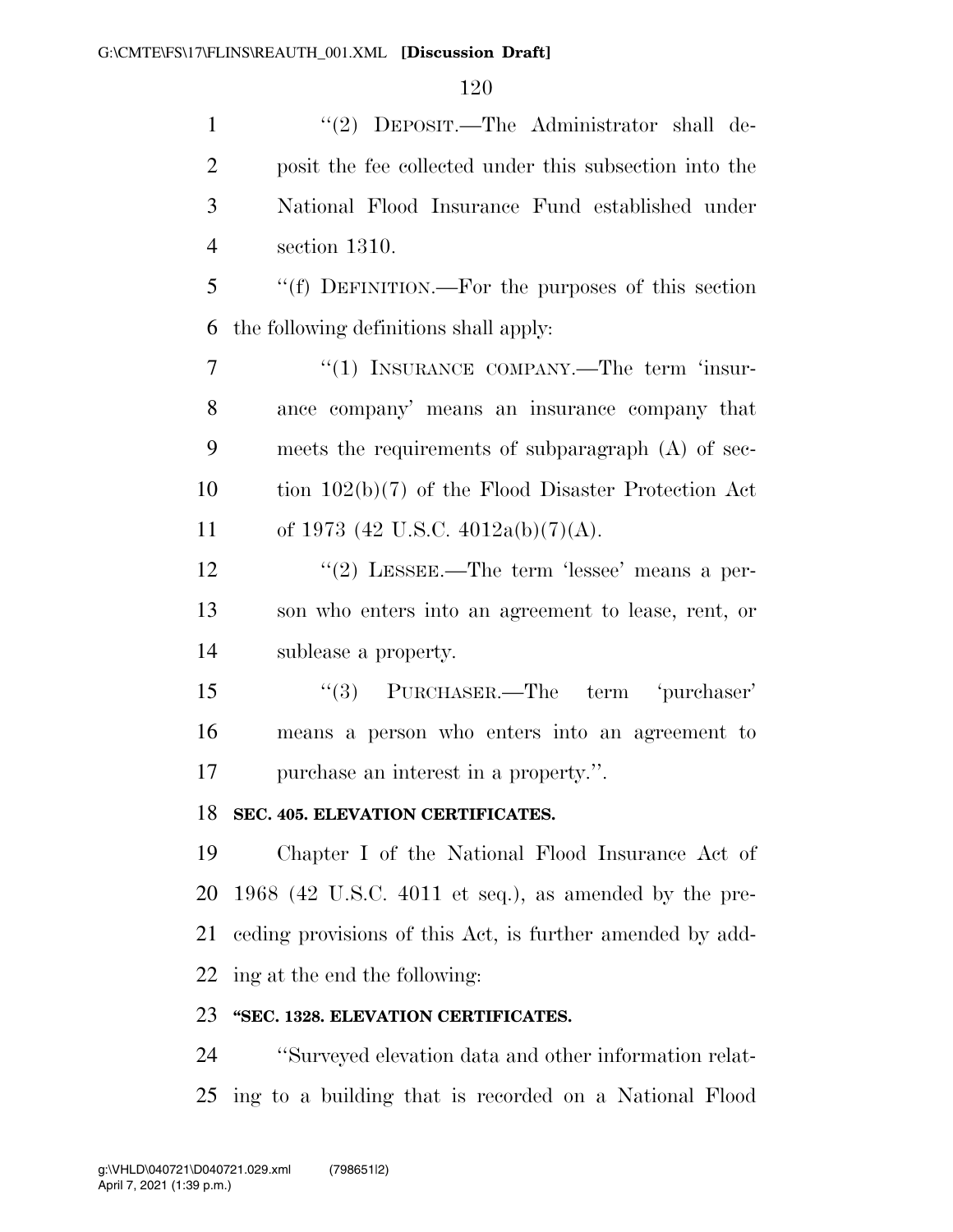Insurance Program Elevation Certificate by an individual licensed to record that information shall continue to be in effect, and the Elevation Certificate shall not expire, until the date on which there is an alteration in the build-ing.''.

## **SEC. 406. LEVERAGING RISK TRANSFER OPPORTUNITIES FOR A SOUND FINANCIAL FRAMEWORK.**

 (a) IN GENERAL.—Subsection (e) of section 1345 of the National Flood Insurance Act of 1968 (42 U.S.C. 4081(e)) is amended—

 (1) by striking ''(e) RISK TRANSFER.—The Ad-ministrator'' and inserting the following:

 ''(e) LEVERAGING RISK TRANSFER OPPORTUNITIES FOR A SOUND FINANCIAL FRAMEWORK.—

15 "(1) AUTHORITY.—The Administrator"; and

(2) by adding at the end the following:

17 <sup>"</sup>(2) LEVERAGING RISK TRANSFER OPPORTUNI- TIES.—On an annual basis, the Administrator shall evaluate ceding a portion of the risk of the flood in- surance program under this title to the private rein- surance or capital markets, or any combination 22 thereof, if the Administrator determines—

23 ''(A) the rates and terms are reasonable and appropriate; and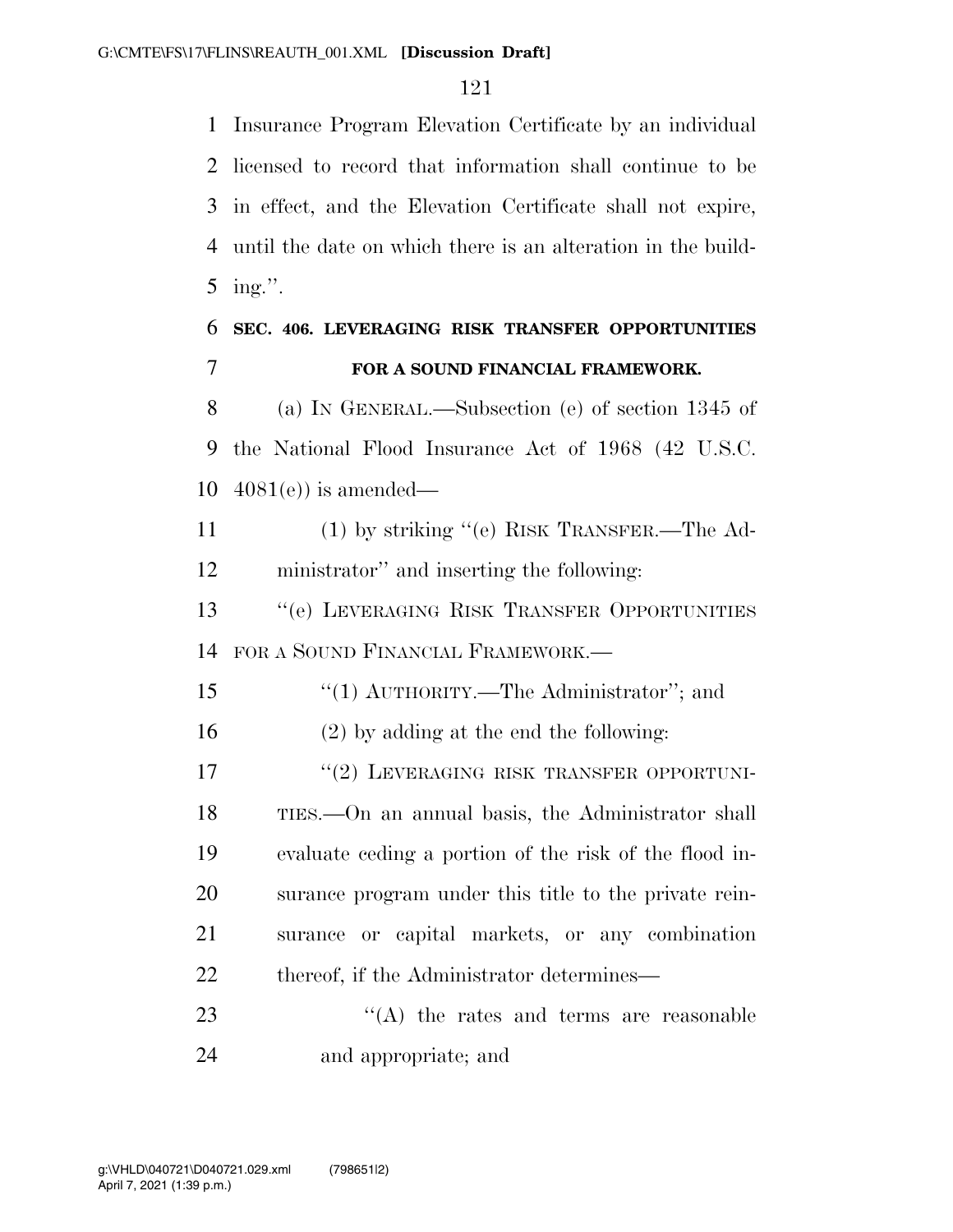1 ''(B) doing so would further the develop- ment and maintenance of a sound financial framework for the National Flood Insurance Program.''.

 (b) EFFECTIVE DATE.—The amendments made by subsection (a) shall become effective upon the expiration of the 18-month period that begins upon the date of the enactment of this Act.

#### **SEC. 407. WRITE-YOUR-OWN ARRANGEMENTS.**

 Section 1345 of the National Flood Insurance Act of 1968 (42 U.S.C. 4081) is amended by adding at the end the following new subsections:

13 ""(f) AUTHORITY TO TERMINATE WRITE YOUR OWN ARRANGEMENTS.—The Administrator may cancel any Write Your Own (as such term is defined in section 100202(a) of the Biggert-Waters Flood Insurance Reform Act of 2012 (42 U.S.C. 4004)) arrangement in its entirety upon 30 days written notice to the Write Your Own com- pany involved by certified mail stating one of the following reasons for such cancellation:

- "(1) Fraud or misrepresentation by the com-pany after the inception of the arrangement.
- 23 "(2) Nonpayment to the Administrator of any amount due.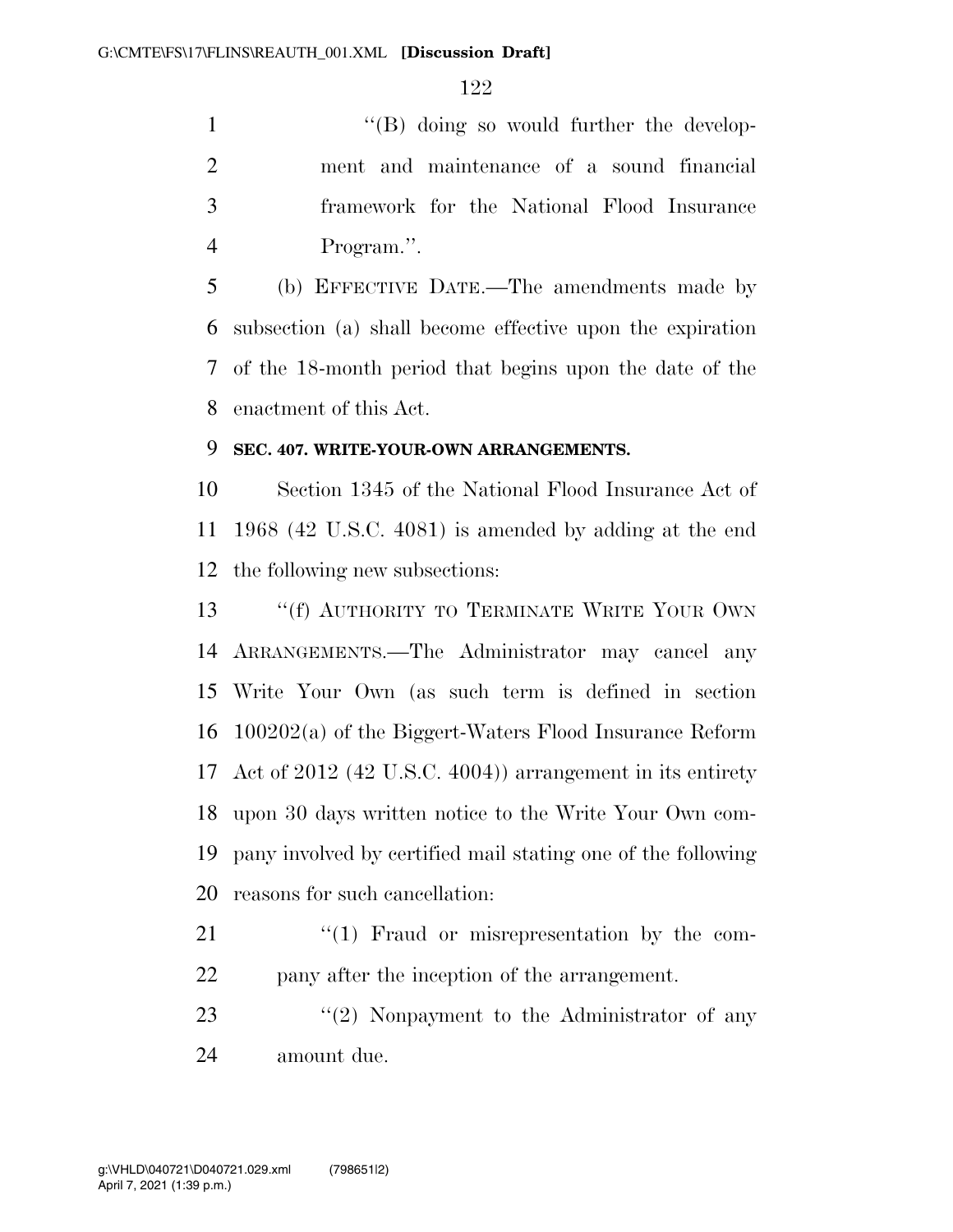1 ''(3) Material failure to comply with the re- quirements of the arrangement or with the written standards, procedures, or guidance issued by the Ad- ministrator relating to the National Flood Insurance Program and applicable to the company.

 "(g) STANDARDIZED FEE AUTHORITY.—The Admin- istrator may establish and implement a standardized fee schedule for all engineering services provided in connection with flood insurance coverage provided under this title by means of a Write Your Own arrangement.''.

## **SEC. 408. REGISTRATION OF ADJUSTERS; TRAINING OF FLOODPLAIN MANAGERS.**

 (a) REGISTRATION OF ADJUSTERS.—Section 1345 of the National Flood Insurance Act of 1968 (42 U.S.C. 4081), as amended by the preceding provisions of this Act, is further amended by adding at the end the following new subsection:

18 "(h) REGISTRATION OF ADJUSTERS.—

19 "(1) IN GENERAL.—The Administrator shall not authorize a person to adjust a claim made under a flood insurance policy sold pursuant to this Act in 22 the capacity of an adjuster or similar position unless such person is registered by the Administrator.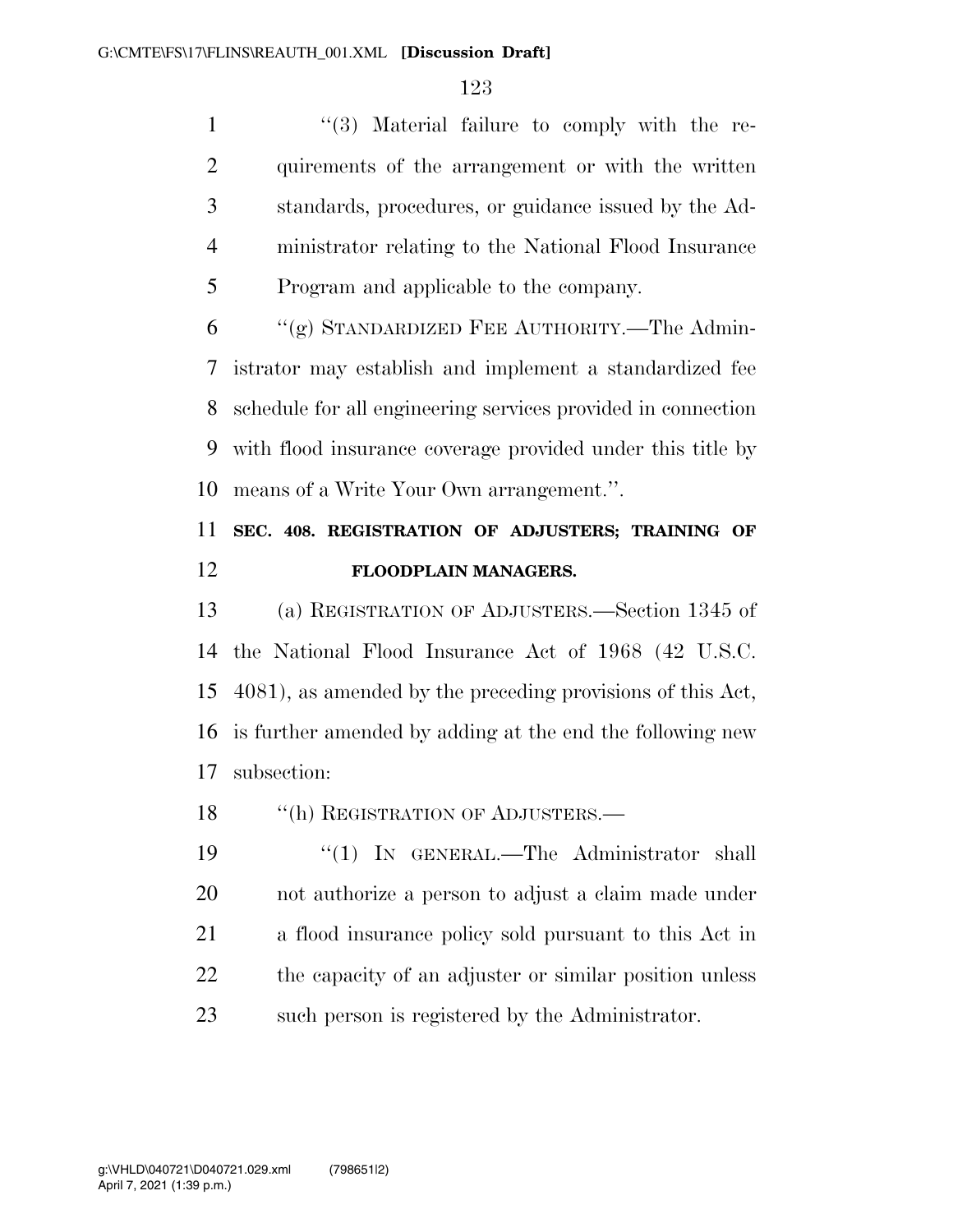| $\mathbf{1}$   | "(2) REGISTRATION REQUIREMENTS.—The Ad-             |
|----------------|-----------------------------------------------------|
| $\overline{2}$ | ministrator shall not register a person pursuant to |
| 3              | paragraph $(1)$ unless the person—                  |
| $\overline{4}$ | $\lq\lq$ completes a training course conducted      |
| 5              | in compliance with paragraph (3) at least once      |
| 6              | in every 12-month period;                           |
| $\overline{7}$ | $\lq\lq (B)$ pays a fee to the Administrator im-    |
| 8              | posed pursuant to paragraph $(5)$ ;                 |
| 9              | $\lq\lq$ complies with any other requirements       |
| 10             | determined by the Administrator to be reason-       |
| 11             | able and appropriate to support the effective       |
| 12             | implementation of the National Flood Insur-         |
| 13             | ance Program.                                       |
| 14             | "(3) TRAINING REQUIREMENTS.—A training              |
| 15             | course required by paragraph $(2)(A)$ shall comply  |
| 16             | with following requirements:                        |
| 17             | "(A) COURSE CONTENT.—The training                   |
| 18             | course shall include material relevant to the ad-   |
| 19             | justment of claims under flood insurance made       |
| 20             | available pursuant to this Act, such as the fol-    |
| 21             | lowing:                                             |
| 22             | "(i) POLICY TERMS AND<br>CONDI-                     |
| 23             | TIONS.—The coverages, exclusions,<br>and            |
| 24             | other terms and conditions of the policy            |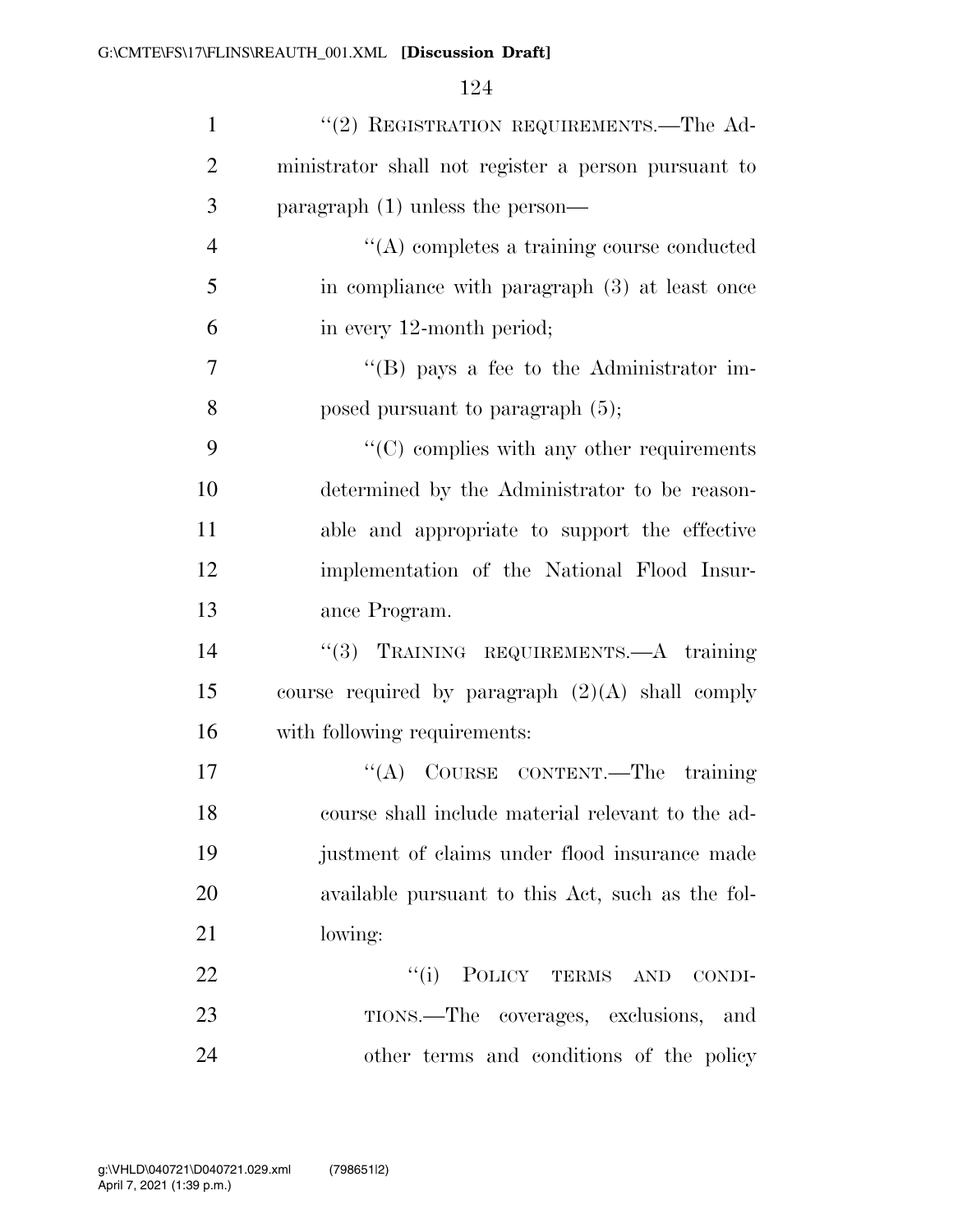| $\mathbf{1}$   | forms and endorsements sold pursuant to        |
|----------------|------------------------------------------------|
| $\overline{2}$ | this Act.                                      |
| 3              | "(ii) CLAIMS.—The policyholder's re-           |
| $\overline{4}$ | sponsibilities following a flood loss and how  |
| 5              | the National Flood Insurance Program in-       |
| 6              | vestigates, approves, and pays claims, in-     |
| 7              | cluding conducting substantial damage and      |
| 8              | substantial improvement determinations.        |
| 9              | "(iii) APPEAL AND JUDICIAL<br>$RE-$            |
| 10             | VIEW.—How a policyholder may—                  |
| 11             | $\lq\lq$ (I) appeal a claim denial to the      |
| 12             | Federal Emergency Management                   |
| 13             | Agency; and                                    |
| 14             | "(II) seek judicial review fol-                |
| 15             | lowing a claim denial.                         |
| 16             | "(iv) OTHER TOPICS.—Any other ap-              |
| 17             | propriate topics as determined by the Ad-      |
| 18             | ministrator.                                   |
| 19             | "(B) METHOD OF DELIVERY.— A training           |
| 20             | course required by paragraph $(2)$ may be con- |
| 21             | ducted in-person or remotely by the Federal    |
| 22             | Emergency Management Agency.                   |
| 23             | $\cdot$ (4) RULE OF CONSTRUCTION.—This<br>sub- |
| 24             | section may not be construed to—               |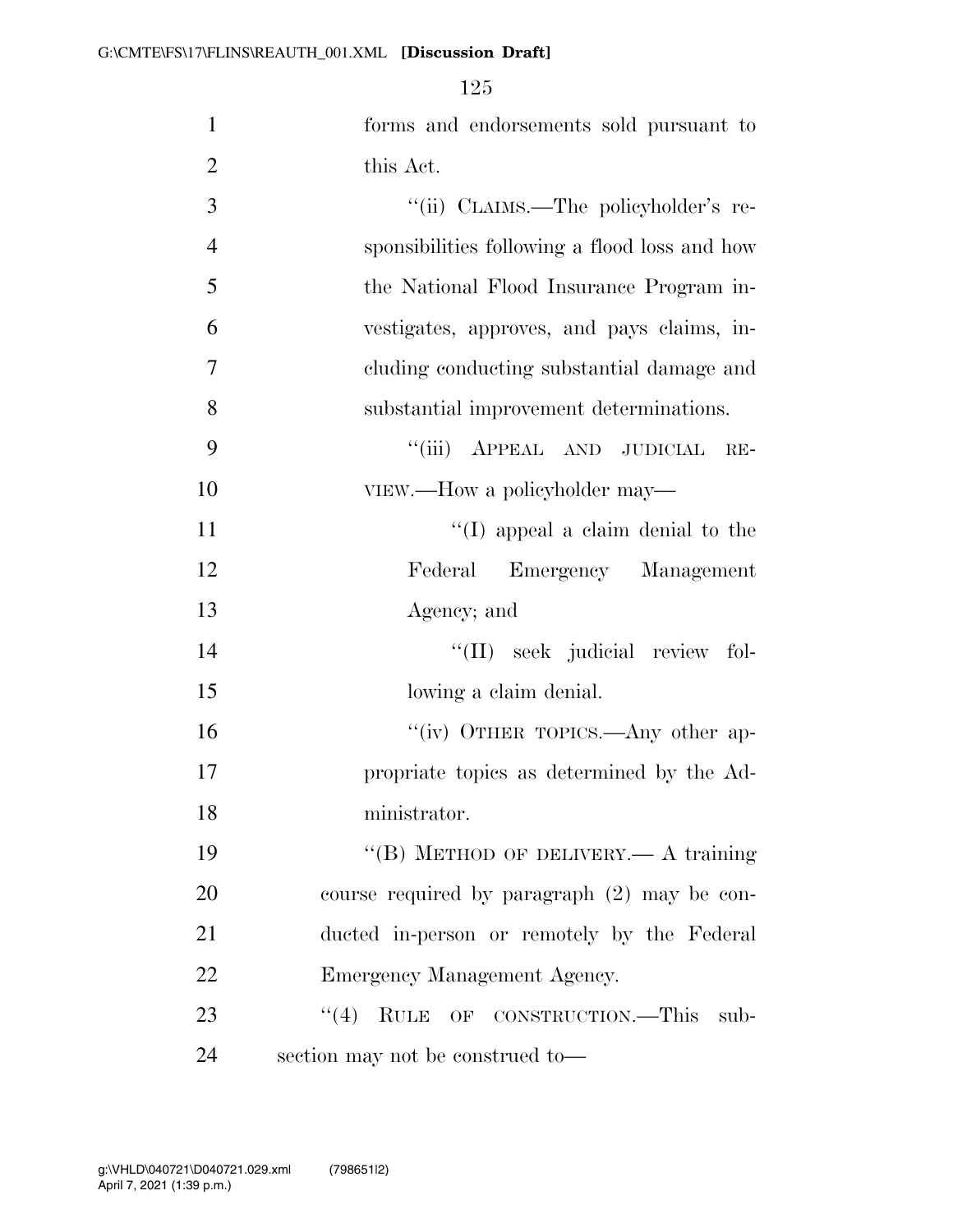| $\mathbf{1}$   | "(A) affect the Administrator's liability             |
|----------------|-------------------------------------------------------|
| $\overline{2}$ | under a flood insurance policy made available         |
| 3              | pursuant to this Act; or                              |
| $\overline{4}$ | $\lq\lq (B)$ create a private right of action not     |
| 5              | otherwise established by law.                         |
| 6              | "(5) REGISTRATION FEE.—The Administrator              |
| 7              | may require a person seeking registration under this  |
| 8              | subsection to pay a fee sufficient to cover the Ad-   |
| 9              | ministrator's expense associated with the implemen-   |
| 10             | tation of this subsection, but such fee shall not ex- |
| 11             | ceed \$100 per year.                                  |
| 12             | "(6) REGISTRATION DENIAL, NONRENEWAL, OR              |
| 13             | REVOCATION.—The Administrator may place on pro-       |
| 14             | bation, suspend, revoke, or refuse to issue or renew  |
| 15             | a registration issued pursuant to this subsection for |
| 16             | any one of more of the following causes:              |
| 17             | "(A) Providing incorrect, misleading, in-             |
| 18             | complete, or materially untrue information in         |
| 19             | the registration application.                         |
| 20             | "(B) Violating any regulation, guidance, or           |
| 21             | other requirement adopted by the Adminis-             |
| 22             | trator.                                               |
| 23             | "(C) Obtaining or attempting to obtain a              |
| 24             | registration through misrepresentation or fraud.      |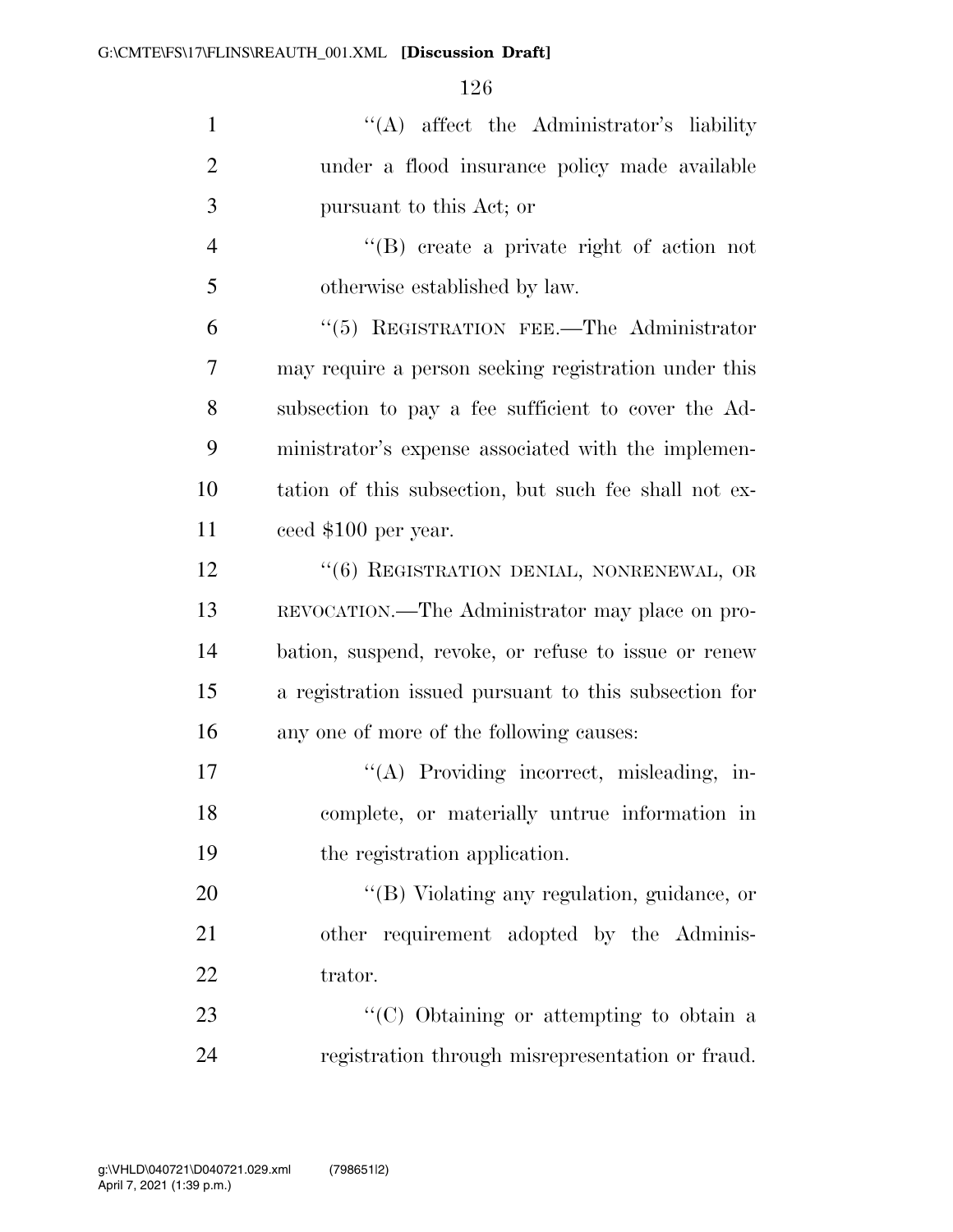| $\mathbf{1}$   | "(D) Improperly withholding, misappro-            |
|----------------|---------------------------------------------------|
| $\overline{2}$ | priating or converting any monies or properties   |
| 3              | received in the course of doing insurance busi-   |
| $\overline{4}$ | ness.                                             |
| 5              | $``(E)$ Intentionally misrepresenting the         |
| 6              | terms of an actual or proposed insurance con-     |
| 7              | tract or application for insurance.               |
| 8              | "(F) Having admitted or been found to             |
| 9              | have committed any insurance unfair trade         |
| 10             | practice or fraud.                                |
| 11             | $\lq\lq(G)$ Failing to comply with all applicable |
| 12             | laws regarding professional licensure and con-    |
| 13             | duct.                                             |
| 14             | "(H) Any other cause of so serious or com-        |
| 15             | pelling a nature that it affects the person's     |
| 16             | present responsibility.".                         |
| 17             | TRAINING OPPORTUNITIES FOR FLOODPLAIN<br>(b)      |
| 18             | MANAGERS.                                         |
| 19             | (1) IN GENERAL.—Section 1361 of the Na-           |
| 20             | tional Flood Insurance Act of 1968 (42 U.S.C.     |
| 21             | 4102), as amended by the preceding provisions of  |
| <u>22</u>      | this Act, is further amended by adding at the end |
| 23             | the following new subsection:                     |
| 24             | "(f) TRAINING OPPORTUNITIES FOR FLOODPLAIN        |
|                |                                                   |

MANAGERS.—The Administrator shall—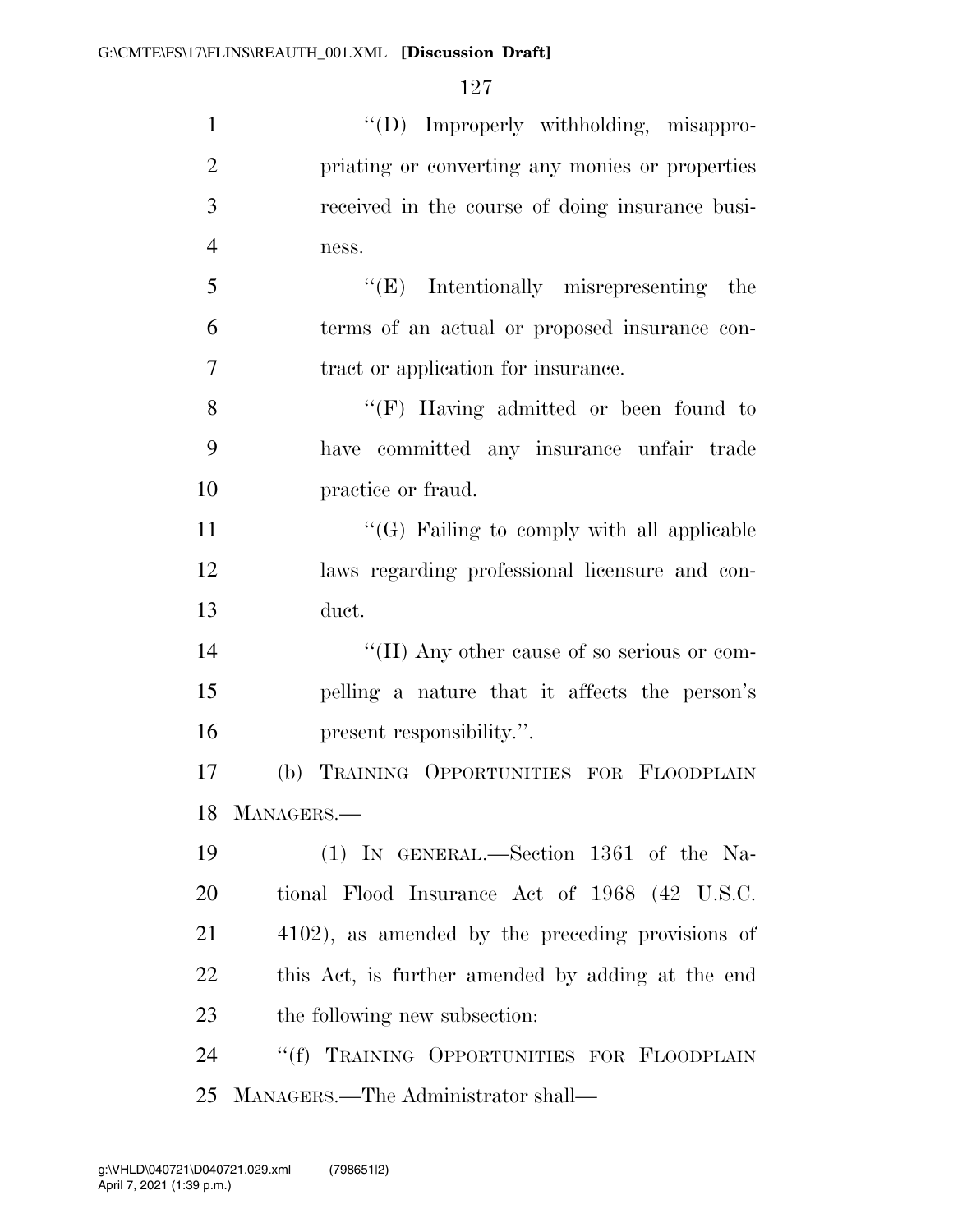| $\mathbf{1}$   | $\cdot$ (1) make available training courses and other     |
|----------------|-----------------------------------------------------------|
| $\overline{2}$ | guidance materials for local floodplain managers          |
| 3              | with respect to-                                          |
| $\overline{4}$ | "(A) implementing and enforcing the flood-                |
| 5              | plain management requirements necessary to                |
| 6              | remain in compliance with the National Flood              |
| $\overline{7}$ | Insurance Program; and                                    |
| 8              | $\lq\lq$ being better prepared to recover from            |
| 9              | future disasters; and                                     |
| 10             | $\lq(2)$ work with applicable State agencies to pro-      |
| 11             | vide the training described in paragraph (1) and          |
| 12             | verify that local floodplain managers are completing      |
| 13             | the training.'''.                                         |
| 14             | $(2)$ EFFECTIVE DATE.—Subsection $(f)$ of sec-            |
| 15             | tion 1361 of the National Flood Insurance Act of          |
| 16             | 1968, as added by the amendment made by para-             |
| 17             | graph (1), shall take effect upon the expiration of       |
| 18             | the 12-month period beginning on the date of the          |
| 19             | enactment of this Act.                                    |
| 20             | SEC. 409. STUDY ON INCREASING PARTICIPATION.              |
| 21             | (a) IN GENERAL.—The Comptroller General of the            |
| 22             | United States shall conduct a study that proposes to ad-  |
| 23             | dress, through programmatic and regulatory changes, how   |
|                | 24 to increase participation in flood insurance coverage. |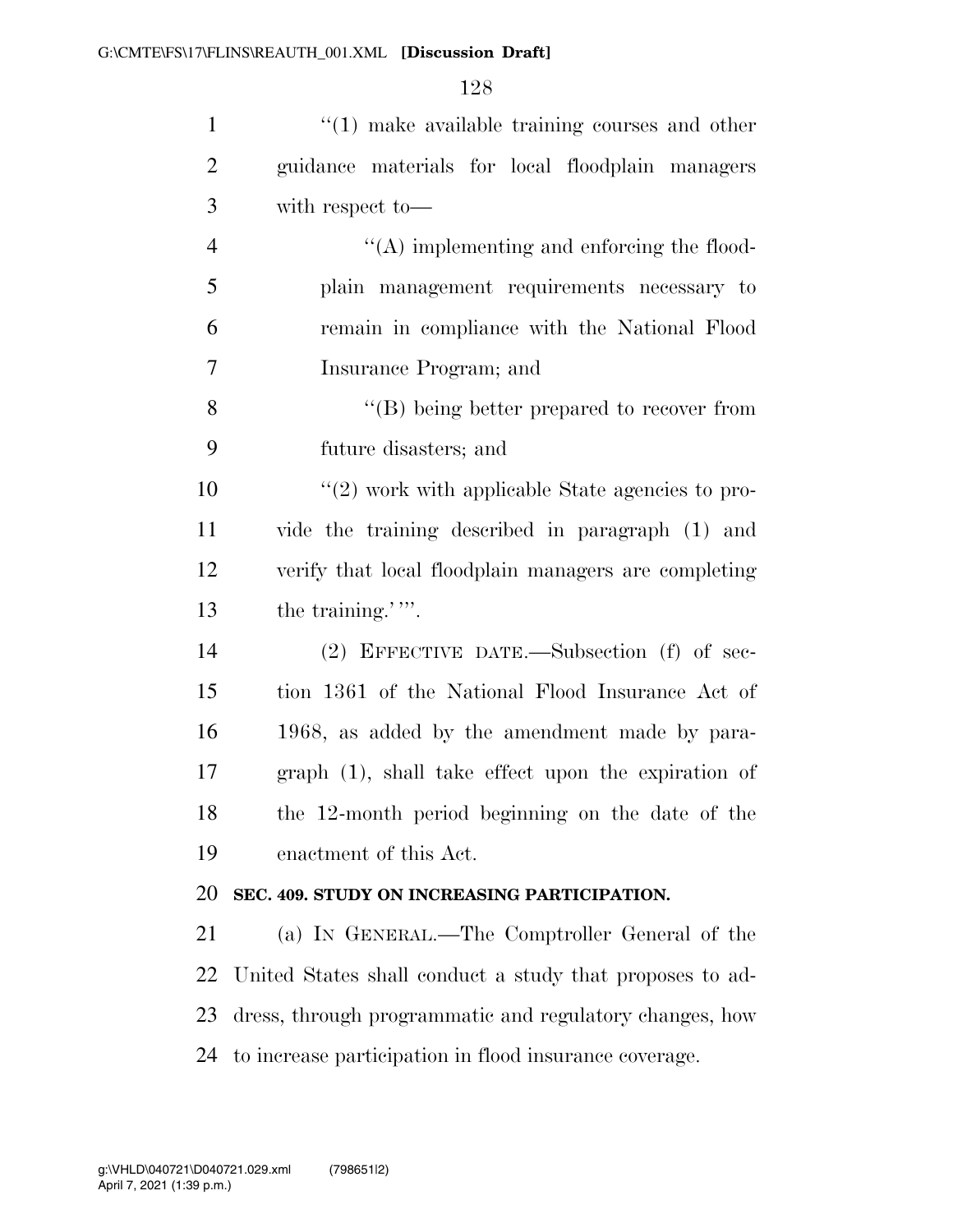(b) ISSUES.—In conducting the study under sub- section (a), the Comptroller General shall consider the fol-lowing:

 (1) Expanding participation in flood insurance coverage, beyond areas having special flood hazards, to areas of moderate or minimal flood hazard risk. (2) Automatically enrolling consumers in flood insurance while providing consumers the opportunity to decline enrollment.

 (3) Bundling flood insurance coverage that di-versifies risk across all or multiple-peril forms.

 (c) DETERMINATIONS.—In conducting the study under subsection (a), the Comptroller General shall deter-mine the following:

 (1) The percentage of properties with federally backed mortgages located in an area having special flood hazards that are covered by flood insurance that satisfies the requirement under section 102(b) of the Flood Disaster Protection Act of 1973 (42 U.S.C. 4012a(b)).

 (2) The percentage of properties with federally backed mortgages located in the 500-year floodplain that are covered by flood insurance that would sat- isfy the requirement described in paragraph (1) if that requirement applied to such properties.